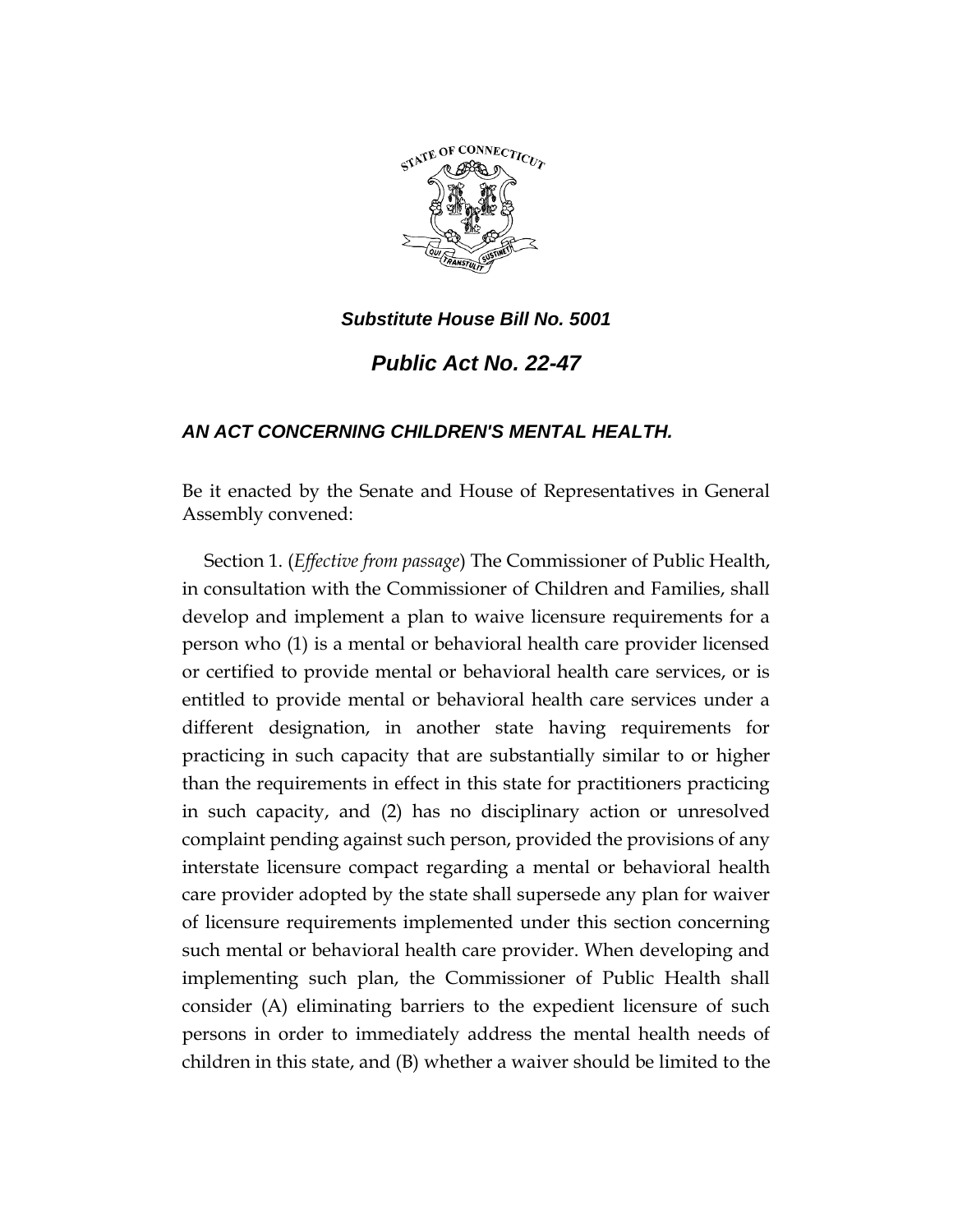provision of mental or behavioral health care services through the use of telehealth, as defined in section 19a-906 of the general statutes. The Commissioner of Public Health shall prioritize waiving licensure requirements for a person who is a mental or behavioral health care provider licensed or certified to provide mental health care services to children, or who is entitled to provide mental or behavioral health care services to children under a different designation. On or before January 1, 2023, the Commissioner of Public Health shall (i) implement the plan for waiver of licensure requirements, and (ii) report, in accordance with the provisions of section 11-4a of the general statutes, to the joint standing committees of the General Assembly having cognizance of matters relating to public health and children regarding such plan and recommendations for legislation related to such plan.

Sec. 2. Section 19a-14d of the 2022 supplement to the general statutes is repealed and the following is substituted in lieu thereof (*Effective October 1, 2022*):

(a) An occupational or professional license, permit, certification or registration issued by the Department of Public Health pursuant to chapter 368v, 370, 372, 373, 375, 375a, 376, 376a, 376b, 376c, 377, 378, 378a, 379, 379a, 380, 381, 381a, 381b, 382a, 382b, 382c, 383, 383a, 383b, 383c, 383d, 383e, 383f, 383g, 383h, 384, 384a, 384b, 384c, 384d, 385, 386, 387, 387a, 388, 388a, 393a, 395, 397a, 398, 399, 400a, 400c or 474 shall be issued, in the occupation or profession applied for and at a practice level determined by the department, to a person, **[**who is (1) a resident of this state, as defined in section 12-701, and provides a current driver's license, utility bill, lease agreement or property deed indicating such person's residence in this state; or (2) married to an active duty member of the armed forces of the United States and accompanies such member, pursuant to an official permanent change of station, to a military installation located in this state**]** including, but not limited to, an active duty member of the armed forces of the United States or such person's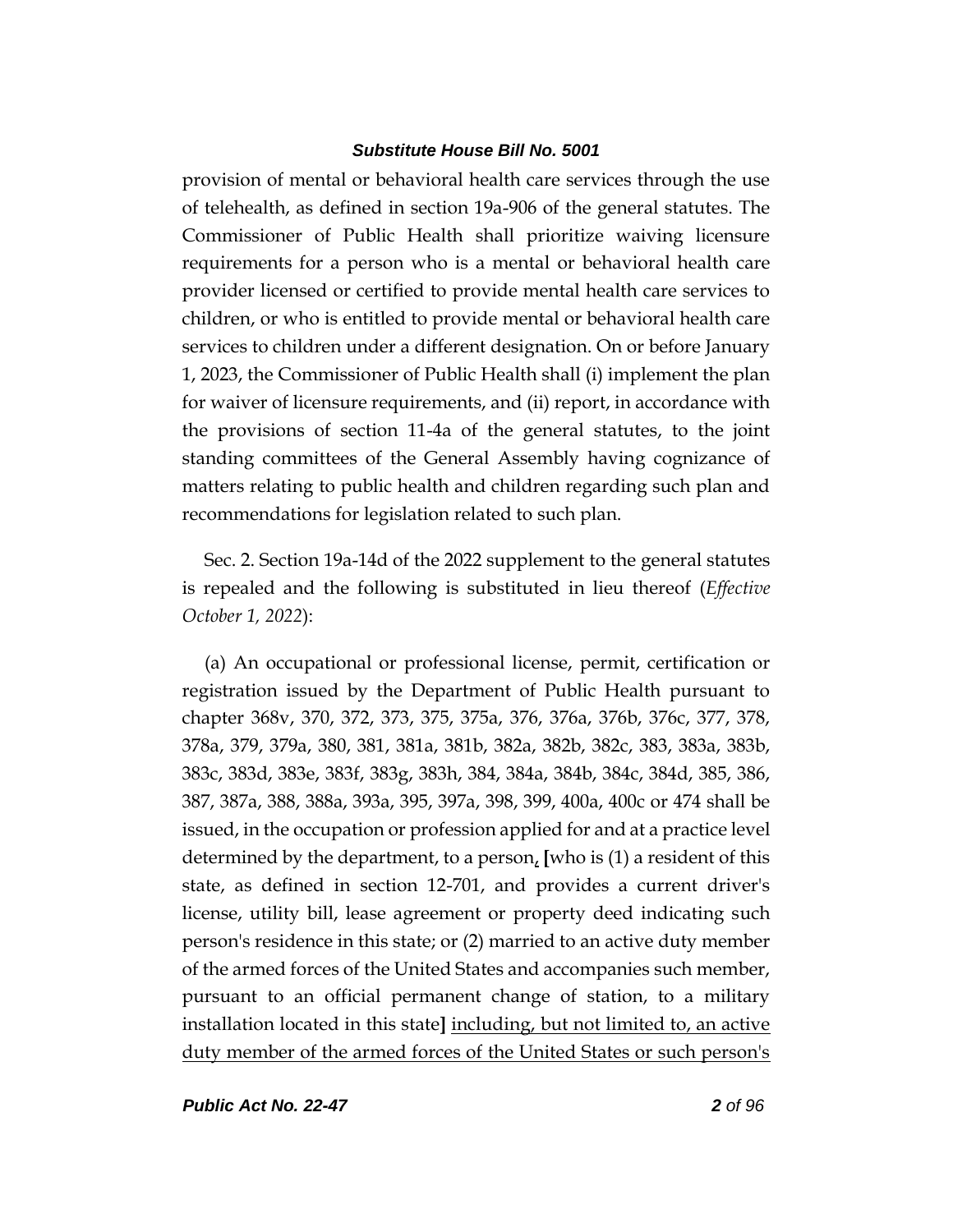spouse, if:

**[**(A)**]** (1) The person holds a valid license, permit, certification or registration in at least one other jurisdiction in the United States in the occupation or profession applied for;

**[**(B)**]** (2) The person has practiced under such license, permit, certification or registration for not less than four years;

**[**(C)**]** (3) The person is in good standing in all jurisdictions in the United States in which he or she holds a license, permit, certification or registration and has not had a license, permit, certification or registration revoked or discipline imposed by any jurisdiction in the United States, does not have a complaint, allegation or investigation related to unprofessional conduct pending in any jurisdiction, and has not voluntarily surrendered a license, permit, certification or registration while under investigation for unprofessional conduct in any jurisdiction;

**[**(D)**]** (4) The person satisfies any background check or character and fitness check required of other applicants for the license, permit, certification or registration; and

**[**(E)**]** (5) The person pays all fees required of other applicants for the license, permit, certification or registration.

(b) In addition to the requirements set forth in subsection (a) of this section, the Department of Public Health **[**(1) shall require a resident of this state**]** may require a person applying for a license, permit, certification or registration under this section to take and pass all, or a portion of, any examination required of other persons applying for **[**the**]** such license, permit, certification or registration. **[**; and (2) may require a person married to an active duty member of the armed forces of the United States to take all or a portion of such examination.**]**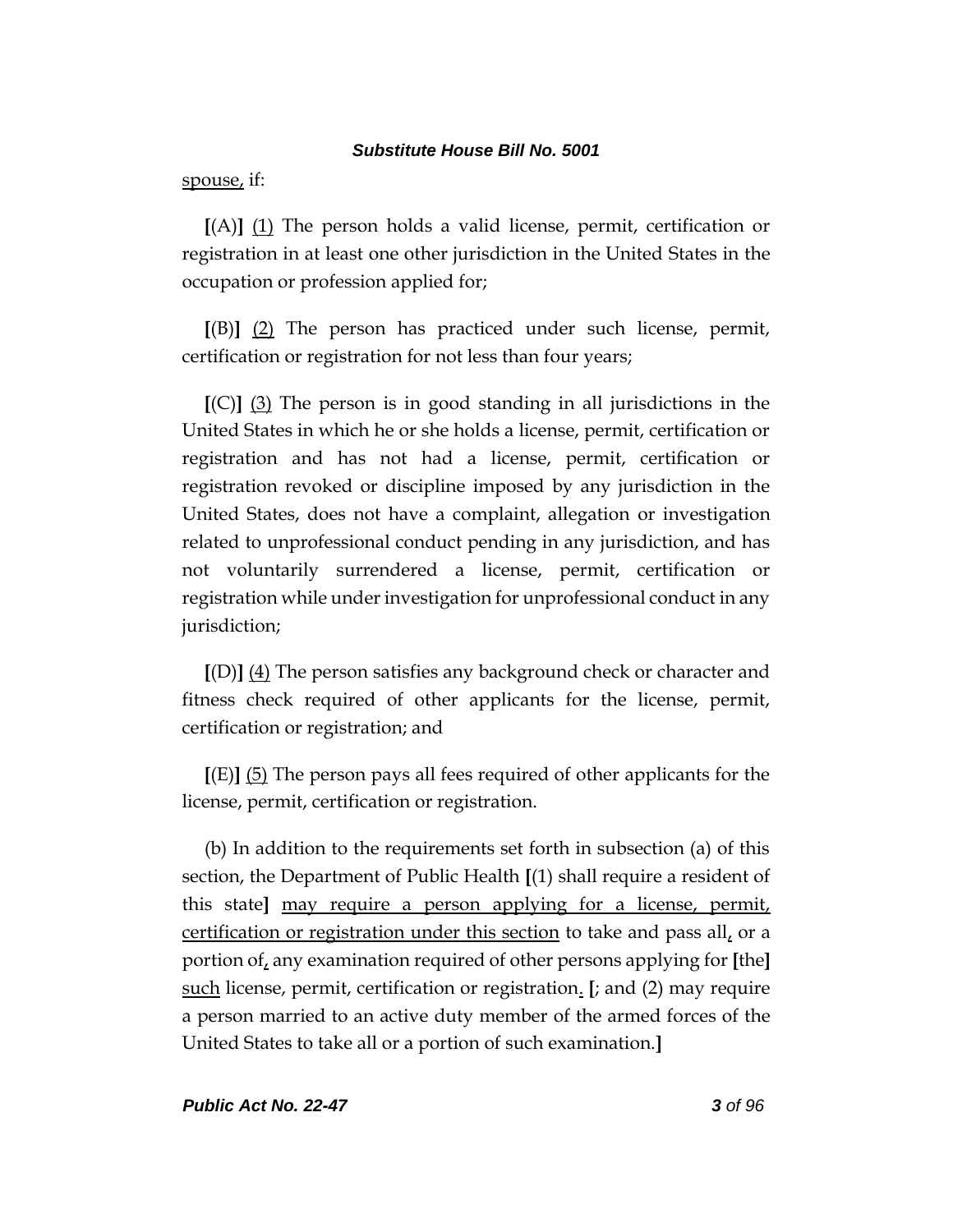(c) Any person issued a license, permit, certification or registration pursuant to this section shall be subject to the laws of this state and the jurisdiction of the Department of Public Health.

(d) Notwithstanding the provisions of this section and pursuant to section 19a-14, the Commissioner of Public Health may deny an occupational or professional license, permit, certification or registration if he or she finds such denial is in the best interest of the state.

Sec. 3. Section 20-195n of the general statutes is amended by adding subsection (g) as follows (*Effective July 1, 2022*):

(NEW) (g) The commissioner shall notify each applicant who is approved to take an examination required under subsection  $(b)$ ,  $(c)$ ,  $(d)$ or (e) of this section that such applicant may be eligible for testing accommodations pursuant to the federal Americans with Disabilities Act, 42 USC 12101 et seq., as amended from time to time, or other accommodations, as determined by the Association of Social Work Boards, or its successor organization, which may include the use a dictionary while taking such examination and additional time within which to take such examination.

Sec. 4. Section 20-195t of the general statutes is repealed and the following is substituted in lieu thereof (*Effective from passage*):

The department may issue a temporary permit to an applicant for licensure as a master social worker who holds a master's degree from a social work educational program, as described in section 20-195n, as amended by this  $act<sub>L</sub>$  but who has not yet taken the licensure examination prescribed in **[**said**]** section 20-195n, as amended by this act. Such temporary permit shall authorize the holder to practice as a master social worker as provided for in section 20-195s. **[**Such**]** Prior to June 30, 2024, such temporary permit shall be valid for a period not to exceed one year after the date of issuance, shall not be renewable and shall not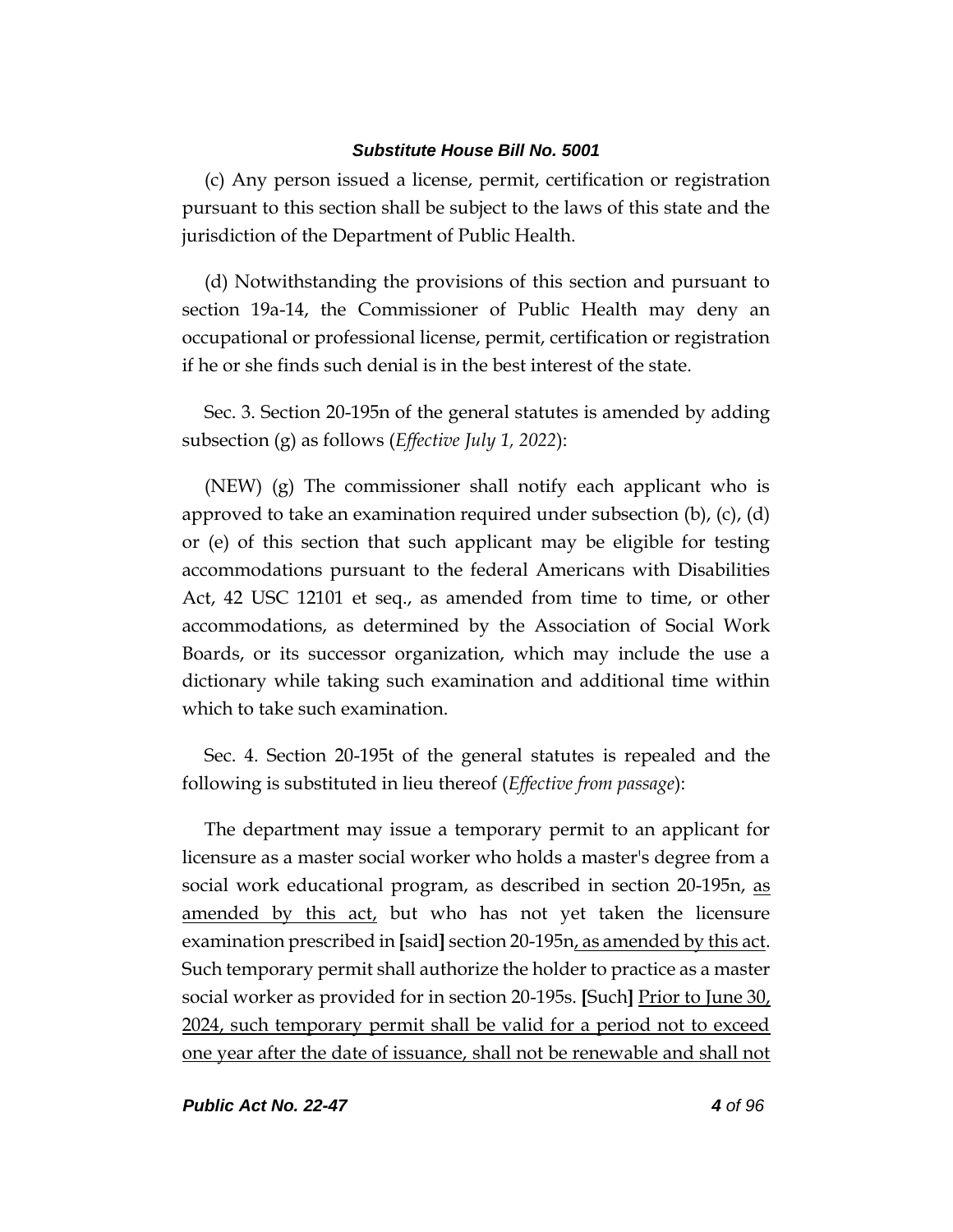become void solely because the applicant fails to pass such examination. On and after July 1, 2024, such temporary permit shall be valid for a period not to exceed one hundred twenty calendar days after the date of **[**attaining such master's degree and**]** issuance, shall not be renewable **[**. Such permit shall become void and shall not be reissued in the event that**]** and, if the applicant fails to pass such examination, shall become void and shall not be reissued. The fee for a temporary permit shall be fifty dollars.

Sec. 5. (*Effective from passage*) Notwithstanding the provisions of section 1 of public act 21-9 and section 19a-906 of the general statutes, prior to July 1, 2024, a person who is appropriately licensed as a social worker in another state or territory of the United States or the District of Columbia may provide telehealth services to a resident of another state while such resident is in this state, provided the social worker (1) has a preexisting professional relationship with such resident, and (2) maintains professional liability insurance, or other indemnity against liability for professional malpractice, in an amount that is equal to or greater than that required for clinical or master social workers licensed pursuant to chapter 383b of the general statutes.

Sec. 6. (NEW) (*Effective from passage*) The Commissioner of Public Health shall establish, within available appropriations, a need-based program pursuant to which the commissioner may waive application costs and licensure fees for persons who are applying to the Department of Public Health for licensure as a mental or behavioral health care provider pursuant to chapter 370, 382a, 383, 383a, 383b or 383c of the general statutes, or section 20-195mmm of the general statutes, and who will provide mental or behavioral health care services to children. The Commissioner of Public Health shall develop eligibility requirements based on financial need for recipients of a waiver of such costs and fees and give priority to each applicant (1) who is a member of a racial or ethnic minority, (2) for whom English is a second language, (3) who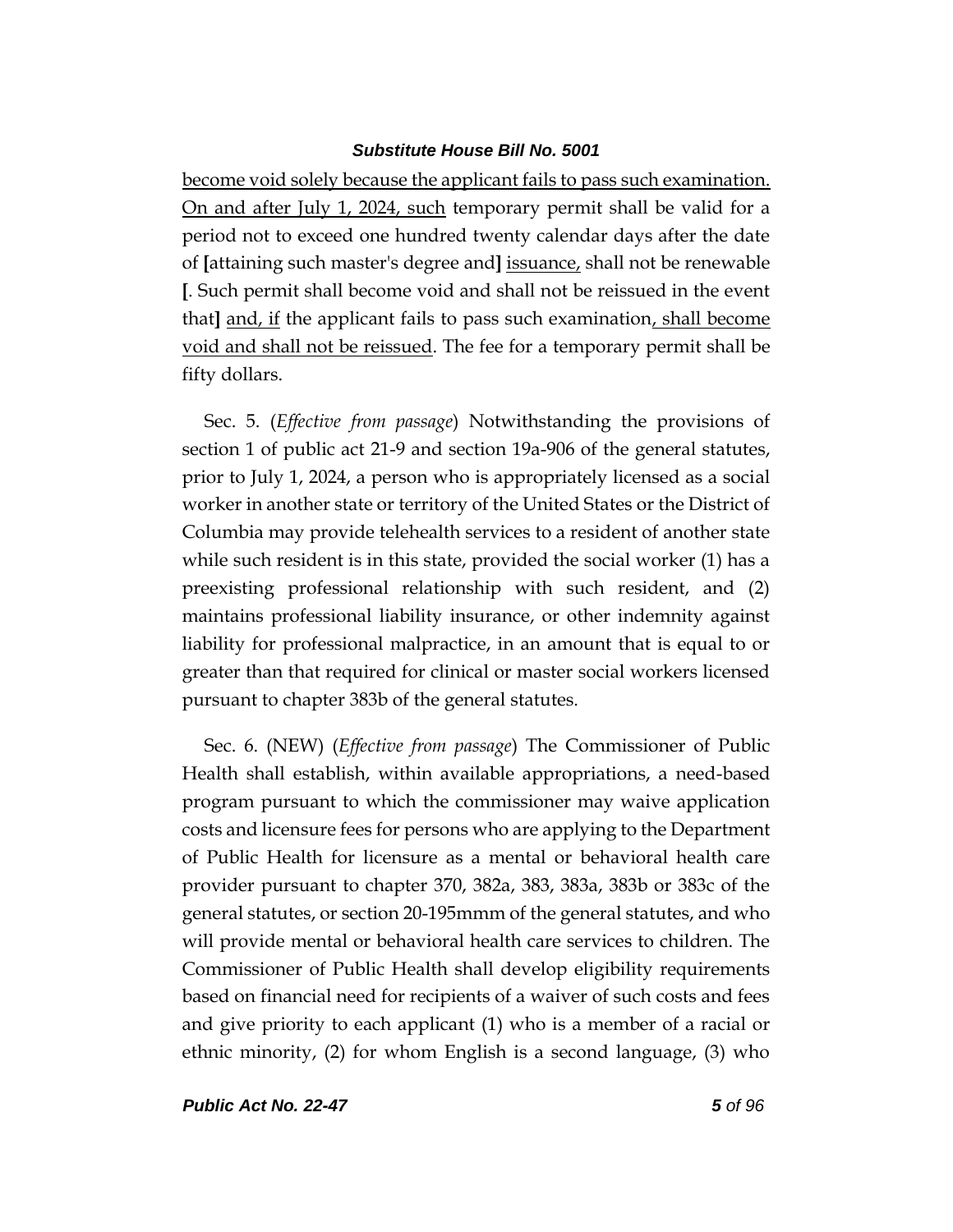identifies as lesbian, gay, bisexual, transgender or queer, or (4) who has a disability. The Department of Public Health may accept private donations for the program.

Sec. 7. Subsections (b) and (c) of section 17a-22ff of the general statutes are repealed and the following is substituted in lieu thereof (*Effective July 1, 2022*):

(b) The board shall consist of the following members:

(1) Eight appointed by the Commissioner of Children and Families, who shall represent families of children who have been diagnosed with mental, emotional or behavioral health issues;

(2) Two appointed by the Commissioner of Children and Families, who shall represent a private foundation providing mental, emotional or behavioral health care services for children and families in the state;

(3) **[**Four**]** Six appointed by the Commissioner of Children and Families, who shall be providers of mental, emotional or behavioral health care services **[**for**]** to children in the state, **[**at least one of whom shall be a provider of**]** one of whom shall be a psychiatrist licensed to practice pursuant to chapter 370, one of whom shall be a marital and family therapist licensed under chapter 383a, one of whom shall be a psychologist licensed under chapter 383, one of whom shall be a clinical social worker licensed under chapter 383b, one of whom shall be a professional counselor licensed under chapter 383c and one of whom shall be an advanced practice registered nurse licensed under chapter 378. At least one of such appointees shall be a provider of mental, emotional or behavioral health care services to children involved with the juvenile justice system;

(4) Three appointed by the Commissioner of Children and Families, who shall represent private advocacy groups that provide services for children and families in the state;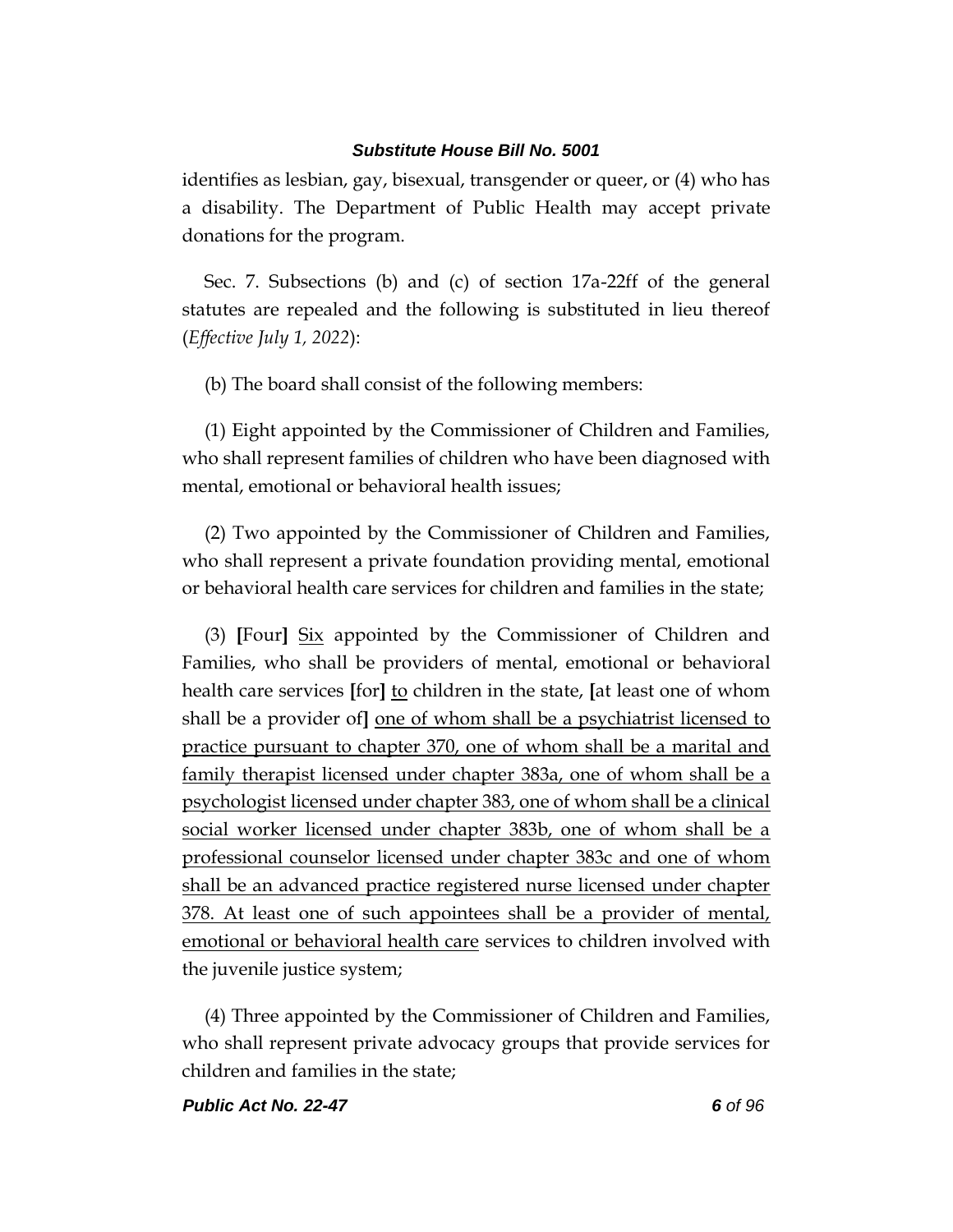(5) One appointed by the Commissioner of Children and Families, who shall represent the United Way of Connecticut 2-1-1 Infoline program;

(6) One appointed by the majority leader of the House of Representatives, who shall be a medical doctor representing the Connecticut Children's Medical Center Emergency Department;

(7) One appointed by the majority leader of the Senate, who shall be a superintendent of schools in the state;

(8) One appointed by the minority leader of the House of Representatives, who shall represent the Connecticut Behavioral Healthcare Partnership;

(9) One appointed by the minority leader of the Senate who shall represent the Connecticut Association of School-Based Health Centers;

(10) The Commissioner of Children and Families, or the commissioner's designee;

(11) The Commissioner of Developmental Services, or the commissioner's designee;

(12) The Commissioner of Social Services, or the commissioner's designee;

(13) The Commissioner of Public Health, or the commissioner's designee;

(14) The Commissioner of Mental Health and Addiction Services, or the commissioner's designee;

(15) The Commissioner of Education, or the commissioner's designee;

(16) The Commissioner of Early Childhood, or the commissioner's

#### *Public Act No. 22-47 7 of 96*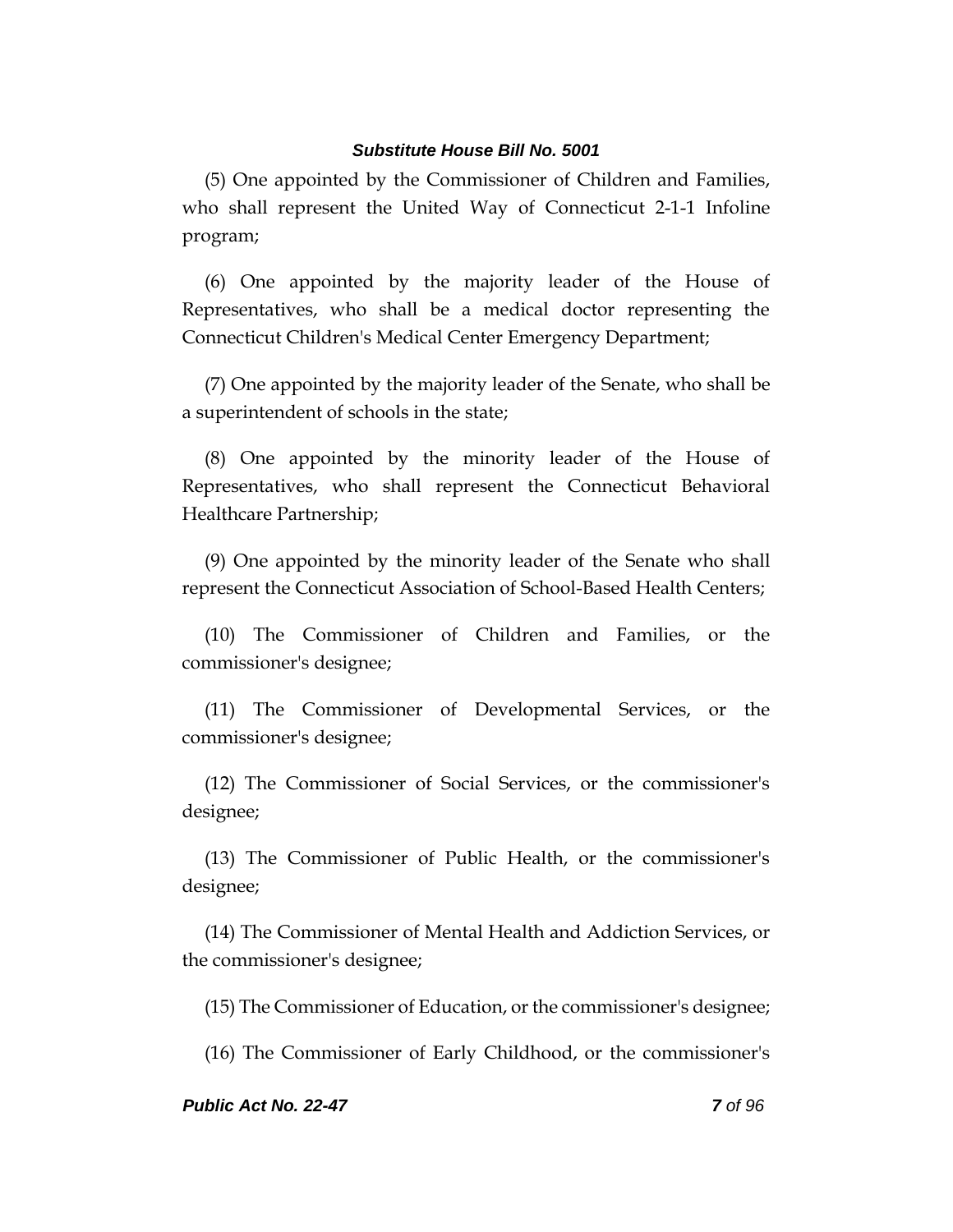designee;

(17) The Insurance Commissioner, or the commissioner's designee;

(18) The Labor Commissioner, or the commissioner's designee;

(19) The Secretary of the Office of Policy and Management, or the secretary's designee;

(20) The Commissioner of Correction, or the commissioner's designee;

**[**(18)**]** (21) The executive director of the Court Support Services Division of the Judicial Branch, or the executive director's designee;

**[**(19)**]** (22) The Child Advocate, or the Child Advocate's designee;

**[**(20)**]** (23) The Healthcare Advocate, or the Healthcare Advocate's designee; **[**and**]**

**[**(21)**]** (24) The executive director of the Commission on Women, Children, Seniors, Equity and Opportunity, or the executive director's designee; **[**.**]**

(25) One representative of the Governor's office, who shall be appointed by the Governor;

(26) One representative of commercial health insurance carriers, who shall be appointed by the Governor;

(27) One representative of the Commission on Racial Equity in Public Health established under section 19a-133a, who shall be appointed by said commission;

(28) One representative of the Commission on the Disparate Impact of COVID-19 established pursuant to special act 21-37, who shall be appointed by said commission;

*Public Act No. 22-47 8 of 96*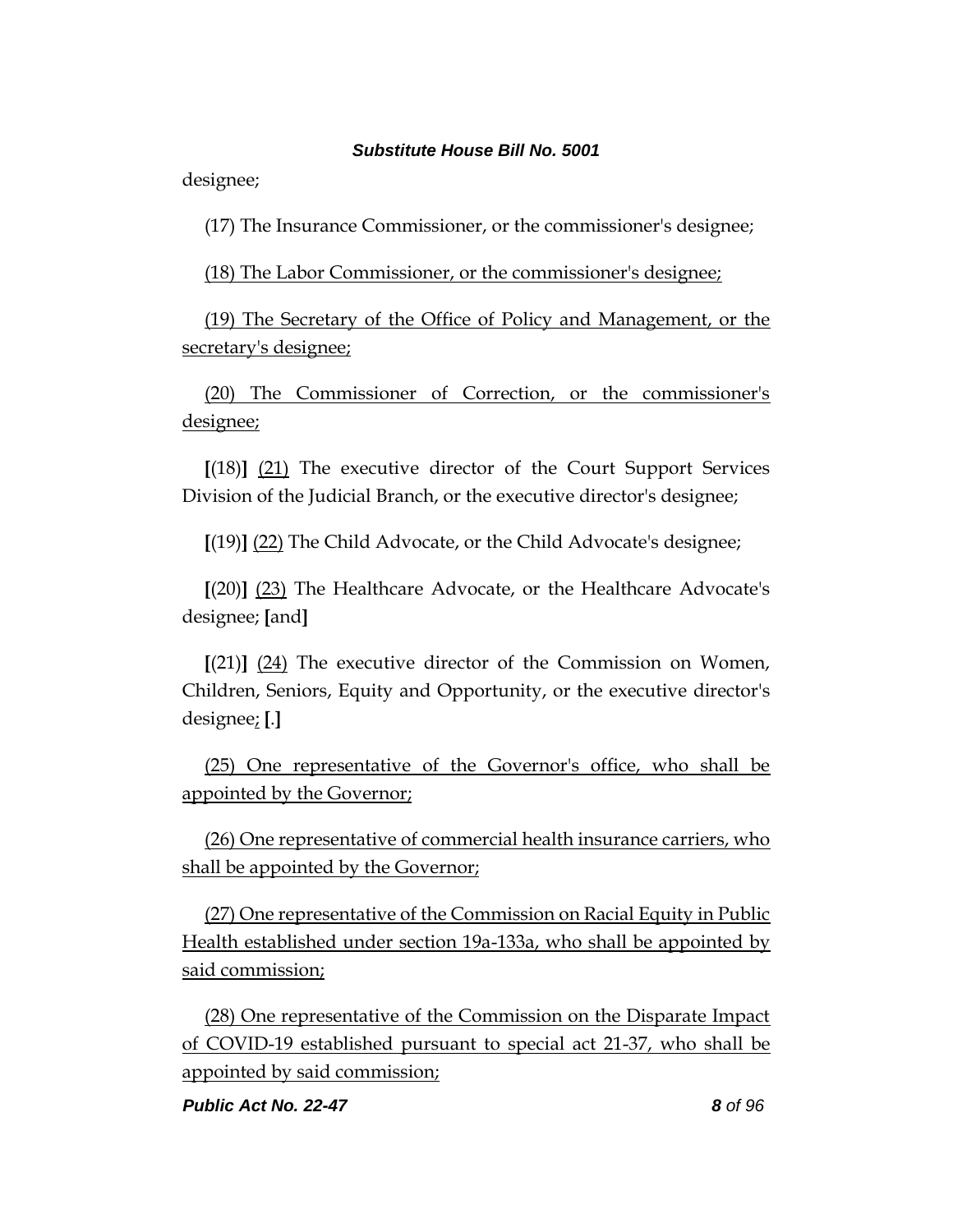(29) One representative of the task force created pursuant to section 4 of public act 21-125 concerning mental health service provider networks; and

(30) One representative of the task force on children's needs created pursuant to section 30 of public act 21-46.

(c) All initial appointments to the board shall be made not later than **[**thirty days after July 1,**]** July 31, 2015. All subsequent appointments to the board made pursuant to subdivision (3) and subdivisions (25) to (30), inclusive, of subsection (b) of this section shall be made not later than October 1, 2022. All members shall serve an initial term of three years, except the members appointed pursuant to subdivisions (29) and (30) of subsection (b) of this section, who shall serve a term of two years. Following the expiration of their initial terms, subsequent members appointed to the board shall serve two-year terms. Any vacancy shall be filled by the appointing authority not later than thirty calendar days after the appointment becomes vacant. Any member previously appointed to the board may be reappointed, except the members appointed pursuant to subdivisions (29) and (30) of subsection (b) of this section, who shall serve only one term and may not be reappointed.

Sec. 8. (NEW) (*Effective July 1, 2022*) On or before January 1, 2023, the Department of Children and Families shall establish and administer a data repository for (1) emergency mobile psychiatric services personnel to share best practices and experiences while providing emergency mobile psychiatric services to children in the field, and (2) emergency mobile psychiatric services personnel and the department to, when available and appropriate, collect data on outcomes of children who received emergency mobile psychiatric services, which data shall be deidentified and disaggregated, for internal quality improvement purposes.

Sec. 9. (NEW) (*Effective October 1, 2022*) (a) There is established a pilot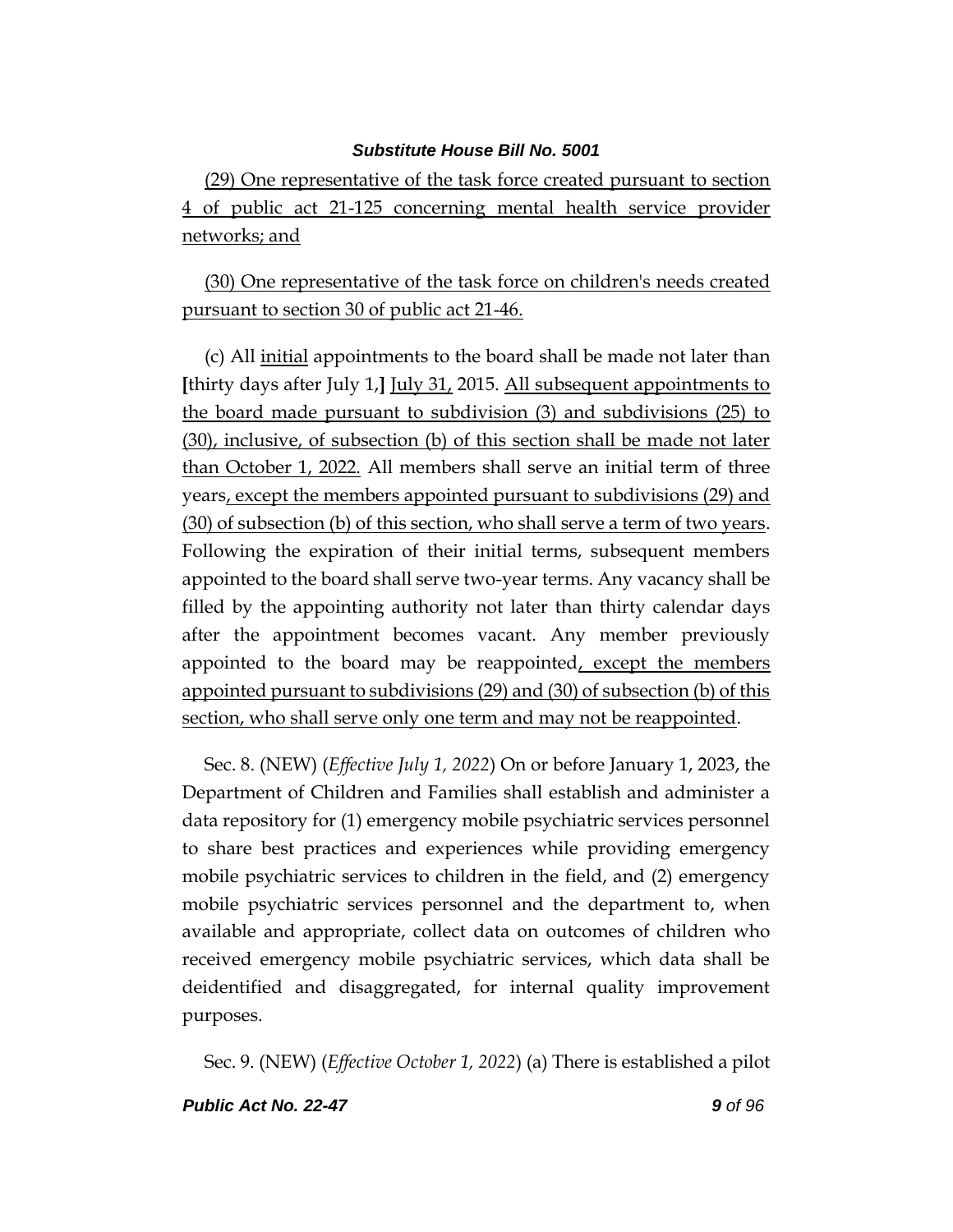program in the city of Waterbury to allow a federally qualified health center to administer intensive outpatient services, including, but not limited to, an extended day treatment program, for adolescents with mental or behavioral health issues, which shall be administered by the Department of Children and Families, in consultation with the Department of Social Services. The federally qualified health center shall administer such services under the pilot program to not less than one hundred forty-four adolescents annually for not less than five years. If the federally qualified health center ceases to administer such services prior to October 1, 2027, it shall reimburse the state for funds allocated for the pilot program in a prorated amount that is based on the proportion of the five-year period during which it provided such services.

(b) Not later than January 1, 2024, and annually thereafter until January 1, 2029, the Commissioner of Children and Families, in consultation with the Commissioner of Social Services, shall report, in accordance with the provisions of section 11-4a of the general statutes, regarding the implementation of the pilot program to the joint standing committees of the General Assembly having cognizance of matters relating to public health and children. Such report shall assess the effectiveness of the pilot program and include legislative recommendations concerning implementation of the pilot program on a state-wide basis.

Sec. 10. Section 17a-20a of the general statutes is repealed and the following is substituted in lieu thereof (*Effective from passage*):

(a) **[**Not later than January 1, 2014, the**]** The Commissioner of Children and Families shall establish and implement a regional mental and behavioral health consultation and care coordination program for (1) primary care providers who serve children, and (2) the pediatric patients of such providers. Such program shall provide to such primary care providers **[**: (1) Timely**]** (A) timely access to a consultation team that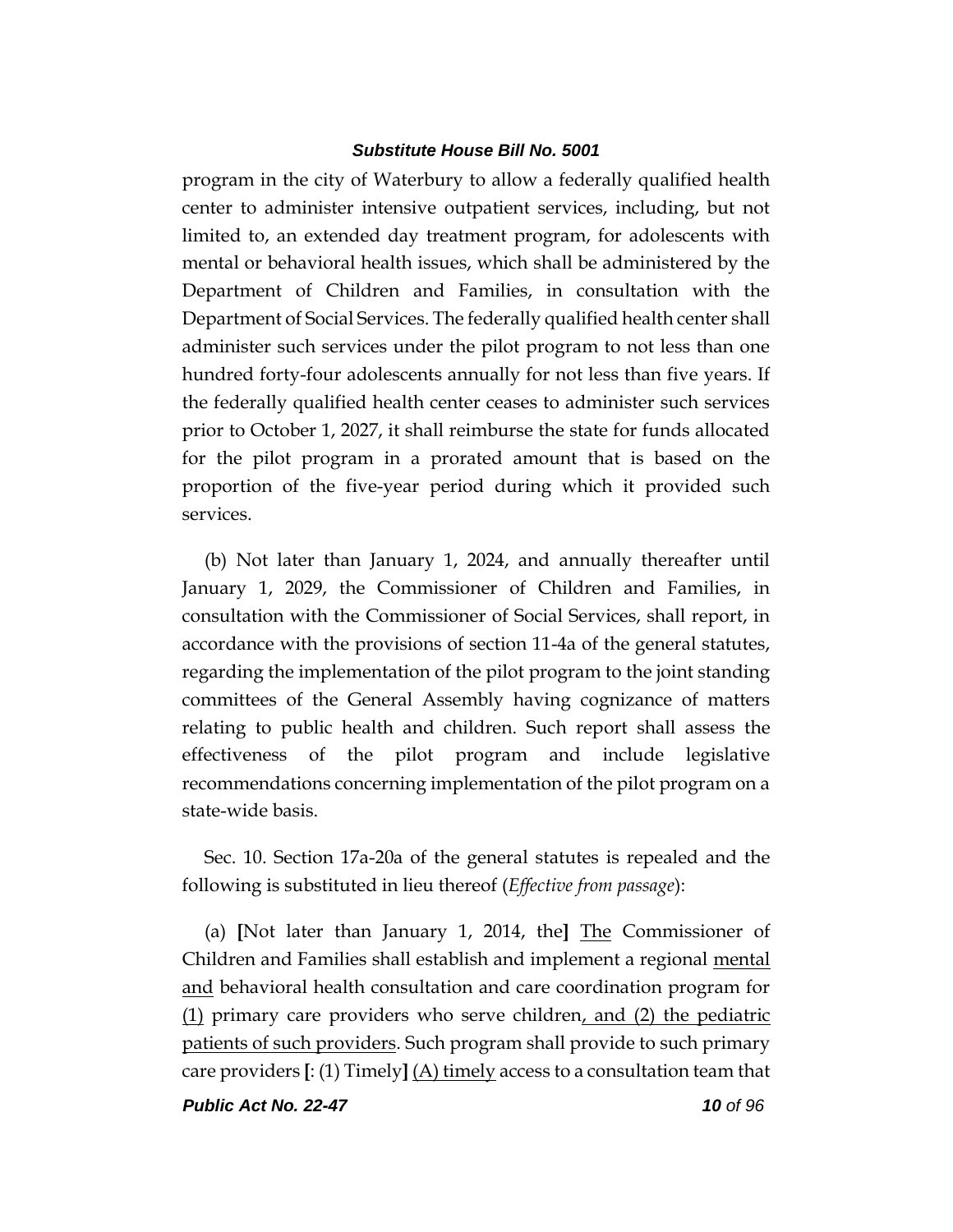includes a child psychiatrist, social worker and a care coordinator, **[**; (2)**]** (B) patient care coordination and transitional services for mental or behavioral health care, **[**;**]** and **[**(3)**]** (C) training and education concerning patient access to mental and behavioral health services. **[**Said**]** Such program shall refer the pediatric patient of a primary care provider who serves children for not more than three follow-up telehealth or in-person appointments with a mental or behavioral health care provider (i) if such follow-up appointments are determined to be medically necessary by the primary care provider, and (ii) after the primary care provider has utilized such program on behalf of such patient and such patient has been prescribed medication to treat a mental or behavioral health condition. Such program shall cover, within available appropriations, the costs of such appointments. A primary care provider participating in such program shall refer a pediatric patient to a care coordinator who contracts with the Department of Children and Families, but is not participating in such program, to provide short-term assistance to a pediatric patient in obtaining mental or behavioral health care from a mental or behavioral health care provider who is not participating in such program. The department shall request reimbursement for services provided under this section from a health carrier prior to paying for such services with any funds appropriated for purposes of this section. The commissioner may enter into a contract for services to administer such program.

**[**(b) Not later than October 1, 2013, said commissioner shall submit a plan, in accordance with the provisions of section 11-4a, to the joint standing committees of the General Assembly having cognizance of matters relating to public health, children, human services and appropriations concerning the program to be established pursuant to subsection (a) of this section.**]**

**[**(c)**]** (b) The Commissioner of Children and Families may adopt regulations, in accordance with the provisions of chapter 54, to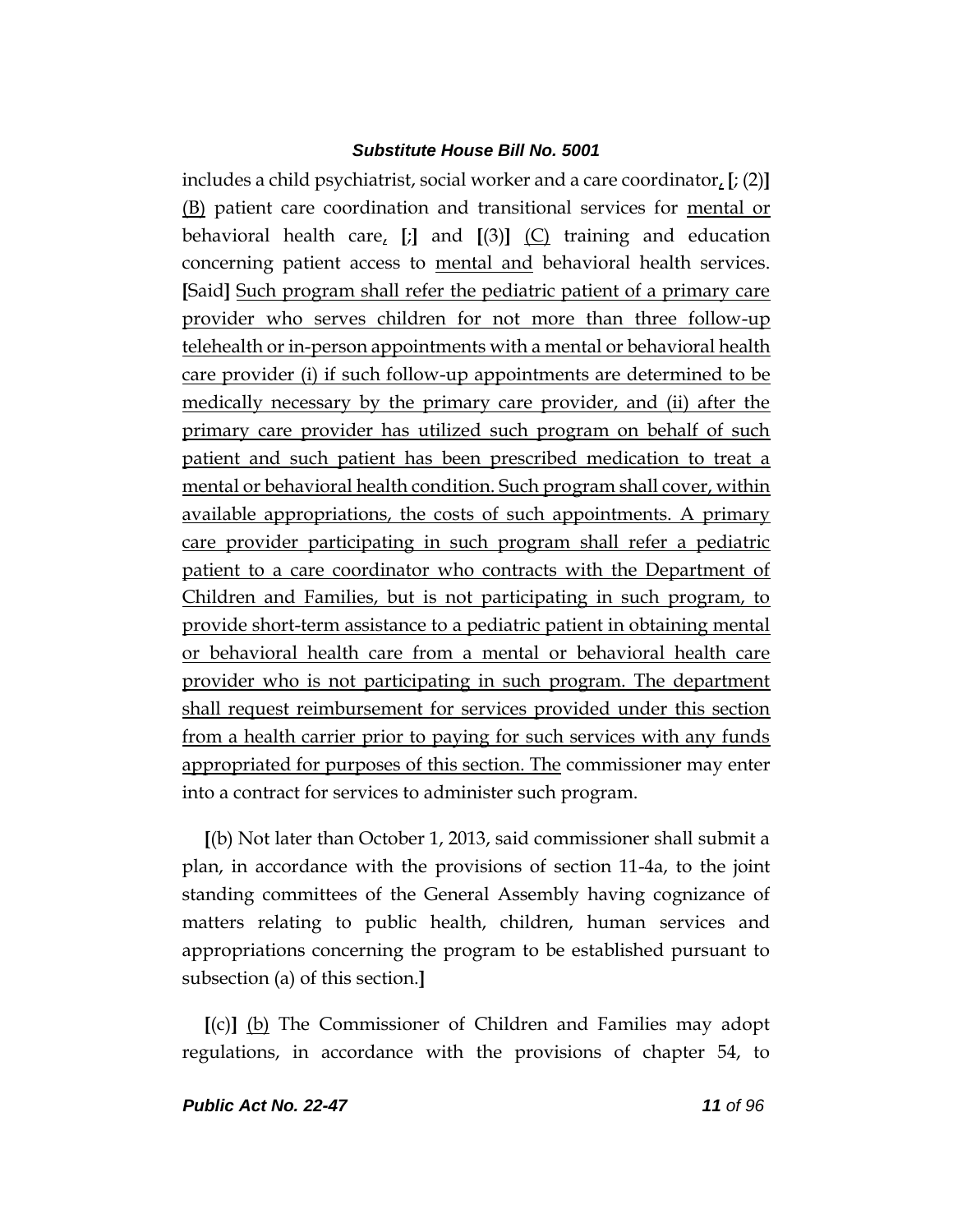implement the provisions of this section.

Sec. 11. Section 38a-1041 of the general statutes is repealed and the following is substituted in lieu thereof (*Effective July 1, 2022*):

(a) There is established an Office of the Healthcare Advocate which shall be within the Insurance Department for administrative purposes only.

(b) The Office of the Healthcare Advocate may:

(1) Assist health insurance consumers with managed care plan selection by providing information, referral and assistance to individuals about means of obtaining health insurance coverage and services;

(2) Assist health insurance consumers to understand their rights and responsibilities under managed care plans;

(3) Provide information to the public, agencies, legislators and others regarding problems and concerns of health insurance consumers and make recommendations for resolving those problems and concerns;

(4) Assist consumers with the filing of complaints and appeals, including filing appeals with a managed care organization's internal appeal or grievance process and the external appeal process established under sections 38a-591d to 38a-591g, inclusive, as amended by this act;

(5) Analyze and monitor the development and implementation of federal, state and local laws, regulations and policies relating to health insurance consumers and recommend changes it deems necessary;

(6) Facilitate public comment on laws, regulations and policies, including policies and actions of health insurers;

(7) Ensure that health insurance consumers have timely access to the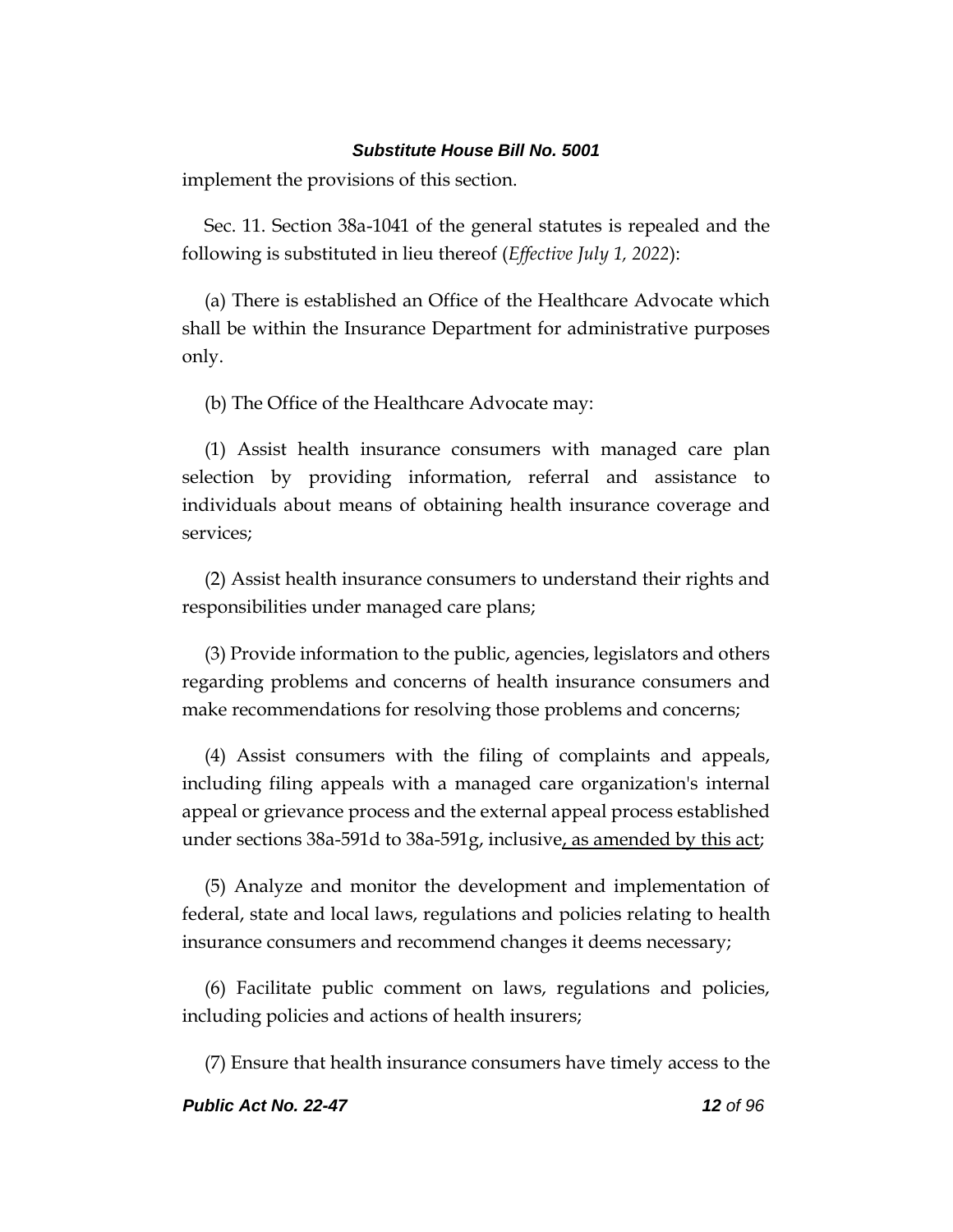services provided by the office;

(8) Review the health insurance records of a consumer who has provided written consent for such review;

(9) Create and make available to employers a notice, suitable for posting in the workplace, concerning the services that the Healthcare Advocate provides;

(10) Establish a toll-free number, or any other free calling option, to allow customer access to the services provided by the Healthcare Advocate;

(11) Pursue administrative remedies on behalf of and with the consent of any health insurance consumers;

(12) Adopt regulations, pursuant to chapter 54, to carry out the provisions of sections 38a-1040 to 38a-1050, inclusive; and

(13) Take any other actions necessary to fulfill the purposes of sections 38a-1040 to 38a-1050, inclusive.

(c) The Office of the Healthcare Advocate shall make a referral to the Insurance Commissioner if the Healthcare Advocate finds that a preferred provider network may have engaged in a pattern or practice that may be in violation of sections 38a-479aa to 38a-479gg, inclusive, or 38a-815 to 38a-819, inclusive.

(d) The Healthcare Advocate and the Insurance Commissioner shall jointly compile a list of complaints received against managed care organizations and preferred provider networks and the commissioner shall maintain the list, except the names of complainants shall not be disclosed if such disclosure would violate the provisions of section 4- 61dd or 38a-1045.

*Public Act No. 22-47 13 of 96* (e) **[**On or before October 1, 2005, the**]** The Managed Care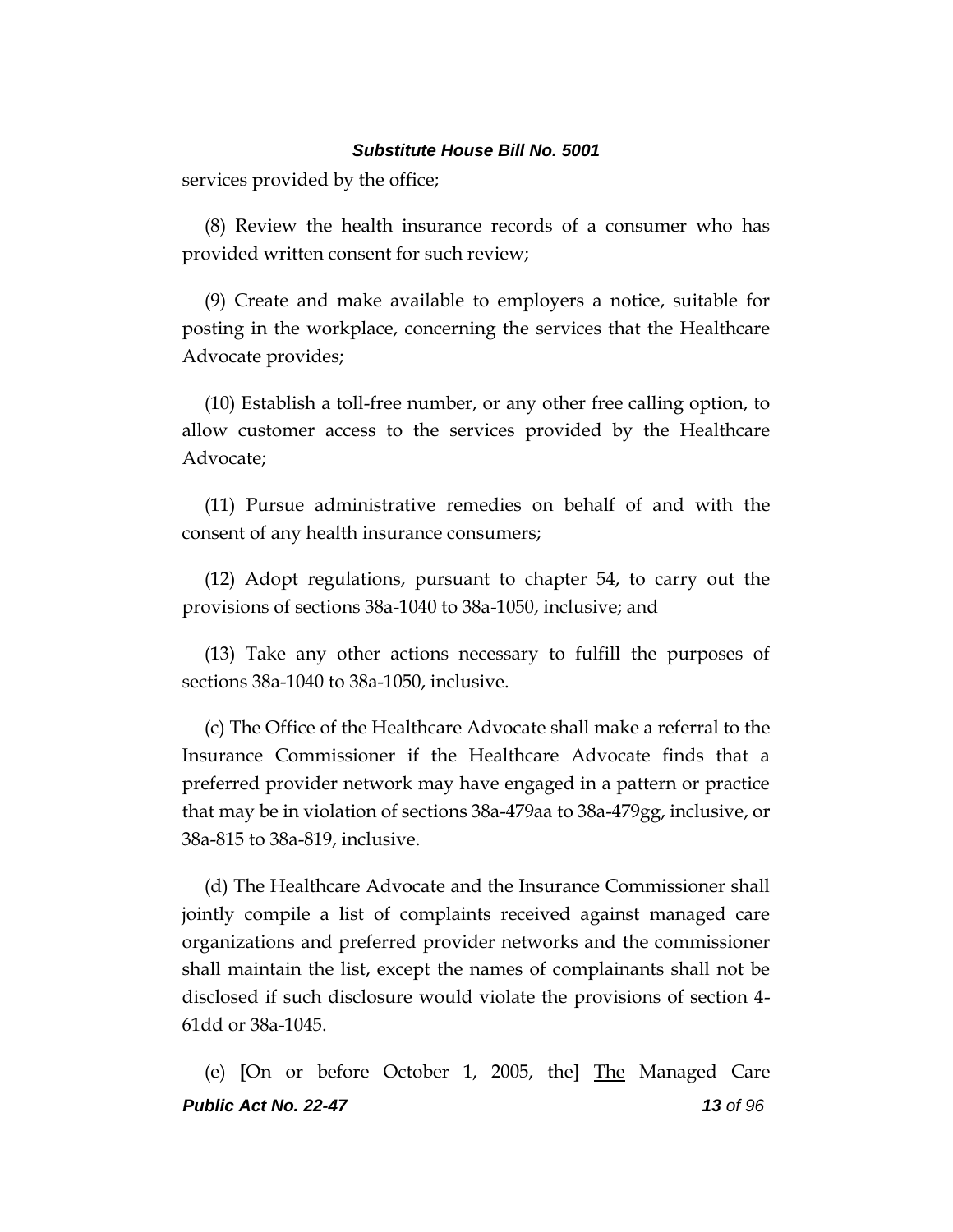Ombudsman shall establish a process to provide ongoing communication among mental health care providers, patients, statewide and regional business organizations, managed care companies and other health insurers to assure: (1) Best practices in mental health treatment and recovery; (2) compliance with the provisions of sections 38a-476a, 38a-476b, 38a-488a, as amended by this act, and 38a-489; and (3) the relative costs and benefits of providing effective mental health care coverage to employees and their families. On or before January 1, 2006, and annually thereafter, the Healthcare Advocate shall report, in accordance with the provisions of section 11-4a, on the implementation of this subsection to the joint standing committees of the General Assembly having cognizance of matters relating to public health and insurance.

(f) **[**On or before October 1, 2008, the**]** The Office of the Healthcare Advocate shall, within available appropriations, establish and maintain a healthcare consumer information web site on the Internet for use by the public in obtaining healthcare information, including but not limited to: (1) The availability of wellness programs in various regions of Connecticut, such as disease prevention and health promotion programs; (2) quality and experience data from hospitals licensed in this state; and (3) a link to the consumer report card developed and distributed by the Insurance Commissioner pursuant to section 38a-478*l*.

(g) **[**Not later than January 1, 2015, the**]** The Office of the Healthcare Advocate shall establish an information and referral service to help residents and providers receive behavioral health care information, timely referrals and access to behavioral health care providers. In developing and implementing such service, the Healthcare Advocate, or the Healthcare Advocate's designee, shall: (1) Collaborate with stakeholders, including, but not limited to, (A) state agencies, (B) the Behavioral Health Partnership established pursuant to section 17a-22h,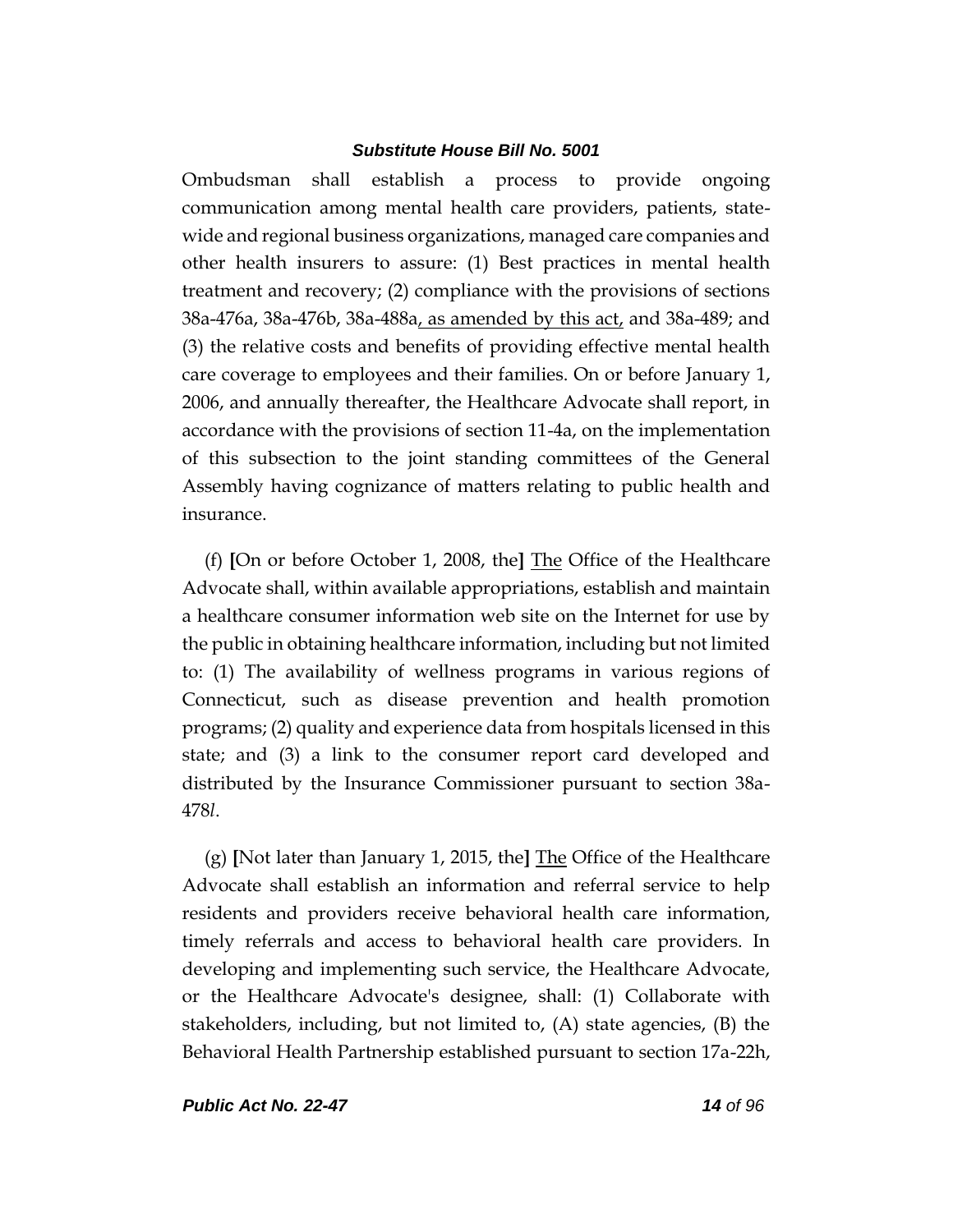(C) community collaboratives, (D) the United Way's 2-1-1 Infoline program, and (E) providers; (2) identify any basis that prevents residents from obtaining adequate and timely behavioral health care services, including, but not limited to, (A) gaps in private behavioral health care services and coverage, and (B) barriers to access to care; (3) coordinate a public awareness and educational campaign directing residents to the information and referral service; and (4) develop data reporting mechanisms to determine the effectiveness of the service, including, but not limited to, tracking (A) the number of referrals to providers by type and location of providers, (B) waiting time for services, and (C) the number of providers who accept or reject requests for service based on type of health care coverage. Not later than February 1, 2016, and annually thereafter, the Office of the Healthcare Advocate shall submit a report, in accordance with the provisions of section 11-4a, to the joint standing committees of the General Assembly having cognizance of matters relating to children, human services, public health and insurance. The report shall identify gaps in services and the resources needed to improve behavioral health care options for residents.

(h) Not later than October 1, 2022, the Healthcare Advocate shall designate an employee of the Office of the Healthcare Advocate to be responsible for: (1) Performing the office's duties to minors; and (2) coordinating state-wide efforts to ensure that minors have coverage, and access to services, for behavioral health conditions, mental health conditions and substance use disorders.

Sec. 12. (NEW) (*Effective from passage*) (a) As used in this section, "school mental health specialist" means any person employed by a local or regional board of education to provide mental health services to students and includes, but is not limited to, a (1) school social worker, (2) school psychologist, (3) trauma specialist, (4) behavior technician, (5) board certified behavior analyst, (6) school counselor, (7) licensed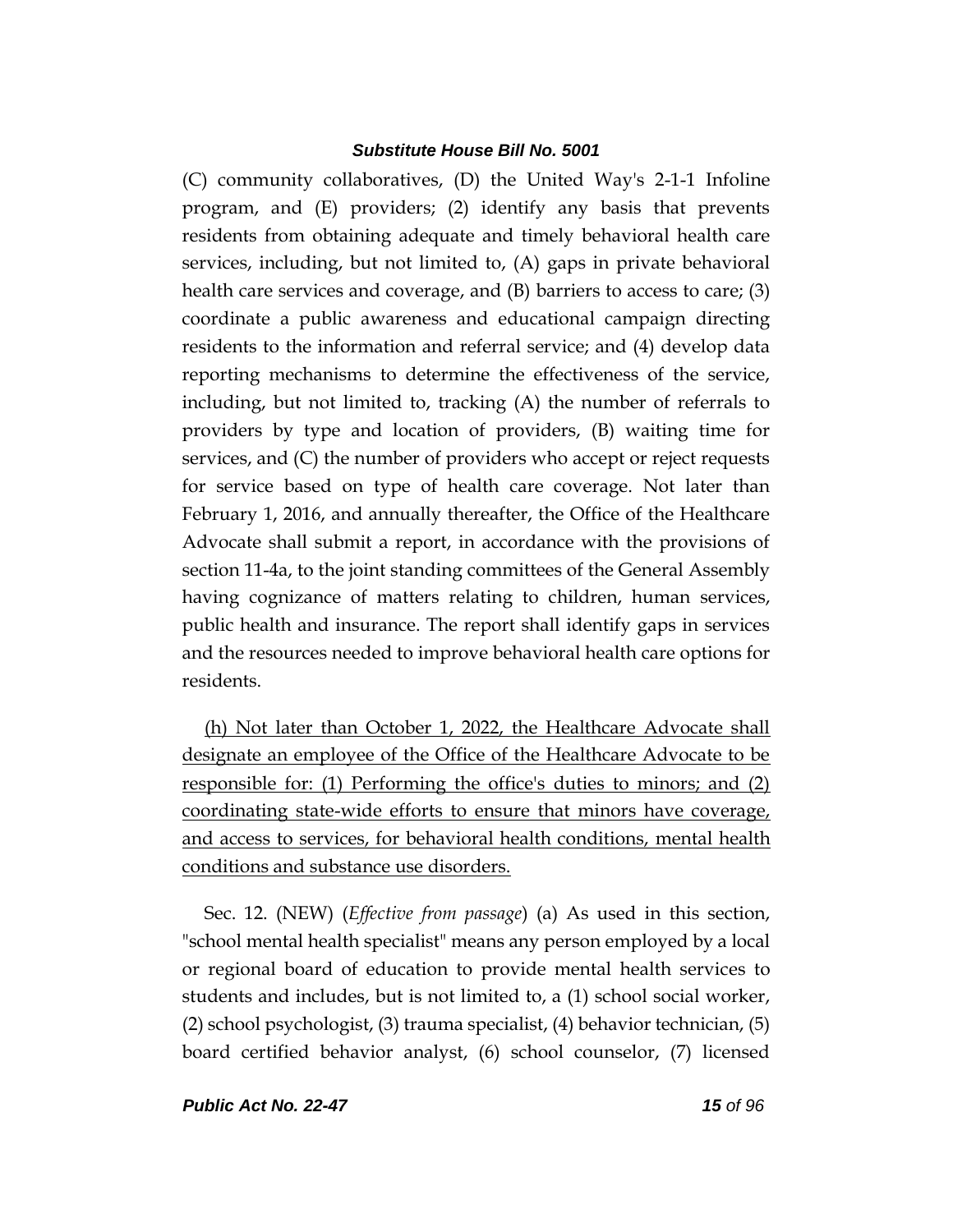professional counselor, and (8) licensed marriage and family therapist.

(b) Not later than July 1, 2023, and annually thereafter, the Commissioner of Education shall, within available appropriations, develop and distribute a survey to each local and regional board of education concerning the employment of school mental health specialists by such local or regional board of education. Such survey shall include, but need not be limited to,  $(1)$  (A) the total number of school mental health specialists for the school district, and (B) a disaggregation of the total number of each school social worker, school psychologist, trauma specialist, behavior technician, board certified behavior analyst, school counselor, licensed professional counselor and licensed marriage and family therapist, (2) (A) the total number of school mental health specialists assigned to each school under the jurisdiction of the local or regional board of education, and (B) a disaggregation of each school social worker, school psychologist, trauma specialist, behavior technician, board certified behavior analyst, school counselor, licensed professional counselor and licensed marriage and family therapist assigned to each school under the jurisdiction of such board, including whether any such school mental health specialist is assigned solely to that school or whether such school mental health specialist is assigned to multiple schools, (3) the geographic area covered by any such school mental health specialist who provides services to more than one local or regional board of education, (4) an estimate of the annual number of students who have received direct services from each individual school mental health specialist during the five-year period preceding completion of the survey, and (5) data, if any, regarding school-based behavioral health services provided by a private provider through a contract with the local or regional board of education, including, but not limited to, the types of services provided, the schools and grade levels in which such services are being provided, the number of students receiving such services, and the total expenditures of the board for such services under the contract during the previous school year.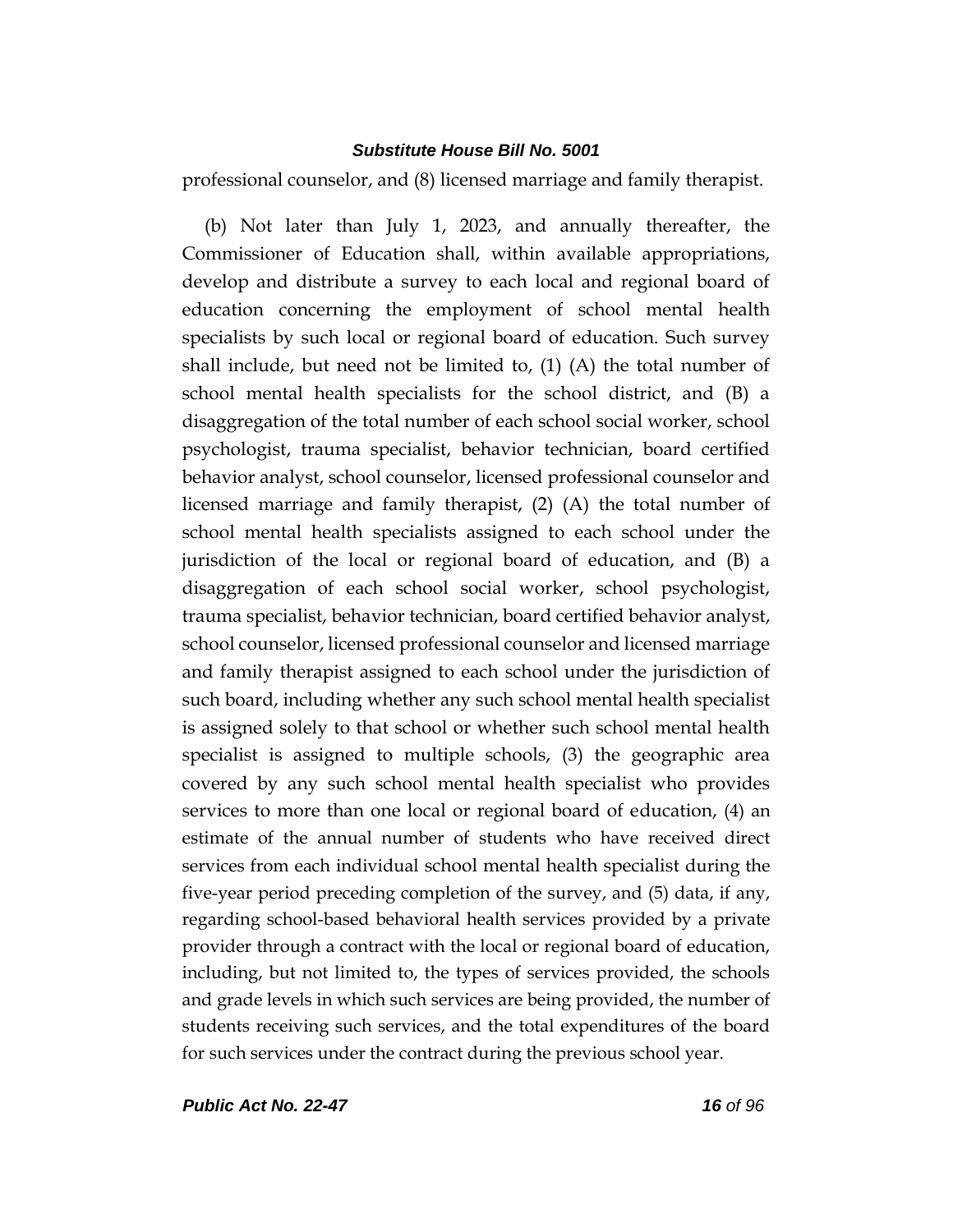(c) For the school year commencing July 1, 2023, and each school year thereafter, each local and regional board of education shall annually complete the survey developed and distributed pursuant to subsection (b) of this section to the commissioner, and submit such completed survey to the commissioner, at such time and in such manner as the commissioner prescribes.

(d) Following the receipt of a completed survey from a local or regional board of education, the commissioner shall annually calculate a student-to-school mental health specialist ratio for (1) such board of education, and (2) each school under the jurisdiction of such board of education.

(e) Not later than January 1, 2024, and annually thereafter, the commissioner shall submit a report, in accordance with the provisions of section 11-4a of the general statutes, on the results of the survey completed under this section and the student-to-school school mental health specialist ratios calculated pursuant to subsection (d) of this section, to the joint standing committees of the General Assembly having cognizance of matters relating to education and children.

Sec. 13. (NEW) (*Effective July 1, 2022*) (a) For the fiscal years ending June 30, 2023, to June 30, 2025, inclusive, the Department of Education shall administer a grant program to provide grants to local and regional boards of education for the purpose of hiring additional school mental health specialists. As used in this section, "school mental health specialist" has the same meaning as provided in section 12 of this act.

(b) On and after January 1, 2023, a local or regional board of education may submit an application for a grant under this section, in such form and manner as the Commissioner of Education prescribes. As part of the application, the applicant shall submit (1) a plan for the expenditure of grant funds, and (2) (A) for an application submitted before July 1, 2023, the information described in subdivisions (1) to (5), inclusive, of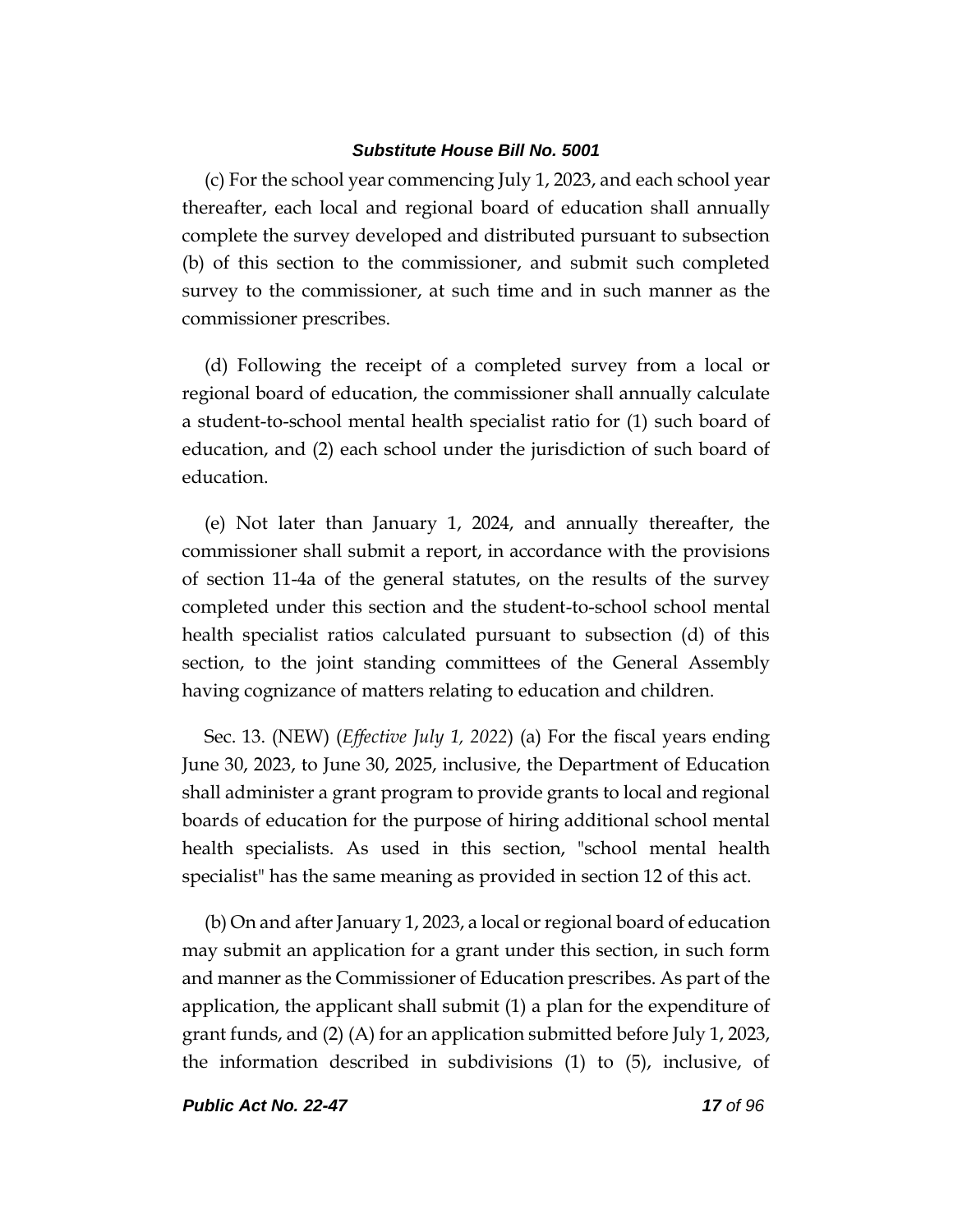subsection (b) of section 12 of this act, and (B) for an application submitted on or after July 1, 2023, a copy of the completed survey described in section 12 of this act. Such plan shall include, but need not be limited to, the number of additional school mental health specialists to be hired, if such grant funds will be used to retain any of the school mental health specialists hired with the assistance of grant funds awarded under this section, whether such school mental health specialists will be conducting assessments of students or providing services to students based on the results of assessments and the type of services that will be provided by such school mental health specialists.

(c) In determining whether to award an applicant a grant under this section, the Commissioner of Education shall give priority to those school districts (1) with large student-to-school mental health specialist ratios, or (2) that have a high volume of student utilization of mental health services.

(d) For the fiscal year ending June 30, 2023, the Commissioner of Education may award a grant to an applicant and shall determine the amount of the grant award based on the plan submitted by such applicant pursuant to subsection (b) of this section. The commissioner shall pay a grant to each grant recipient in each of the fiscal years ending June 30, 2023, to June 30, 2025, inclusive, as follows: (1) For the fiscal year ending June 30, 2023, the amount of the grant shall be as determined by the commissioner under this subsection; (2) for the fiscal year ending June 30, 2024, the amount of the grant shall be the same amount as the grant awarded for the prior fiscal year; and (3) for the fiscal year ending June 30, 2025, the amount of the grant shall be seventy per cent of the amount of the grant awarded for the prior fiscal year.

(e) Grant recipients shall file annual expenditure reports with the Department of Education at such time, and in such manner, as the commissioner prescribes. A grant recipient shall only expend grant funds received under this section in accordance with the plan submitted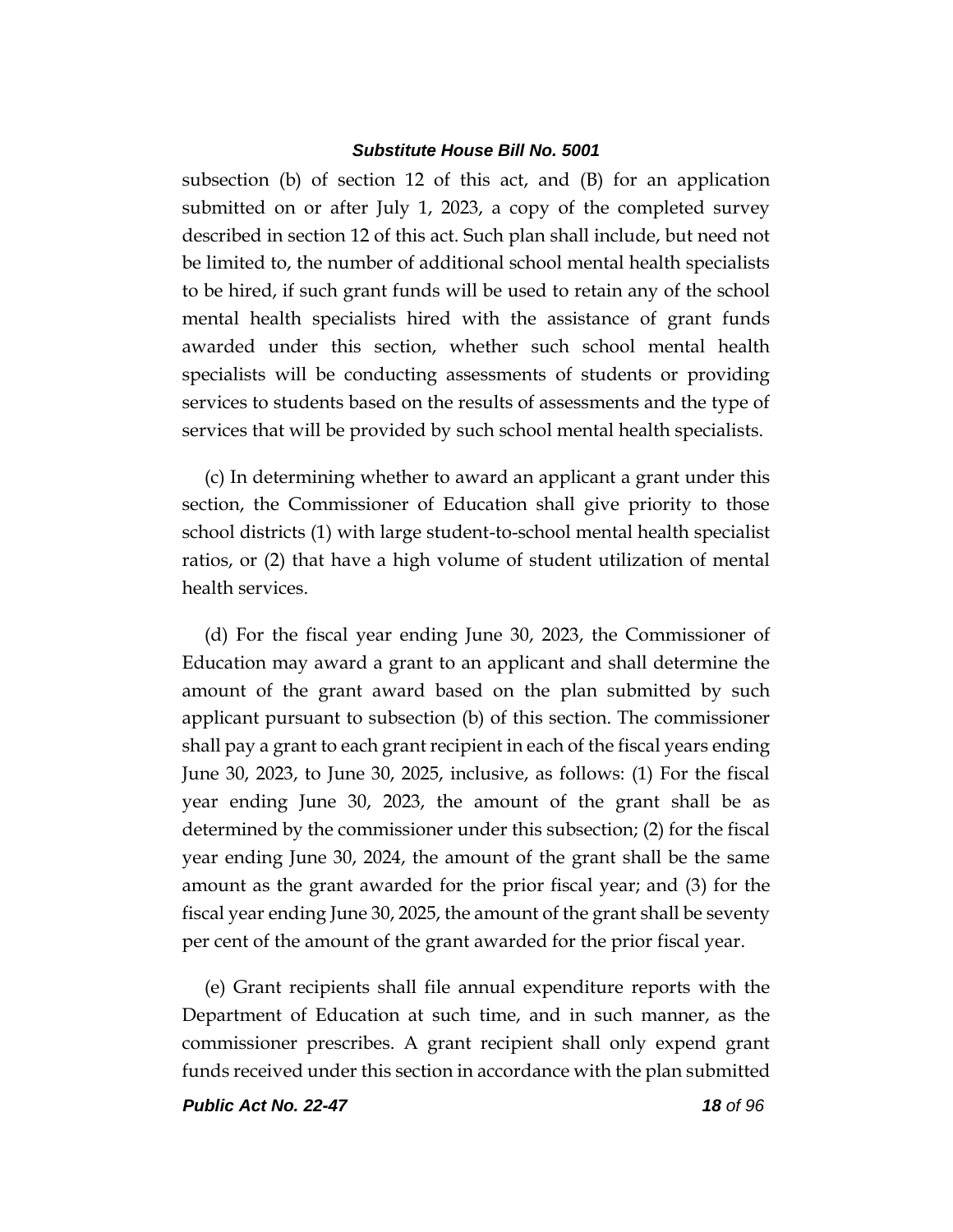pursuant to subsection (b) of this section, and a grant recipient may not use such grant funds received under this section for the purpose of any operating expenses that existed prior to receipt of such grant. Grant recipients shall refund to the department (1) any unexpended amounts at the close of the fiscal year in which the grant was awarded, and (2) any amounts not expended in accordance with the plan for which such grant application was approved.

(f) (1) The Department of Education shall annually track and calculate the utilization rate of the grant program for each grant recipient. Such utilization rate shall be calculated using metrics that include, but need not be limited to, the number of students served and the hours of service provided using grant funds awarded under the program.

(2) The department shall annually calculate the return on investment for the grant program using the expenditure reports filed pursuant to subsection (e) of this section and the utilization rates calculated pursuant to subdivision (1) of this subsection.

(g) For purposes of carrying out the provisions of this section, the Department of Education may accept funds from private sources or any state agency, gifts, grants and donations, including, but not limited to, in-kind donations.

(h) (1) Not later than January 1, 2024, and each January first thereafter, until and including January 1, 2026, the Commissioner of Education shall submit a report, in accordance with the provisions of section 11-4a of the general statutes, on the utilization rate for each grant recipient and the return on investment for the grant program, calculated pursuant to subsection (f) of this section, to the joint standing committees of the General Assembly having cognizance of matters relating to education and children.

(2) Not later than January 1, 2026, the commissioner shall develop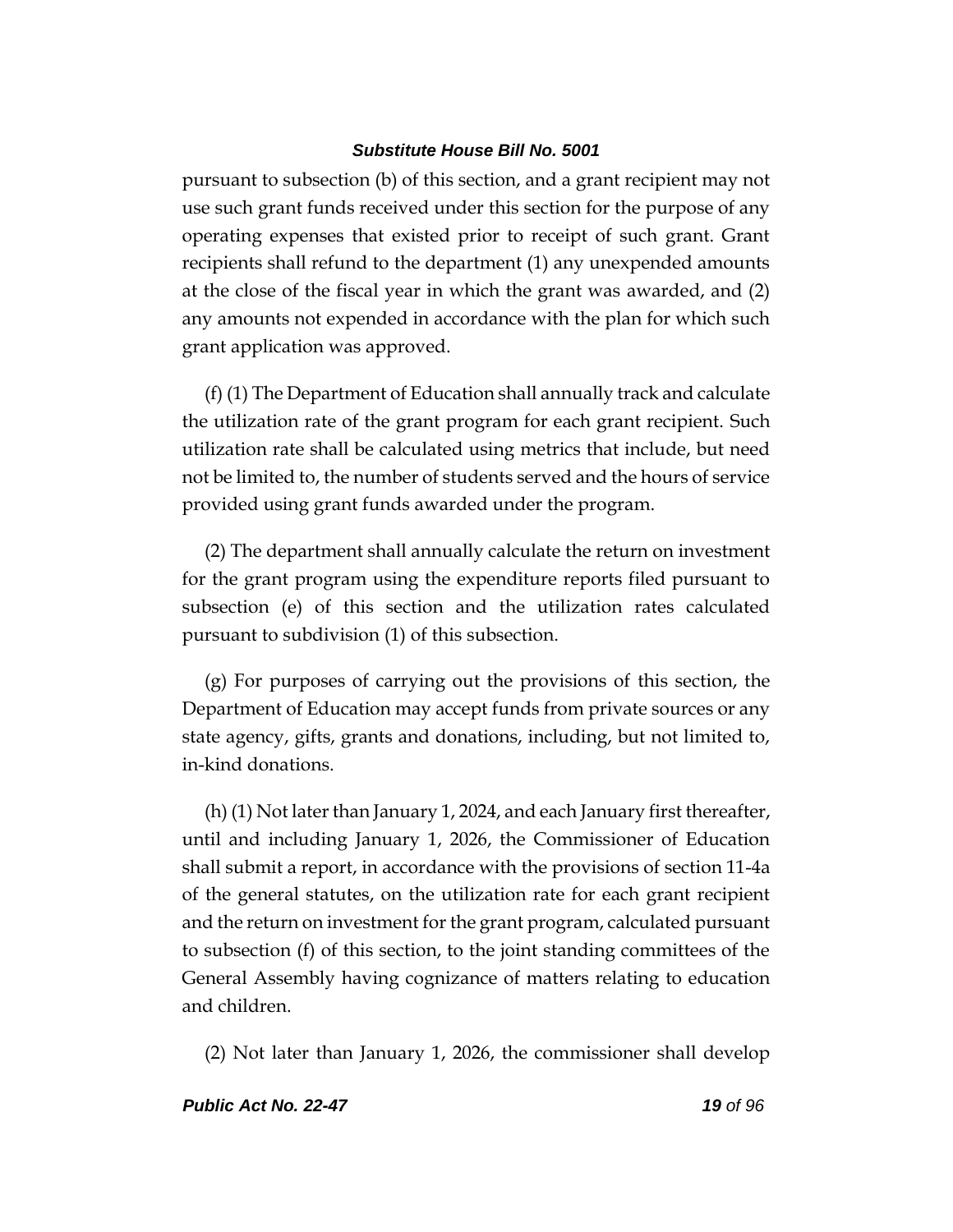recommendations concerning (A) whether such grant program should be extended and funded for the fiscal year ending June 30, 2026, and each fiscal year thereafter, and (B) the amount of the grant award under the program. The commissioner shall submit such recommendations, in accordance with the provisions of section 11-4a of the general statutes, to the joint standing committees of the General Assembly having cognizance of matters relating to education and children.

Sec. 14. (NEW) (*Effective from passage*) (a) For the fiscal years ending June 30, 2023, to June 30, 2025, inclusive, the Department of Education shall administer a grant program to provide grants to local and regional boards of education and operators of youth camps and other summer programs for the delivery of mental health services to students.

(b) On and after January 1, 2023, applications for grants pursuant to subsection (a) of this section shall be filed with the Commissioner of Education at such time, and in such manner, as the commissioner prescribes. As part of the application, the applicant shall submit (1) a plan for the expenditure of grant funds, and (2) (A) for an application submitted by a local or regional board of education before July 1, 2023, the information described in subdivisions (1) to (5), inclusive, of subsection (b) of section 12 of this act, and (B) for an application submitted by a local or regional board of education on or after July 1, 2023, a copy of the completed survey described in section 12 of this act.

(c) For the fiscal year ending June 30, 2023, the Commissioner of Education may award a grant to an applicant and shall determine the amount of the grant award based on the plan submitted by such applicant pursuant to subsection (b) of this section. The commissioner shall pay a grant to each grant recipient in each of the fiscal years ending June 30, 2023, to June 30, 2025, inclusive, as follows: (1) For the fiscal year ending June 30, 2023, the amount of the grant shall be as determined by the commissioner under this subsection; (2) for the fiscal year ending June 30, 2024, the amount of the grant shall be the same

*Public Act No. 22-47 20 of 96*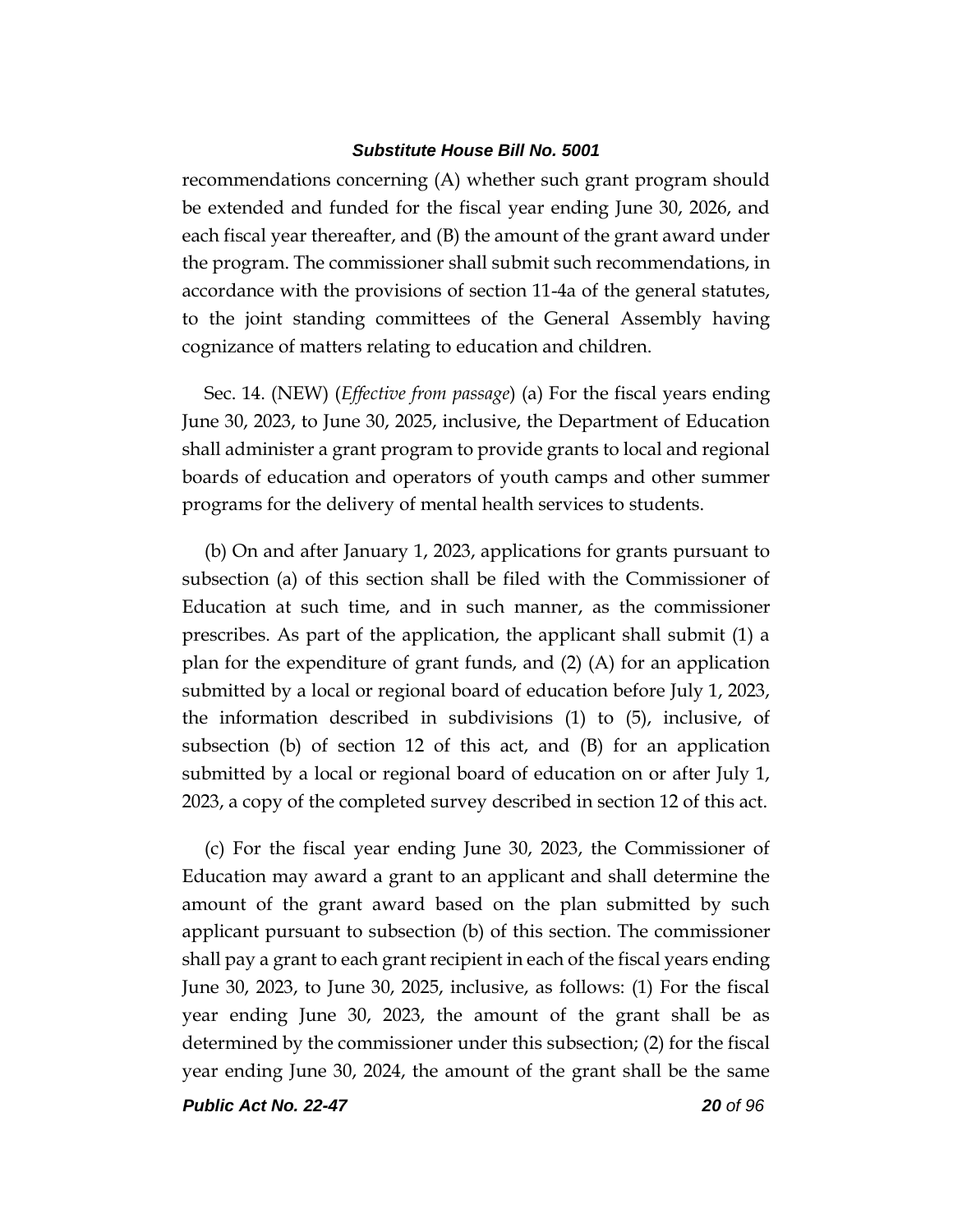amount as the grant awarded for the prior fiscal year; and (3) for the fiscal year ending June 30, 2025, the amount of the grant shall be seventy per cent of the amount of the grant awarded for the prior fiscal year.

(d) Grant recipients shall file expenditure reports with the Commissioner of Education at such time and in such manner as the commissioner prescribes. A grant recipient shall only expend grant funds received under this section in accordance with the plan submitted pursuant to subsection (b) of this section, and a grant recipient may not use such grant funds received under this section for the purpose of any operating expenses that existed prior to receipt of such grant. Grant recipients shall refund to the Department of Education (1) any unexpended amounts at the close of the fiscal year in which the grant was awarded, and (2) any amounts not expended in accordance with the plan for which such grant application was approved.

(e) Each grant recipient, in collaboration with the Department of Education, shall develop metrics to annually track and calculate the utilization rate of the grant program for such grant recipient in order to measure the success of the program. Such grant recipient shall annually submit such metrics and utilization rate to the department.

(f) For the purposes of carrying out the provisions of this section, the Department of Education may accept funds from private sources or any other state agency, gifts, grants and donations, including, but not limited to, in-kind contributions.

(g) (1) Not later than January 1, 2024, and each January first thereafter, until and including January 1, 2026, the Commissioner of Education shall submit a report, in accordance with the provisions of section 11-4a of the general statutes, on the utilization rate for each grant recipient calculated pursuant to subsection (e) of this section, to the joint standing committees of the General Assembly having cognizance of matters relating to education and children.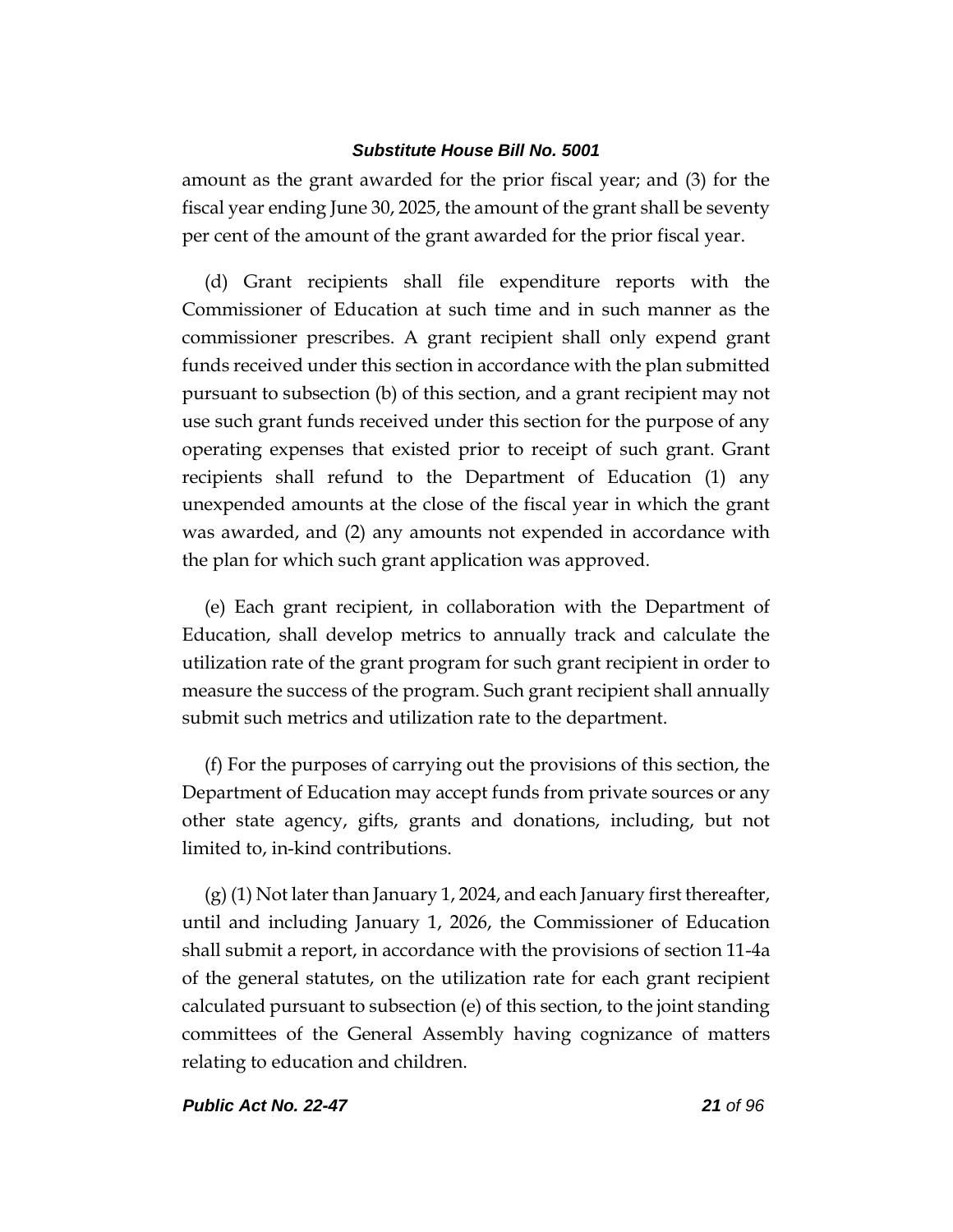(2) Not later than January 1, 2026, the commissioner shall develop recommendations concerning (A) whether such grant program should be extended and funded for the fiscal year ending June 30, 2026, and each fiscal year thereafter, and (B) the amount of the grant award under the program. The commissioner shall submit such recommendations, in accordance with the provisions of section 11-4a of the general statutes, to the joint standing committees of the General Assembly having cognizance of matters relating to education and children.

Sec. 15. (NEW) (*Effective from passage*) (a) For the fiscal years ending June 30, 2023, to June 30, 2025, inclusive, the Office of Higher Education shall administer a grant program to provide grants to public and independent institutions of higher education, for the delivery of mental health services to students on campus.

(b) On and after January 1, 2023, applications for grants pursuant to subsection (a) of this section shall be filed with the executive director of the Office of Higher Education at such time, and in such manner, as the executive director prescribes. As part of the application, the applicant shall submit a plan for the expenditure of grant funds.

(c) For the fiscal year ending June 30, 2023, the executive director of the Office of Higher Education may award a grant to an applicant and shall determine the amount of the grant award based on the plan submitted by such applicant pursuant to subsection (b) of this section. The executive director shall pay a grant to each grant recipient in each of the fiscal years ending June 30, 2023, to June 30, 2025, inclusive, as follows: (1) For the fiscal year ending June 30, 2023, the amount of the grant shall be as determined by the commissioner under this subsection; (2) for the fiscal year ending June 30, 2024, the amount of the grant shall be the same amount as the grant awarded for the prior fiscal year; and (3) for the fiscal year ending June 30, 2025, the amount of the grant shall be seventy per cent of the amount of the grant awarded for the prior fiscal year.

*Public Act No. 22-47 22 of 96*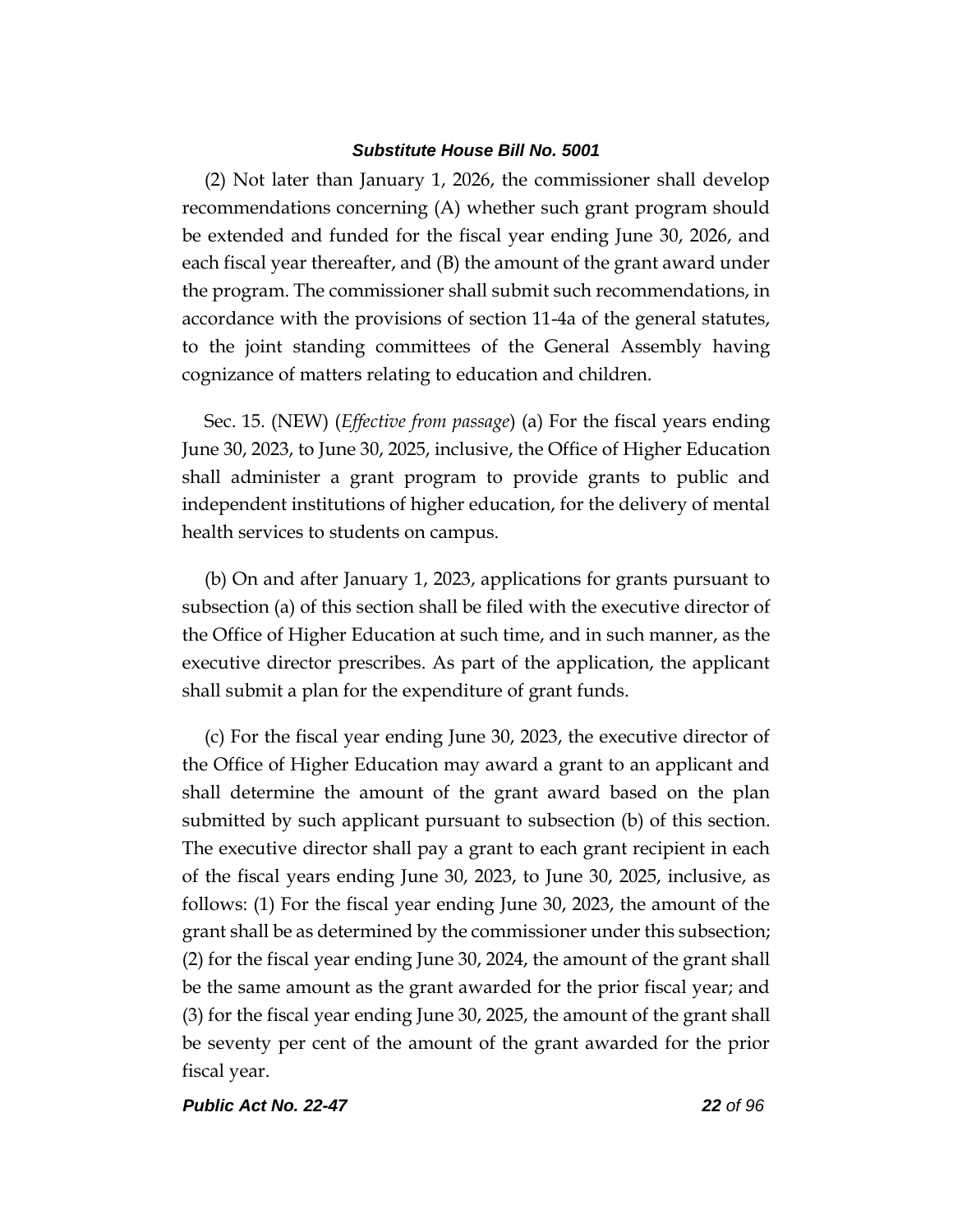(d) Grant recipients shall file expenditure reports with the executive director of the Office of Higher Education at such time and in such manner as the executive director prescribes. A grant recipient shall only expend grant funds received under this section in accordance with the plan submitted pursuant to subsection (b) of this section, and a grant recipient may not use such grant funds received under this section for the purpose of any operating expenses that existed prior to receipt of such grant. Grant recipients shall refund to the Office of Higher Education (1) any unexpended amounts at the close of the fiscal year in which the grant was awarded, and (2) any amounts not expended in accordance with the plan for which such grant application was approved.

(e) Each grant recipient, in collaboration with the Office of Higher Education, shall develop metrics to annually track and calculate the utilization rate of the grant program for such grant recipient in order to measure the success of the program. Such grant recipient shall annually submit such metrics and utilization rate to the office.

(f) For the purposes of carrying out the provisions of this section, the Office of Higher Education may accept funds from private sources or any other state agency, gifts, grants and donations, including, but not limited to, in-kind contributions.

(g) (1) Not later than January 1, 2024, and each January first thereafter, until and including January 1, 2026, the executive director of the Office of Higher Education shall submit a report, in accordance with the provisions of section 11-4a of the general statutes, on the utilization rate for each grant recipient calculated pursuant to subsection (e) of this section, to the joint standing committee of the General Assembly having cognizance of matters relating to higher education.

(2) Not later than January 1, 2026, the executive director shall develop recommendations concerning (A) whether such grant program should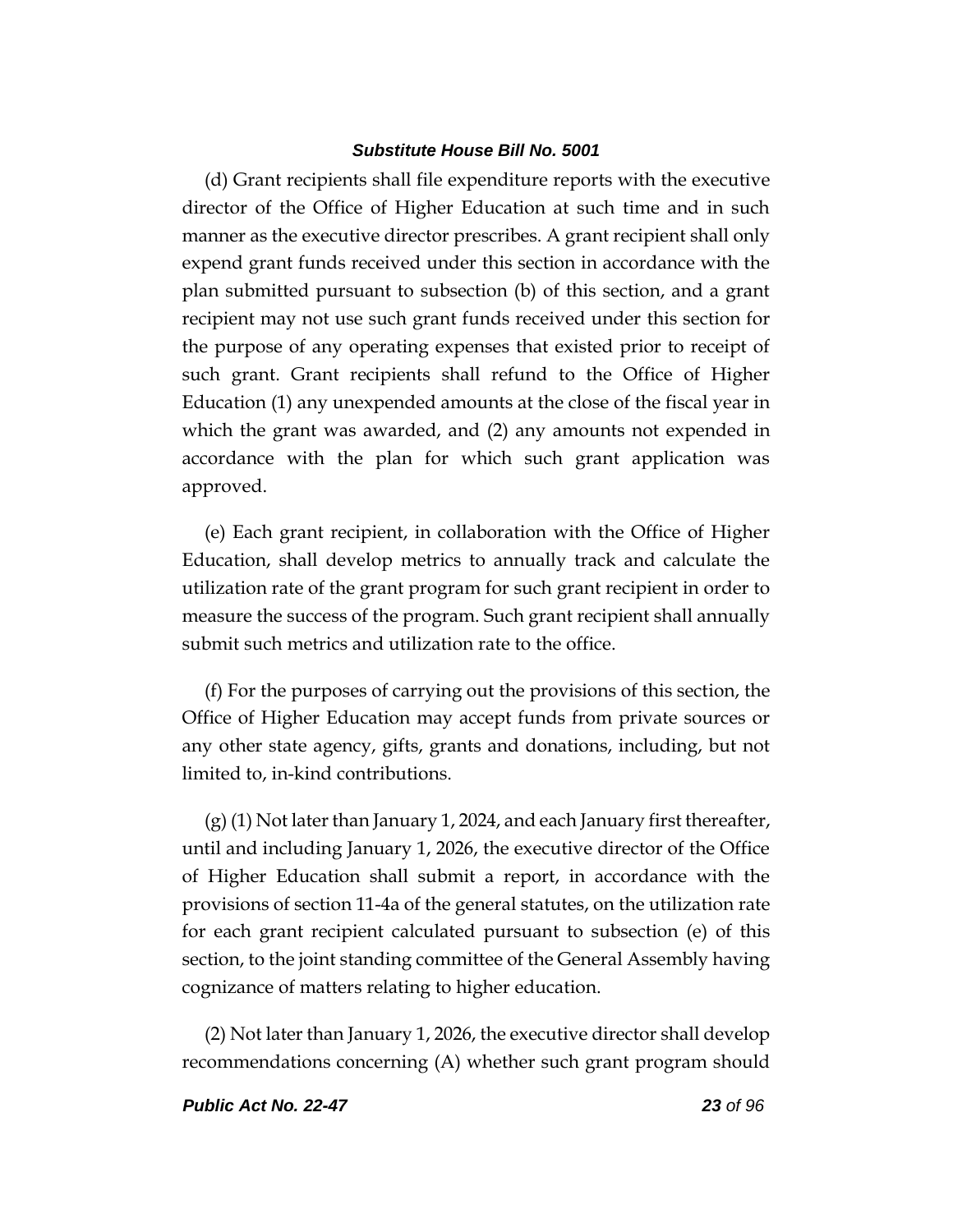be extended and funded for the fiscal year ending June 30, 2026, and each fiscal year thereafter, and (B) the amount of the grant award under the program. The executive director shall submit such recommendations, in accordance with the provisions of section 11-4a of the general statutes, to the joint standing committee of the General Assembly having cognizance of matters relating to higher education.

Sec. 16. Subsection (b) of section 10-198a of the general statutes is repealed and the following is substituted in lieu thereof (*Effective July 1, 2022*):

(b) Each local and regional board of education shall adopt and implement policies and procedures concerning truants who are enrolled in schools under the jurisdiction of such board of education. Such policies and procedures shall include, but need not be limited to, the following: (1) The holding of a meeting with the parent of each child who is a truant, or other person having control of such child, and appropriate school personnel to review and evaluate the reasons for the child being a truant, provided such meeting shall be held not later than ten school days after the child's fourth unexcused absence in a month or tenth unexcused absence in a school year, (2) coordinating services with and referrals of children to community agencies providing child and family services, (3) annually at the beginning of the school year and upon any enrollment during the school year, notifying the parent or other person having control of each child enrolled in a grade from kindergarten to eight, inclusive, in the public schools in writing of the obligations of the parent or such other person pursuant to section 10- 184, (4) annually at the beginning of the school year and upon any enrollment during the school year, obtaining from the parent or other person having control of each child in a grade from kindergarten to eight, inclusive, a telephone number or other means of contacting such parent or such other person during the school day,  $(5)$   $(A)$  on or before August 15, 2018, the implementation of a truancy intervention model

*Public Act No. 22-47 24 of 96*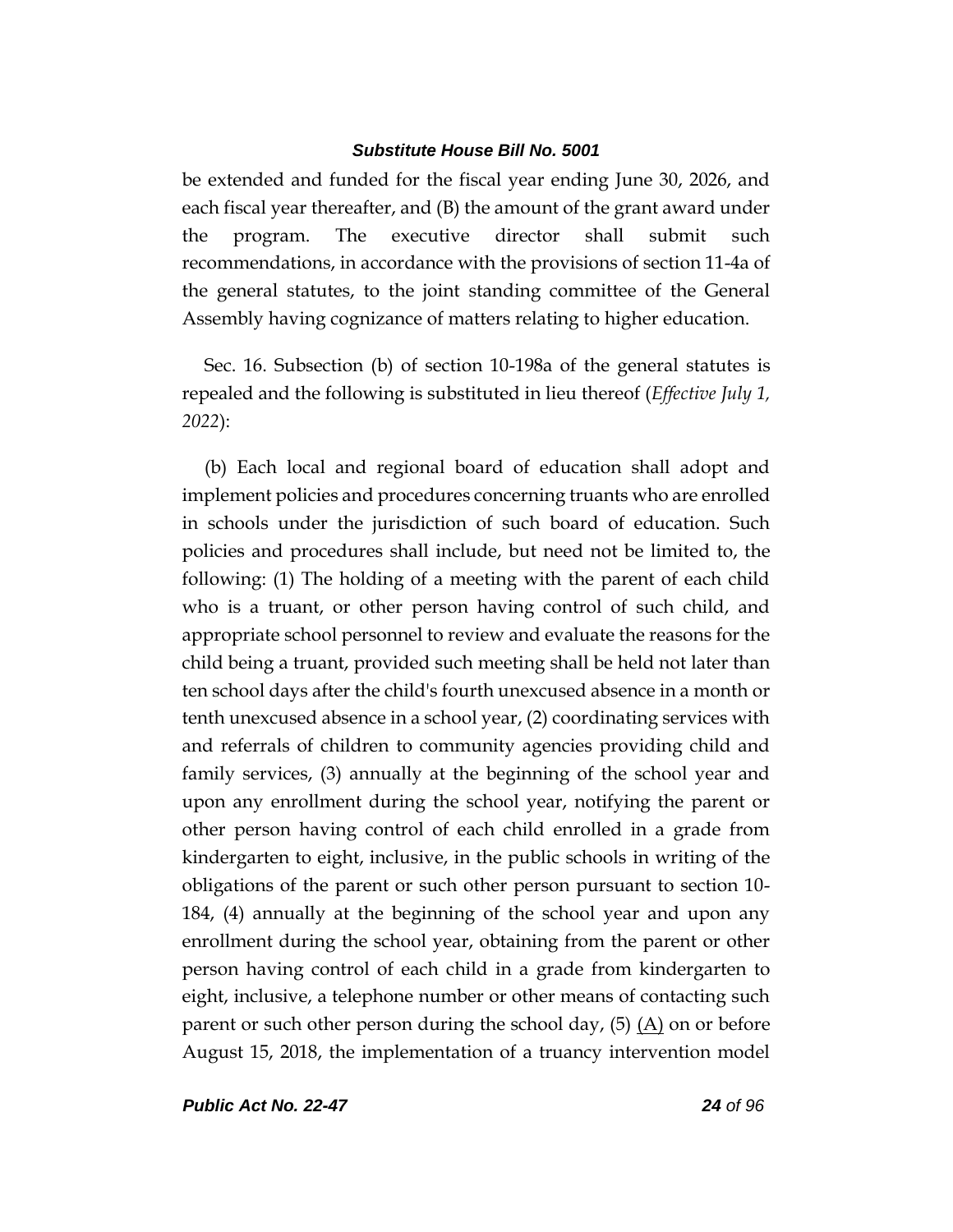identified by the Department of Education pursuant to subsection (a) of section 10-198e, as amended by this act, for any school under its jurisdiction that has a disproportionately high rate of truancy, as determined by the Commissioner of Education, and (B) on or before September 1, 2023, the adoption and implementation of a truancy intervention model developed by the Department of Education pursuant to subsection (b) of section 10-198e, as amended by this act, that accounts for mental and behavioral health, or a similar truancy intervention plan that meets all of the requirements for a truancy intervention model set forth in subsection (b) of said section, (6) a system of monitoring individual unexcused absences of children in grades kindergarten to eight, inclusive, which shall provide that whenever a child enrolled in school in any such grade fails to report to school on a regularly scheduled school day and no indication has been received by school personnel that the child's parent or other person having control of the child is aware of the pupil's absence, a reasonable effort to notify, by telephone and by mail, the parent or such other person shall be made by school personnel or volunteers under the direction of school personnel, (7) providing notice to the parent or guardian of a child who is a truant of the information concerning the existence and availability of the 2-1-1 Infoline program, and other pediatric mental and behavioral health screening services and tools described in section 17a-22rt, and (8) on and after July 1, 2023, a requirement that an appropriate school mental health specialist, as defined in section 12 of this act, conduct an evaluation of each child who is a truant to determine if additional behavioral health interventions are necessary for the well-being of the child. Any person who, in good faith, gives or fails to give notice pursuant to subdivision (6) of this subsection shall be immune from any liability, civil or criminal, which might otherwise be incurred or imposed and shall have the same immunity with respect to any judicial proceeding which results from such notice or failure to give such notice.

Sec. 17. (*Effective July 1, 2022*) For the fiscal years ending June 30, 2023,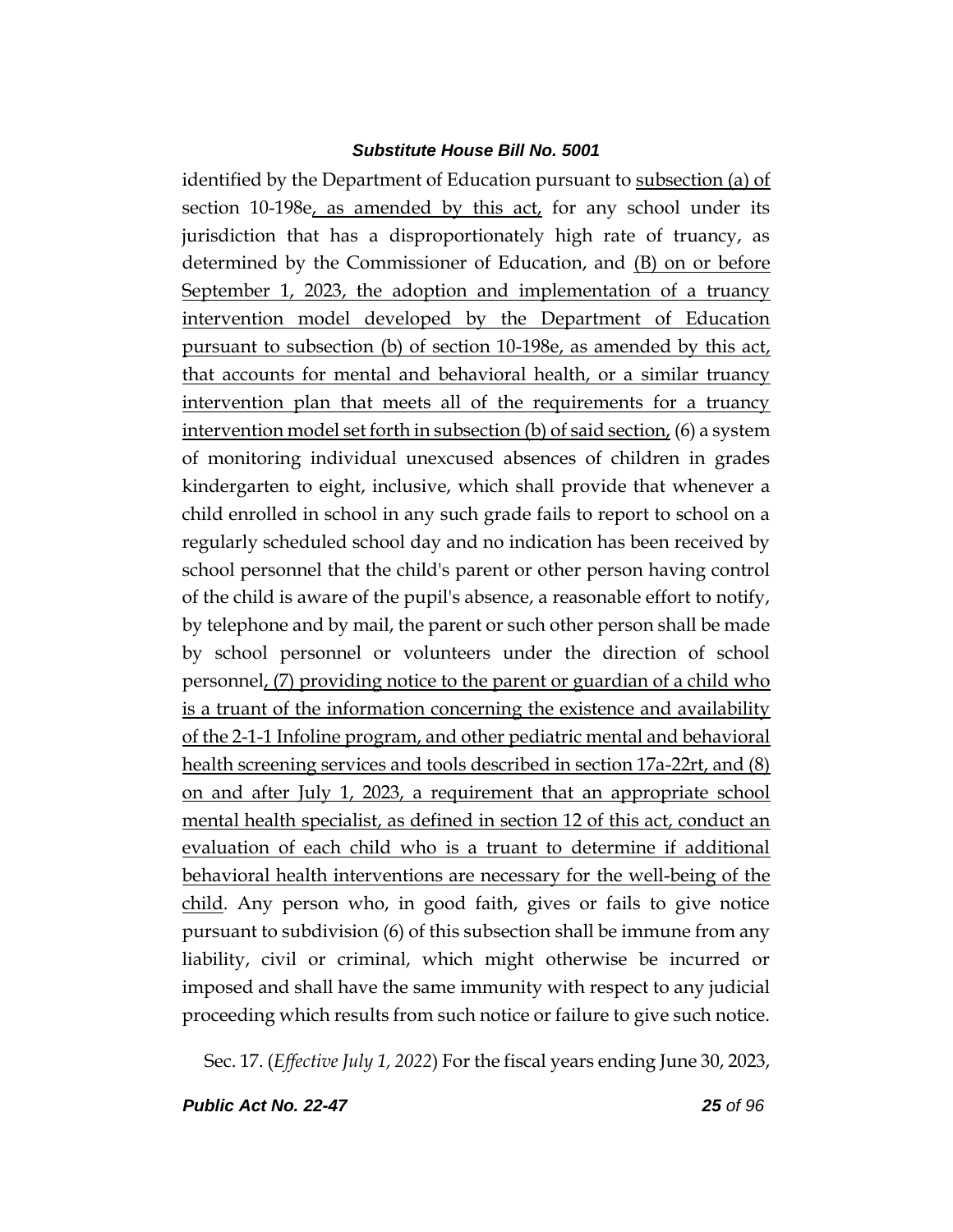and June 30, 2024, each regional educational service center shall hire an individual to serve as the regional trauma coordinator for such center. Such individual shall have significant trauma-informed experience and have completed specific professional training focused on trauma. The regional trauma coordinator for each such center shall be responsible for: (1) Developing a trauma-informed care training program in accordance with the provisions of section 18 of this act, (2) implementing the trauma-informed care training program, (3) providing technical assistance to the local and regional boards of education that are members of the regional educational service center in implementing the trauma-informed care training program, (4) training school mental health specialists, as defined in section 12 of this act, to be the trainers under the trauma-informed care training program, and (5) ensuring that such trainers are properly training teachers, administrators, school staff and coaches under the trauma-informed care training program.

Sec. 18. (*Effective July 1, 2022*) (a) The regional trauma coordinators employed by the regional educational service centers, described in section 17 of this act, shall jointly develop and implement a traumainformed care training program. Such training program shall utilize a training model that will enable school mental health specialists, as defined in section 12 of this act, to deliver trauma-informed care training to all teachers, administrators, school staff and coaches upon completion of the training program. In developing such trauma-informed care training program, the regional trauma coordinators (1) shall attempt to design such trauma-informed care training in a manner that it can be included as part of a local or regional board of education's in-service training program, pursuant to section 10-220a of the general statutes, and (2) may collaborate with any nonprofit organization in the state that focuses on child health and development and trauma-informed care for children.

(b) The regional trauma coordinator for each regional educational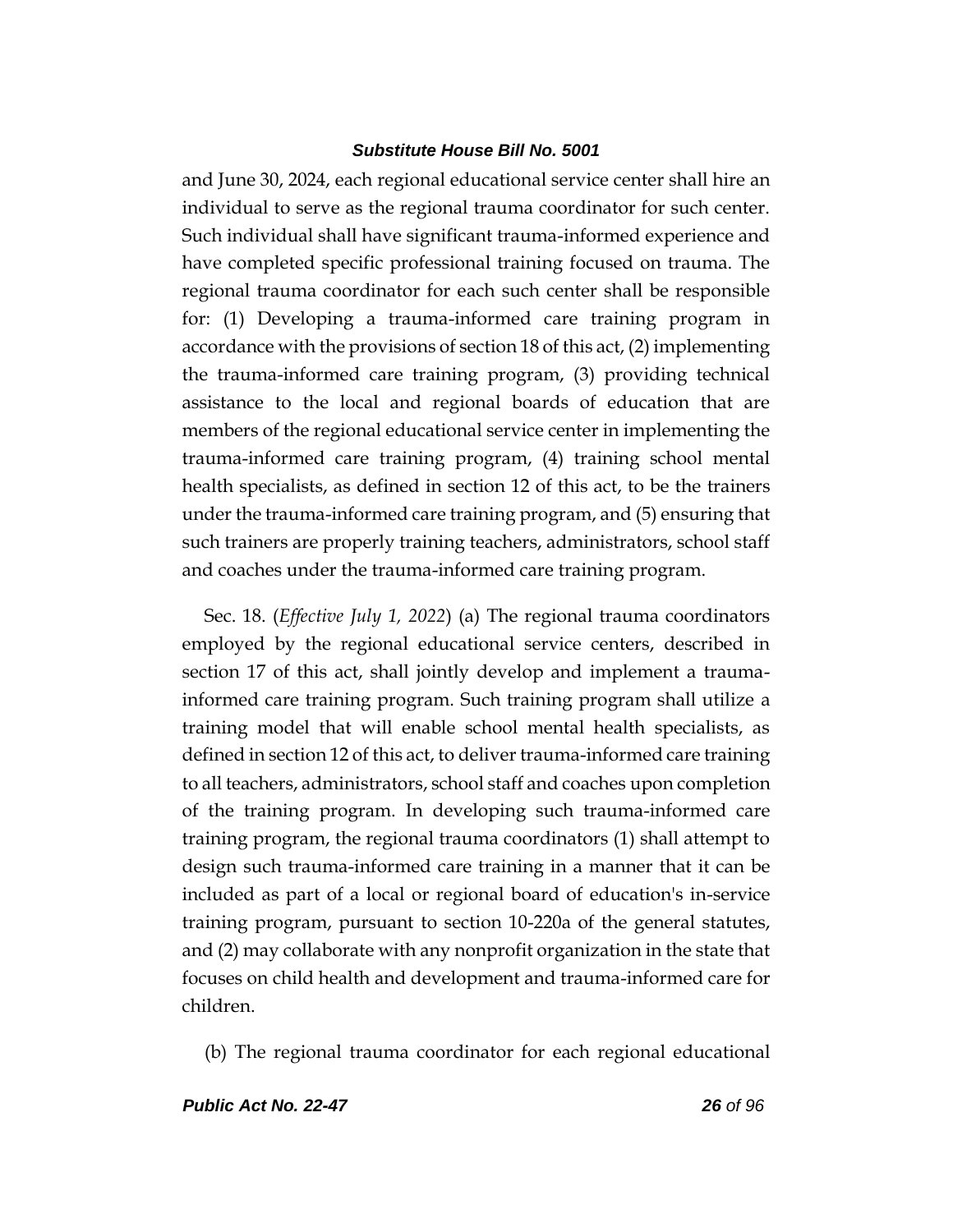service center shall offer trauma-informed care training at no cost to school mental health specialists or the local or regional boards of education that are members of such regional educational service center and that employ such school mental health specialists. Any school mental health specialist who has participated in the trauma-informed care program described in subsection (a) of this section shall be the person to provide such trauma-informed training to teachers, administrators, school staff and coaches under this section.

(c) A local or regional board of education may enter into an agreement with the trauma coordinator for the regional educational service center to provide the trauma-informed care training program as part of the in-service training program for the school district, pursuant to section 10-220a of the general statutes.

(d) (1) Each regional trauma coordinator shall develop a progress report on the implementation of the trauma-informed care training program for the prior fiscal year. Such progress report shall include an analysis of the effectiveness and results of the program. Not later than January 1, 2024, each regional trauma coordinator shall submit such progress report, in accordance with the provisions of section 11-4a of the general statutes, to the joint standing committees of the General Assembly having cognizance of matters relating to education and children.

(2) Each regional trauma coordinator shall develop a final report on the implementation of the trauma-informed care training program for the previous two fiscal years. Such final report shall include (A) an analysis of the effectiveness and results of the program, and (B) recommendations concerning whether the trauma-informed care training program should be extended and funded for the fiscal years ending June 30, 2025, and June 30, 2026. Not later than January 1, 2025, each regional trauma coordinator shall submit such final report, in accordance with the provisions of section 11-4a of the general statutes,

*Public Act No. 22-47 27 of 96*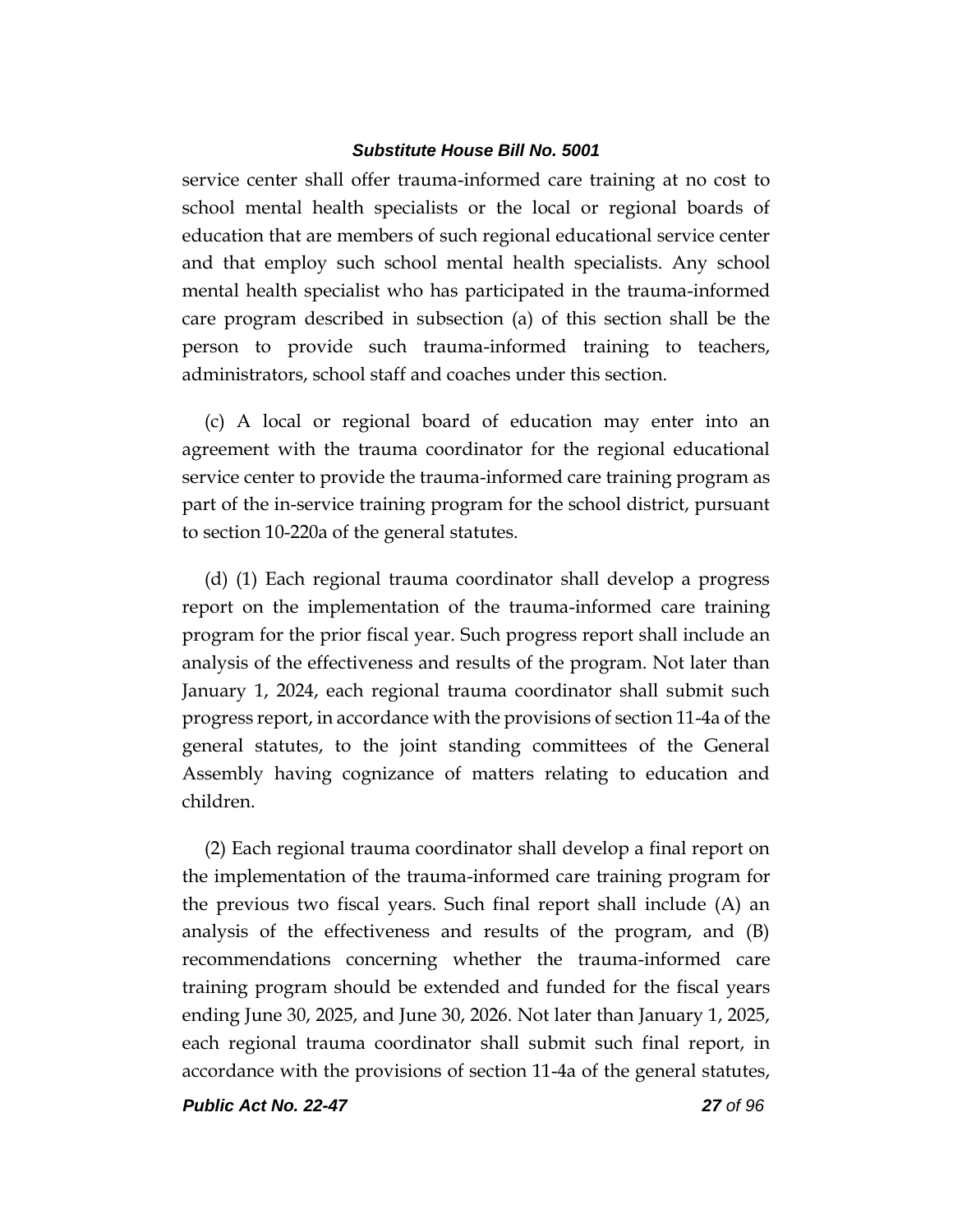to the joint standing committees of the General Assembly having cognizance of matters relating to education and children.

Sec. 19. (NEW) (*Effective July 1, 2022*) For the school year commencing July 1, 2022, and each school year thereafter, any teacher of record in a classroom may request a behavior intervention meeting with the crisis intervention team for the school, as described in section 10-236b of the general statutes, for any student whose behavior has caused a serious disruption to the instruction of other students, or caused self-harm or physical harm to such teacher or another student or staff member in such teacher's classroom. The crisis intervention team shall, upon the request of such teacher, convene a behavior intervention meeting regarding such student. The participants of such behavior intervention meeting shall identify resources and supports to address such student's social, emotional and instructional needs.

Sec. 20. Subsection (c) of section 10-220 of the 2022 supplement to the general statutes is repealed and the following is substituted in lieu thereof (*Effective July 1, 2022*):

(c) Annually, each local and regional board of education shall submit to the Commissioner of Education a strategic school profile report for each school and school or program of alternative education, as defined in section 10-74j, under its jurisdiction and for the school district as a whole. The superintendent of each local and regional school district shall present the profile report at the next regularly scheduled public meeting of the board of education after each November first. The profile report shall provide information on measures of (1) student needs, including, but not limited to, a needs assessment that identifies resources necessary to address student trauma impacting students and staff in each school and adequately respond to students with mental, emotional or behavioral health needs, (2) school resources, including technological resources and utilization of such resources and infrastructure, (3) student and school performance, including in-school

*Public Act No. 22-47 28 of 96*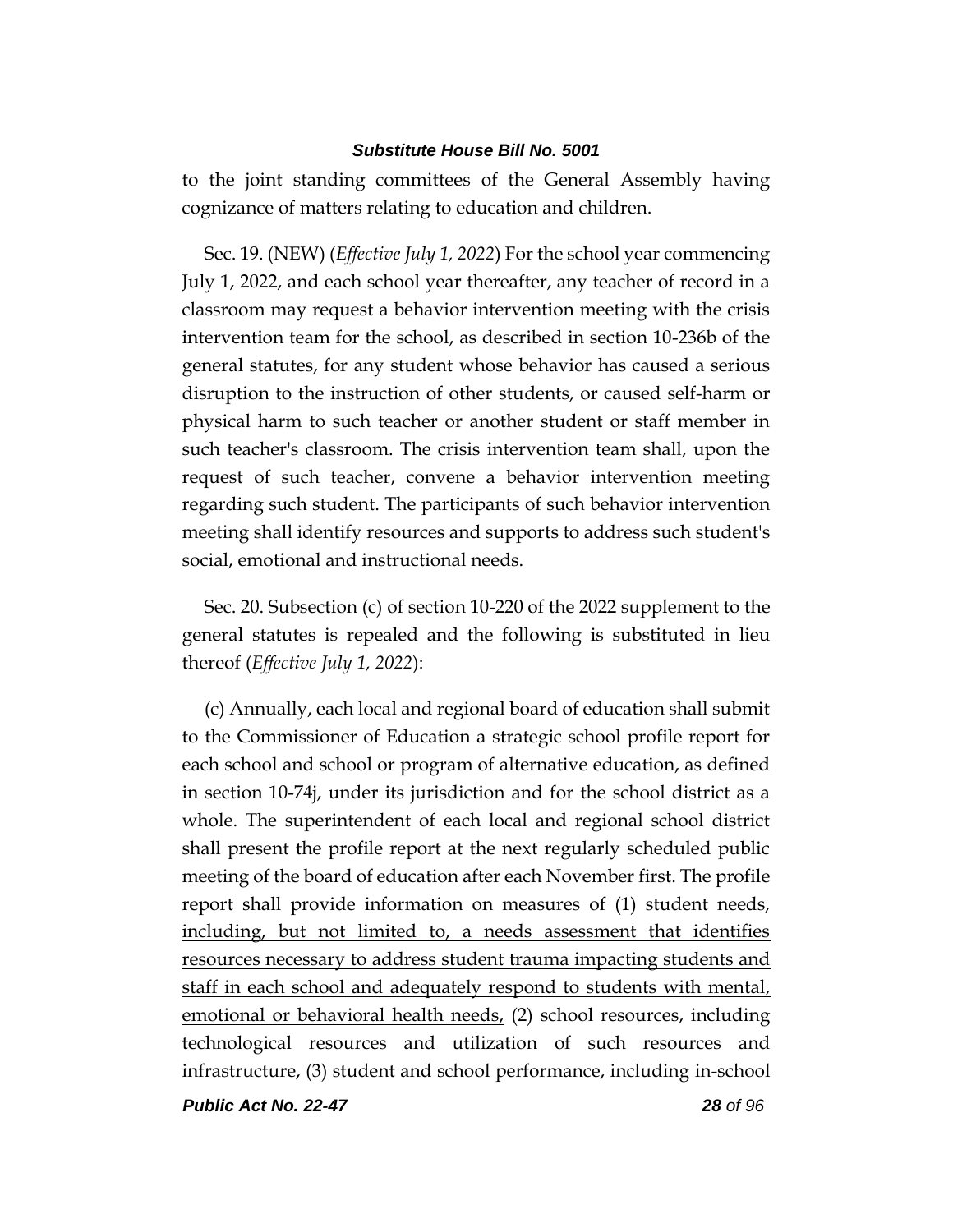suspensions, out-of-school suspensions and expulsions, the number of truants, as defined in section 10-198a, as amended by this act, and chronically absent children, as defined in section 10-198c, (4) the number of students enrolled in an adult high school credit diploma program, pursuant to section 10-69, operated by a local or regional board of education or a regional educational service center, (5) equitable allocation of resources among its schools, (6) reduction of racial, ethnic and economic isolation, (7) special education, and (8) school-based arrests, as defined in section 10-233n. For purposes of this subsection, measures of special education include (A) special education identification rates by disability, (B) rates at which special education students are exempted from mastery testing pursuant to section 10-14q, (C) expenditures for special education, including such expenditures as a percentage of total expenditures, (D) achievement data for special education students, (E) rates at which students identified as requiring special education are no longer identified as requiring special education, (F) the availability of supplemental educational services for students lacking basic educational skills, (G) the amount of special education student instructional time with nondisabled peers, (H) the number of students placed out-of-district, and (I) the actions taken by the school district to improve special education programs, as indicated by analyses of the local data provided in subparagraphs (A) to (H), inclusive, of this subdivision. The superintendent shall include in the narrative portion of the report information about parental involvement and any measures the district has taken to improve parental involvement, including, but not limited to, employment of methods to engage parents in the planning and improvement of school programs and methods to increase support to parents working at home with their children on learning activities. For purposes of this subsection, measures of truancy include the type of data that is required to be collected by the Department of Education regarding attendance and unexcused absences in order for the department to comply with federal reporting requirements and the actions taken by the local or regional board of education to reduce

*Public Act No. 22-47 29 of 96*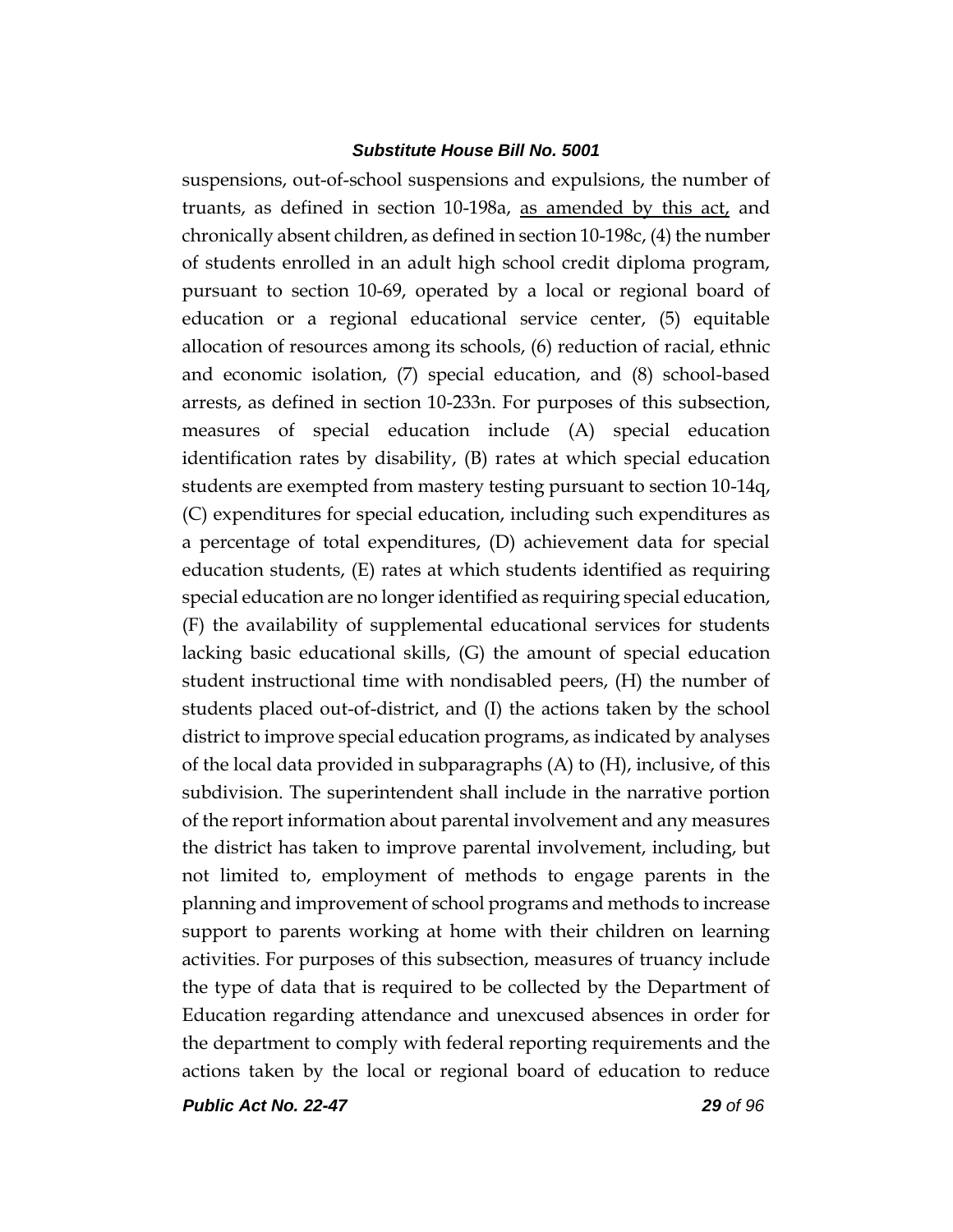truancy in the school district. Such truancy data shall be considered a public record, as defined in section 1-200.

Sec. 21. Section 10-198e of the general statutes is repealed and the following is substituted in lieu thereof (*Effective July 1, 2022*):

(a) The Department of Education shall identify effective truancy intervention models for implementation by local and regional boards of education pursuant to subsection (b) of section 10-198a, as amended by this act, including intervention models that address the needs of students with disabilities. Not later than August 15, 2018, a listing of such approved models shall be available for implementation by local and regional boards of education pursuant to said subsection (b).

(b) Not later than September 1, 2023, the Department of Education shall develop and make available for implementation by local and regional boards of education described in subparagraph (B) of subdivision (5) of subsection (b) of section 10-198a, as amended by this act, a truancy intervention model that accounts for mental and behavioral health.

(c) Not later than September 1, 2023, the Department of Education, in collaboration with the Department of Children and Families, shall issue guidance to local and regional boards of education on best practices relating to intervention in certain behavioral health situations and when it is appropriate to contact the 2-1-1 Infoline program or use alternative interventions.

Sec. 22. Subdivision (1) of subsection (a) of section 28-24 of the general statutes is repealed and the following is substituted in lieu thereof (*Effective October 1, 2022*):

(1) Develop a state-wide emergency service telecommunications plan specifying emergency police, fire and medical service telecommunications systems needed to provide coordinated emergency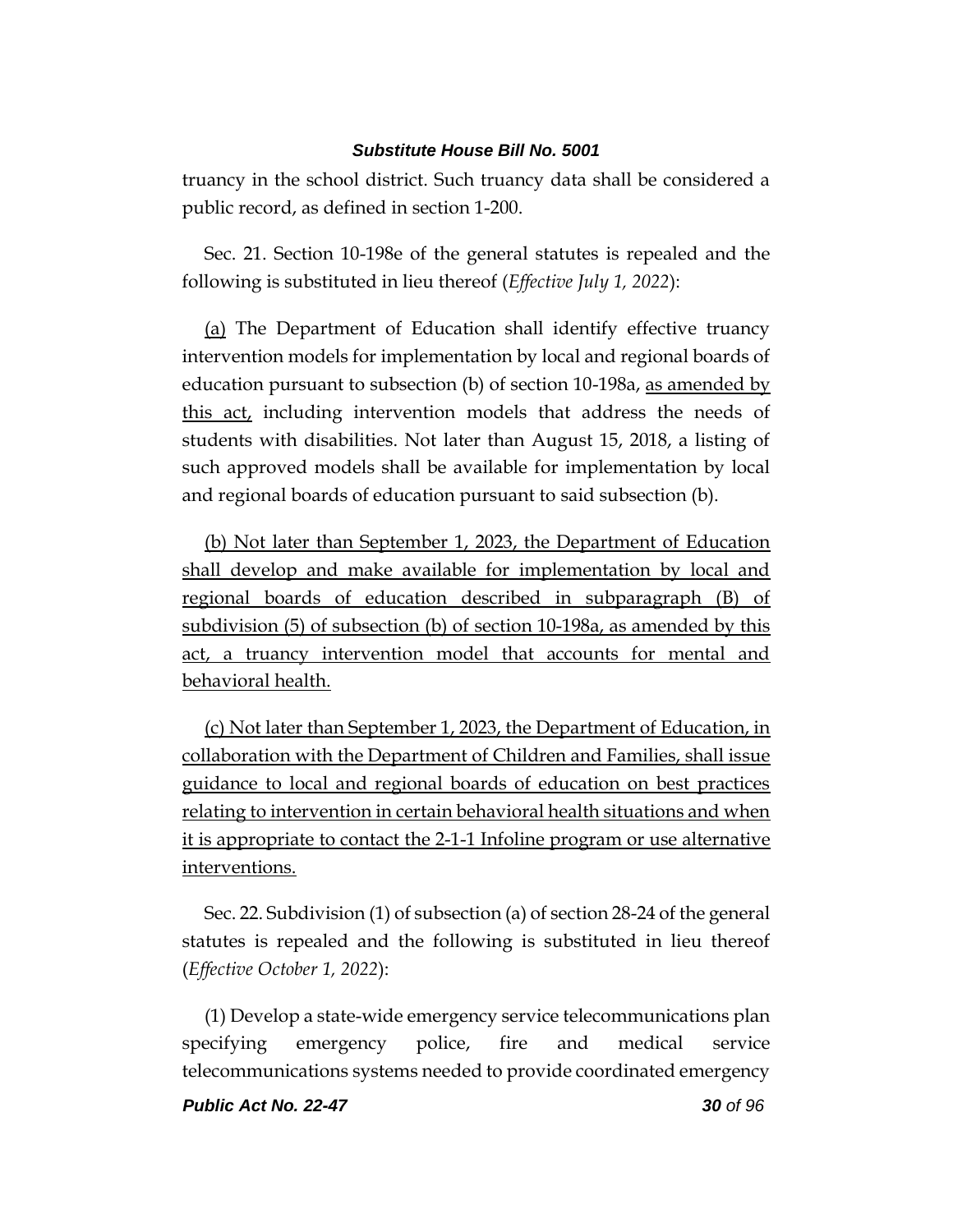service telecommunications to all state residents, including **[**the physically disabled**]** persons with physical disabilities and persons in need of mental health, behavioral health or substance use disorder services;

Sec. 23. Section 28-29a of the general statutes is repealed and the following is substituted in lieu thereof (*Effective October 1, 2022*):

(a) There is established an E 9-1-1 Commission to (1) advise the division in the planning, design, implementation and coordination of the state-wide emergency 9-1-1 telephone system **[**to be**]** created pursuant to sections 28-25 to 28-29b, inclusive, and (2) in consultation with the Coordinating Advisory Board established pursuant to section 29-1t, as amended by this act, advise the Commissioner of Emergency Services and Public Protection in the planning, design, implementation, coordination and governance of the public safety data network established pursuant to section 29-1j.

(b) The commission shall be appointed by the Governor and shall consist of the following members: (1) One representative from the technical support services unit of the Division of State Police within the Department of Emergency Services and Public Protection; (2) the State Fire Administrator; (3) one representative from the Office of Emergency Medical Services; (4) one representative from the Division of Emergency Management and Homeland Security within the Department of Emergency Services and Public Protection; (5) the Commissioner of Public Health, or the commissioner's designee; (6) the Commissioner of Mental Health and Addiction Services, or the commissioner's designee; (7) the Commissioner of Children and Families, or the commissioner's designee; (8) one municipal police chief; **[**(6)**]** (9) one municipal fire chief; **[**(7)**]** (10) one volunteer fireman; **[**(8)**]** (11) one representative of the Connecticut Conference of Municipalities; **[**(9)**]** (12) one representative of the Council of Small Towns; **[**(10)**]** (13) one representative of telecommunicators, as defined in section 28-30; **[**(11)**]** (14) one

*Public Act No. 22-47 31 of 96*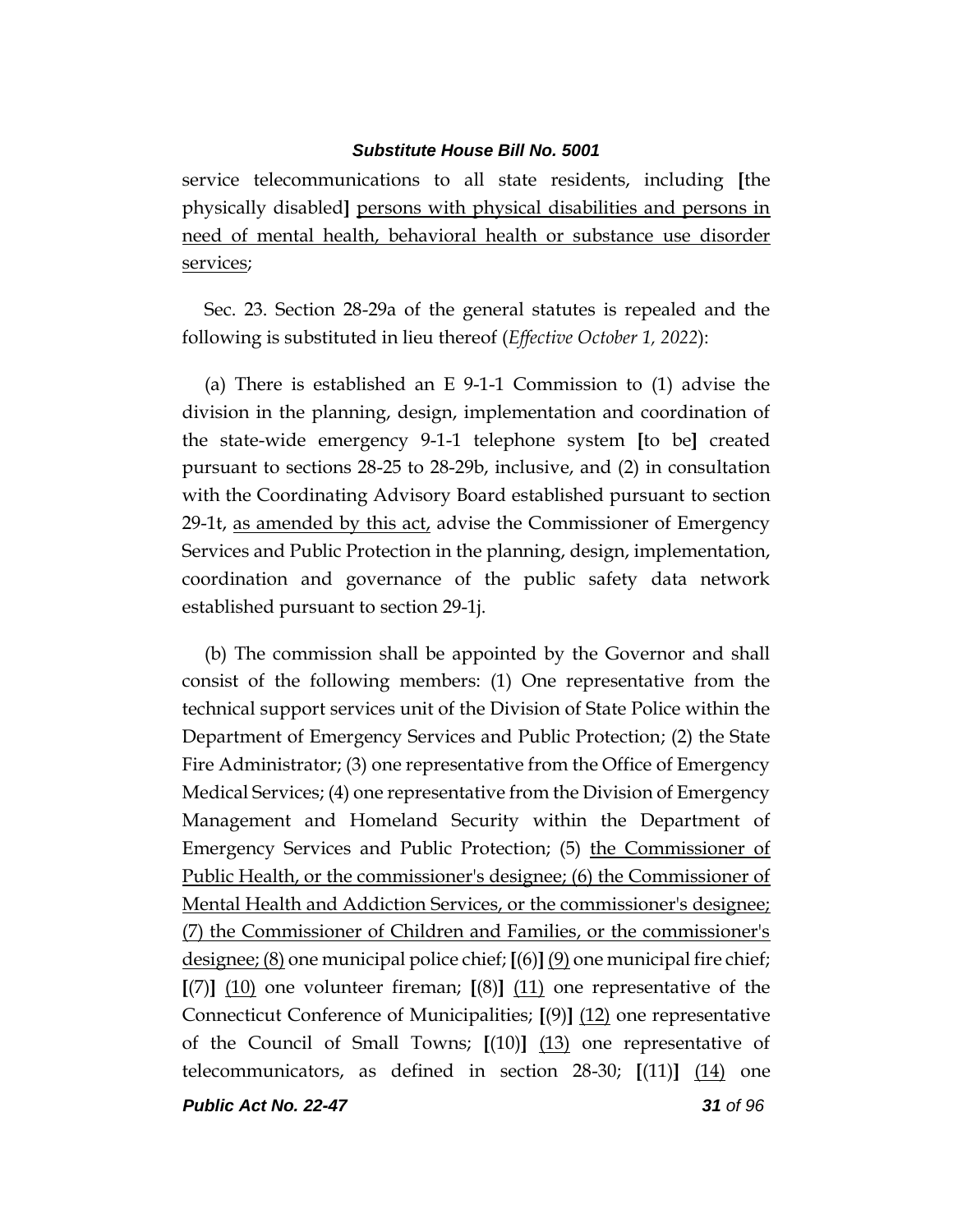representative of the public; **[**(12)**]** (15) one manager or coordinator of 9- 1-1 public safety answering points serving areas of differing population concentration; and **[**(13)**]** (16) one representative of providers of commercial mobile radio services, as defined in 47 Code of Federal Regulations 20.3, as amended. Each member shall serve for a term of three years from the date of his or her appointment or until a successor has been appointed and qualified. No member of the commission shall receive compensation for such member's services.

Sec. 24. Subsection (b) of section 29-1t of the general statutes is repealed and the following is substituted in lieu thereof (*Effective October 1, 2022*):

(b) The Commissioner of Emergency Services and Public Protection, or said commissioner's designee, shall serve as the chairperson of the Coordinating Advisory Board. The board shall consist of: (1) The president of the Connecticut State Firefighters Association or a designee, representing volunteer firefighters; (2) the president of the Uniformed Professional Firefighters Association or a designee, representing professional firefighters; (3) the president of the American Federation of State, County and Municipal Employees, or a designee, representing municipal police officers; (4) the executive director of the Connecticut Conference of Municipalities or a designee; (5) the executive director of the Connecticut Council of Small Towns or a designee; (6) a member of the Police Officer Standards Training Council, designated by the chairperson of said council; (7) a member of the Commission on Fire Prevention and Control, designated by the chairperson of said commission; (8) the president of the Connecticut Emergency Management Association or a designee; (9) the president of the Connecticut Police Chiefs Association or a designee; (10) the president of the Connecticut Fire Chiefs Association or a designee; (11) the president of the Connecticut Career Fire Chiefs Association or a designee; (12) the Commissioner of Public Health; (13) the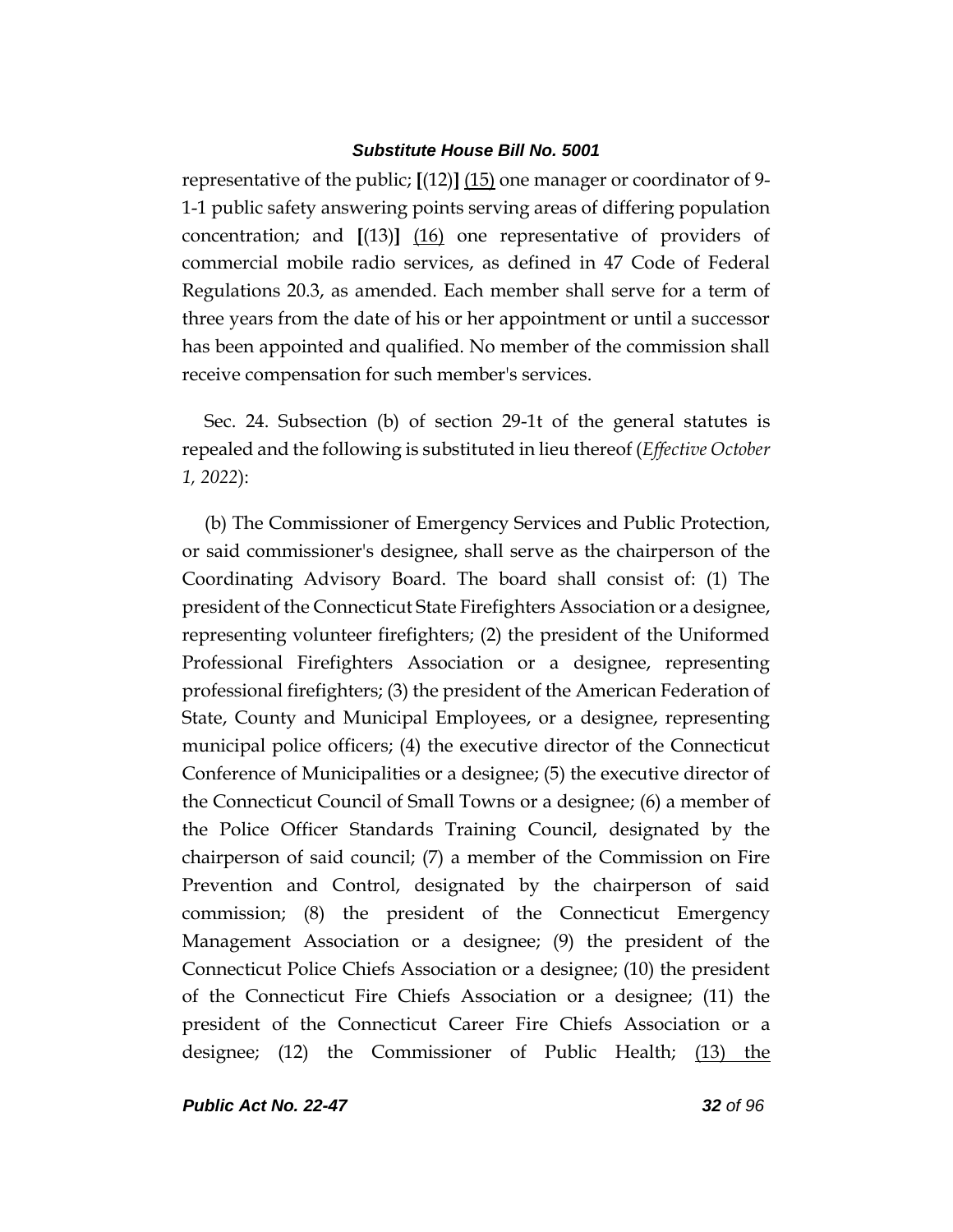Commissioner of Mental Health and Addiction Services; (14) the Commissioner of Children and Families; and **[**(13)**]** (15) one representative, designated by the Commissioner of Emergency Services and Public Protection, from each of the divisions of Emergency Management and Homeland Security, State Police*,* Scientific Services and State-Wide Emergency Telecommunications within the Department of Emergency Services and Public Protection. Said board shall convene quarterly and at such other times as the chairperson deems necessary.

Sec. 25. (NEW) (*Effective October 1, 2022*) (a) There is established an account to be known as the "9-8-8 Suicide Prevention and Mental Health Crisis Lifeline Fund" which shall be a separate, nonlapsing account within the General Fund. The account shall contain any moneys required to be deposited in, or transferred to, the account pursuant to subsection (b) of this section. Moneys in the account shall be expended by the Department of Mental Health and Addiction Services solely for the following purposes: (1) Ensuring the efficient and effective routing of calls made to the 9-8-8 National Suicide Prevention Lifeline by persons in the state to an appropriate crisis center; and (2) personnel and the provision of acute mental health, crisis outreach and stabilization services by directly responding to the 9–8–8 National Suicide Prevention Lifeline.

(b) The following moneys shall be deposited in, or transferred to, the 9-8-8 Suicide Prevention and Mental Health Crisis Lifeline Fund: (1) Any appropriation made by the General Assembly to the Department of Mental Health and Addiction Services for deposit in the fund; (2) any grants or gifts intended for deposit in the fund; and (3) interest, premiums, gains or other earnings on the fund.

(c) Moneys remaining in the 9-8-8 Suicide Prevention and Mental Health Crisis Lifeline Fund (1) shall not revert to the General Fund at the end of any fiscal year and remain available in subsequent fiscal years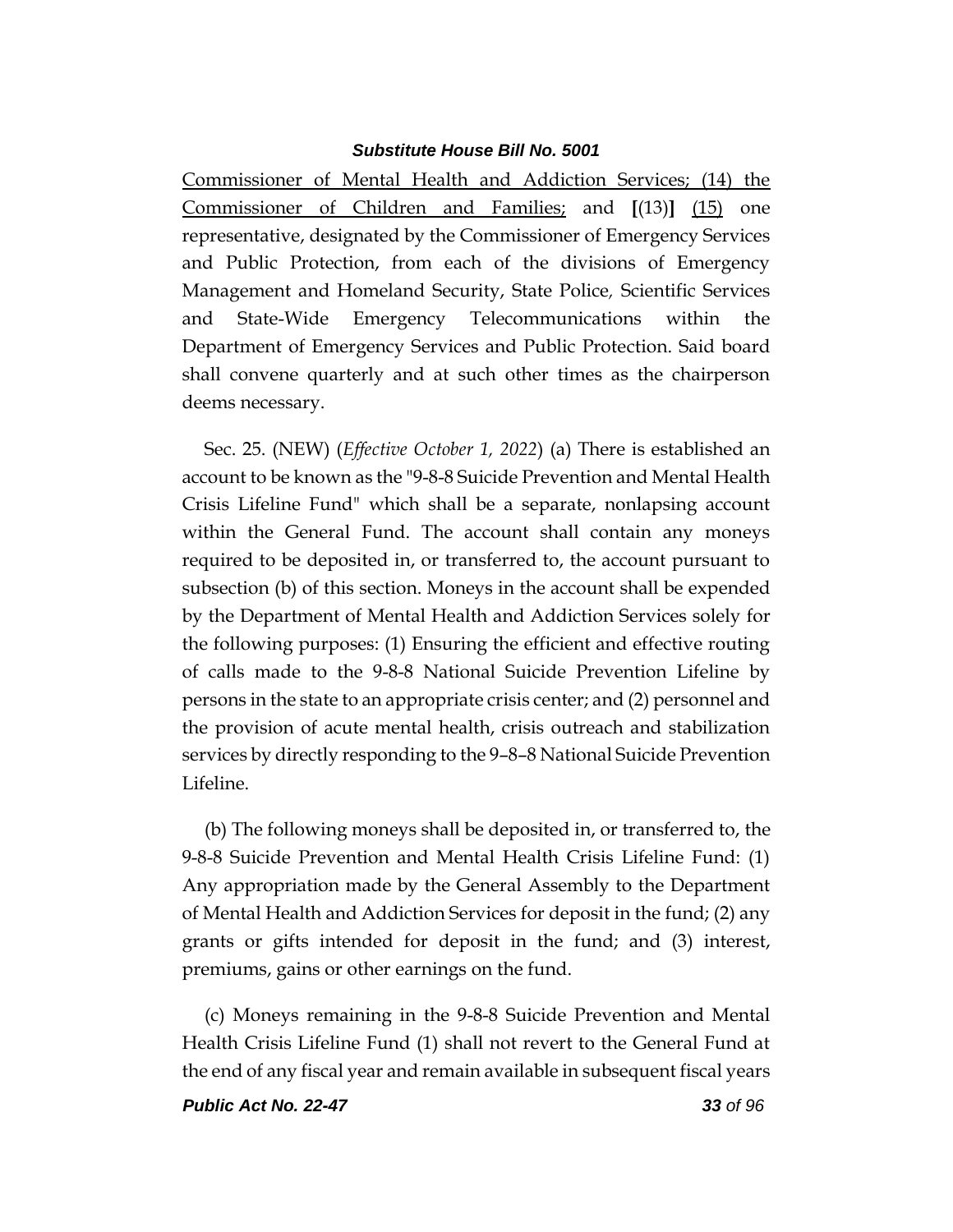for the purposes described in subsection (a) of this section, and (2) shall not be subject to transfer to any other fund, or to transfer, assignment or reassignment for any purpose other than the purposes described in subsection (a) of this section.

(d) On or before January 1, 2024, and annually thereafter, the Commissioner of Mental Health and Addiction Services shall report, in accordance with the provisions of section 11-4a of the general statutes, on the deposits and expenditures of the 9-8-8 Suicide Prevention and Mental Health Crisis Lifeline Fund to the joint standing committees of the General Assembly having cognizance of matters relating to appropriations and the budgets of state agencies, public health, human services and children.

Sec. 26. (*Effective from passage*) (a) The Department of Emergency Services and Public Protection, in collaboration with the Departments of Mental Health and Addiction Services, Children and Families and Public Health, shall develop a plan to incorporate mental health, behavioral health and substance use disorder diversion into the procedures used by each public safety answering point, as defined in section 28-25 of the general statutes, to dispatch emergency response services in response to a 9-1-1 call. The plan shall include, but not be limited to, recommendations for (1) staffing public safety answering points with licensed providers of behavioral health, mental health and substance use disorder services to (A) provide crisis counselling to 9-1- 1 callers who require immediate mental health, behavioral health or substance use disorder services, (B) assess such callers' needs for ongoing mental health, behavioral health or substance use disorder services, and (C) refer such callers to providers of such services as necessary; (2) transferring 9-1-1 calls made by callers who require mental health, behavioral health or substance use disorder services to responders other than law enforcement, including, but not limited to, community organizations, mobile crisis teams, local organizations or

*Public Act No. 22-47 34 of 96*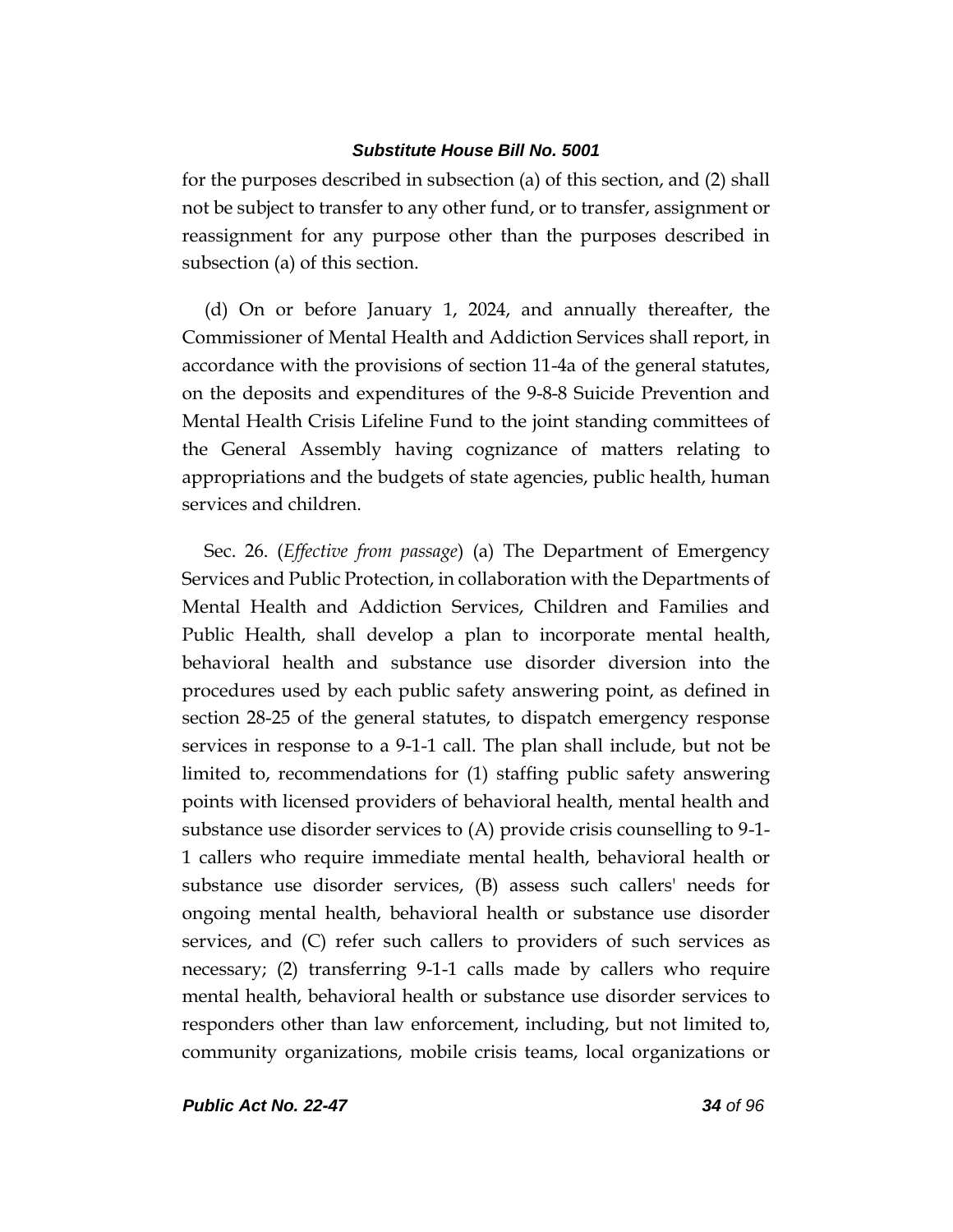networks, providing telephone support or referral services for persons with mental or behavioral health needs or with a substance use disorder and inquiring whether any such caller is a veteran to better target the services such caller may need; (3) requiring each public safety answering point to coordinate with the Department of Mental Health and Addiction Services while the state transitions mental health crisis and suicide response from the United Way's 2-1-1 Infoline program to the National Suicide Prevention Lifeline's 9-8-8 program; (4) developing protocols for public safety answering points to transfer 9-1-1 calls to the 9-8-8 line when the 9-8-8 line is operational; (5) establishing standards for training each telecommunicator, as defined in section 28-30 of the general statutes, to respond to 9-1-1 callers who may require mental health, behavioral health or substance use disorder services; (6) collecting data to evaluate the effectiveness of procedures used to divert 9-1-1 callers who may need such services to the appropriate crisis hotline or services provider; and (7) evaluating the implementation of such procedures by other states or jurisdictions.

(b) Not later than January 1, 2023, the Commissioner of Emergency Services and Public Protection shall report, in accordance with the provisions of section 11-4a of the general statutes, to the joint standing committees of the General Assembly having cognizance of matters relating to public safety, public health and children regarding the development of the plan required under subsection (a) of this section, the recommendations concerning implementation of such plan and the timeline for implementation of such plan.

Sec. 27. (*Effective from passage*) (a) On or before January 1, 2024, the Department of Mental Health and Addiction Services shall develop a mechanism by which to track mental health, behavioral health and substance use disorder services provided in response to calls made to the 9-8-8 line when the 9-8-8 line is operational.

*Public Act No. 22-47 35 of 96* (b) Not later than February 1, 2024, the Commissioner of Mental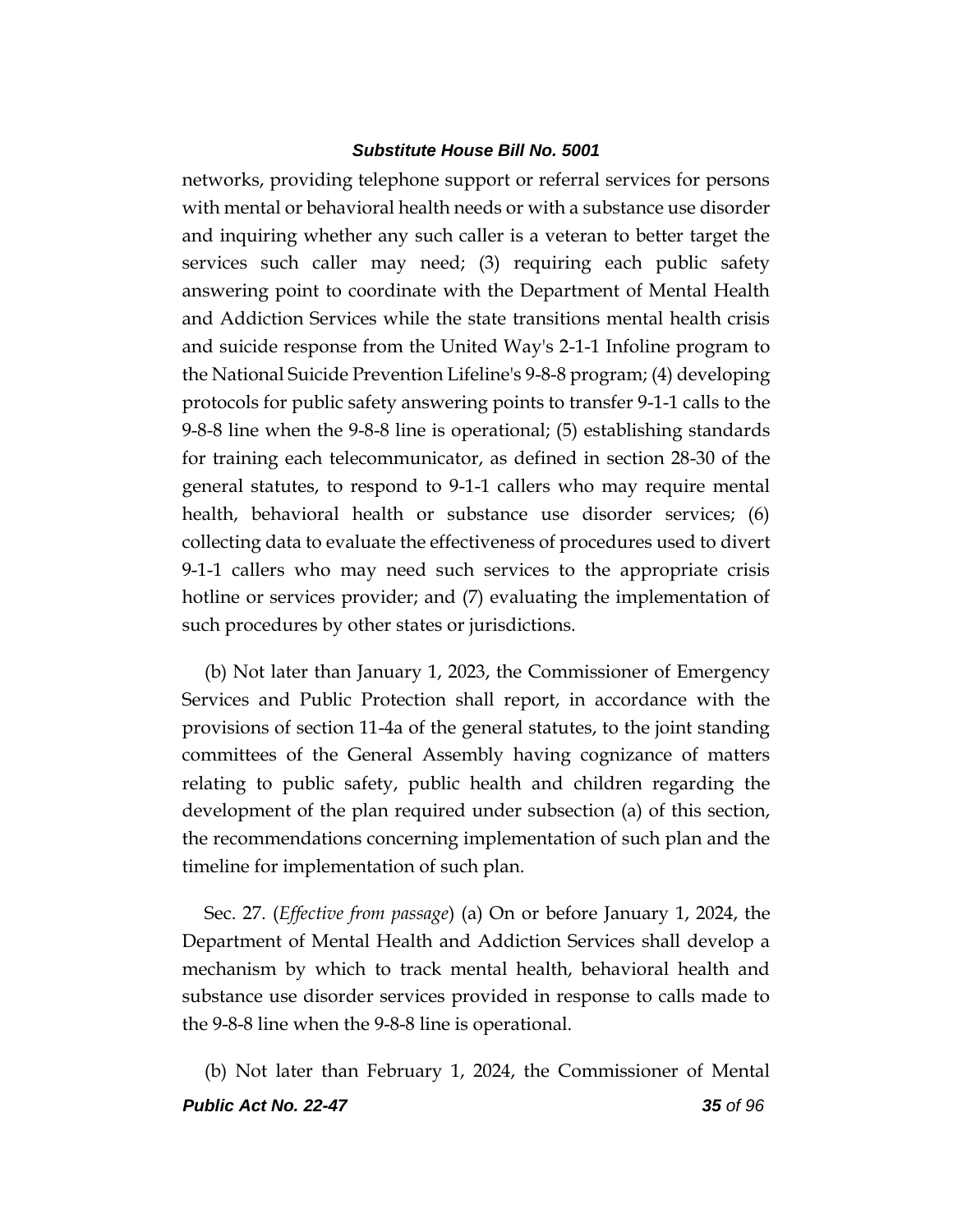Health and Addiction Services shall report, in accordance with the provisions of section 11-4a of the general statutes, to the joint standing committee of the General Assembly having cognizance of matters relating to public health regarding the development of such mechanism.

Sec. 28. (NEW) (*Effective July 1, 2022*) (a) Except as otherwise provided in subsection (b) of this section, for the school year commencing July 1, 2023, and each school year thereafter, each local and regional board of education shall include on the student identification card distributed to each student in grades six to twelve, inclusive, the 9-8-8 National Suicide Prevention Lifeline number.

(b) If the 9-8-8 National Suicide Prevention Lifeline number has not been in operation for more than one year prior to the start of the school year commencing July 1, 2023, the provisions of subsection (a) of this section shall commence and be applicable to the school years immediately following the date that the 9-8-8 National Suicide Prevention Lifeline has been operational in the state for three hundred sixty-six days.

Sec. 29. (NEW) (*Effective October 1, 2022*) Each public institution of higher education under the jurisdiction of the Board of Regents for Higher Education shall include the 9–8–8 National Suicide Prevention Lifeline number on each student identification card that is distributed to a student at the institution after said lifeline has been operational in the state for three hundred sixty-six days.

Sec. 30. (NEW) (*Effective October 1, 2022*) The University of Connecticut shall include the 9-8-8 National Suicide Prevention Lifeline number on each student identification card that is printed for a student at said university after said lifeline has been operational in the state for three hundred sixty-six days.

Sec. 31. Section 19a-638 of the general statutes is repealed and the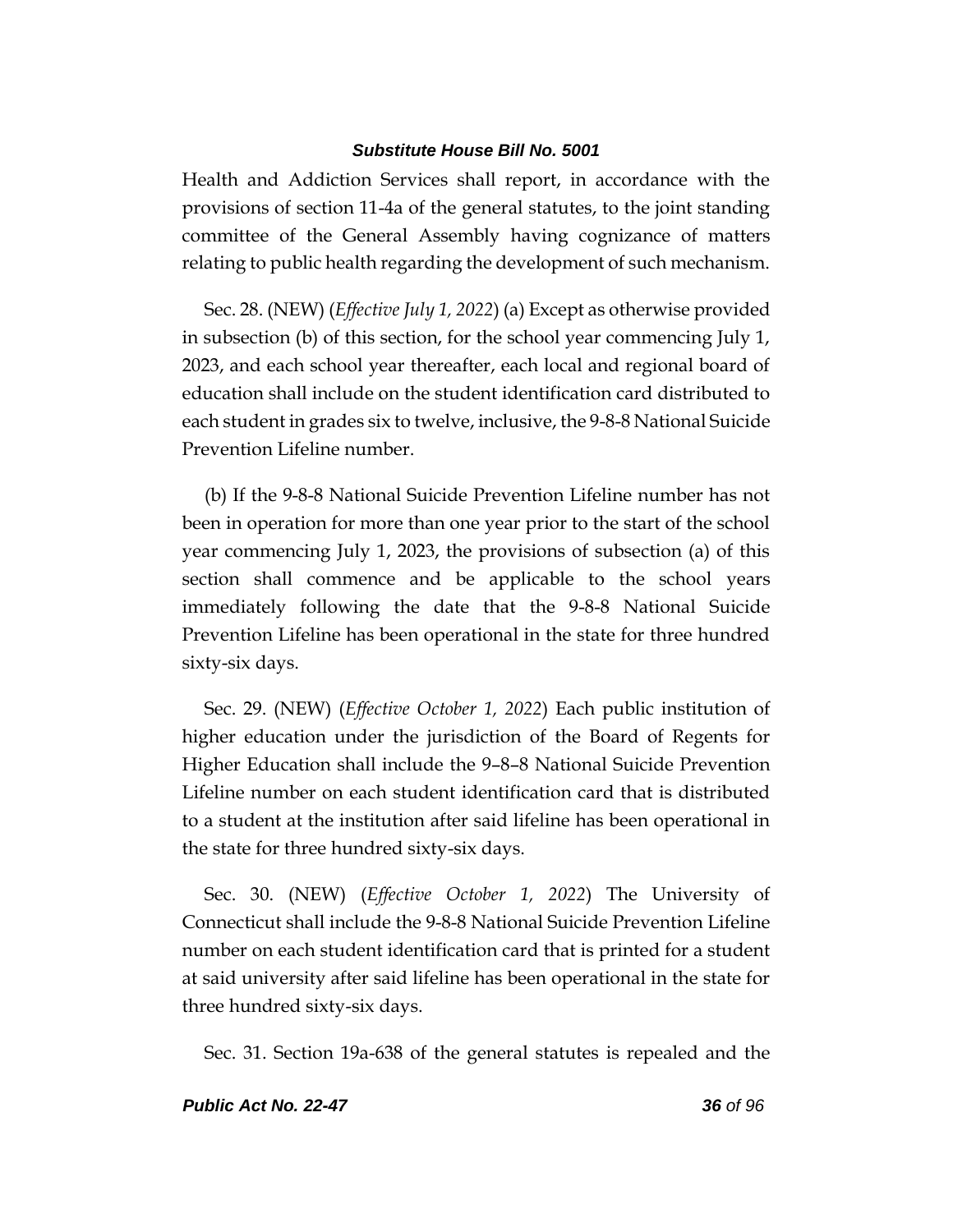following is substituted in lieu thereof (*Effective from passage*):

(a) A certificate of need issued by the unit shall be required for:

(1) The establishment of a new health care facility;

(2) A transfer of ownership of a health care facility;

(3) A transfer of ownership of a large group practice to any entity other than a (A) physician, or (B) group of two or more physicians, legally organized in a partnership, professional corporation or limited liability company formed to render professional services and not employed by or an affiliate of any hospital, medical foundation, insurance company or other similar entity;

(4) The establishment of a freestanding emergency department;

(5) The termination of inpatient or outpatient services offered by a hospital, including, but not limited to, the termination by a short-term acute care general hospital or children's hospital of inpatient and outpatient mental health and substance abuse services;

(6) The establishment of an outpatient surgical facility, as defined in section 19a-493b, or as established by a short-term acute care general hospital;

(7) The termination of surgical services by an outpatient surgical facility, as defined in section 19a-493b, or a facility that provides outpatient surgical services as part of the outpatient surgery department of a short-term acute care general hospital, provided termination of outpatient surgical services due to  $(A)$  insufficient patient volume, or  $(B)$ the termination of any subspecialty surgical service, shall not require certificate of need approval;

(8) The termination of an emergency department by a short-term acute care general hospital;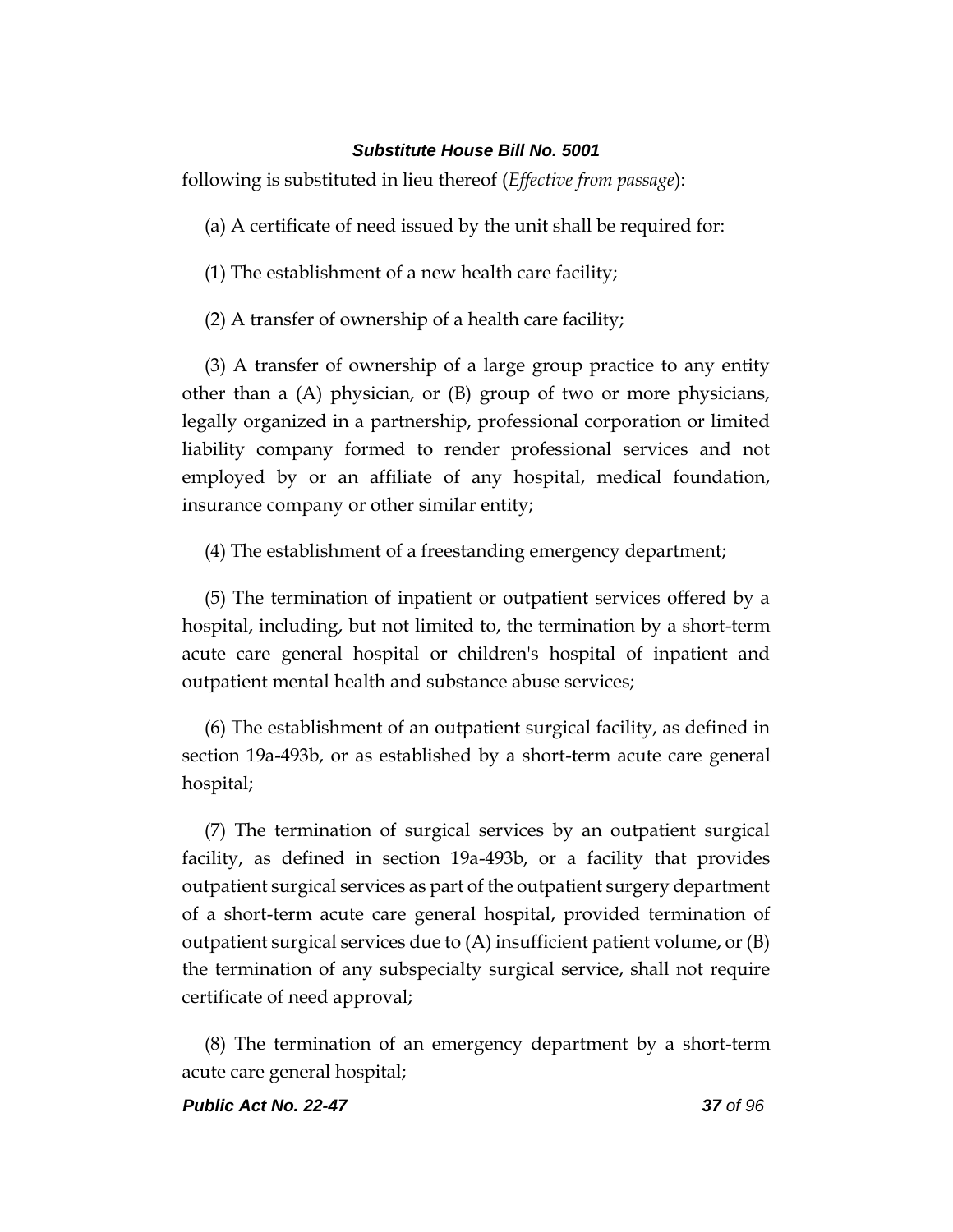(9) The establishment of cardiac services, including inpatient and outpatient cardiac catheterization, interventional cardiology and cardiovascular surgery;

(10) The acquisition of computed tomography scanners, magnetic resonance imaging scanners, positron emission tomography scanners or positron emission tomography-computed tomography scanners, by any person, physician, provider, short-term acute care general hospital or children's hospital, except (A) as provided for in subdivision (22) of subsection (b) of this section, and (B) a certificate of need issued by the unit shall not be required where such scanner is a replacement for a scanner that was previously acquired through certificate of need approval or a certificate of need determination;

(11) The acquisition of nonhospital based linear accelerators;

(12) An increase in the licensed bed capacity of a health care facility, except as provided in subdivision (23) of subsection (b) of this section;

(13) The acquisition of equipment utilizing technology that has not previously been utilized in the state;

(14) An increase of two or more operating rooms within any threeyear period, commencing on and after October 1, 2010, by an outpatient surgical facility, as defined in section 19a-493b, or by a short-term acute care general hospital; and

(15) The termination of inpatient or outpatient services offered by a hospital or other facility or institution operated by the state that provides services that are eligible for reimbursement under Title XVIII or XIX of the federal Social Security Act, 42 USC 301, as amended.

(b) A certificate of need shall not be required for:

(1) Health care facilities owned and operated by the federal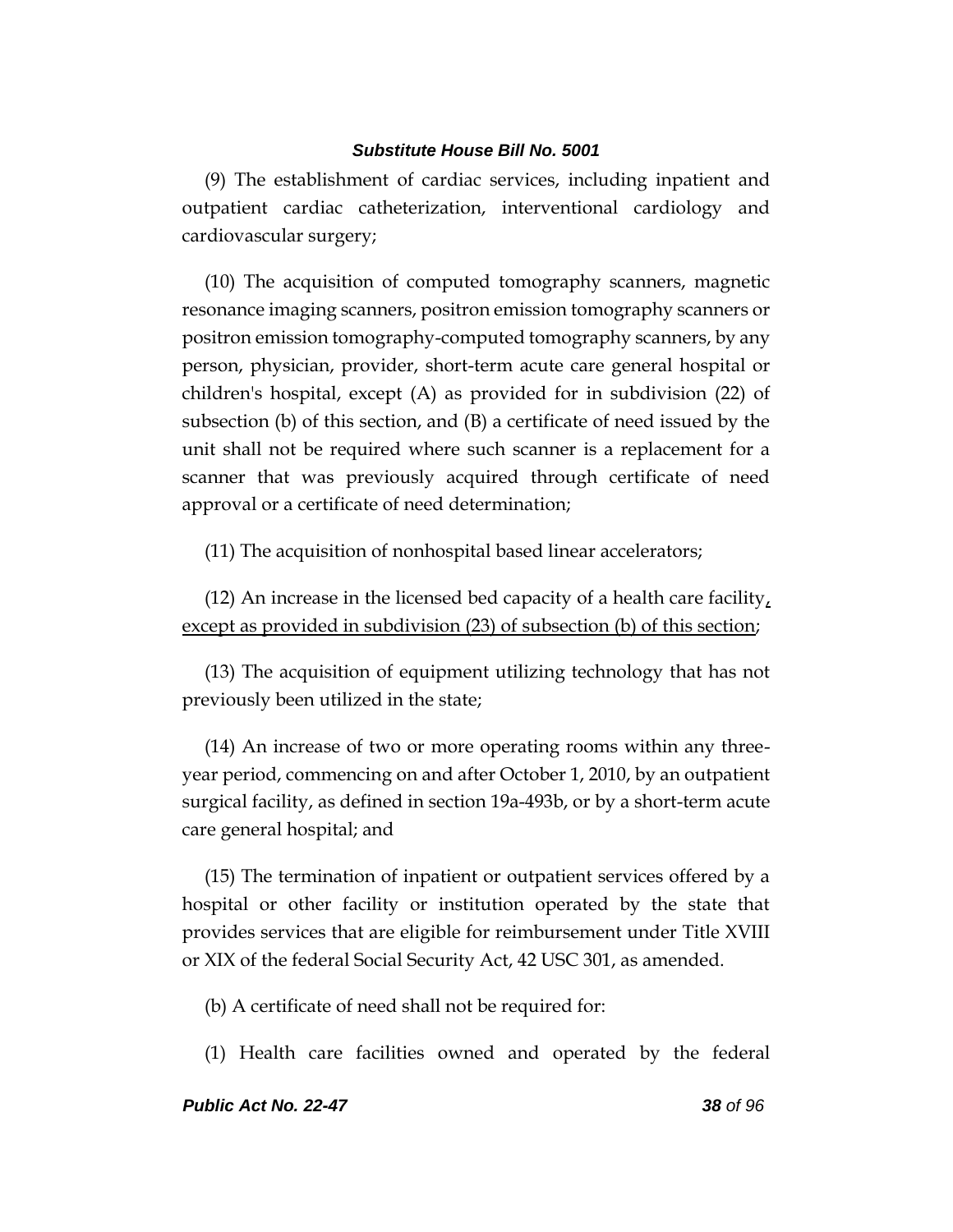government;

(2) The establishment of offices by a licensed private practitioner, whether for individual or group practice, except when a certificate of need is required in accordance with the requirements of section 19a-493b or subdivision (3), (10) or (11) of subsection (a) of this section;

(3) A health care facility operated by a religious group that exclusively relies upon spiritual means through prayer for healing;

(4) Residential care homes, as defined in subsection (c) of section 19a-490, and nursing homes and rest homes, as defined in subsection (o) of section 19a-490;

- (5) An assisted living services agency, as defined in section 19a-490;
- (6) Home health agencies, as defined in section 19a-490;
- (7) Hospice services, as described in section 19a-122b;
- (8) Outpatient rehabilitation facilities;
- (9) Outpatient chronic dialysis services;
- (10) Transplant services;
- (11) Free clinics, as defined in section 19a-630;

(12) School-based health centers and expanded school health sites, as such terms are defined in section 19a-6r, community health centers, as defined in section 19a-490a, not-for-profit outpatient clinics licensed in accordance with the provisions of chapter 368v and federally qualified health centers;

(13) A program licensed or funded by the Department of Children and Families, provided such program is not a psychiatric residential treatment facility;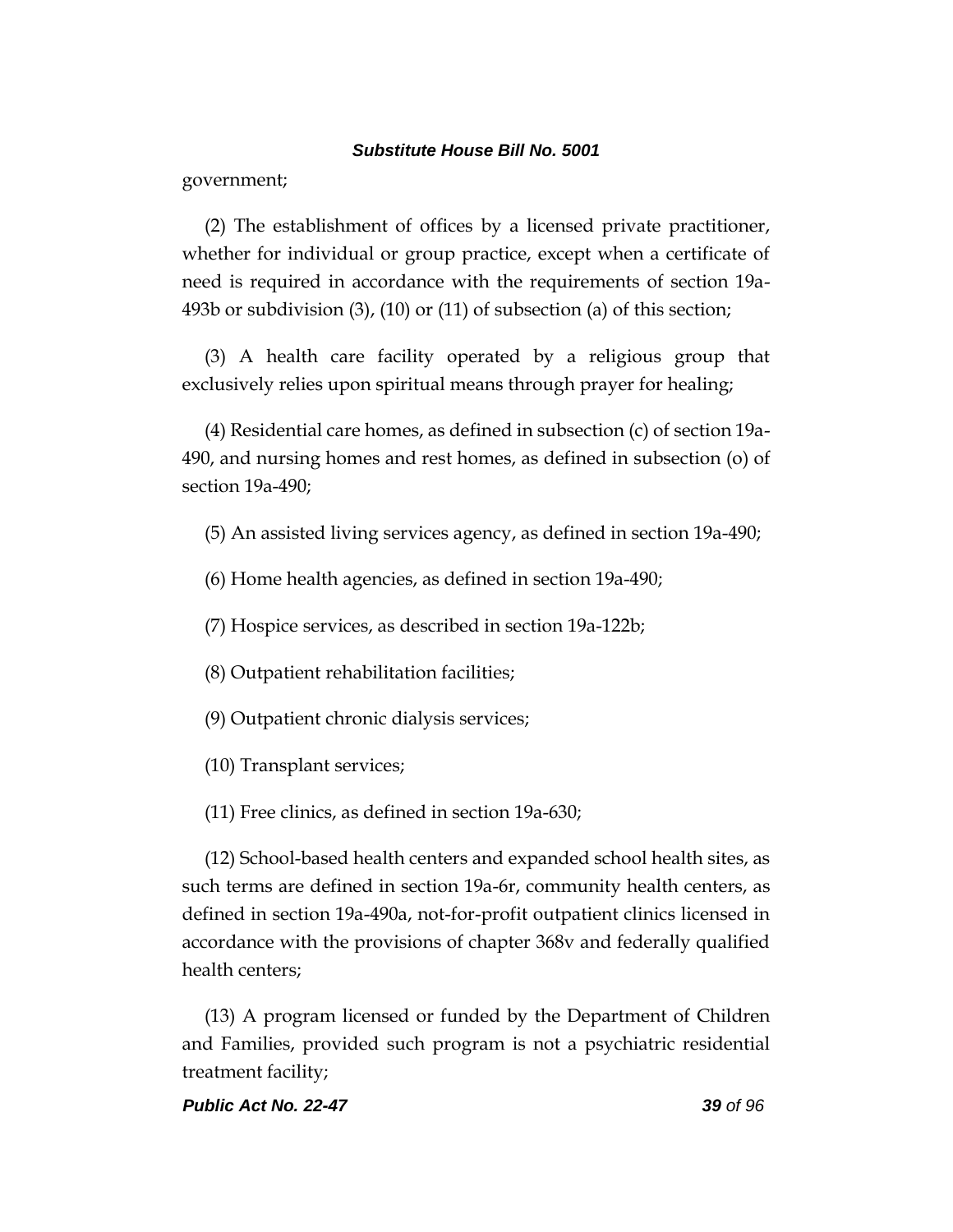(14) Any nonprofit facility, institution or provider that has a contract with, or is certified or licensed to provide a service for, a state agency or department for a service that would otherwise require a certificate of need. The provisions of this subdivision shall not apply to a short-term acute care general hospital or children's hospital, or a hospital or other facility or institution operated by the state that provides services that are eligible for reimbursement under Title XVIII or XIX of the federal Social Security Act, 42 USC 301, as amended;

(15) A health care facility operated by a nonprofit educational institution exclusively for students, faculty and staff of such institution and their dependents;

(16) An outpatient clinic or program operated exclusively by or contracted to be operated exclusively by a municipality, municipal agency, municipal board of education or a health district, as described in section 19a-241;

(17) A residential facility for persons with intellectual disability licensed pursuant to section 17a-227 and certified to participate in the Title XIX Medicaid program as an intermediate care facility for individuals with intellectual disabilities;

(18) Replacement of existing imaging equipment if such equipment was acquired through certificate of need approval or a certificate of need determination, provided a health care facility, provider, physician or person notifies the unit of the date on which the equipment is replaced and the disposition of the replaced equipment;

(19) Acquisition of cone-beam dental imaging equipment that is to be used exclusively by a dentist licensed pursuant to chapter 379;

(20) The partial or total elimination of services provided by an outpatient surgical facility, as defined in section 19a-493b, except as provided in subdivision (6) of subsection (a) of this section and section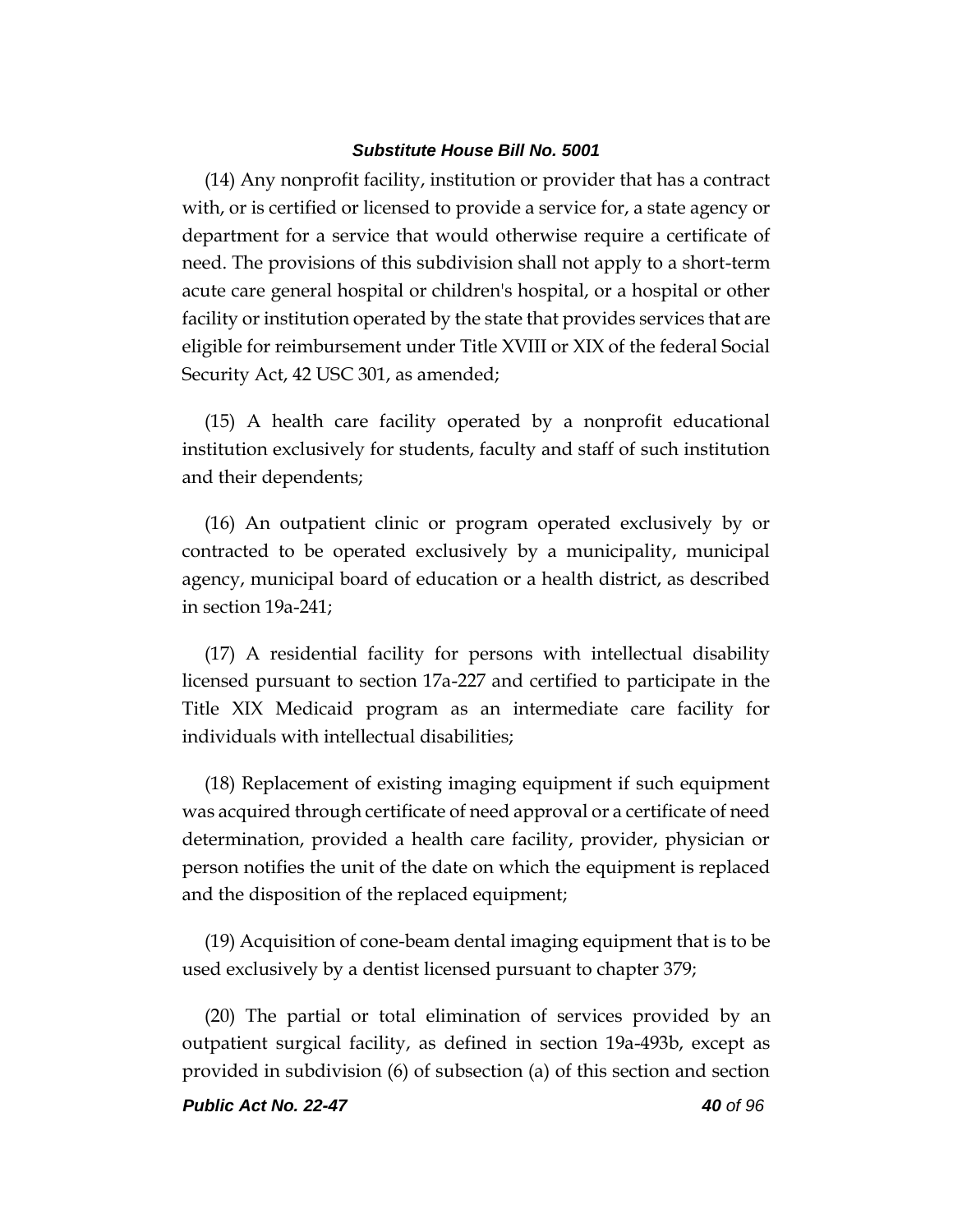19a-639e;

(21) The termination of services for which the Department of Public Health has requested the facility to relinquish its license; **[**or**]**

(22) Acquisition of any equipment by any person that is to be used exclusively for scientific research that is not conducted on humans; or

(23) On or before June 30, 2026, an increase in the licensed bed capacity of a mental health facility, provided (A) the mental health facility demonstrates to the unit, in a form and manner prescribed by the unit, that it accepts reimbursement for any covered benefit provided to a covered individual under: (i) An individual or group health insurance policy providing coverage of the type specified in subdivisions (1), (2), (4), (11) and (12) of section 38a-469; (ii) a selfinsured employee welfare benefit plan established pursuant to the federal Employee Retirement Income Security Act of 1974, as amended from time to time; or (iii) HUSKY Health, as defined in section 17b-290, and (B) if the mental health facility does not accept or stops accepting reimbursement for any covered benefit provided to a covered individual under a policy, plan or program described in clause (i), (ii) or (iii) of subparagraph (A) of this subdivision, a certificate of need for such increase in the licensed bed capacity shall be required.

(c) (1) Any person, health care facility or institution that is unsure whether a certificate of need is required under this section, or (2) any health care facility that proposes to relocate pursuant to section 19a-639c shall send a letter to the unit that describes the project and requests that the unit make a determination as to whether a certificate of need is required. In the case of a relocation of a health care facility, the letter shall include information described in section 19a-639c. A person, health care facility or institution making such request shall provide the unit with any information the unit requests as part of its determination process.

*Public Act No. 22-47 41 of 96*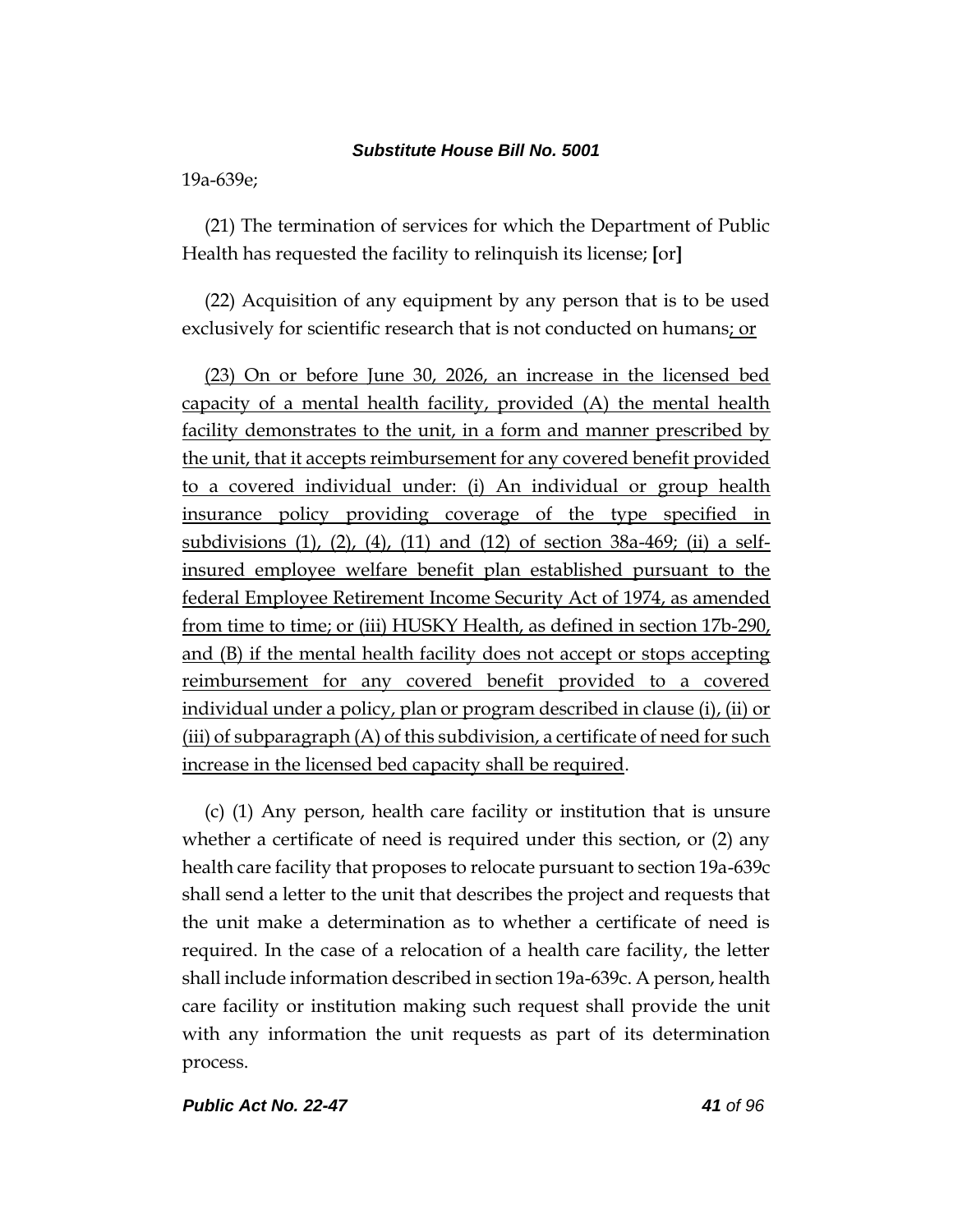(d) The executive director of the Office of Health Strategy may implement policies and procedures necessary to administer the provisions of this section while in the process of adopting such policies and procedures as regulation, provided the executive director holds a public hearing prior to implementing the policies and procedures and posts notice of intent to adopt regulations on the office's Internet web site and the eRegulations System not later than twenty days after the date of implementation. Policies and procedures implemented pursuant to this section shall be valid until the time final regulations are adopted.

(e) On or before June 30, 2026, a mental health facility seeking to increase licensed bed capacity without applying for a certificate of need, as permitted pursuant to subdivision (23) of subsection (b) of this section, shall notify the Office of Health Strategy, in a form and manner prescribed by the executive director of said office, regarding (1) such facility's intent to increase licensed bed capacity, (2) the address of such facility, and (3) a description of all services that are being or will be provided at such facility.

(f) Not later than January 1, 2025, the executive director of the Office of Health Strategy shall report to the Governor and, in accordance with the provisions of section 11-4a, to the joint standing committee of the General Assembly having cognizance of matters relating to public health concerning the executive director's recommendations, if any, regarding the establishment of an expedited certificate of need process for mental health facilities.

Sec. 32. (NEW) (*Effective from passage*) (a) There is established a Mental and Behavioral Health Treatment Fund, which shall be a separate, nonlapsing account within the General Fund. The account shall contain any moneys required by law to be deposited in the account, the resources of which shall be used by the Commissioner of Children and Families to assist families with the cost of obtaining (1) a drug or treatment prescribed for a child by a health care provider for the

*Public Act No. 22-47 42 of 96*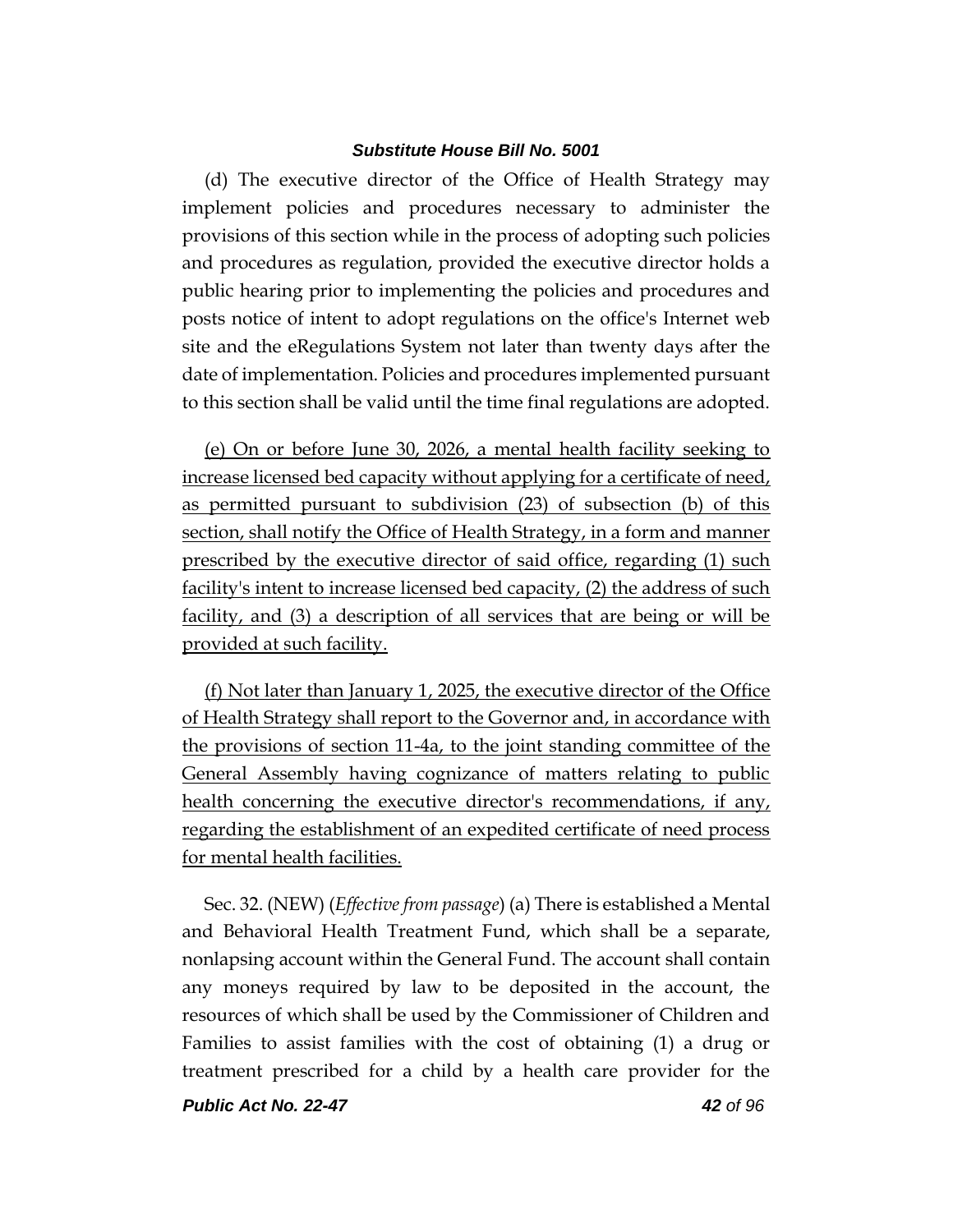treatment of a mental or behavioral health condition if the cost of such drug or treatment is not covered by insurance or Medicaid, and (2) intensive evidence-based services or other intensive services to treat mental and behavioral health conditions in children and adolescents, including, but not limited to, intensive in-home child and adolescent psychiatric services and services provided by an intensive outpatient program, if the cost of such services is not covered by insurance or Medicaid. The Commissioner of Children and Families shall establish eligibility criteria for families to receive such assistance. Such eligibility requirements (A) shall include that a family has sought and been denied coverage or reimbursement for such drug or treatment or such intensive services by the family's health carrier, and (B) may include, but need not be limited to, a family's financial need. Not later than January 1, 2023, the Commissioner of Children and Families shall begin accepting applications for such assistance.

(b) The Commissioner of Children and Families may accept on behalf of the fund any federal funds or private grants or gifts made for purposes of this section. The commissioner shall use such funds to make grants to families for the purposes described in this section.

(c) Not later than January 1, 2023, the Departments of Children and Families and Consumer Protection and the Office of Policy and Management shall post in a conspicuous location on their respective Internet web sites a description of the grant program, including, but not limited to, the eligibility requirements and application process for the grant program. Not later than January 1, 2023, the Department of Children and Families shall (1) post such description on the Internet web site administered by the department that contains information regarding resources for connecting children and families to behavioral health services, (2) include such description on the documents developed by the department pursuant to section 17a-22r of the general statutes, and (3) provide such description to the 2-1-1 Infoline program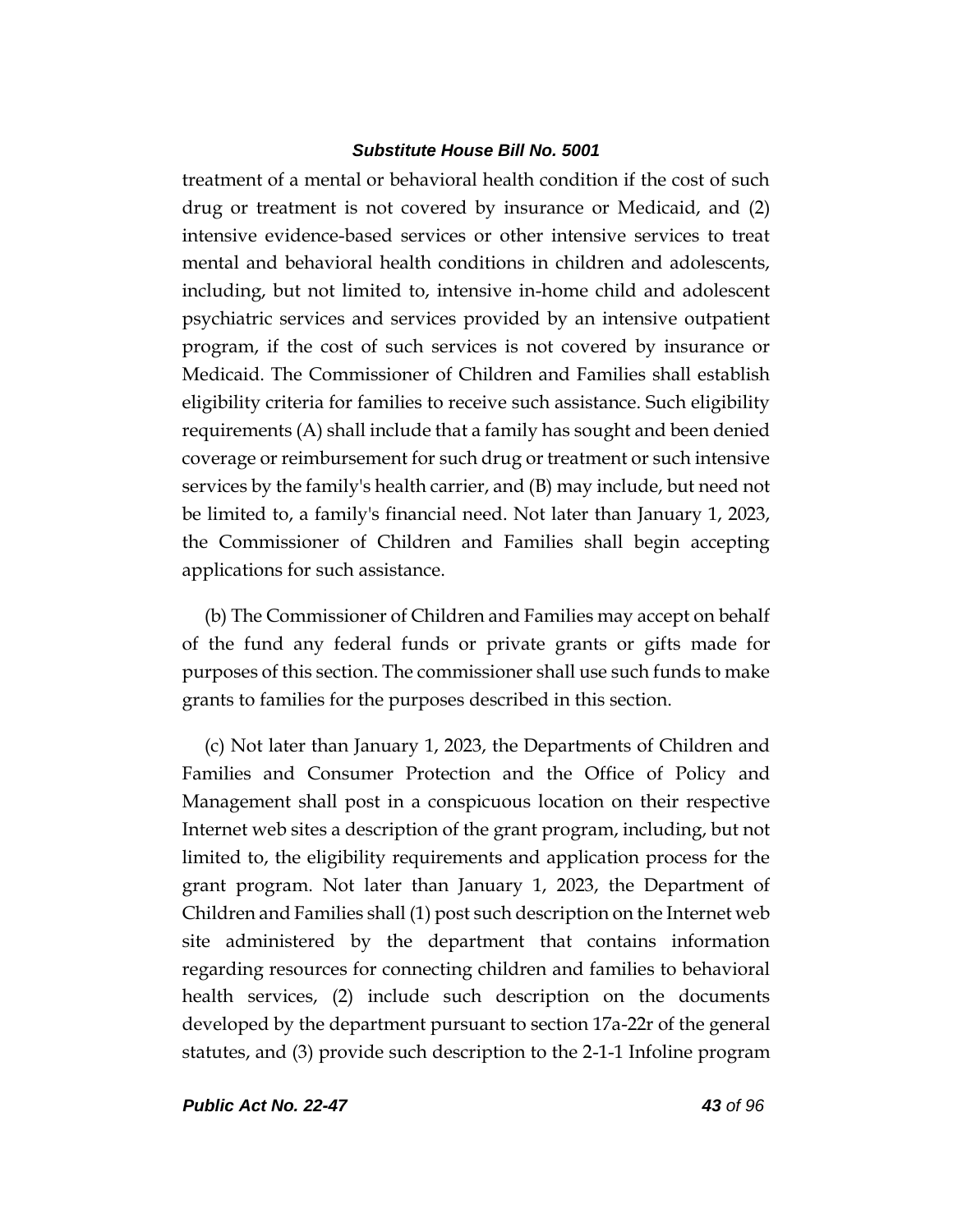operated by the United Way of Connecticut. The Secretary of the Office of Policy and Management may request that another state agency post such description on such agency's Internet web site.

(d) On or before January 1, 2024, and annually thereafter, the Commissioner of Children and Families shall report, in accordance with the provisions of section 11-4a of the general statutes, to the joint standing committee of the General Assembly having cognizance of matters relating to public health regarding the effectiveness of the grant program established under subsection (b) of this section.

Sec. 33. (NEW) (*Effective from passage*) On or before January 1, 2023, the Department of Public Health, in consultation with the Department of Children and Families, shall develop or procure, in consultation with a representative of a children's hospital located in the state and the Connecticut chapter of a national professional association of pediatricians and of a national professional association of child and adolescent psychiatrists, a pediatric mental health, behavioral health and substance use disorder screening tool to be completed by a child and, where appropriate, the child's parent or guardian prior to or during the child's appointment with the child's pediatrician or during the child's visit to an emergency department. Said departments shall establish standards regarding the minimum age at which such screening tool should first be utilized for a child. Such screening tool shall include questions geared toward assisting the pediatrician or emergency department physician in diagnosing common mental health and behavioral health conditions and substance use disorders that may require specialized treatment. On or before January 1, 2023, the Department of Public Health, in collaboration with the Departments of Children and Families and Mental Health and Addiction Services, shall make the screening tool available to all pediatricians and emergency department physicians in the state, free of charge, and make recommendations to pediatricians and emergency department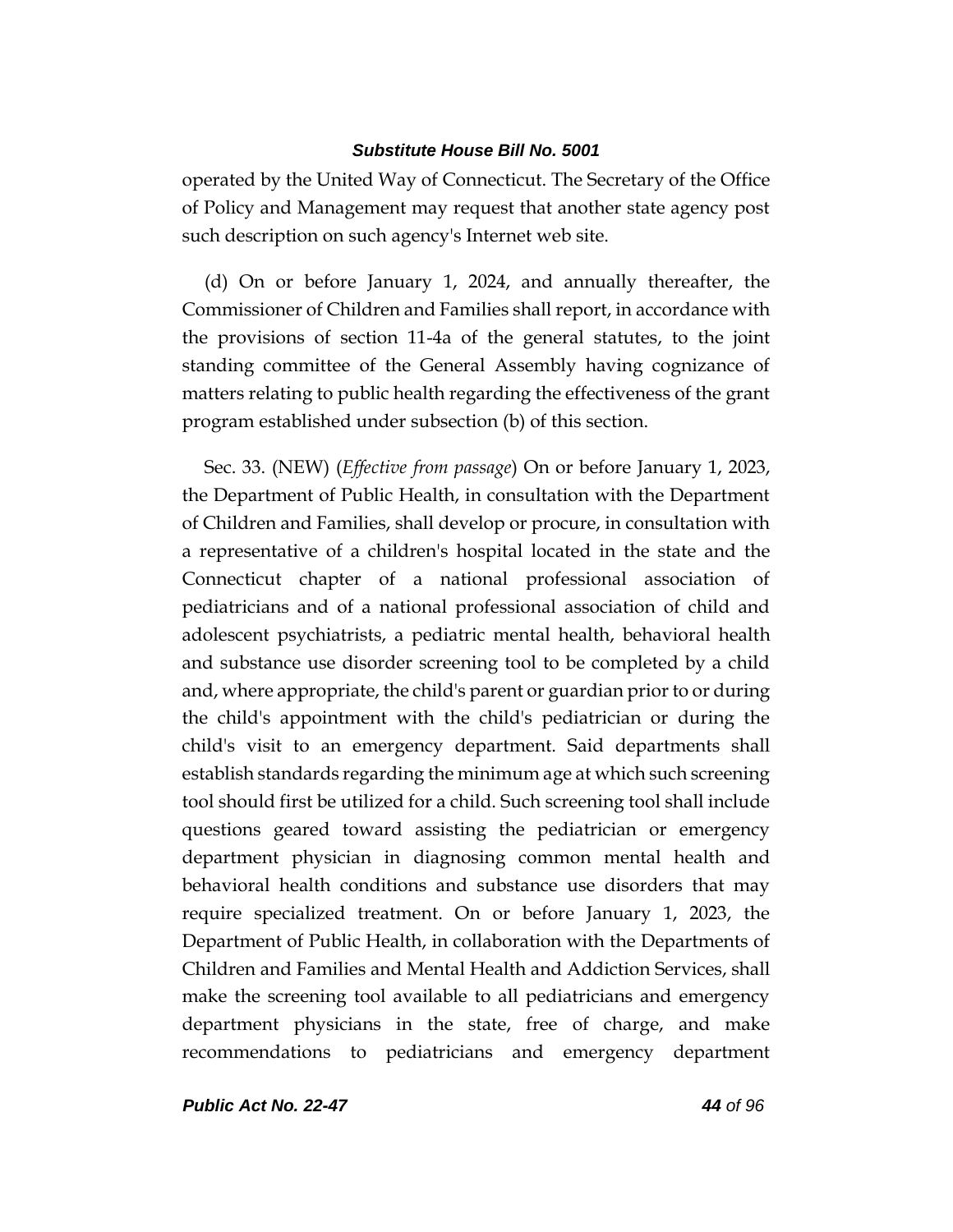physicians for its effective use. Pediatricians and emergency department physicians shall use the screening tool developed pursuant to this section as a supplement to the existing methods used to diagnose a mental health or behavioral health condition or a substance use disorder. Pediatricians shall provide such screening tool to each patient on an annual basis. Emergency department physicians shall provide such screening tool to each emergency department patient who is under the age of eighteen and at least the age determined by the Departments of Public Health and Children and Families, or the parents or guardian of such patient, prior to such patient's discharge from the emergency department and, to the extent possible and as soon as practicable, send a copy of such completed screening tool to such patient's pediatrician or primary care provider.

Sec. 34. (NEW) (*Effective July 1, 2022*) (a) As used in this section and section 35 of this act, "designated staff member" means a teacher, school administrator, school counselor, school counselor, psychologist, social worker, nurse, physician or school paraeducator employed by a local or regional board of education or working in a public middle school or high school.

(b) Not later than January 1, 2023, the Department of Children and Families shall, in collaboration with the Department of Education, develop a peer-to-peer mental health support program that provides services to aid students in grades six to twelve, inclusive, in problem solving, decision making, conflict resolution and stress management. Such program shall be made available to local and regional boards of education, local health departments, district departments of health, youth services bureaus established pursuant to section 10-19m of the general statutes, municipal social service agencies and other youthserving organizations approved by the Department of Children and Families. In developing such program, the department shall utilize best practices and may use existing models of peer-to-peer counseling.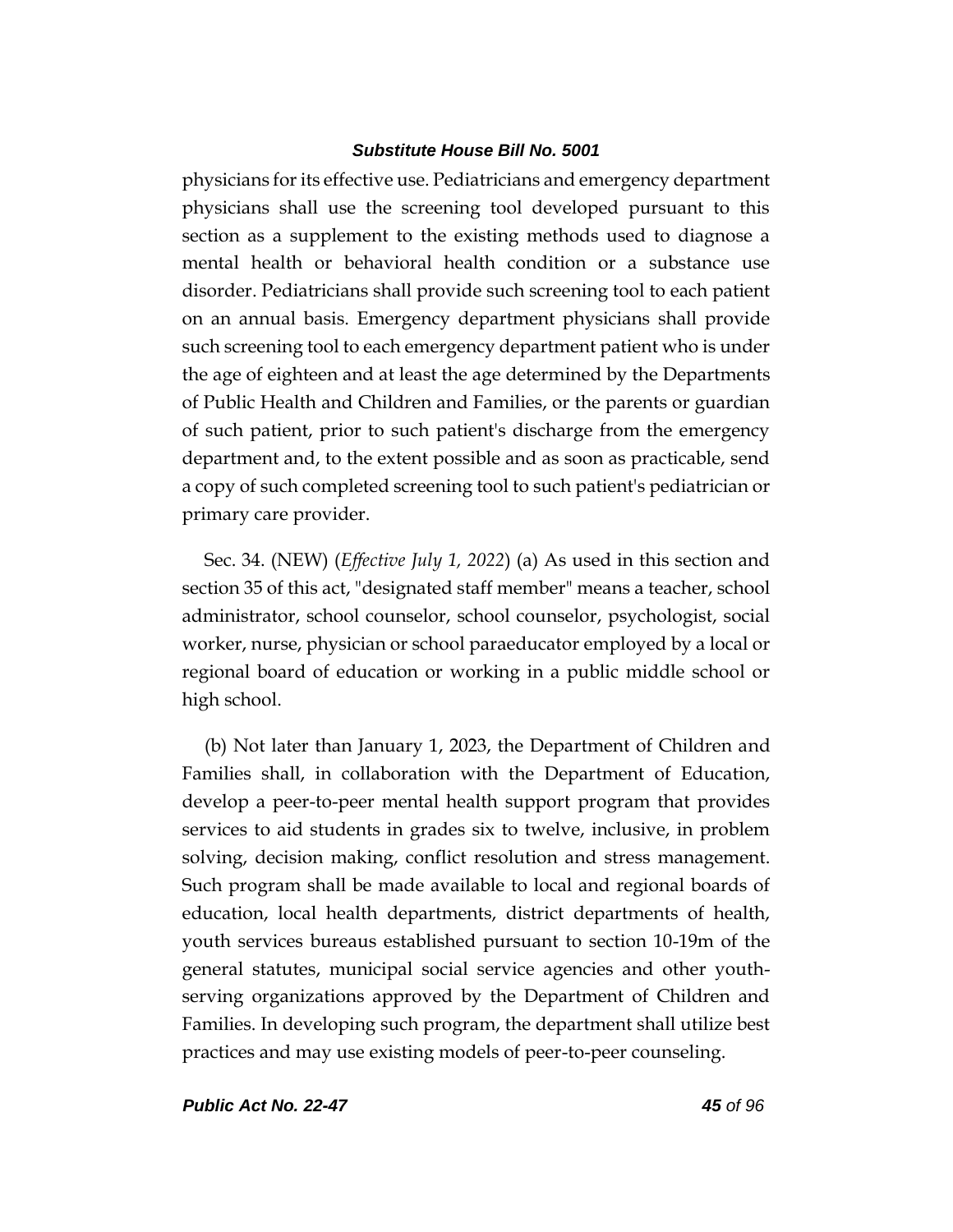(c) On and after January 1, 2023, the Department of Children and Families shall, in collaboration with the Department of Education, provide training to (1) designated staff members selected by the superintendent of schools pursuant to section 35 of this act, and (2) employees of local health departments, district departments of health, youth service bureaus established pursuant to section 10-19m of the general statutes, municipal social service agencies and other youthserving organizations selected pursuant to section 35 of this act, on how to implement the peer-to-peer mental health support program and provide instruction, guidance and supervision to students participating in such program.

Sec. 35. (NEW) (*Effective July 1, 2022*) For the school year commencing July 1, 2023, and each school year thereafter, any local or regional board of education, in collaboration with the Departments of Children and Families and Education, may administer the peer-to-peer mental health support program developed pursuant to section 34 of this act. The superintendent of schools for the local or regional school district administering such program shall select one or more designated staff members to complete the training described in section 34 of this act. Such program shall be provided to participating students in grades six to twelve, inclusive.

Sec. 36. (NEW) (*Effective July 1, 2022*) On and after July 1, 2023, any local health department, district department of health, youth service bureau established pursuant to section 10-19m of the general statutes, municipal social service agency or other youth-serving organization approved by the Department of Children and Families, in collaboration with the Department of Education, may administer the peer-to-peer mental health support program developed pursuant to section 34 of this act. The entity administering the program shall select one or more employees to complete the training described in section 34 of this act. The program shall be provided to participating students in grades six to

*Public Act No. 22-47 46 of 96*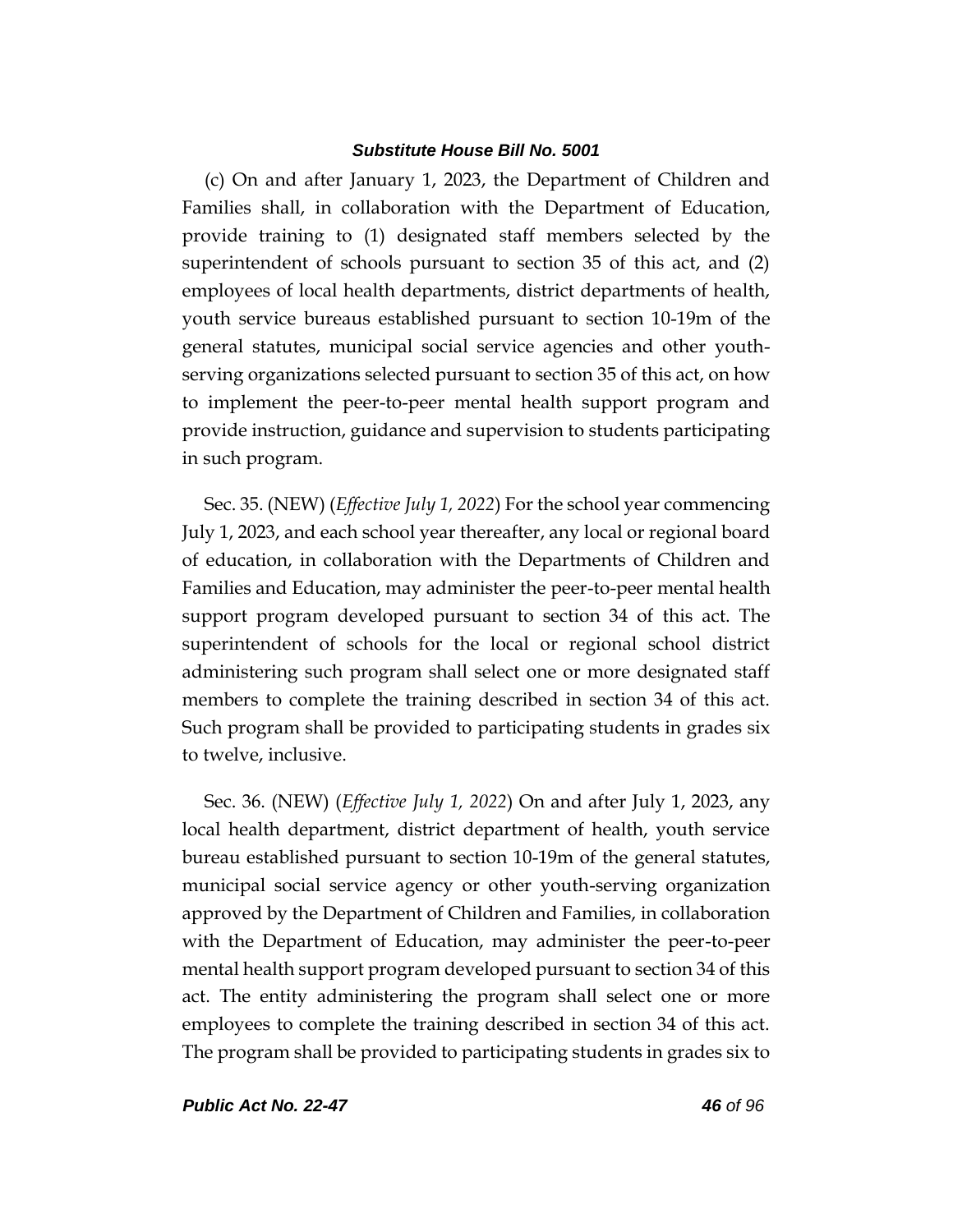twelve, inclusive.

Sec. 37. (NEW) (*Effective July 1, 2022*) (a) For purposes of this section, (1) "children with behavioral health needs" means children who are suffering from one or more mental disorders as defined in the most recent edition of the American Psychiatric Association's "Diagnostic and Statistical Manual of Mental Disorders", and (2) "in-home respite care services" means in-home care for children with behavioral health needs, provided in order to afford such children's parents or guardians respite from caregiving.

(b) There is established an account to be known as the "Department of Children and Families in-home respite care services fund" which shall be a separate, nonlapsing account within the General Fund. The account shall contain any moneys required by law to be deposited in the account. Moneys in the account shall be expended by the Commissioner of Children and Families for the purposes of funding the in-home respite care services program established pursuant to subsection (c) of this section.

(c) Not later than January 1, 2023, the Commissioner of Children and Families shall establish a program to provide in-home respite care services. Such program shall be administered by the Department of Children and Families through contracts for services with providers of such services or by means of a direct subsidy paid to parents and guardians to enable such parents and guardians to purchase such services.

(d) The Commissioner of Children and Families may adopt regulations, in accordance with the provisions of chapter 54 of the general statutes, to implement the provisions of this section, including, but not limited to, eligibility criteria for participation in the in-home respite care services program. The commissioner shall implement policies and procedures necessary to administer the provisions of this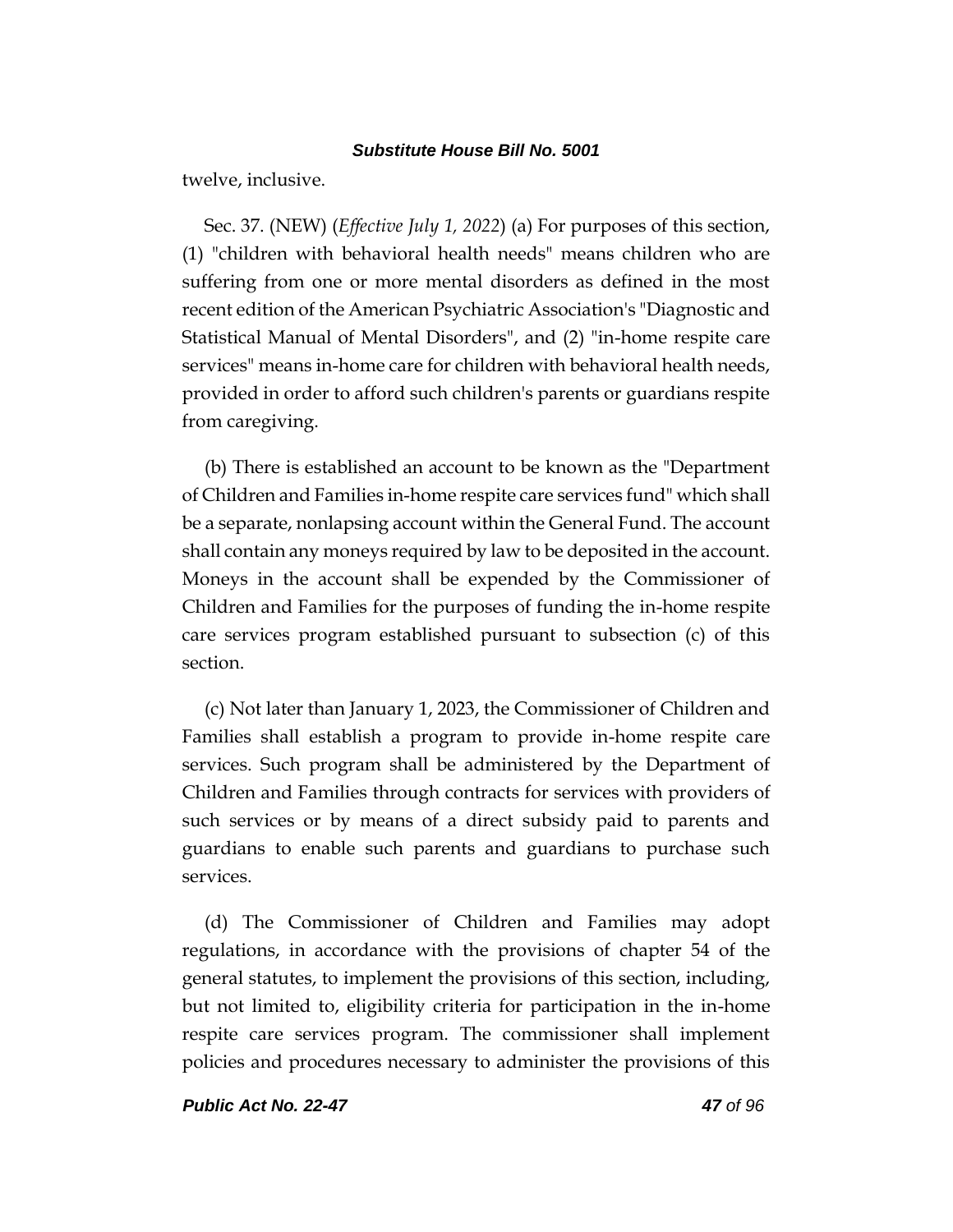section prior to adoption of such regulations, provided the commissioner shall publish notice of intent to adopt such regulations on the department's Internet web site and the eRegulations System not later than twenty days after implementation of such policies and procedures. Any such policies and procedures shall be valid until such regulations are adopted.

Sec. 38. (NEW) (*Effective from passage*) (a) On or before January 1, 2023, the Department of Public Health shall establish and administer a child and adolescent psychiatrist grant program. The program shall provide incentive grants to employers of child and adolescent psychiatrists for recruiting and hiring new child and adolescent psychiatrists and retaining child and adolescent psychiatrists who are in their employ. The Commissioner of Public Health shall establish eligibility requirements, priority categories, funding limitations and the application process for the grant program. Such priority categories shall include, but need not be limited to, nonhospital employers. The commissioner, in consultation with the Office of Health Strategy, shall distribute incentive grant funds equitably with regard to the type of employer and location of such employer.

(b) Not later than January 1, 2024, and annually thereafter, the Commissioner of Public Health shall report, in accordance with the provisions of section 11-4a of the general statutes, to the joint standing committee of the General Assembly having cognizance of matters relating to public health regarding the number and demographics of the employers who applied for and received incentive grants from the child and adolescent psychiatrist grant program established under subsection (a) of this section, the use of incentive grant funds by such recipients and any other information deemed pertinent by the commissioner.

Sec. 39. (NEW) (*Effective from passage*) On or before January 1, 2023, the Department of Mental Health and Addiction Services, in collaboration with the Department of Children and Families, shall (1)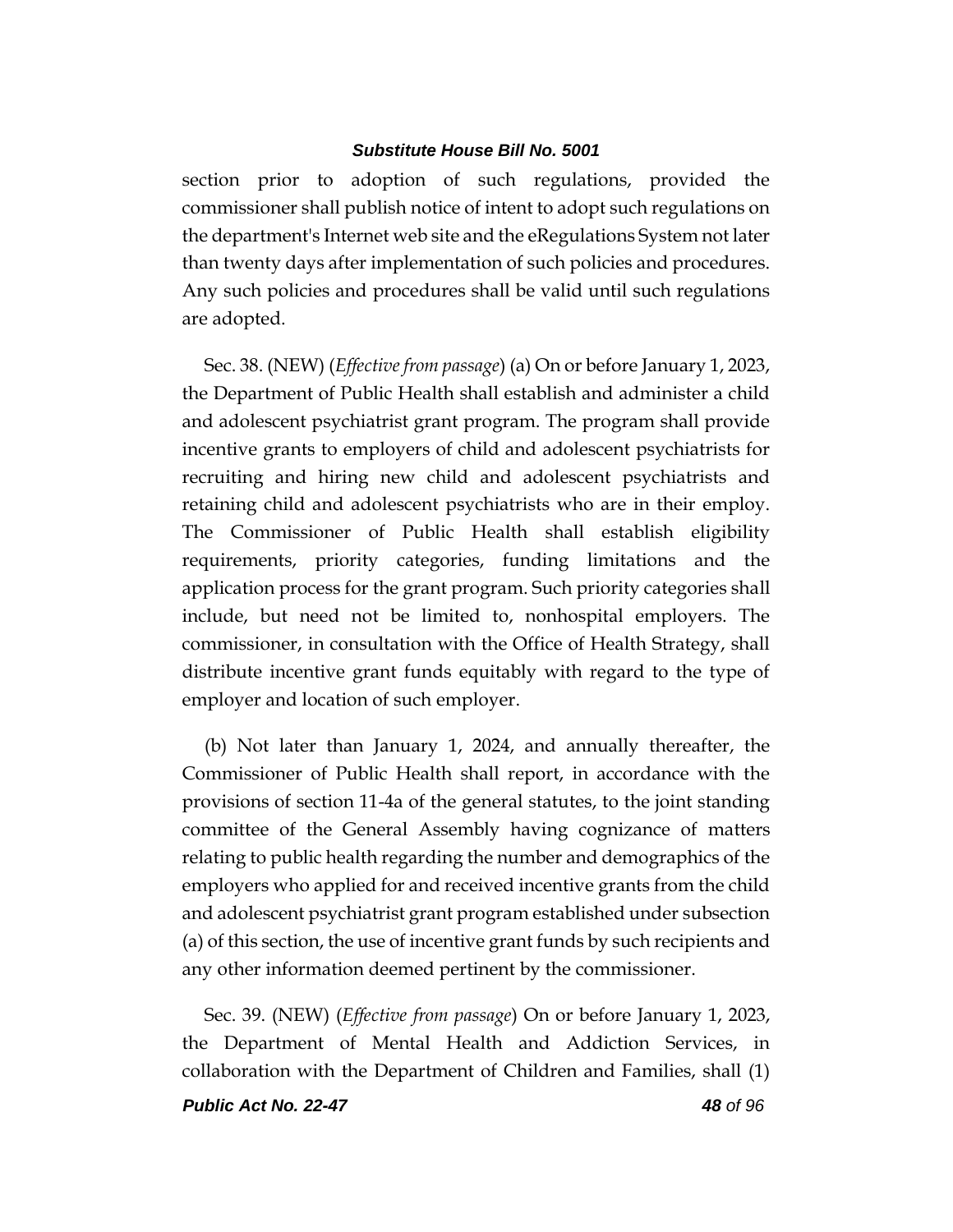provide for the design, plan and implementation of a multiyear, statewide advertising campaign, including, but not limited to, television, radio and Internet web site advertisements, promoting the availability of all of the mental health, behavioral health and substance use disorder services in the state, including, but not limited to, the difference between 9-1-1, 9-8-8 and 2-1-1, and informing residents how to obtain such services, and (2) establish and regularly update an Internet web site connected with such advertising campaign that includes, but is not limited to, a comprehensive listing of providers of mental health, behavioral health and substance use disorder services in the state. The Commissioner of Mental Health and Addiction Services shall solicit cooperation and participation from such providers in such advertising campaign, including, but not limited to, soliciting any available funds. Said commissioner may hire consultants with expertise in advertising to assist in implementing the provisions of this section.

Sec. 40. (NEW) (*Effective from passage*) (a) The peer-to-peer support program for parents and caregivers of children with mental and behavioral health issues that is operated by an administrative services organization that contracts with the Department of Children and Families shall use state funds allocated for such program to provide services to parents and caregivers of children with mental and behavioral health issues who are not covered for such services under (1) HUSKY Health, as defined in section 17b-290 of the general statutes, or (2) an individual or group health insurance policy. The Commissioner of Children and Families may adopt policies and procedures for administration of the program for such parents and caregivers.

(b) If the program described in subsection (a) of this section exhausts the state funds allocated under said subsection, the program may continue to provide services to parents and caregivers of children with mental and behavioral health issues who are covered under HUSKY Health.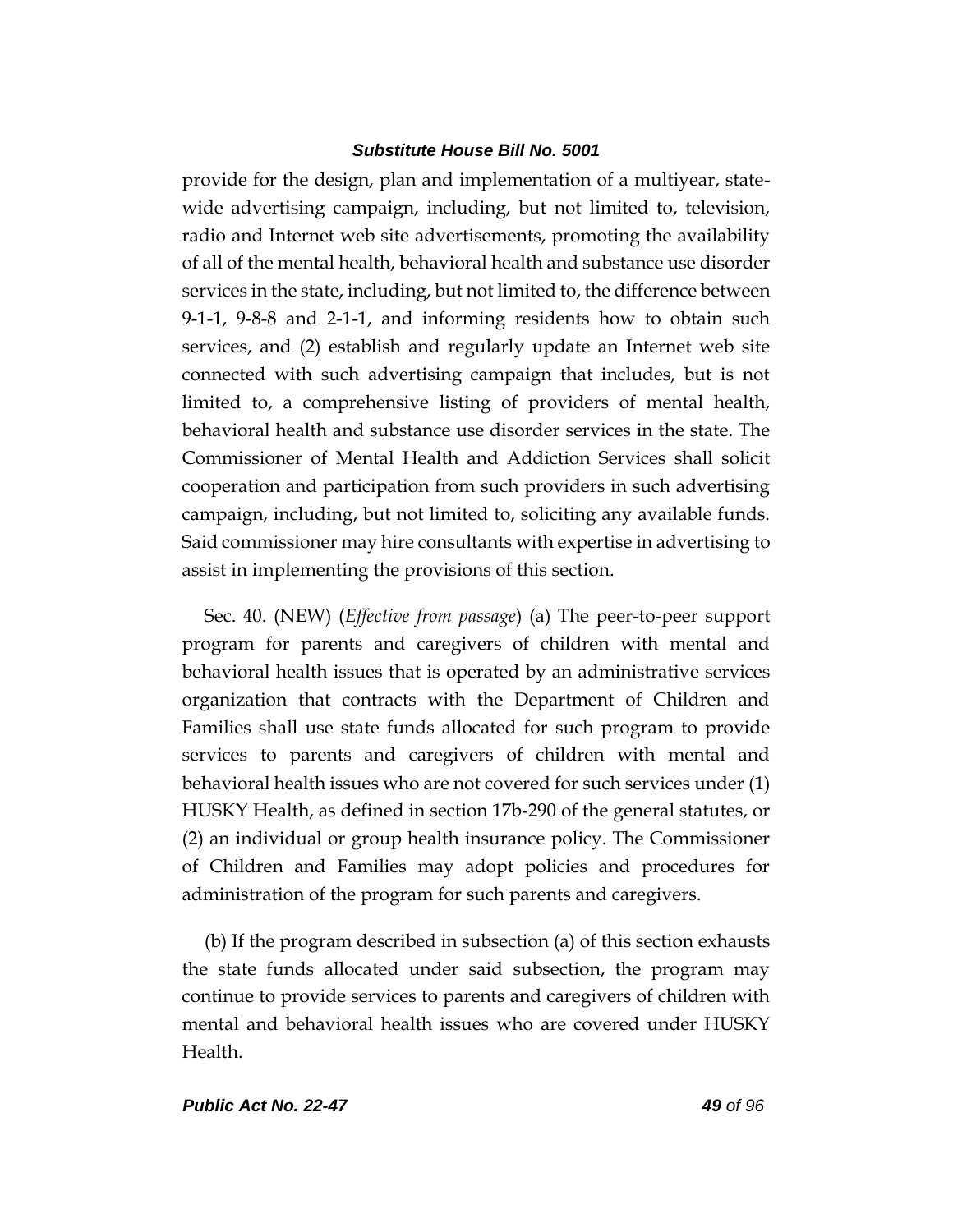Sec. 41. (NEW) (*Effective January 1, 2023*) (a) For the purposes of this section:

(1) "Licensed mental health professional" means: (A) A licensed professional counselor or professional counselor, both as defined in section 20-195aa of the general statutes; (B) a person who is under professional supervision, as defined in section 20-195aa of the general statutes; (C) a physician licensed pursuant to chapter 370 of the general statutes, who is certified in psychiatry by the American Board of Psychiatry and Neurology; (D) an advanced practice registered nurse licensed pursuant to chapter 378 of the general statutes, who is certified as a psychiatric and mental health clinical nurse specialist or nurse practitioner by the American Nurses Credentialing Center; (E) a psychologist licensed pursuant to chapter 383 of the general statutes; (F) a marital and family therapist licensed pursuant to chapter 383a of the general statutes; (G) a licensed clinical social worker licensed pursuant to chapter 383b of the general statutes; or (H) an alcohol and drug counselor licensed under chapter 376b of the general statutes;

(2) "Mental health wellness examination" means a screening or assessment that seeks to identify any behavioral or mental health needs and appropriate resources for treatment. The examination may include: (A) Observation; (B) a behavioral health screening; (C) education and consultation on healthy lifestyle changes; (D) referrals to ongoing treatment, mental health services and other necessary supports; (E) discussion of potential options for medication; (F) age-appropriate screenings or observations to understand the mental health history, personal history and mental or cognitive state of the person being examined; and (G) if appropriate, relevant input from an adult through screenings, interviews or questions;

(3) "Primary care provider" has the same meaning as provided in section 19a-7o of the general statutes; and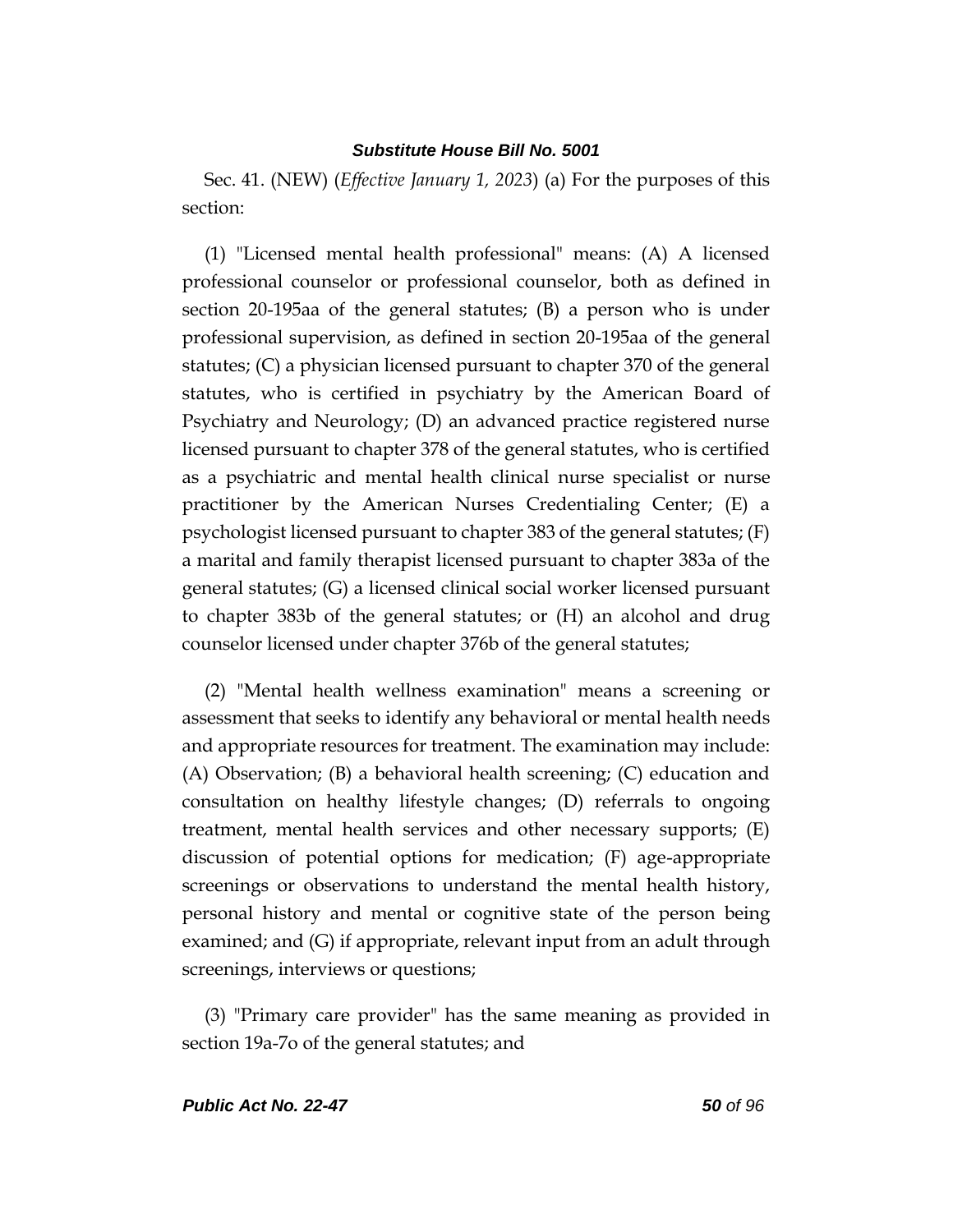(4) "Primary care" has the same meaning as provided in section 19a-7o of the general statutes.

(b) (1) Each individual health insurance policy providing coverage of the type specified in subdivisions (1), (2), (4), (11) and (12) of section 38a-469 of the general statutes and delivered, issued for delivery, renewed, amended or continued in this state on or after January 1, 2023, (A) shall provide coverage for two mental health wellness examinations per year that are performed by a licensed mental health professional or primary care provider, and (B) shall not require prior authorization of such examinations.

(2) The mental health wellness examinations: (A) May each be provided by a primary care provider as part of a preventive visit; and (B) shall be covered with no patient cost-sharing.

(c) The provisions of this section shall apply to a high deductible health plan, as that term is used in subsection (f) of section 38a-493 of the general statutes, to the maximum extent permitted by federal law, except if such plan is used to establish a medical savings account or an Archer MSA pursuant to Section 220 of the Internal Revenue Code of 1986, as amended from time to time, or any subsequent corresponding Internal Revenue Code of the United States, as amended from time to time, or a health savings account pursuant to Section 223 of said Internal Revenue Code of 1986, as amended from time to time, the provisions of this section shall apply to such plan to the maximum extent that (1) is permitted by federal law, and (2) does not disqualify such account for the deduction allowed under said Section 220 or 223, as applicable.

Sec. 42. (NEW) (*Effective January 1, 2023*) (a) For the purposes of this section:

(1) "Licensed mental health professional" means: (A) A licensed professional counselor or professional counselor, as defined in section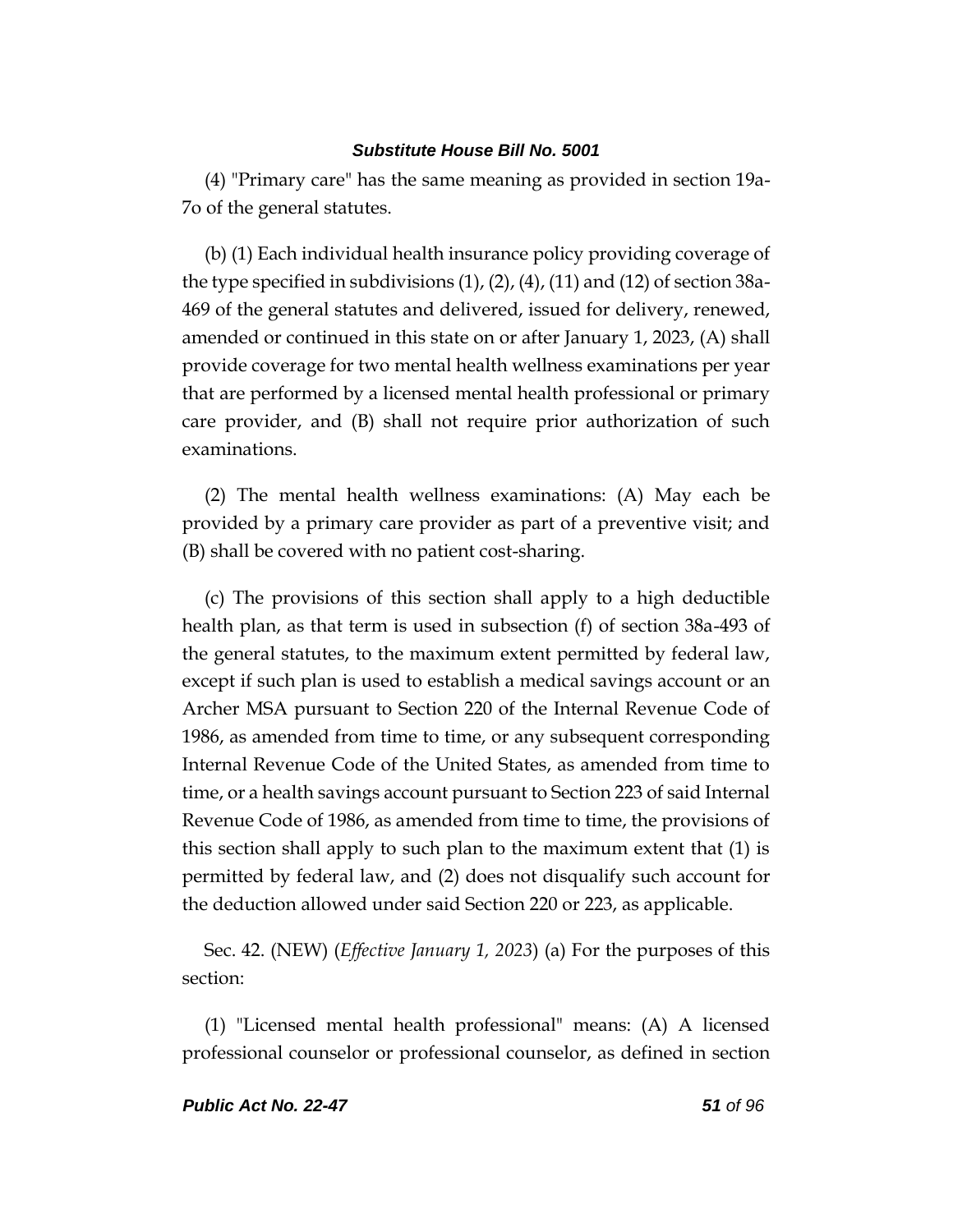20-195aa of the general statutes; (B) a person who is under professional supervision, as defined in section 20-195aa of the general statutes; (C) a physician licensed pursuant to chapter 370 of the general statutes, who is certified in psychiatry by the American Board of Psychiatry and Neurology; (D) an advanced practice registered nurse licensed pursuant to chapter 378 of the general statutes, who is certified as a psychiatric and mental health clinical nurse specialist or nurse practitioner by the American Nurses Credentialing Center; (E) a psychologist licensed pursuant to chapter 383 of the general statutes; (F) a marital and family therapist licensed pursuant to chapter 383a of the general statutes; (G) a licensed clinical social worker licensed pursuant to chapter 383b of the general statutes; or (H) an alcohol and drug counselor licensed under chapter 376b of the general statutes;

(2) "Mental health wellness examination" means a screening or assessment that seeks to identify any behavioral or mental health needs and appropriate resources for treatment. The examination may include: (A) Observation; (B) a behavioral health screening; (C) education and consultation on healthy lifestyle changes; (D) referrals to ongoing treatment, mental health services and other necessary supports; (E) discussion of potential options for medication; (F) age-appropriate screenings or observations to understand the mental health history, personal history and mental or cognitive state of the person being examined; and (G) if appropriate, relevant input from an adult through screenings, interviews or questions;

(3) "Primary care provider" has the same meaning as provided in section 19a-7o of the general statutes; and

(4) "Primary care" has the same meaning as provided in section 19a-7o of the general statutes.

(b) (1) Each group health insurance policy providing coverage of the type specified in subdivisions  $(1)$ ,  $(2)$ ,  $(4)$ ,  $(11)$  and  $(12)$  of section 38a-469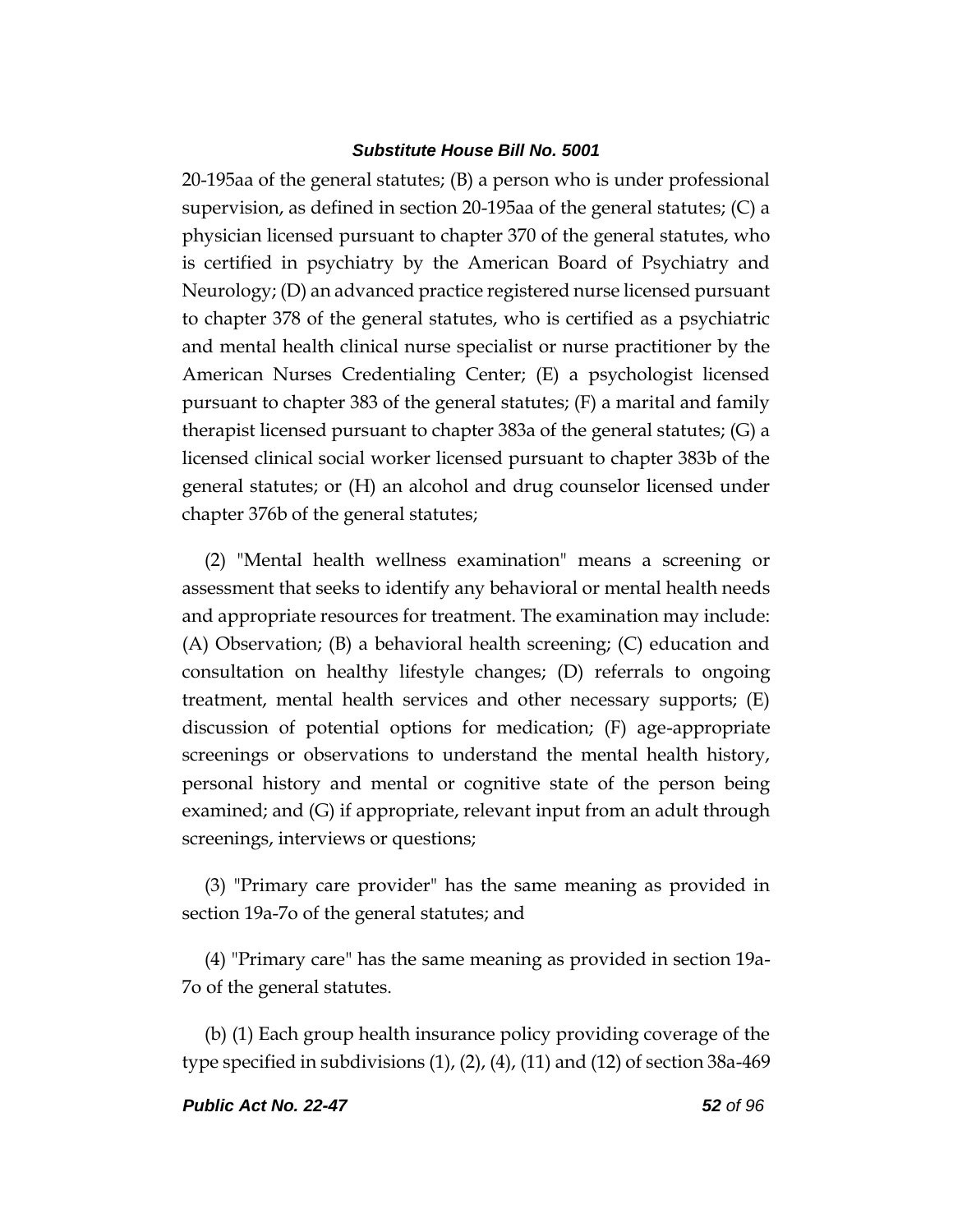of the general statutes and delivered, issued for delivery, renewed, amended or continued in this state on or after January 1, 2023, (A) shall provide coverage for two mental health wellness examinations per year that are performed by a licensed mental health professional or primary care provider, and (B) shall not require prior authorization of such examinations.

(2) The mental health wellness examinations: (A) May each be provided by a primary care provider as part of a preventive visit; and (B) shall be covered with no patient cost-sharing.

(c) The provisions of this section shall apply to a high deductible health plan, as that term is used in subsection (f) of section 38a-520 of the general statutes, to the maximum extent permitted by federal law, except if such plan is used to establish a medical savings account or an Archer MSA pursuant to Section 220 of the Internal Revenue Code of 1986, as amended from time to time, or any subsequent corresponding Internal Revenue Code of the United States, as amended from time to time, or a health savings account pursuant to Section 223 of said Internal Revenue Code, as amended from time to time, the provisions of this section shall apply to such plan to the maximum extent that (1) is permitted by federal law, and (2) does not disqualify such account for the deduction allowed under said Section 220 or 223, as applicable.

Sec. 43. Subsections (a) and (b) of section 38a-488a of the general statutes are repealed and the following is substituted in lieu thereof (*Effective January 1, 2023*):

(a) For the purposes of this section:

(1) (A) "Mental or nervous conditions" means mental disorders, as defined in the most recent edition of the American Psychiatric Association's "Diagnostic and Statistical Manual of Mental Disorders".

*Public Act No. 22-47 53 of 96* (B) "Mental or nervous conditions" does not include **[**(A)**]** (i)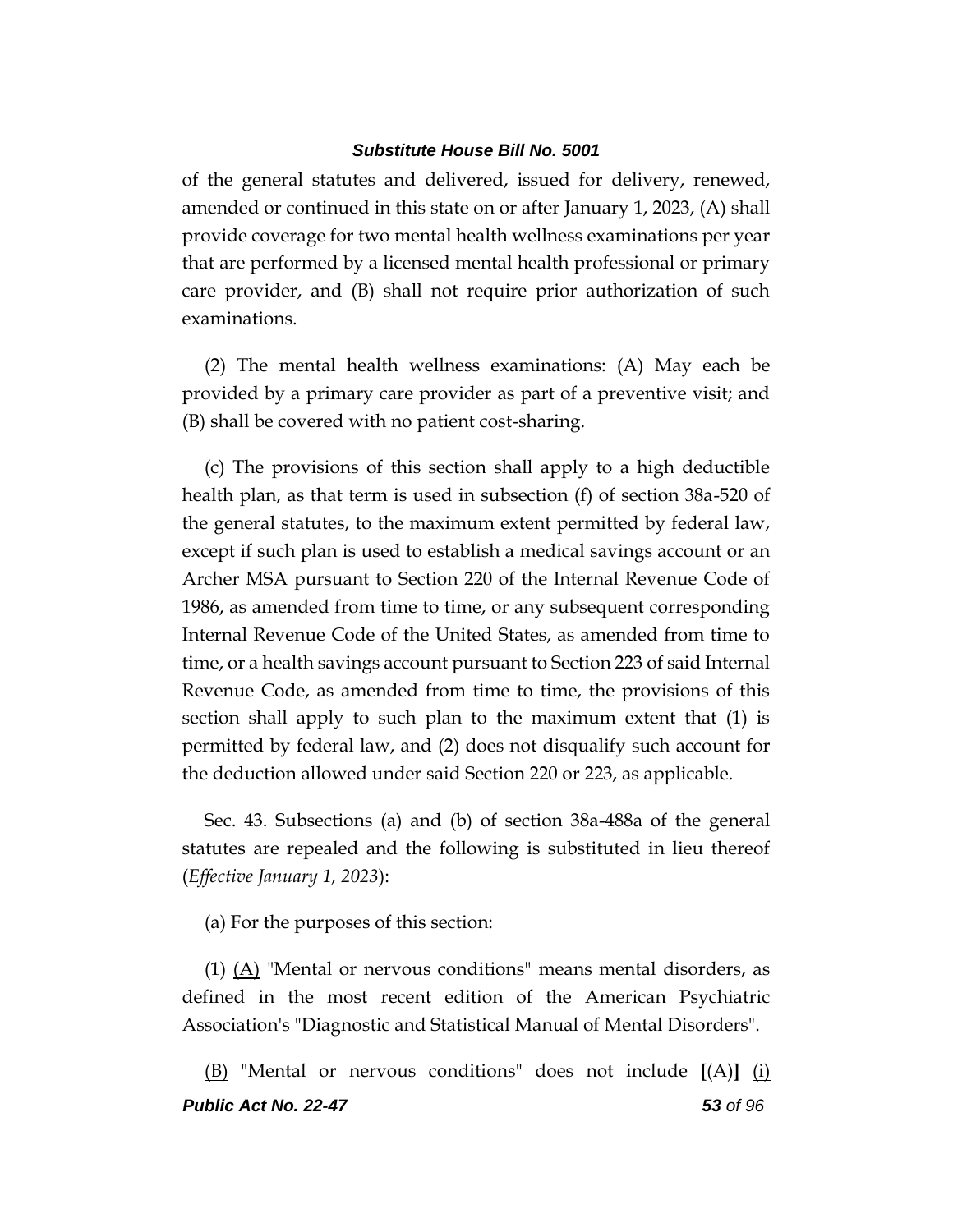intellectual disability, **[**(B)**]** (ii) specific learning disorders, **[**(C)**]** (iii) motor disorders, **[**(D)**]** (iv) communication disorders, **[**(E)**]** (v) caffeinerelated disorders, **[**(F)**]** (vi) relational problems, and **[**(G)**]** (vii) other conditions that may be a focus of clinical attention, that are not otherwise defined as mental disorders in the most recent edition of the American Psychiatric Association's "Diagnostic and Statistical Manual of Mental Disorders". **[**;**]**

(2) **[**"benefits payable"**]** "Benefits payable" means the usual, customary and reasonable charges for treatment deemed necessary under generally accepted medical standards, except that in the case of a managed care plan, as defined in section 38a-478, "benefits payable" means the payments agreed upon in the contract between a managed care organization, as defined in section 38a-478, and a provider, as defined in section 38a-478. **[**;**]**

(3) **[**"acute treatment services"**]** "Acute treatment services" means twenty-four-hour medically supervised treatment for a substance use disorder, that is provided in a medically managed or medically monitored inpatient facility. **[**; and**]**

(4) **[**"clinical stabilization services"**]** "Clinical stabilization services" means twenty-four-hour clinically managed postdetoxification treatment, including, but not limited to, relapse prevention, family outreach, aftercare planning and addiction education and counseling.

(b) Each individual health insurance policy providing coverage of the type specified in subdivisions (1), (2), (4), (11) and (12) of section 38a-469 delivered, issued for delivery, renewed, amended or continued in this state shall provide benefits for the diagnosis and treatment of mental or nervous conditions. Benefits payable include, but need not be limited to:

(1) General inpatient hospitalization, including in state-operated facilities;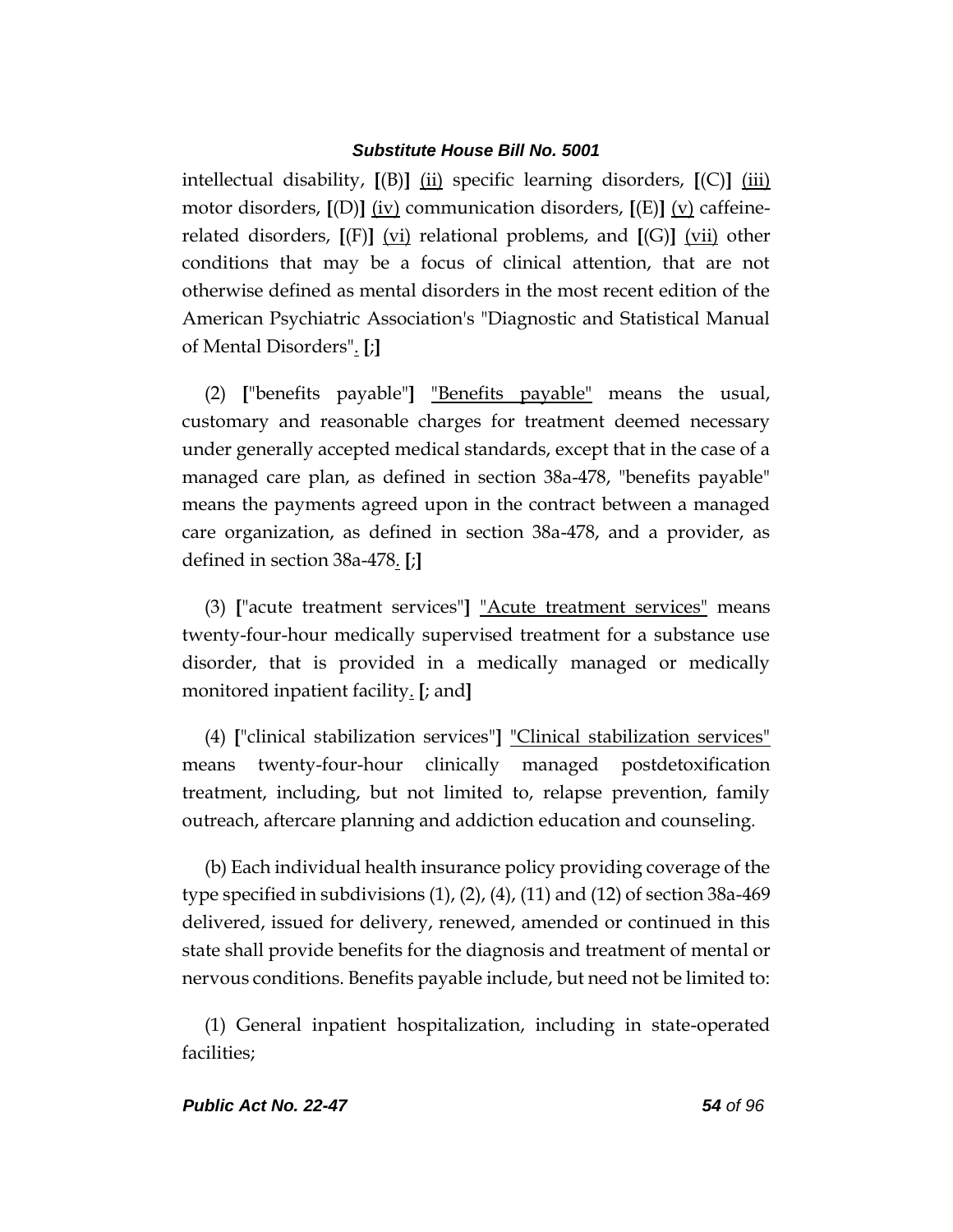(2) Medically necessary acute treatment services and medically necessary clinical stabilization services;

(3) General hospital outpatient services, including at state-operated facilities;

(4) Psychiatric inpatient hospitalization, including in state-operated facilities;

(5) Psychiatric outpatient hospital services, including at stateoperated facilities;

(6) Intensive outpatient services, including at state-operated facilities;

(7) Partial hospitalization, including at state-operated facilities;

(8) Intensive, home-based <u>or evidence-based</u> services designed to address specific mental or nervous conditions in a child or adolescent;

(9) Evidence-based family-focused therapy that specializes in the treatment of juvenile substance use disorders;

(10) Short-term family therapy intervention;

(11) Nonhospital inpatient detoxification;

(12) Medically monitored detoxification;

(13) Ambulatory detoxification;

(14) Inpatient services at psychiatric residential treatment facilities;

(15) Rehabilitation services provided in residential treatment facilities, general hospitals, psychiatric hospitals or psychiatric facilities;

(16) Observation beds in acute hospital settings;

*Public Act No. 22-47 55 of 96* (17) Psychological and neuropsychological testing conducted by an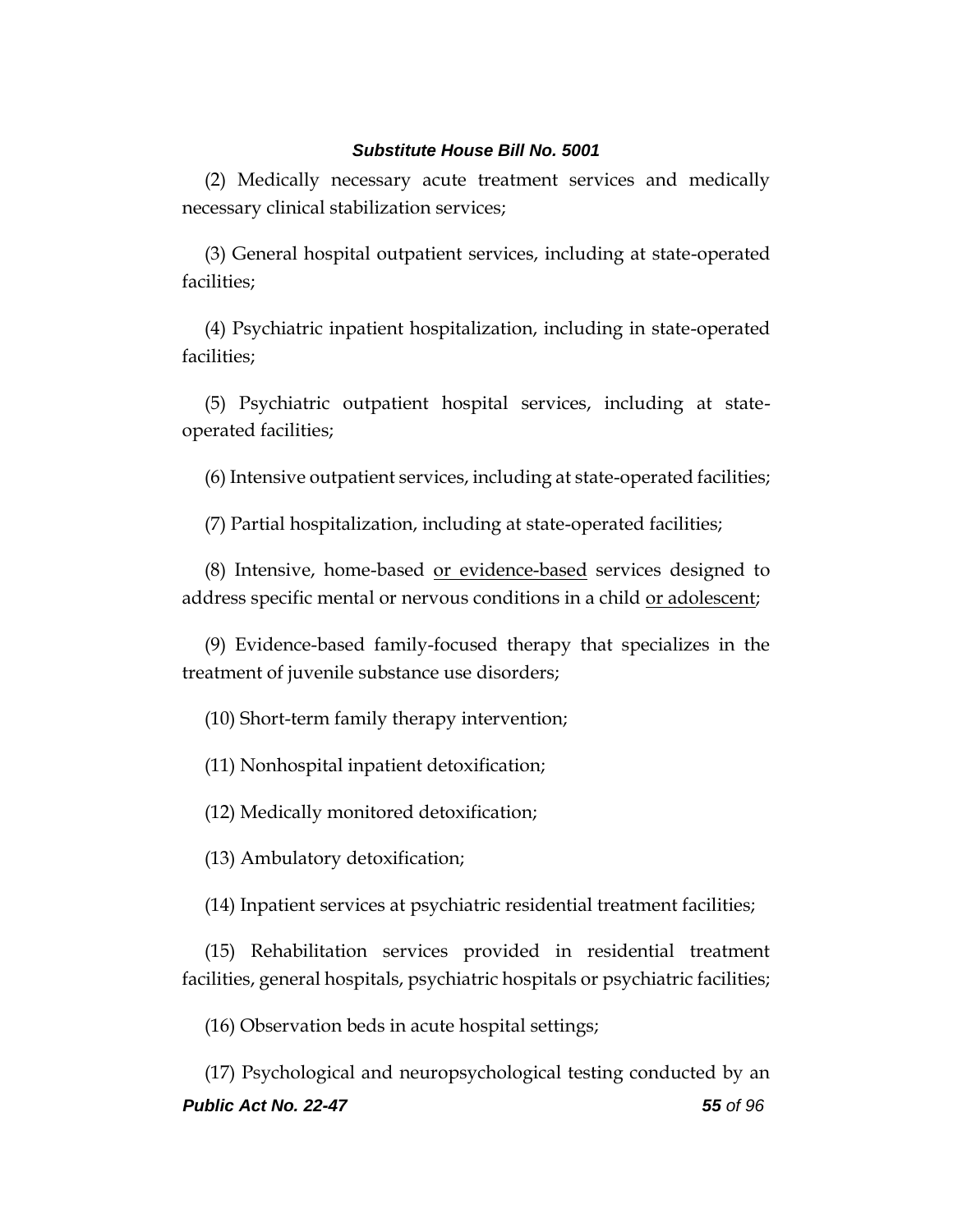appropriately licensed health care provider;

(18) Trauma screening conducted by a licensed behavioral health professional;

(19) Depression screening, including maternal depression screening, conducted by a licensed behavioral health professional;

(20) Substance use screening conducted by a licensed behavioral health professional;

Sec. 44. Subsections (a) and (b) of section 38a-514 of the general statutes are repealed and the following is substituted in lieu thereof (*Effective January 1, 2023*):

(a) For the purposes of this section:

(1)  $(A)$  "Mental or nervous conditions" means mental disorders, as defined in the most recent edition of the American Psychiatric Association's "Diagnostic and Statistical Manual of Mental Disorders".

(B) "Mental or nervous conditions" does not include **[**(A)**]** (i) intellectual disability, **[**(B)**]** (ii) specific learning disorders, **[**(C)**]** (iii) motor disorders, **[**(D)**]** (iv) communication disorders, **[**(E)**]** (v) caffeinerelated disorders,  $[(F)]$  (vi) relational problems, and  $[(G)]$  (vii) other conditions that may be a focus of clinical attention, that are not otherwise defined as mental disorders in the most recent edition of the American Psychiatric Association's "Diagnostic and Statistical Manual of Mental Disorders". **[**;**]**

(2) **[**"benefits payable"**]** "Benefits payable" means the usual, customary and reasonable charges for treatment deemed necessary under generally accepted medical standards, except that in the case of a managed care plan, as defined in section 38a-478, "benefits payable" means the payments agreed upon in the contract between a managed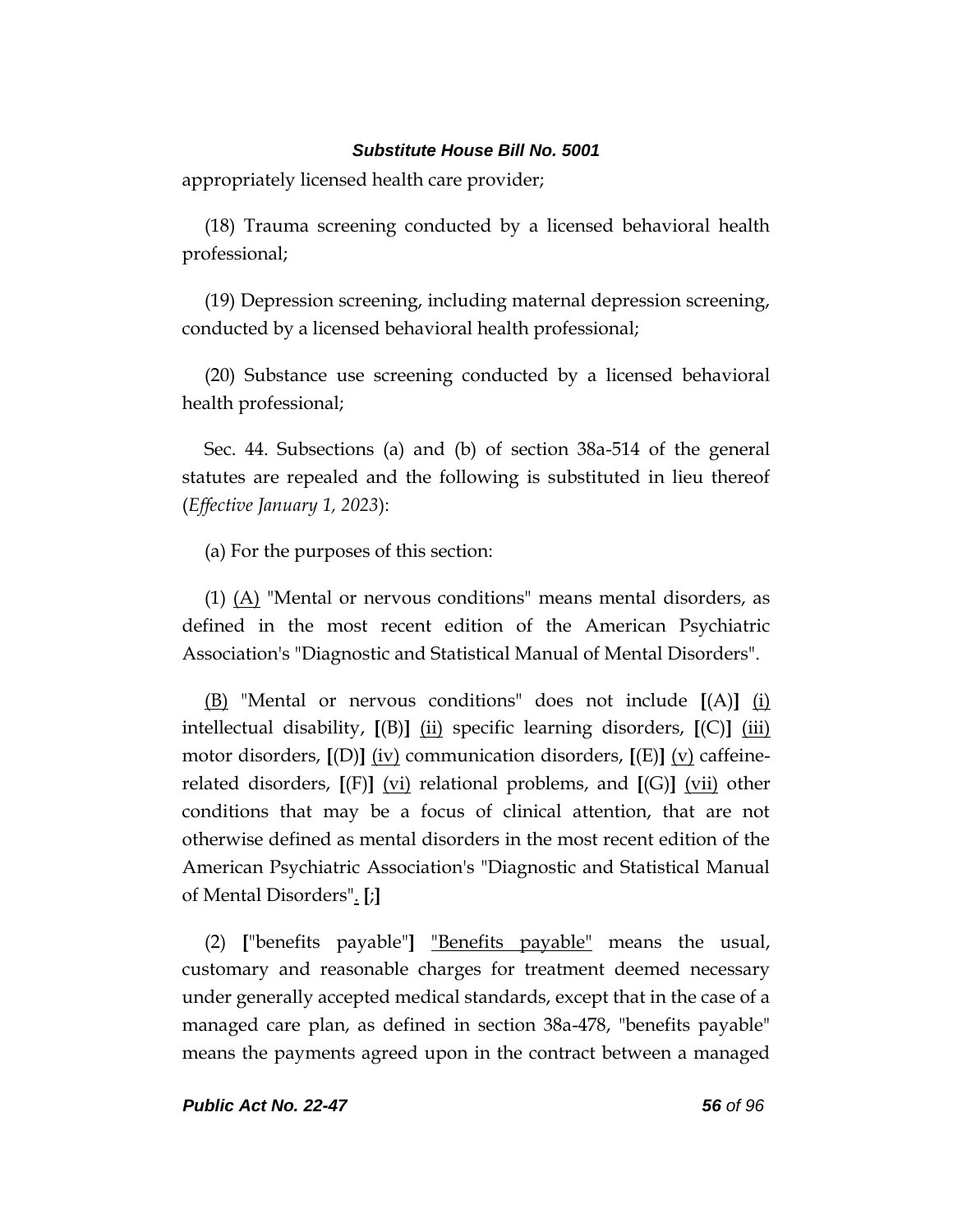care organization, as defined in section 38a-478, and a provider, as defined in section 38a-478. **[**;**]**

(3) **[**"acute treatment services"**]** "Acute treatment services" means twenty-four-hour medically supervised treatment for a substance use disorder, that is provided in a medically managed or medically monitored inpatient facility. **[**; and**]**

(4) **[**"clinical stabilization services"**]** "Clinical stabilization services" means twenty-four-hour clinically managed postdetoxification treatment, including, but not limited to, relapse prevention, family outreach, aftercare planning and addiction education and counseling.

(b) Except as provided in subsection (j) of this section, each group health insurance policy providing coverage of the type specified in subdivisions (1), (2), (4), (11) and (12) of section 38a-469 delivered, issued for delivery, renewed, amended or continued in this state shall provide benefits for the diagnosis and treatment of mental or nervous conditions. Benefits payable include, but need not be limited to:

(1) General inpatient hospitalization, including in state-operated facilities;

(2) Medically necessary acute treatment services and medically necessary clinical stabilization services;

(3) General hospital outpatient services, including at state-operated facilities;

(4) Psychiatric inpatient hospitalization, including in state-operated facilities;

(5) Psychiatric outpatient hospital services, including at stateoperated facilities;

*Public Act No. 22-47 57 of 96* (6) Intensive outpatient services, including at state-operated facilities;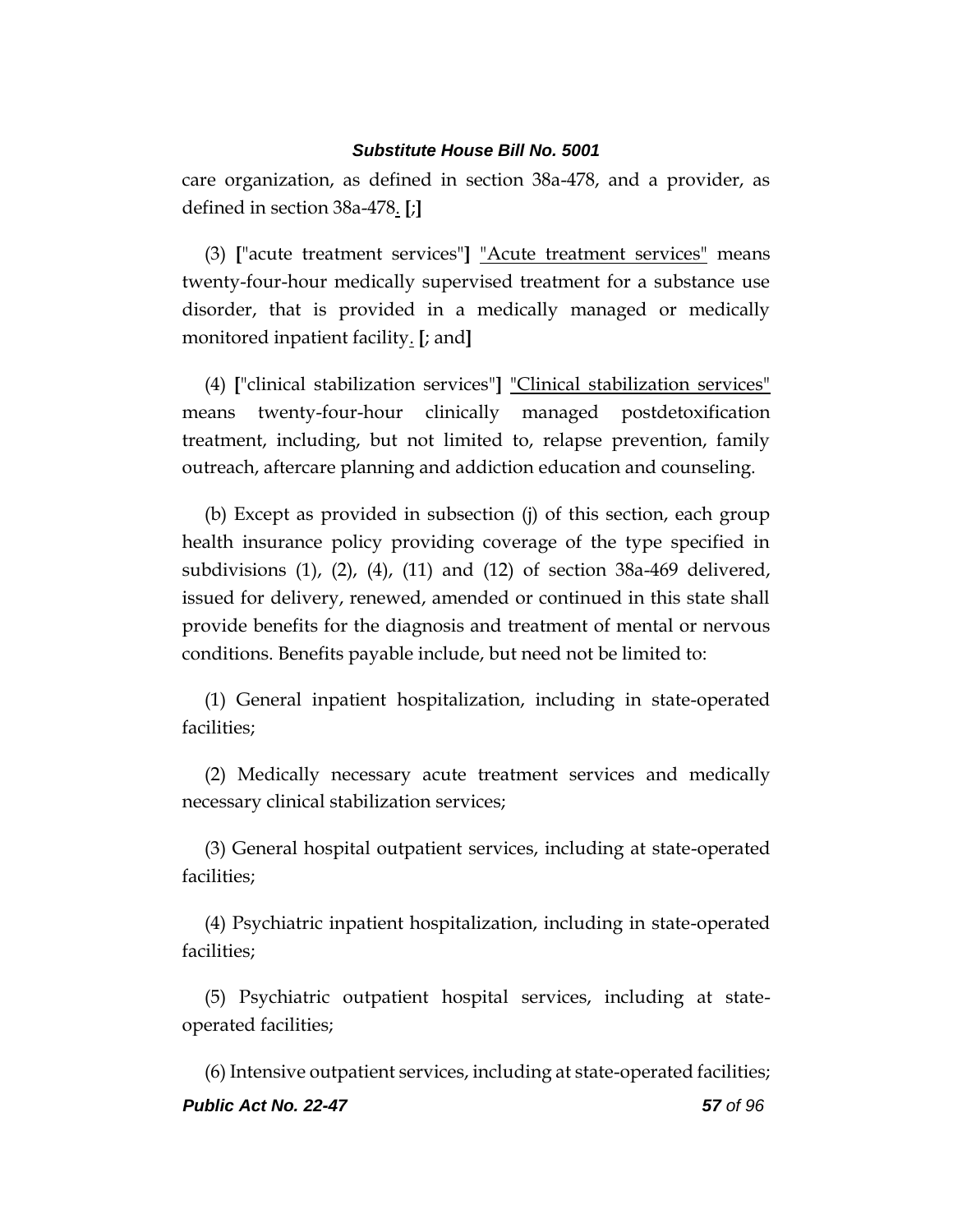(7) Partial hospitalization, including at state-operated facilities;

(8) Intensive, home-based or evidence-based services designed to address specific mental or nervous conditions in a child or adolescent;

(9) Evidence-based family-focused therapy that specializes in the treatment of juvenile substance use disorders;

(10) Short-term family therapy intervention;

(11) Nonhospital inpatient detoxification;

(12) Medically monitored detoxification;

(13) Ambulatory detoxification;

(14) Inpatient services at psychiatric residential treatment facilities;

(15) Rehabilitation services provided in residential treatment facilities, general hospitals, psychiatric hospitals or psychiatric facilities;

(16) Observation beds in acute hospital settings;

(17) Psychological and neuropsychological testing conducted by an appropriately licensed health care provider;

(18) Trauma screening conducted by a licensed behavioral health professional;

(19) Depression screening, including maternal depression screening, conducted by a licensed behavioral health professional; and

(20) Substance use screening conducted by a licensed behavioral health professional. **[**;**]**

Sec. 45. (NEW) (*Effective July 1, 2022*) (a) As used in this section, "clerkship" means a program in which a candidate for a doctoral degree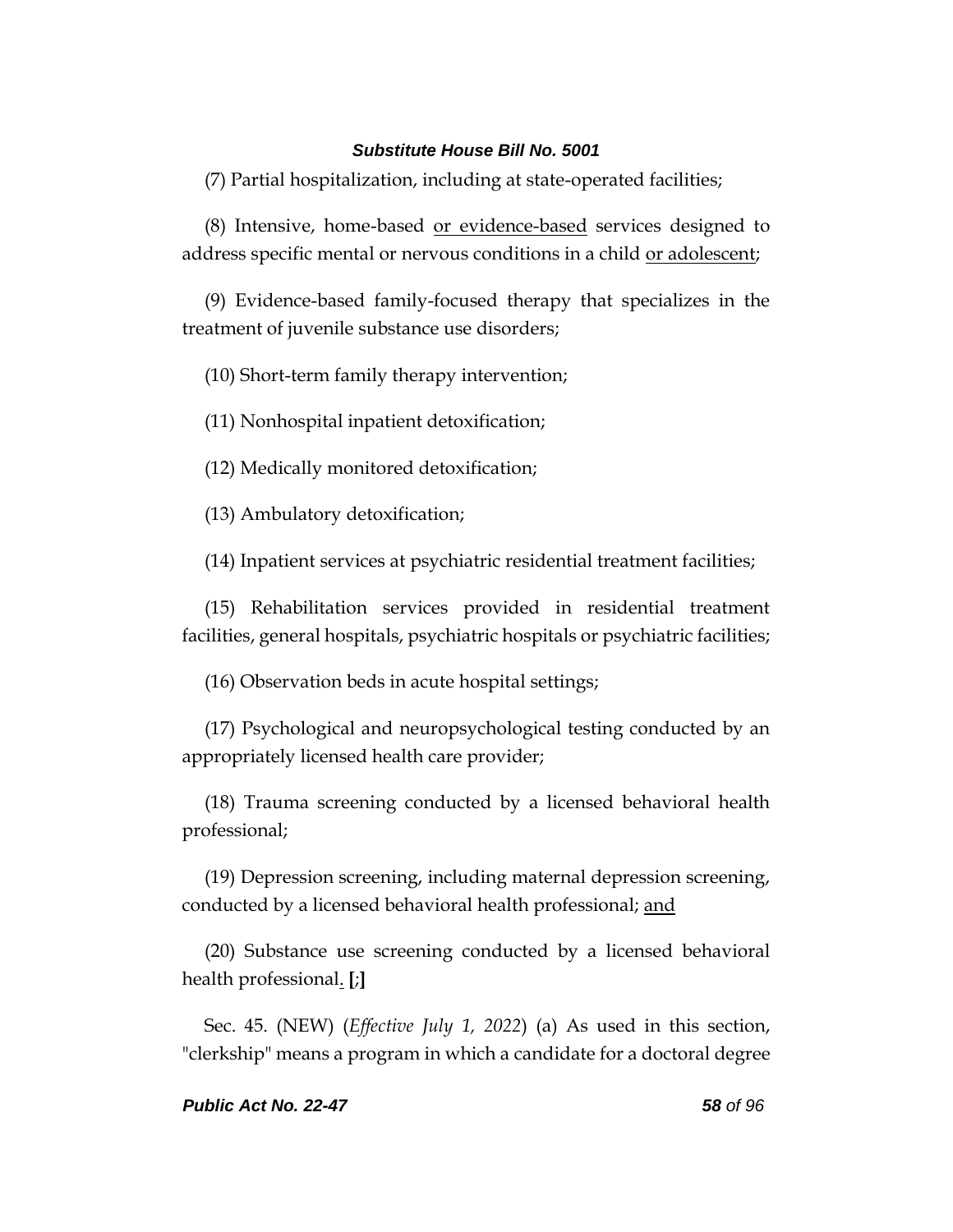based on a program of studies whose content was primarily psychological at an educational institution approved in accordance with section 20-189 of the general statutes, works as a psychological assessor or psychotherapist for between twelve and sixteen hours per week and during which the candidate was supervised by an agency-affiliated psychologist and at least one core faculty member of the doctoral degree program.

(b) On or before January 1, 2023, the Department of Public Health shall establish an incentive program to encourage doctoral degree candidates to serve at least one semester-long clerkship at a facility licensed or operated by the Department of Children and Families, or for any other state agency as deemed appropriate by the Commissioner of Children and Families. Any person who serves at least one semesterlong clerkship at such facility may renew such person's license issued under chapter 383 of the general statutes once every two years for the first four years such person is licensed under said chapter.

Sec. 46. Section 19a-179f of the general statutes is repealed and the following is substituted in lieu thereof (*Effective October 1, 2022*):

(a) A licensed or certified emergency medical services organization or provider may transport a patient by ambulance to an alternate destination, in consultation with the medical director of a sponsor hospital.

(b) On or before January 1, 2024, the Office of Emergency Medical Services shall develop protocols for a licensed or certified emergency medical services organization or provider to transport a pediatric patient with mental or behavioral health needs by ambulance to an urgent crisis center. As used in this subsection, "urgent crisis center" means a center licensed by the Department of Children and Families that is dedicated to treating children's urgent mental or behavioral health needs.

#### *Public Act No. 22-47 59 of 96*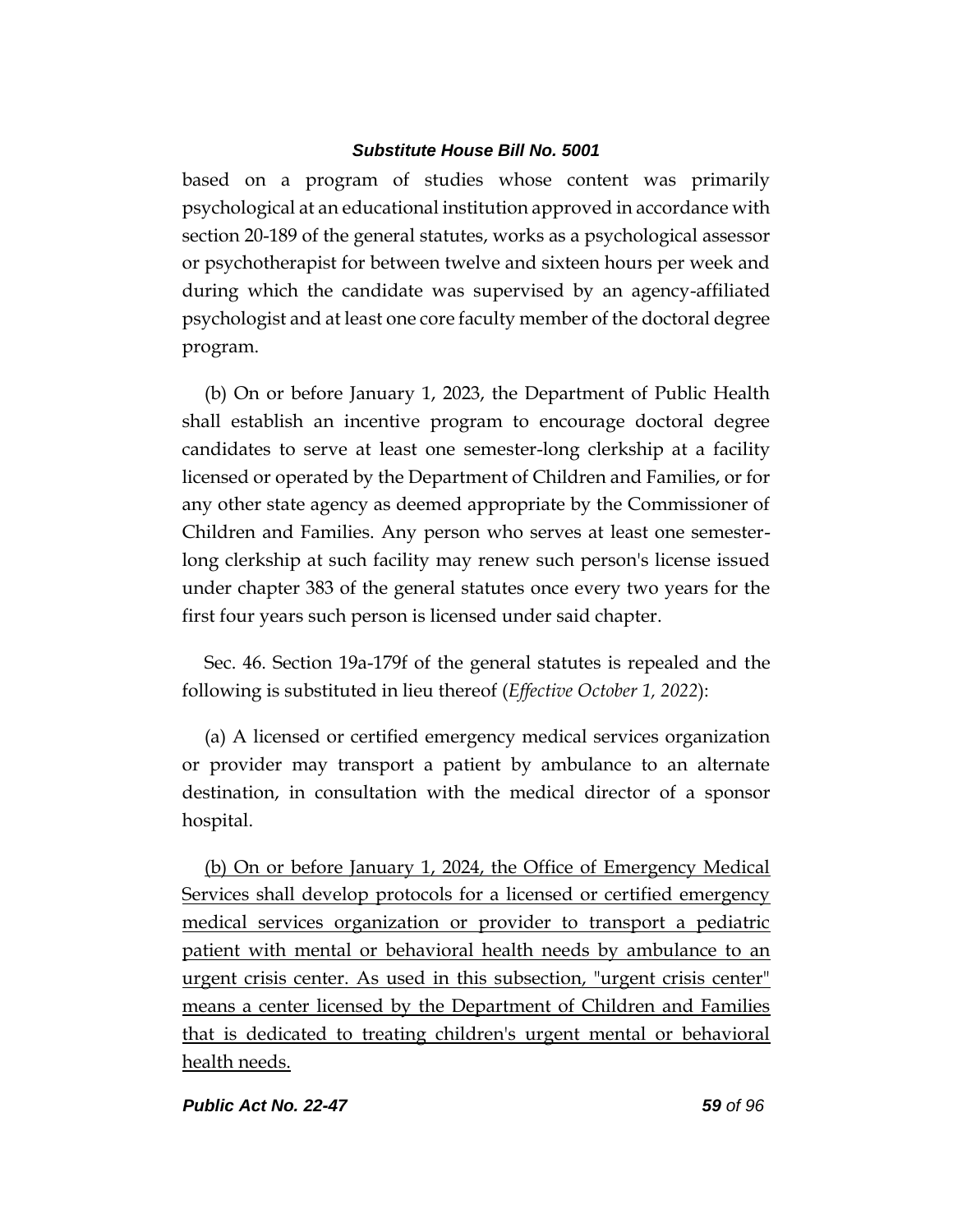**[**(b)**]** (c) Any ambulance used for transport to an alternate destination under subsection (a) or (b) of this section shall meet the requirements for a basic level ambulance, as prescribed in regulations adopted pursuant to section 19a-179, including requirements concerning medically necessary supplies and services.

Sec. 47. (NEW) (*Effective January 1, 2023*) (a) For the purposes of this section:

(1) "Collaborative Care Model" means the integrated delivery of behavioral health and primary care services by a primary care team that includes a primary care provider, a behavioral care manager, a psychiatric consultant and a database used by the behavioral care manager to track patient progress;

(2) "CPT code" means a code number under the Current Procedural Terminology system developed by the American Medical Association; and

(3) "HCPCS code" means a code number under the Healthcare Common Procedure Coding System developed by the federal Centers for Medicare and Medicaid Services.

(b) Each individual health insurance policy providing coverage of the type specified in subdivisions (1), (2), (4), (11) and (12) of section 38a-469 of the general statutes and delivered, issued for delivery, renewed, amended or continued in this state on or after January 1, 2023, shall provide coverage for health care services that a primary care provider provides to an insured under the Collaborative Care Model. Such services shall include, but need not be limited to, services with a CPT code of 99484, 99492, 99493 or 99494 or HCPCS code of G2214, or any subsequent corresponding code.

Sec. 48. (NEW) (*Effective January 1, 2023*) (a) For the purposes of this section:

#### *Public Act No. 22-47 60 of 96*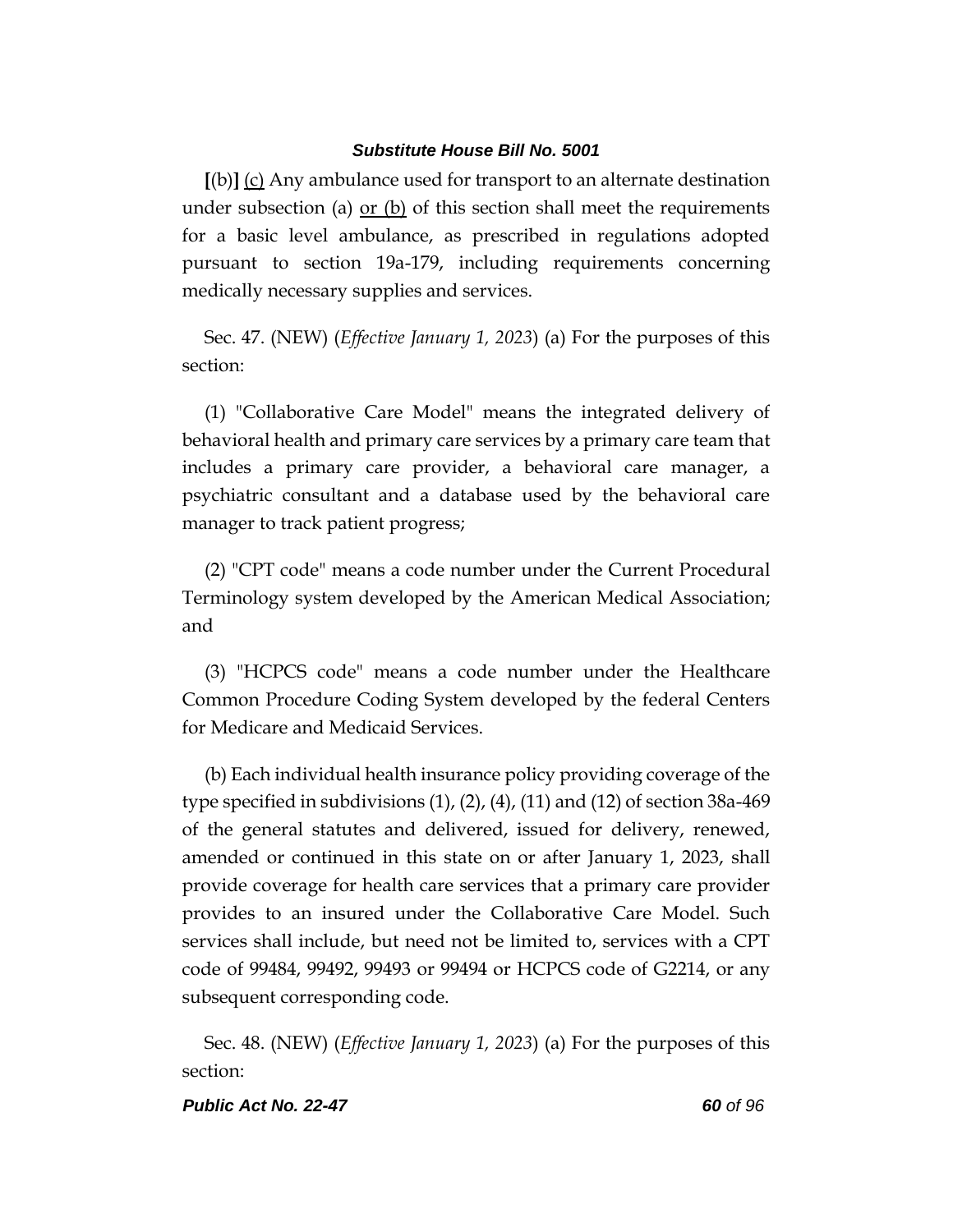(1) "Collaborative Care Model" means the integrated delivery of behavioral health and primary care services by a primary care team that includes a primary care provider, a behavioral care manager, a psychiatric consultant and a database used by the behavioral care manager to track patient progress;

(2) "CPT code" means a code number under the Current Procedural Terminology system developed by the American Medical Association; and

(3) "HCPCS code" means a code number under the Healthcare Common Procedure Coding System developed by the federal Centers for Medicare and Medicaid Services.

(b) Each group health insurance policy providing coverage of the type specified in subdivisions  $(1)$ ,  $(2)$ ,  $(4)$ ,  $(11)$  and  $(12)$  of section 38a-469 of the general statutes and delivered, issued for delivery, renewed, amended or continued in this state on or after January 1, 2023, shall provide coverage for health care services that a primary care provider provides to an insured under the Collaborative Care Model. Such services shall include, but need not be limited to, services with a CPT code of 99484, 99492, 99493 or 99494 or HCPCS code of G2214, or any subsequent corresponding code.

Sec. 49. Section 38a-477aa of the general statutes is repealed and the following is substituted in lieu thereof (*Effective January 1, 2023*):

(a) As used in this section:

(1) "Emergency condition" has the same meaning as "emergency medical condition", as provided in section 38a-591a. **[**;**]**

(2) "Emergency services" means, with respect to an emergency condition, (A) a medical screening examination as required under Section 1867 of the Social Security Act, as amended from time to time,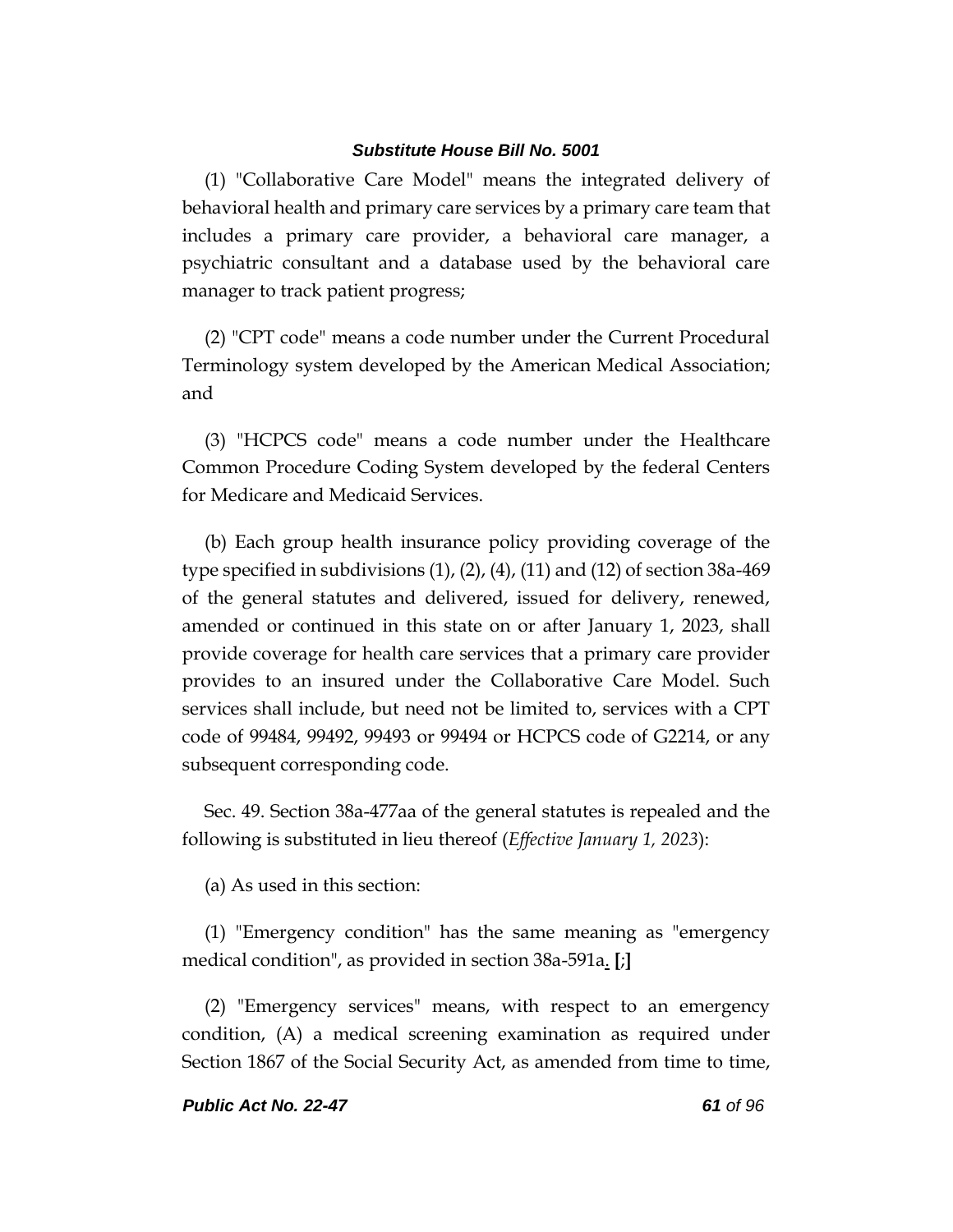that is within the capability of a hospital emergency department, including ancillary services routinely available to such department to evaluate such condition, and (B) such further medical examinations and treatment required under said Section 1867 to stabilize such individual **[**,**]** that are within the capability of the hospital staff and facilities. **[**;**]**

(3) "Health care plan" means an individual or a group health insurance policy or health benefit plan that provides coverage of the type specified in subdivisions (1), (2), (4), (11) and (12) of section 38a-469. **[**;**]**

(4) "Health care provider" means an individual licensed to provide health care services under chapters 370 to 373, inclusive, chapters 375 to 383b, inclusive, and chapters 384a to 384c, inclusive. **[**;**]**

(5) "Health carrier" means an insurance company, health care center, hospital service corporation, medical service corporation, fraternal benefit society or other entity that delivers, issues for delivery, renews, amends or continues a health care plan in this state. **[**;**]**

(6) (A) "Surprise bill" means a bill for health care services, other than emergency services or urgent crisis center services, received by an insured for services rendered by an out-of-network health care provider, where such services were rendered by (i) such out-of-network provider at an in-network facility, during a service or procedure performed by an in-network provider or during a service or procedure previously approved or authorized by the health carrier and the insured did not knowingly elect to obtain such services from such out-ofnetwork provider, or (ii) a clinical laboratory, as defined in section 19a-30, that is an out-of-network provider, upon the referral of an innetwork provider.

(B) "Surprise bill" does not include a bill for health care services received by an insured when an in-network health care provider was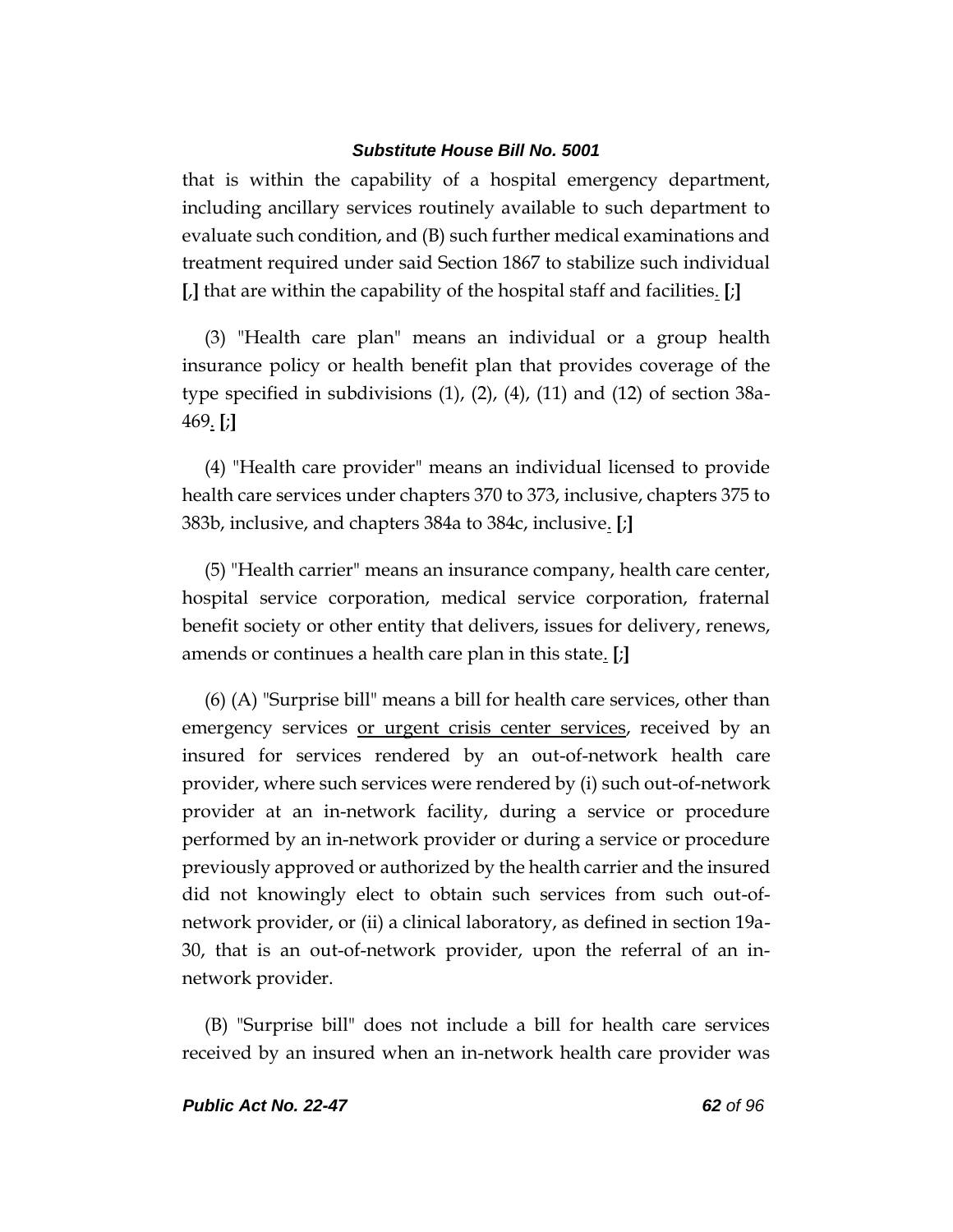available to render such services and the insured knowingly elected to obtain such services from another health care provider who was out-ofnetwork.

(7) "Urgent crisis center" means a center licensed by the Department of Children and Families that is dedicated to treating children's urgent mental or behavioral health needs.

(8) "Urgent crisis center services" means pediatric mental and behavioral health services provided at an urgent crisis center.

(b) (1) No health carrier shall require prior authorization for rendering emergency services or urgent crisis center services to an insured.

(2) No health carrier shall impose, for emergency services rendered to an insured by an out-of-network health care provider or urgent crisis center services rendered to an insured at an out-of-network urgent crisis center, a coinsurance, copayment, deductible or other out-of-pocket expense that is greater than the coinsurance, copayment, deductible or other out-of-pocket expense that would be imposed if such emergency services were rendered by an in-network health care provider or such urgent crisis center services were rendered at an in-network urgent crisis center.

(3) (A) If emergency services were rendered to an insured by an outof-network health care provider, such health care provider may bill the health carrier directly and the health carrier shall reimburse such health care provider the greatest of the following amounts: (i) The amount the insured's health care plan would pay for such services if rendered by an in-network health care provider; (ii) the usual, customary and reasonable rate for such services; or (iii) the amount Medicare would reimburse for such services. As used in this subparagraph, "usual, customary and reasonable rate" means the eightieth percentile of all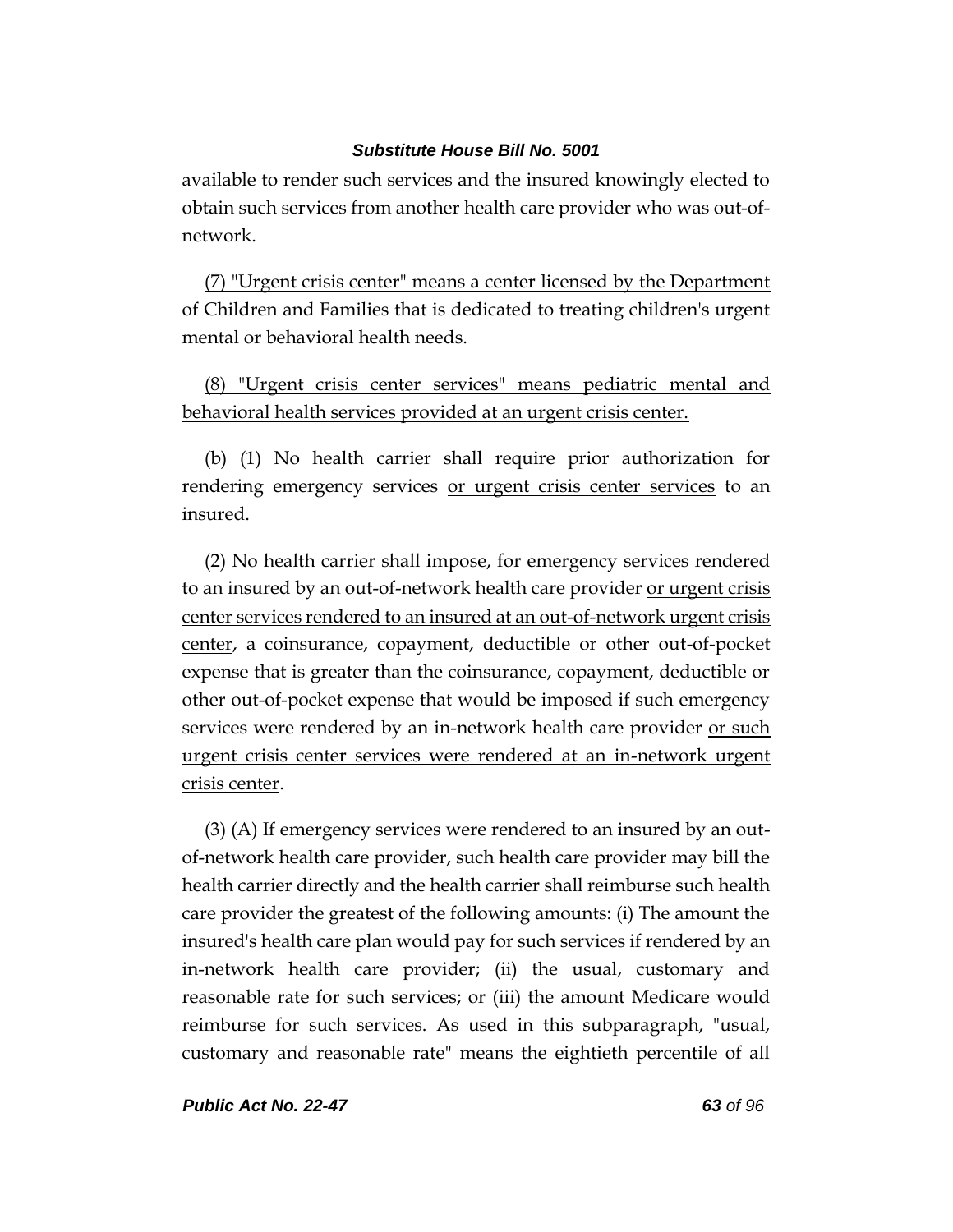charges for the particular health care service performed by a health care provider in the same or similar specialty and provided in the same geographical area, as reported in a benchmarking database maintained by a nonprofit organization specified by the Insurance Commissioner. Such organization shall not be affiliated with any health carrier.

(B) If urgent crisis center services were rendered to an insured at an out-of-network urgent crisis center, such urgent crisis center may bill the health carrier directly for such urgent crisis center services. The health carrier shall reimburse such out-of-network urgent crisis center or insured, as applicable, for such urgent crisis center services at the innetwork rate under the insured's health care plan as payment in full, unless such health carrier and urgent crisis center agree otherwise.

**[**(B)**]** (C) Nothing in subparagraph (A) or (B) of this subdivision shall be construed to prohibit **[**such**]** a health carrier and out-of-network health care provider or urgent crisis center from agreeing to a **[**greater**]** reimbursement amount that is greater than the minimum reimbursement amount established in subparagraph (A) or (B) of this subdivision, as applicable.

(c) With respect to a surprise bill:

(1) An insured shall only be required to pay the applicable coinsurance, copayment, deductible or other out-of-pocket expense that would be imposed for such health care services if such services were rendered by an in-network health care provider; and

(2) A health carrier shall reimburse the out-of-network health care provider or insured, as applicable, for health care services rendered at the in-network rate under the insured's health care plan as payment in full, unless such health carrier and health care provider agree otherwise.

(d) If health care services were rendered to an insured by an out-ofnetwork health care provider and the health carrier failed to inform such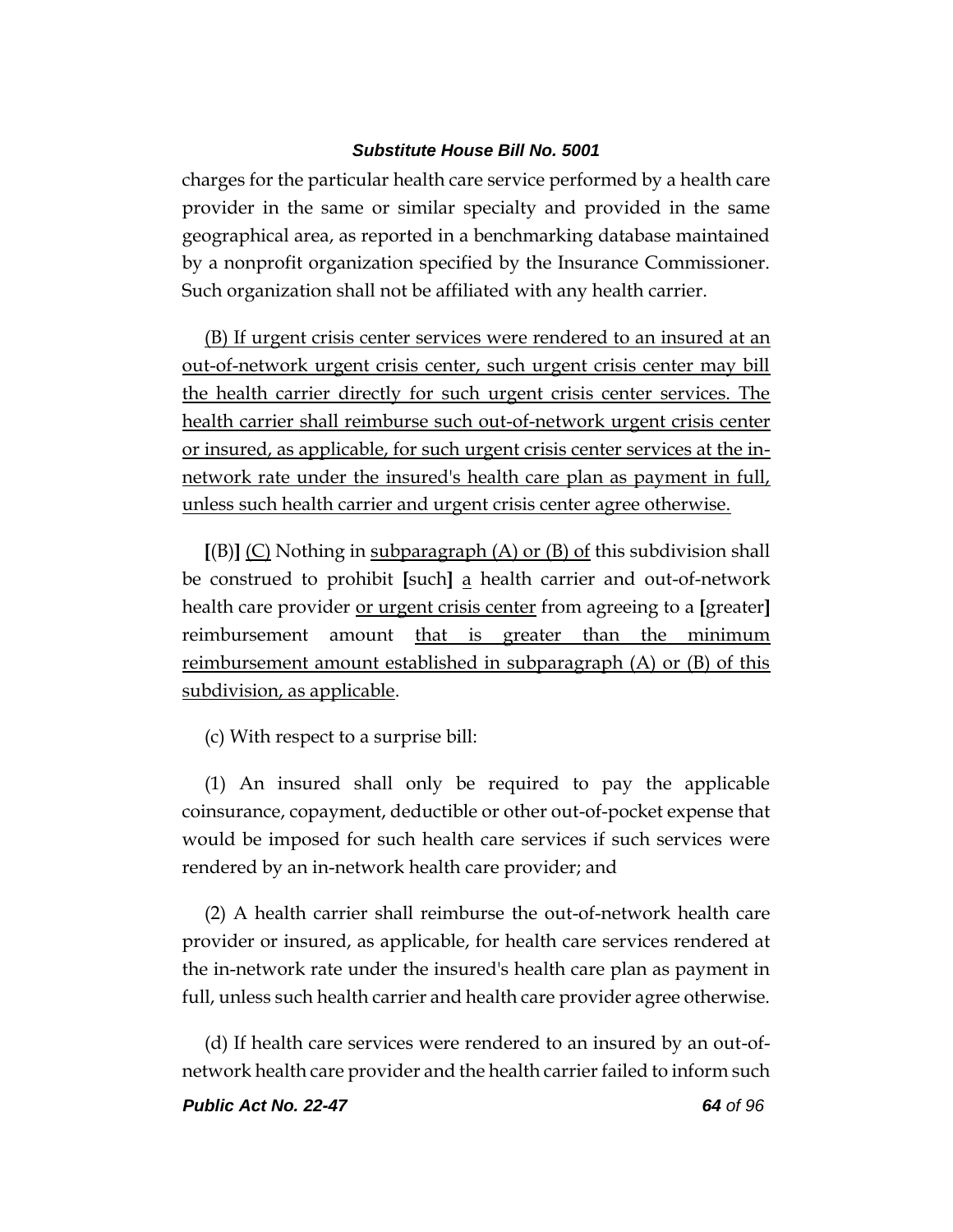insured, if such insured was required to be informed, of the network status of such health care provider pursuant to subdivision (3) of subsection (d) of section 38a-591b, the health carrier shall not impose a coinsurance, copayment, deductible or other out-of-pocket expense that is greater than the coinsurance, copayment, deductible or other out-ofpocket expense that would be imposed if such services were rendered by an in-network health care provider.

(e) The provisions of this section shall apply to a high deductible health plan, as that term is used in subsection (f) of section 38a-493 or subsection (f) of section 38a-520, as applicable, to the maximum extent permitted by federal law, except if such plan is used to establish a medical savings account or an Archer MSA pursuant to Section 220 of the Internal Revenue Code of 1986, or any subsequent corresponding internal revenue code of the United States, as amended from time to time, or a health savings account pursuant to Section 223 of said Internal Revenue Code, as amended from time to time, the provisions of this section shall apply to such plan to the maximum extent that (1) is permitted by federal law, and (2) does not disqualify such account for the deduction allowed under said Section 220 or 223, as applicable.

Sec. 50. Subsection (b) of section 20-7f of the general statutes is repealed and the following is substituted in lieu thereof (*Effective January 1, 2023*):

(b) It shall be an unfair trade practice in violation of chapter 735a for any health care provider to request payment from an enrollee, other than a coinsurance, copayment, deductible or other out-of-pocket expense, for (1) health care services or a facility fee, as defined in section 19a-508c, covered under a health care plan, (2) emergency services, or services rendered to an insured at an urgent crisis center, as defined in section 19a-179f, as amended by this act, covered under a health care plan and rendered by an out-of-network health care provider, or (3) a surprise bill, as defined in section 38a-477aa, as amended by this act.

*Public Act No. 22-47 65 of 96*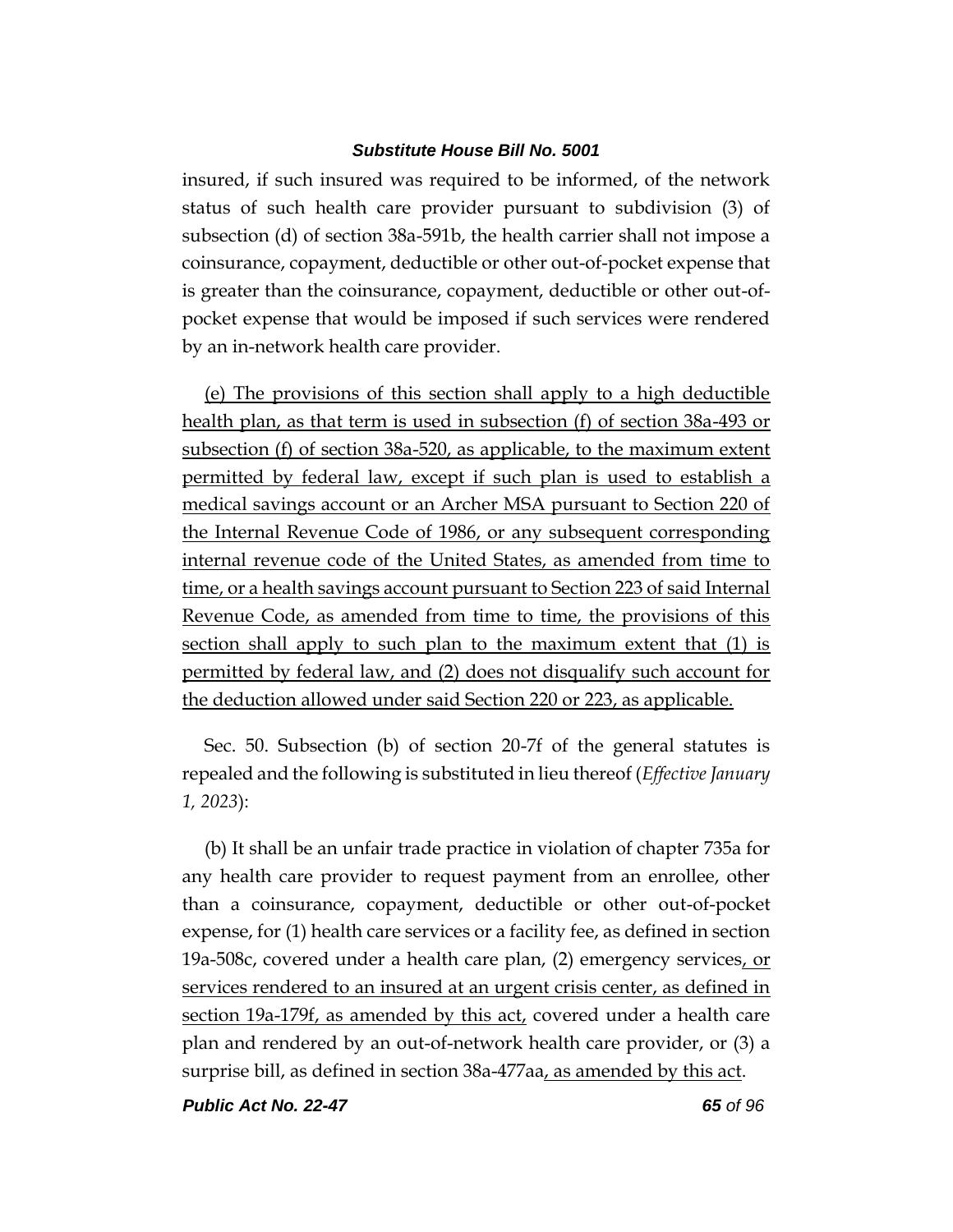Sec. 51. Subdivision (3) of subsection (c) of section 38a-193 of the general statutes is repealed and the following is substituted in lieu thereof (*Effective January 1, 2023*):

(3) No participating provider, or agent, trustee or assignee thereof, may: (A) Maintain any action at law against a subscriber or enrollee to collect sums owed by the health care center; (B) request payment from a subscriber or enrollee for such sums; (C) request payment from a subscriber or enrollee for covered emergency services, or services rendered to an insured at an urgent crisis center, as defined in section  $38a-477aa$ , as amended by this act, that are provided by an out-ofnetwork provider; or (D) request payment from a subscriber or enrollee for a surprise bill, as defined in section 38a-477aa, as amended by this act. For purposes of this subdivision "request payment" includes, but is not limited to, submitting a bill for services not actually owed or submitting for such services an invoice or other communication detailing the cost of the services that is not clearly marked with the phrase "THIS IS NOT A BILL". The contract between a health care center and a participating provider shall inform the participating provider that pursuant to section 20-7f, as amended by this act, it is an unfair trade practice in violation of chapter 735a for any health care provider to request payment from a subscriber or an enrollee, other than a coinsurance, copayment, deductible or other out-of-pocket expense, for covered medical or emergency services or facility fees, as defined in section 19a-508c, or services rendered to an insured at an urgent crisis center, as defined in section 38a-477aa, as amended by this act, or surprise bills, or to report to a credit reporting agency an enrollee's failure to pay a bill for such services when a health care center has primary responsibility for payment of such services, fees or bills.

Sec. 52. Subdivision (1) of subsection (c) of section 38a-472f of the general statutes is repealed and the following is substituted in lieu thereof (*Effective January 1, 2023*):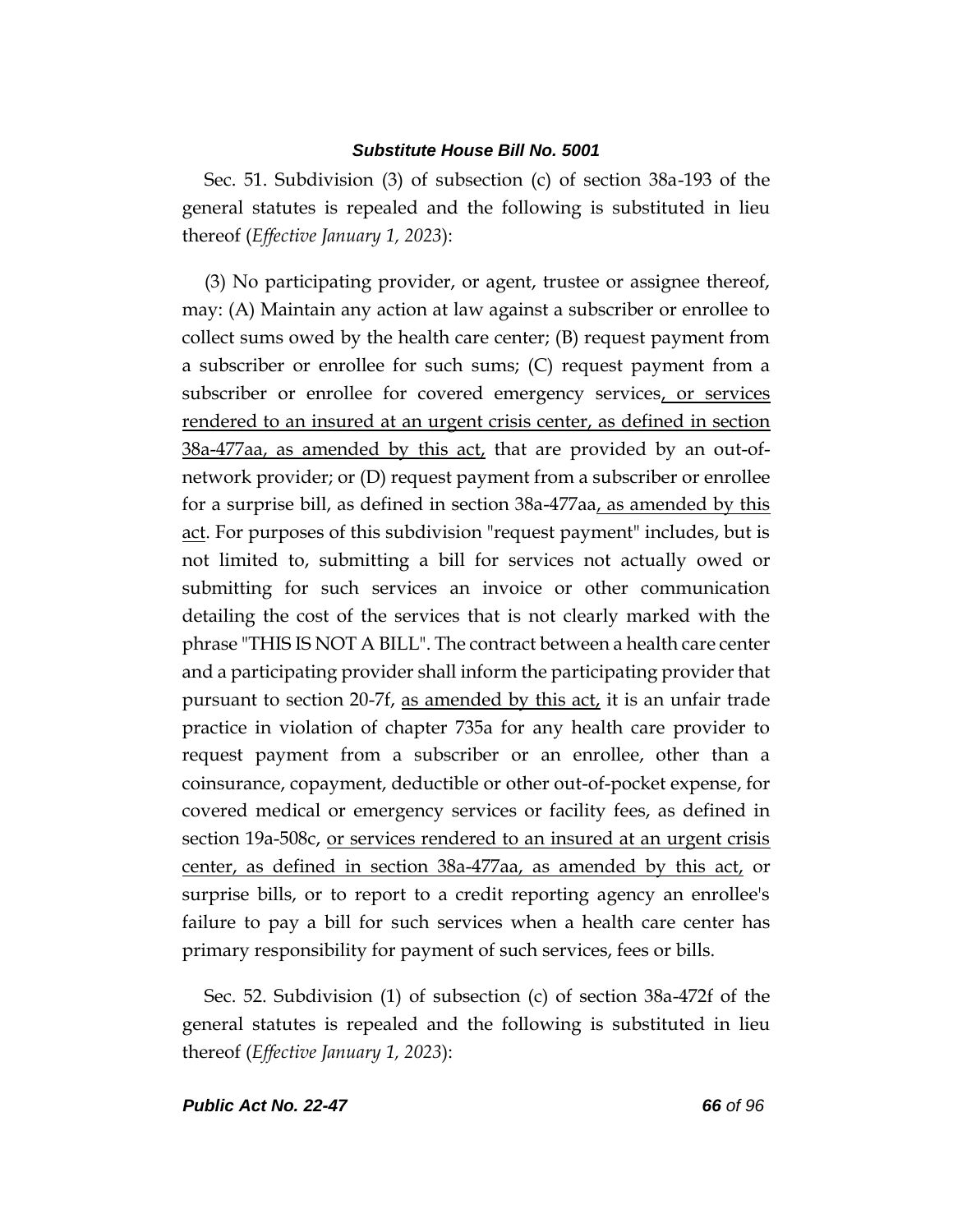(c) (1) (A) Each health carrier shall establish and maintain a network that includes a sufficient number and appropriate types of participating providers, including those that serve predominantly low-income, medically underserved individuals, to assure that all covered benefits will be accessible to all such health carrier's covered persons without unreasonable travel or delay.

(B) Covered persons shall have access to emergency services **[**, as defined in section 38a-477aa**]** and, to the extent urgent crisis center services are available, urgent crisis center services, twenty-four hours a day, seven days a week. For the purposes of this subparagraph, "emergency services" and "urgent crisis center services" have the same meanings as provided in section 38a-477aa, as amended by this act.

Sec. 53. Subsection (h) of section 38a-488a of the general statutes is repealed and the following is substituted in lieu thereof (*Effective January 1, 2023*):

(h) Except in the case of emergency services, services rendered to an insured at an urgent crisis center, as defined in section 38a-477aa, as amended by this act, or **[**in the case of**]** services for which an individual has been referred by a physician or an advanced practice registered nurse affiliated with a health care center, nothing in this section shall be construed to require a health care center to provide benefits under this section through facilities that are not affiliated with the health care center.

Sec. 54. Subsection (h) of section 38a-514 of the general statutes is repealed and the following is substituted in lieu thereof (*Effective January 1, 2023*):

(h) Except in the case of emergency services, services rendered to an insured at an urgent crisis center, as defined in section 38a-477aa, as amended by this act, or **[**in the case of**]** services for which an individual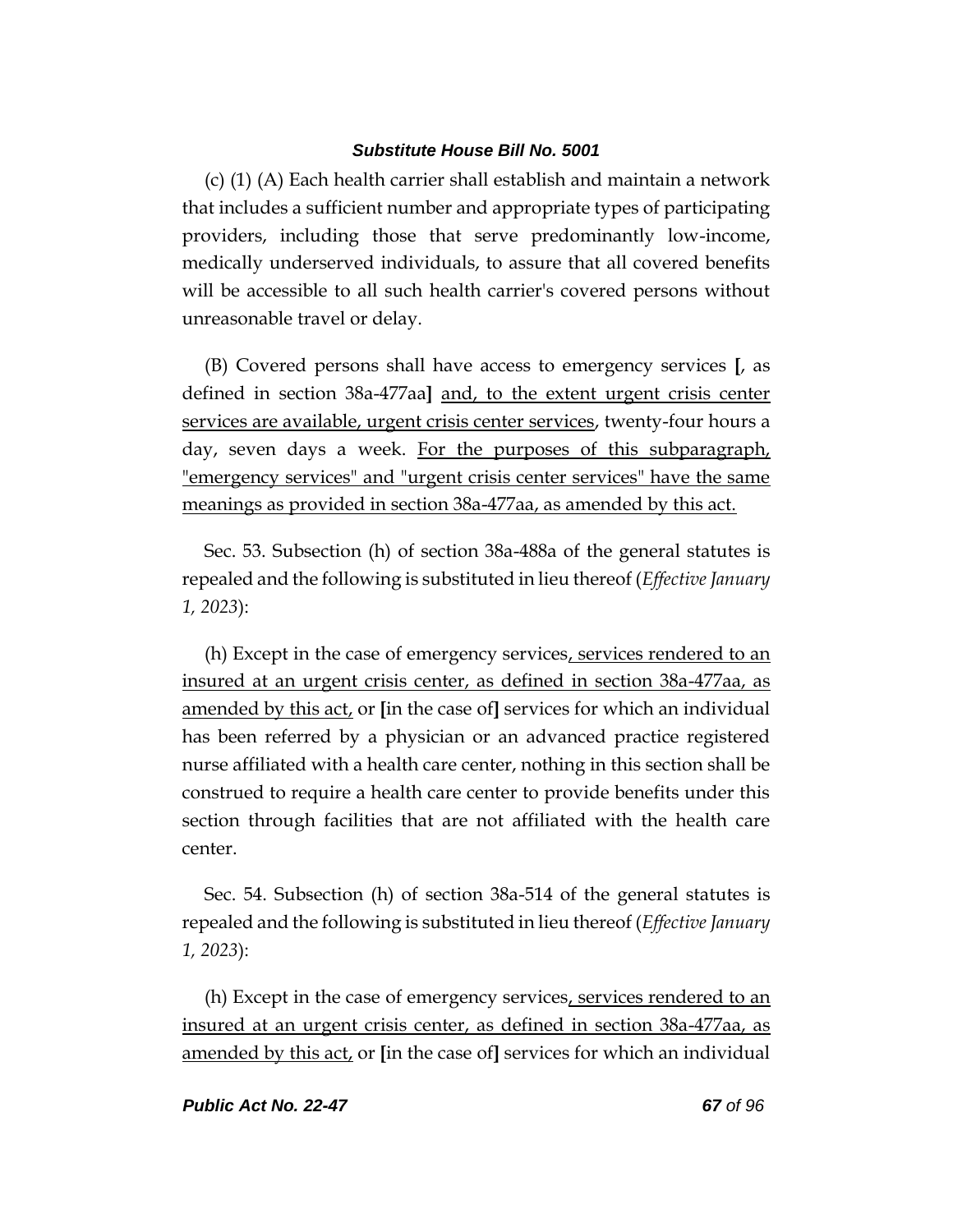has been referred by a physician affiliated with a health care center, nothing in this section shall be construed to require a health care center to provide benefits under this section through facilities that are not affiliated with the health care center.

Sec. 55. (NEW) (*Effective January 1, 2023*) (a) No individual health insurance policy providing coverage of the type specified in subdivisions (1), (2), (4), (11) and (12) of section 38a-469 of the general statutes delivered, issued for delivery, renewed, amended or continued in this state on or after January 1, 2023, that provides coverage for acute inpatient psychiatric services shall require prior authorization for such services that are provided to an insured: (1) Following the insured's admission to a hospital emergency department; (2) upon the referral of the insured's treating physician licensed pursuant to chapter 370 of the general statutes, psychologist licensed pursuant to chapter 383 of the general statutes or advanced practice registered nurse licensed pursuant to chapter 378 of the general statutes if (A) there is imminent danger to the insured's health or safety, or (B) the insured poses an imminent danger to the health or safety of others; or (3) at an urgent crisis center, as defined in section 38a-477aa of the general statutes, as amended by this act. Nothing in this section shall preclude a health carrier from using other forms of utilization review, including, but not limited to, concurrent and retrospective review.

(b) Any health care provider who refers an insured for the acute inpatient psychiatric services described in subsection (a) of this section shall provide to the insured, at the time of such referral, a written notice disclosing that the insured may: (1) Incur out-of-pocket costs if such services are not covered by such insured's health insurance policy; and (2) choose to wait for an in-network bed for such services or risk incurring costs for out-of-network care if such services are provided on an out-of-network basis.

*Public Act No. 22-47 68 of 96* (c) Any health care provider who provides the acute inpatient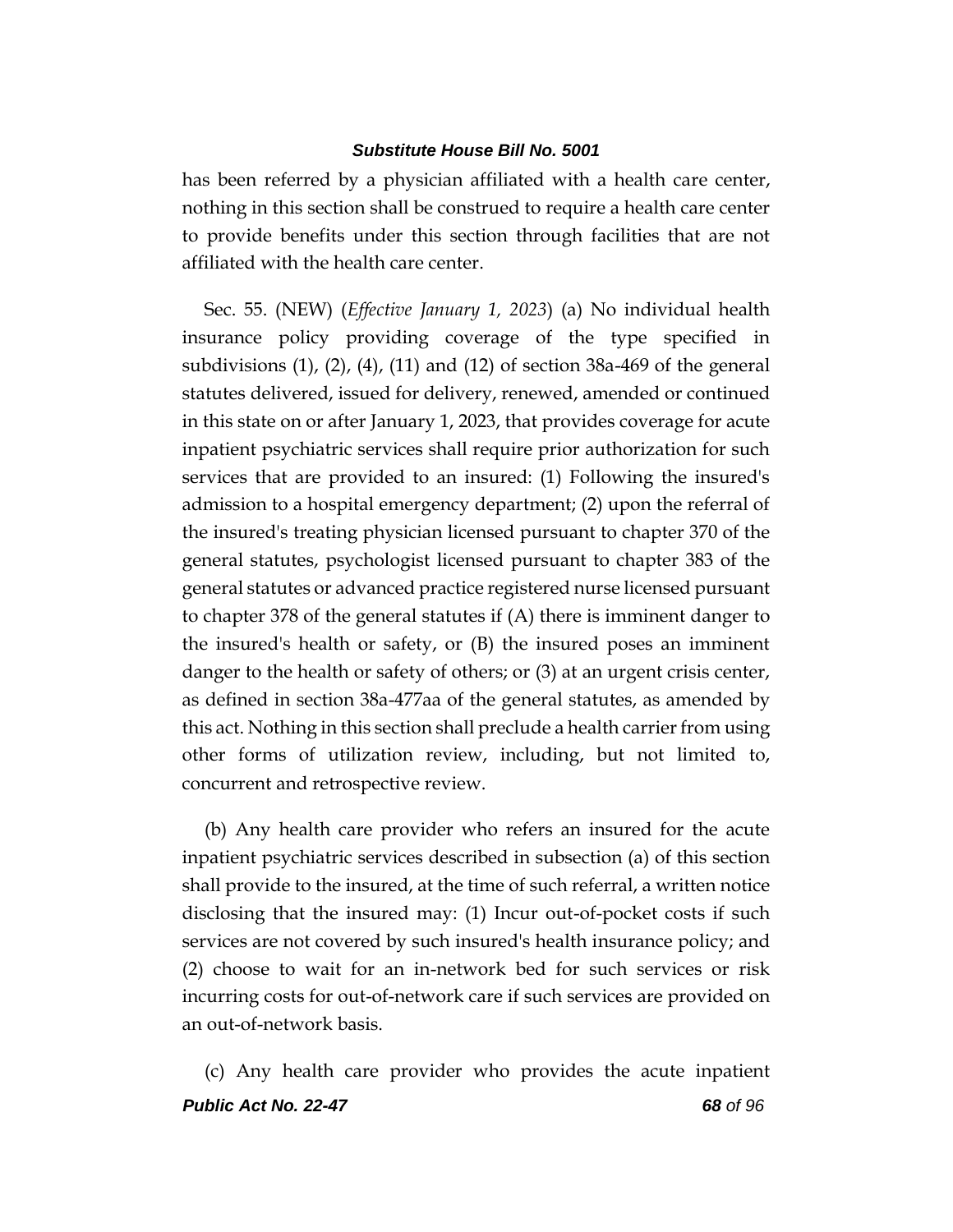psychiatric services described in subsection (a) of this section shall provide to the insured, at the time the insured is admitted for such services, a written notice disclosing to the insured that the insured may: (1) Incur out-of-pocket costs if such services are not covered by such insured's health insurance policy; and (2) choose to wait for an innetwork bed for such services or risk incurring costs for out-of-network care if such services are provided on an out-of-network basis.

(d) The provisions of this section shall apply to a high deductible health plan, as that term is used in subsection (f) of section 38a-493 of the general statutes, to the maximum extent permitted by federal law, except if such plan is used to establish a medical savings account or an Archer MSA pursuant to Section 220 of the Internal Revenue Code of 1986, or any subsequent corresponding internal revenue code of the United States, as amended from time to time, or a health savings account pursuant to Section 223 of said Internal Revenue Code, as amended from time to time, the provisions of this section shall apply to such plan to the maximum extent that (1) is permitted by federal law; and (2) does not disqualify such account for the deduction allowed under said Section 220 or 223, as applicable.

Sec. 56. (NEW) (*Effective January 1, 2023*) (a) No group health insurance policy providing coverage of the type specified in subdivisions (1), (2), (4), (11) and (12) of section 38a-469 of the general statutes delivered, issued for delivery, renewed, amended or continued in this state on or after January 1, 2023, that provides coverage for acute inpatient psychiatric services shall require prior authorization for such services that are provided to an insured: (1) Following the insured's admission to a hospital emergency department; (2) upon the referral of the insured's treating physician licensed pursuant to chapter 370 of the general statutes, psychologist licensed pursuant to chapter 383 of the general statutes or advanced practice registered nurse licensed pursuant to chapter 378 of the general statutes if (A) there is imminent danger to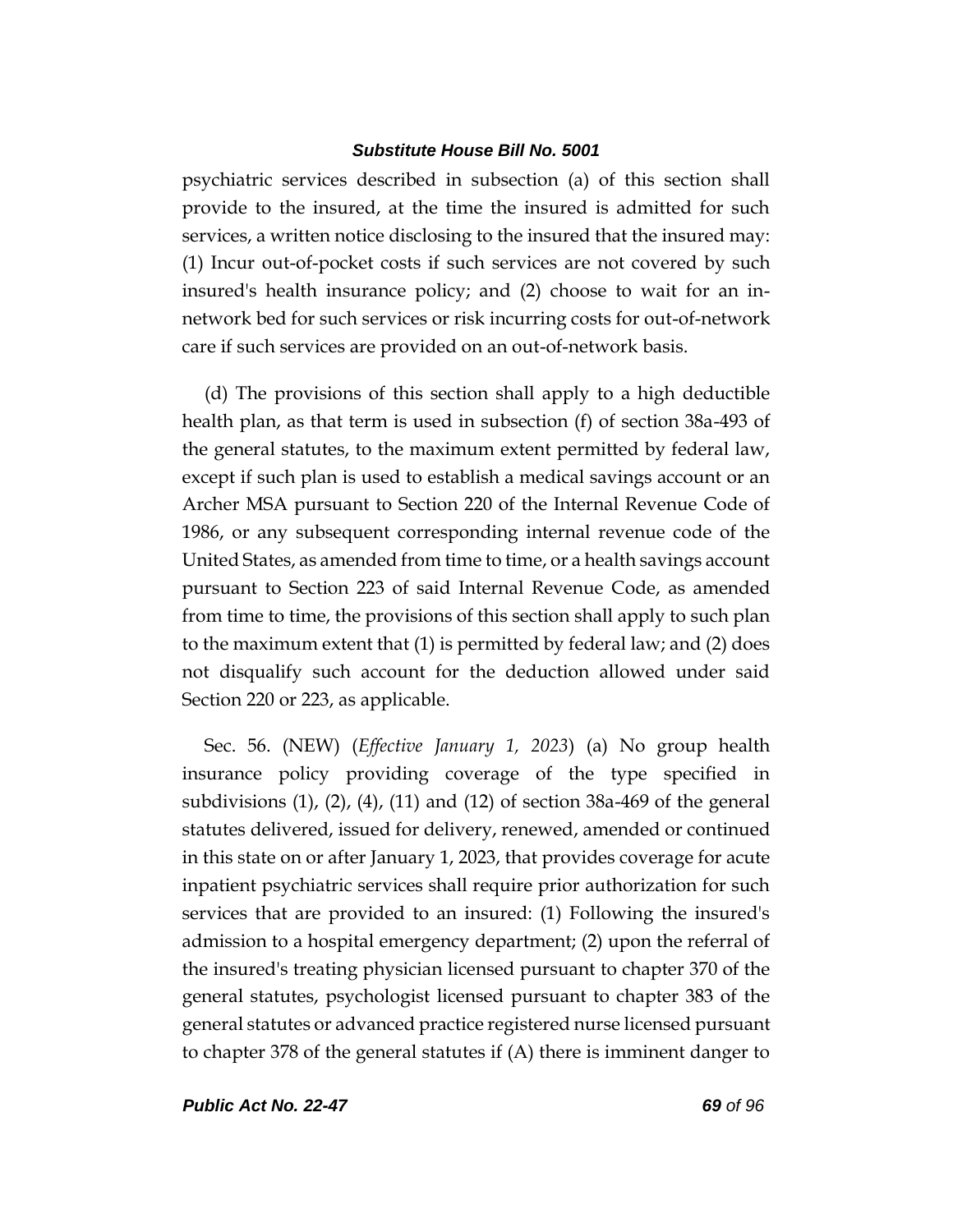the insured's health or safety, or (B) the insured poses an imminent danger to the health or safety of others; or (3) at an urgent crisis center, as defined in section 38a-477aa of the general statutes, as amended by this act. Nothing in this section shall preclude a health carrier from using other forms of utilization review, including, but not limited to, concurrent and retrospective review.

(b) Any health care provider who refers an insured for the acute inpatient psychiatric services described in subsection (a) of this section shall provide to the insured, at the time of such referral, a written notice disclosing that the insured may: (1) Incur out-of-pocket costs if such services are not covered by such insured's health insurance policy; and (2) choose to wait for an in-network bed for such services or risk incurring costs for out-of-network care if such services are provided on an out-of-network basis.

(c) Any health care provider who provides the acute inpatient psychiatric services described in subsection (a) of this section shall provide to the insured, at the time the insured is admitted for such services, a written notice disclosing to the insured that the insured may: (1) Incur out-of-pocket costs if such services are not covered by such insured's health insurance policy; and (2) choose to wait for an innetwork bed for such services or risk incurring costs for out-of-network care if such services are provided on an out-of-network basis.

(d) The provisions of this section shall apply to a high deductible health plan, as that term is used in subsection (f) of section 38a-520 of the general statutes, to the maximum extent permitted by federal law, except if such plan is used to establish a medical savings account or an Archer MSA pursuant to Section 220 of the Internal Revenue Code of 1986, or any subsequent corresponding internal revenue code of the United States, as amended from time to time, or a health savings account pursuant to Section 223 of said Internal Revenue Code, as amended from time to time, the provisions of this section shall apply to such plan

*Public Act No. 22-47 70 of 96*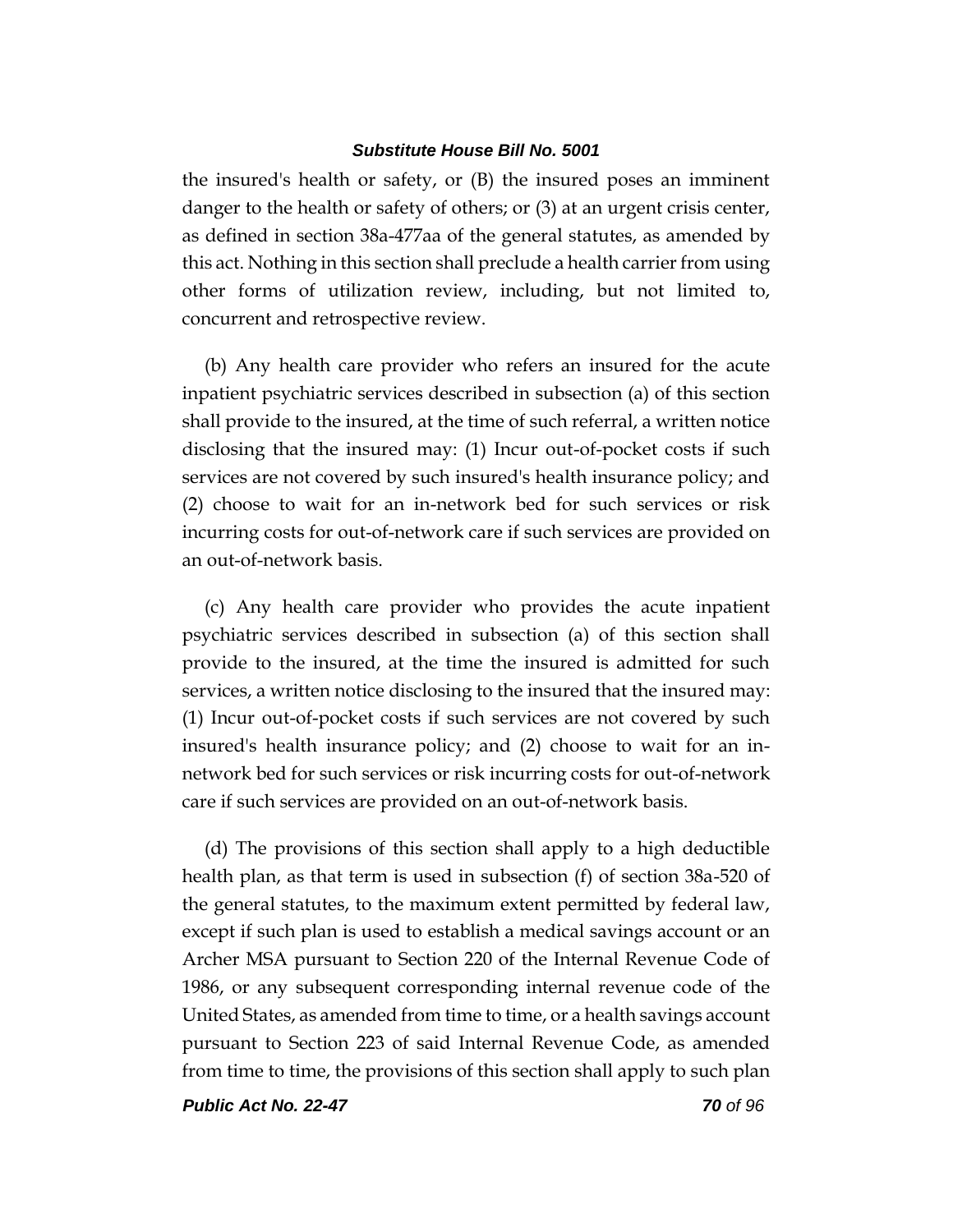to the maximum extent that (1) is permitted by federal law; and (2) does not disqualify such account for the deduction allowed under said Section 220 or 223, as applicable.

Sec. 57. (*Effective from passage*) (a) The Office of Health Strategy shall study the rates at which health carriers delivering, issuing for delivery, renewing, amending or continuing individual and group health insurance policies in this state, and third-party administrators licensed under section 38a-720a of the general statutes, reimburse health care providers for covered physical, mental and behavioral health benefits. Such study shall include, but need not be limited to, an assessment of the: (1) Viability of implementing in this state a sliding scale of reimbursement rates; (2) extent to which reimbursement rates for covered mental and behavioral health benefits would need to increase in order to provide a financial incentive to (A) attract additional health care providers to provide covered mental and behavioral health benefits to individuals in this state, and (B) encourage health care providers who provide covered mental and behavioral health benefits to accept new patients in this state; (3) potential aggregate savings that would accrue to health carriers in this state if insureds were to receive greater access to health care providers who provide covered mental and behavioral health benefits; (4) reimbursement rates for covered mental and behavioral health benefits provided by private health insurance policies in comparison to reimbursement rates for such benefits provided by the state or other governmental payors; (5) reimbursement rates for covered mental and behavioral health benefits provided to children in comparison to reimbursement rates for such benefits provided to adults; and (6) number of children who are referred for covered mental and behavioral health benefits in comparison to the number of children who receive such benefits.

(b) In conducting the study, the Office of Health Strategy may (1) coordinate with the Insurance Department, and (2) gather information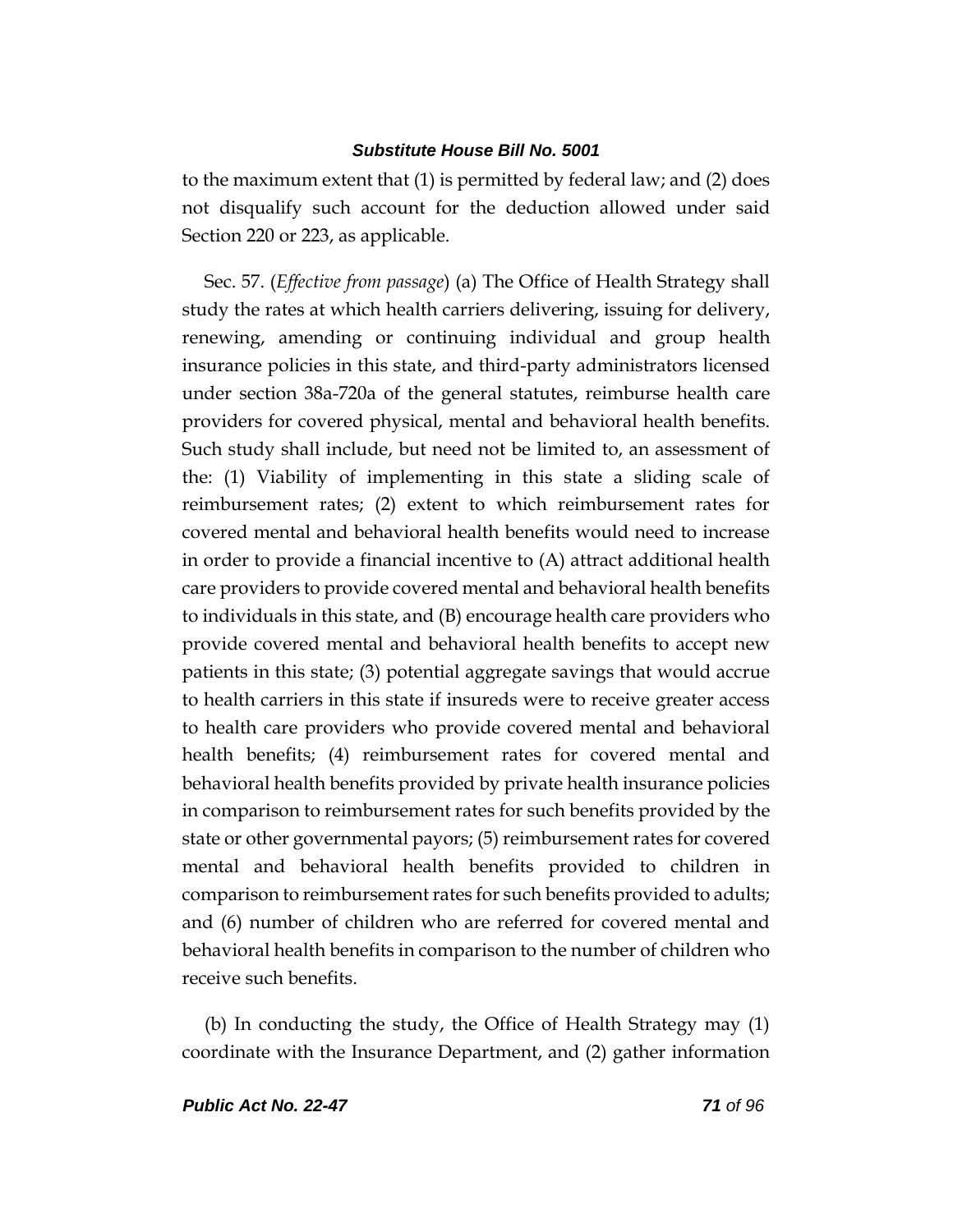needed to conduct the study from the all-payer claims database.

(c) (1) Not later than January 1, 2023, the Office of Health Strategy shall submit an interim report, in accordance with the provisions of section 11-4a of the general statutes, to the joint standing committees of the General Assembly having cognizance of matters relating to insurance and public health disclosing the results of the study conducted pursuant to subsections (a) and (b) of this section.

(2) Not later than January 1, 2024, the Office of Health Strategy shall submit a final report, in accordance with the provisions of section 11-4a of the general statutes, to said committees disclosing the results of such study.

Sec. 58. (*Effective from passage*) (a) As used in this section, "HUSKY Health" has the same meaning as provided in section 17b-290 of the general statutes.

(b) The Office of Health Strategy, in consultation with the Insurance Commissioner and the Commissioner of Social Services, shall conduct a study to determine whether payment parity exists between (1) providers of behavioral and mental health services and providers of other medical services in the private insurance market, (2) such providers within the HUSKY Health program, and (3) HUSKY Health program behavioral and mental health providers and their counterparts in the private insurance market.

(c) The study shall also include, but not be limited to: (1) What rate increases may be necessary to encourage more private providers to offer behavioral and mental health services to HUSKY Health program members, (2) an estimate of the amount such increases would cost the state annually, and (3) potential state savings on other health care costs annually if access to behavioral and mental health providers by HUSKY Health program members is expanded.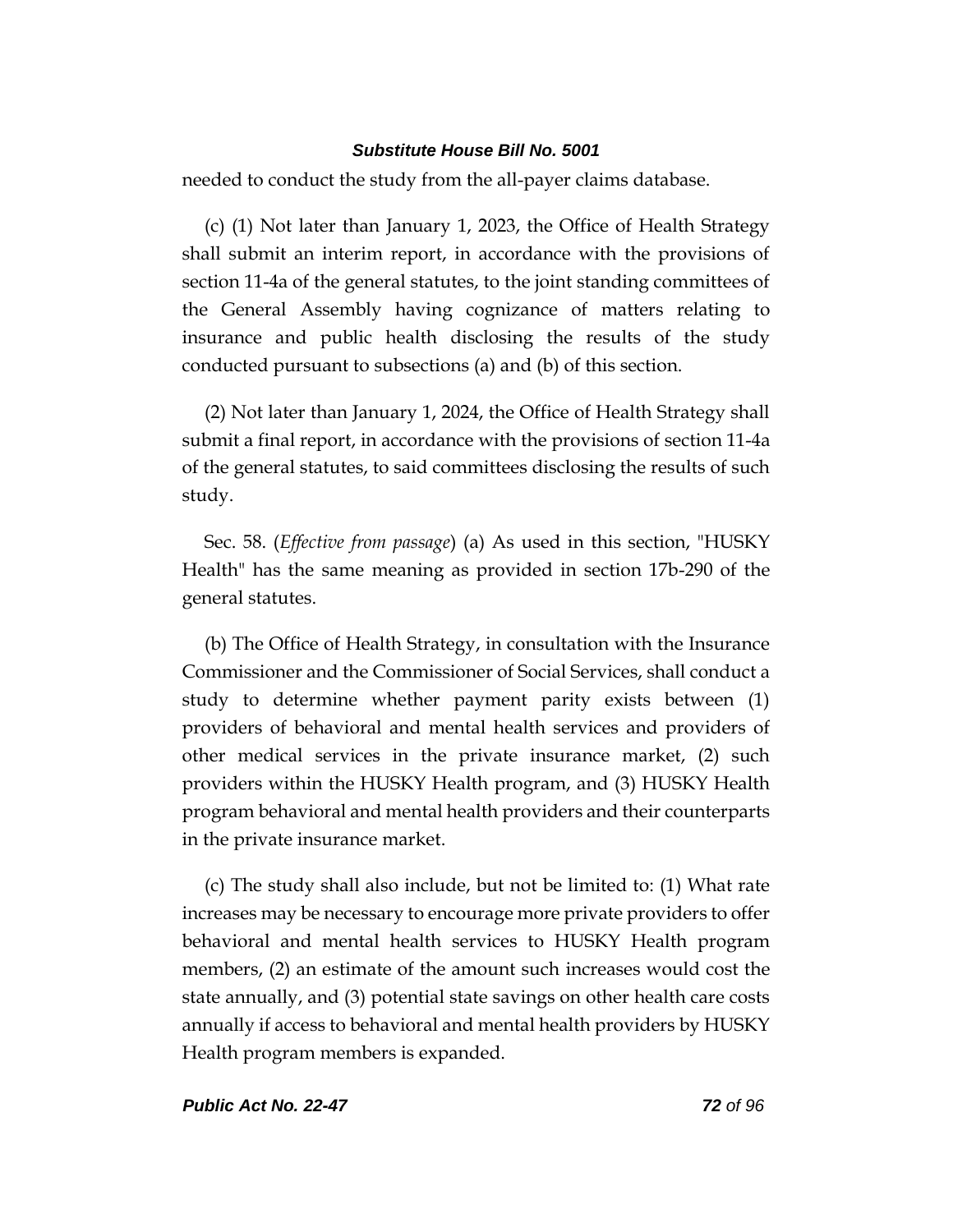(d) (1) Not later than January 1, 2023, the executive director of the Office of Health Strategy shall submit an interim report, in accordance with the provisions of section 11-4a of the general statutes, to the joint standing committees of the General Assembly having cognizance of matters relating to human services, insurance, public health and appropriations and the budgets of state agencies disclosing the results of the study conducted pursuant to subsections (b) and (c) of this section.

(2) Not later than January 1, 2024, the executive director of said office shall submit a final report, in accordance with the provisions of section 11-4a of the general statutes, to such joint standing committees disclosing the results of such study.

Sec. 59. (NEW) (*Effective July 1, 2022*) (a) As used in this section:

(1) "Collaborative Care Model" or "CoCM" means the integrated delivery of behavioral health and primary care services by a primary care team that includes a primary care provider, a behavioral care manager, a psychiatric consultant and a data base used by the behavioral care manager to track patient progress;

(2) "CoCM codes" means a billing system developed by the Centers for Medicare and Medicaid Services that provide Medicare rates for services provided in the Collaborative Care Model; and

(3) "HUSKY Health" has the same meaning as provided in section 17b-290 of the general statutes.

(b) To the extent permissible under federal law, the Commissioner of Social Services shall implement a Medicaid reimbursement system that incentivizes collaboration between primary care providers and behavioral and mental health care providers on an integrated care plan for a HUSKY Health program member. Such reimbursement system shall recognize that multiple providers may be involved in providing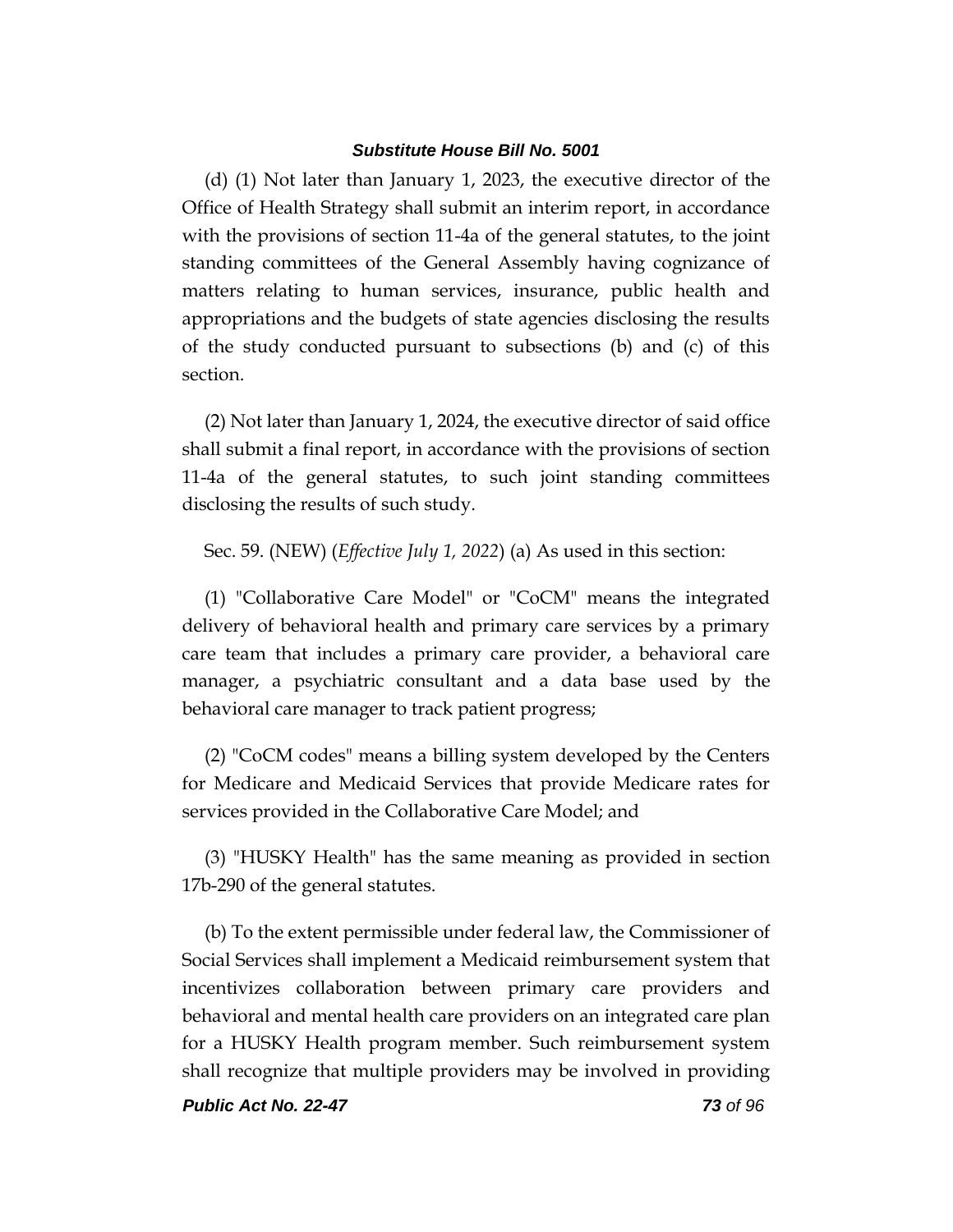care. The commissioner may adopt the Collaborative Care Model to expand access to behavioral and mental health services for HUSKY Health program members and utilize the CoCM codes approved by the Centers for Medicare and Medicaid Services to provide reimbursement to participating providers. The commissioner may take into consideration the potential impact on federal reimbursement when implementing such system.

Sec. 60. (NEW) (*Effective July 1, 2022*) (a) There is established a Youth Service Corps grant program to be administered by the Department of Economic and Community Development for the purpose of providing grants to municipalities of priority school districts, as described in section 10-266p of the general statutes, to establish local Youth Service Corps programs. Such programs shall provide paid community-based service learning and academic and workforce development programs to youth and young adults in the state in accordance with the provisions of section 61 of this act.

(b) Not later than October 1, 2022, the Commissioner of Economic and Community Development shall develop an application process and selection criteria for Youth Service Corps program grants.

(c) Not later than January 1, 2023, and annually thereafter, the Commissioner of Economic and Community Development shall award a grant to each municipality selected to participate in the program in the amount of ten thousand dollars per youth or young adult participating in such municipality's local Youth Service Corps program plus fifteen per cent of such amount for program administration expenses. Such municipalities may use such grants to (1) administer the local Youth Service Corps program, and (2) award a subgrant of not more than ten thousand dollars to any youth or young adult participating in a local Youth Service Corps program to support or subsidize such youth or young adult's participation in program activities.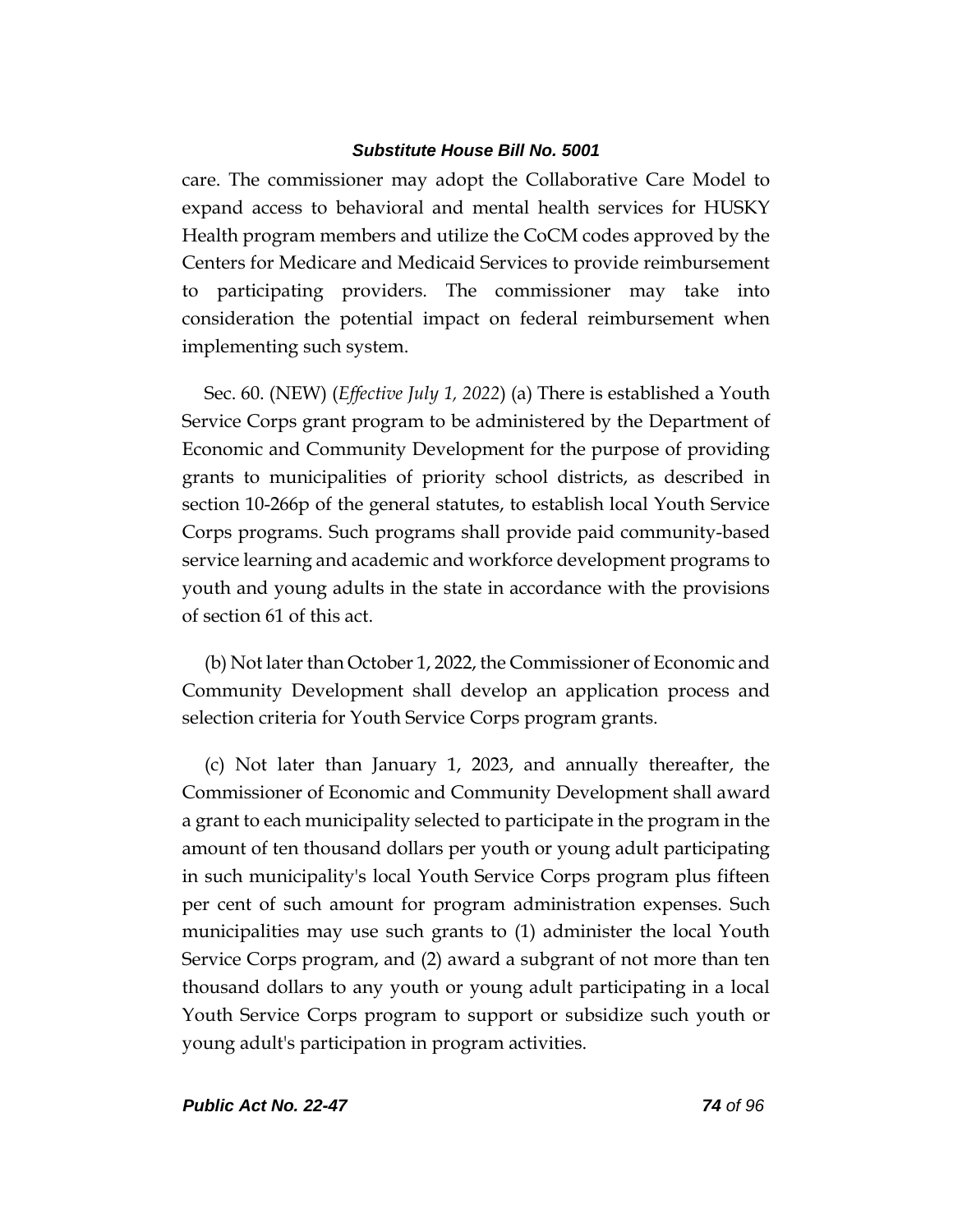(d) Not later than December 1, 2023, and annually thereafter, each municipality that received a Youth Service Corps program grant shall submit a report evaluating its local Youth Service Corps program to the Commissioners of Economic and Community Development and Children and Families in a form and manner prescribed by the Commissioner of Economic and Community Development.

(e) Not later than January 1, 2024, and annually thereafter, the Commissioner of Economic and Community Development, in consultation with the Commissioner of Children and Families, shall report, in accordance with the provisions of section 11-4a of the general statutes, to the joint standing committees of the General Assembly having cognizance of matters relating to commerce and children regarding the Youth Service Corps grant program.

(f) There is established an account to be known as the "youth service corps grant program account" which shall be a separate, nonlapsing account within the General Fund. The account shall contain any moneys required by law to be deposited in the account. Moneys in the account shall be expended by the Commissioner of Economic and Community Development for the purposes of providing grants to municipalities of priority school districts, as described in section 10-266p of the general statutes, to establish local Youth Service Corps programs that provide paid community-based service learning and academic and workforce development programs to youth and young adults in the state in accordance with the provisions of section 61 of this act.

Sec. 61. (NEW) (*Effective July 1, 2022*) Each municipality of a priority school district, as described in section 10-266p of the general statutes, selected to receive a Youth Service Corps program grant pursuant to section 60 of this act shall operate, establish or demonstrate plans to establish a local Youth Service Corps program that has the following characteristics: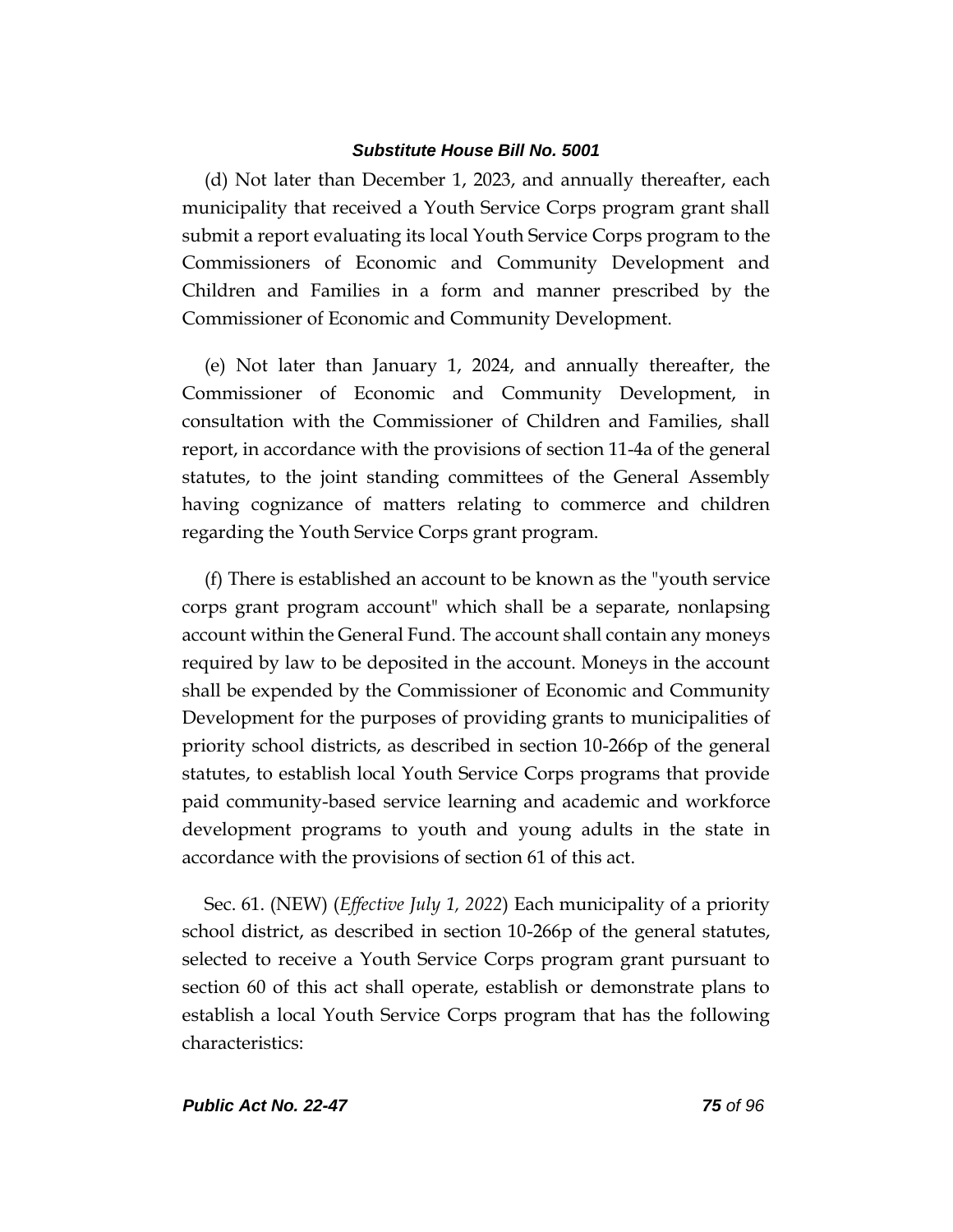(1) Youth participation in the local Youth Service Corps program shall be by referral only. Such referral shall be made by a school official, juvenile probation officer, the Commissioner of Children and Families, or the commissioner's designee, or an employee of a community organization designated by the municipality or the municipality's Youth Service Corps program administrator to make such referrals. Participants in a local Youth Service Corps program shall be youths or young adults between the ages of sixteen and twenty-four, inclusive, who are showing signs of disengagement or disconnection from school, the workplace or the community;

(2) The local Youth Service Corps program shall focus on youth or young adults who are involved with the justice system, involved with the Department of Children and Families, in foster care or experiencing homelessness;

(3) The local Youth Service Corps program shall be administered by a local community-based organization with expertise in providing youth or young adult services and workforce development programs. Such organization shall work with local municipal officials to identify potential local service project opportunities for such program;

(4) Each youth or young adult participant in a local Youth Service Corps program shall develop an individual success plan in which such participant shall identify goals relating to education, workforce or behavioral development. In support of such goals, the local Youth Service Corps program shall provide (A) year-long, part-time employment with flexible hours with public or private employers screened and approved by the administrator of the program, (B) community-based service learning projects selected by the administrator of the program, (C) a transition plan for such participant detailing such goals and steps to be taken to accomplish such goals, and (D) other activities approved by the administrator of the program; and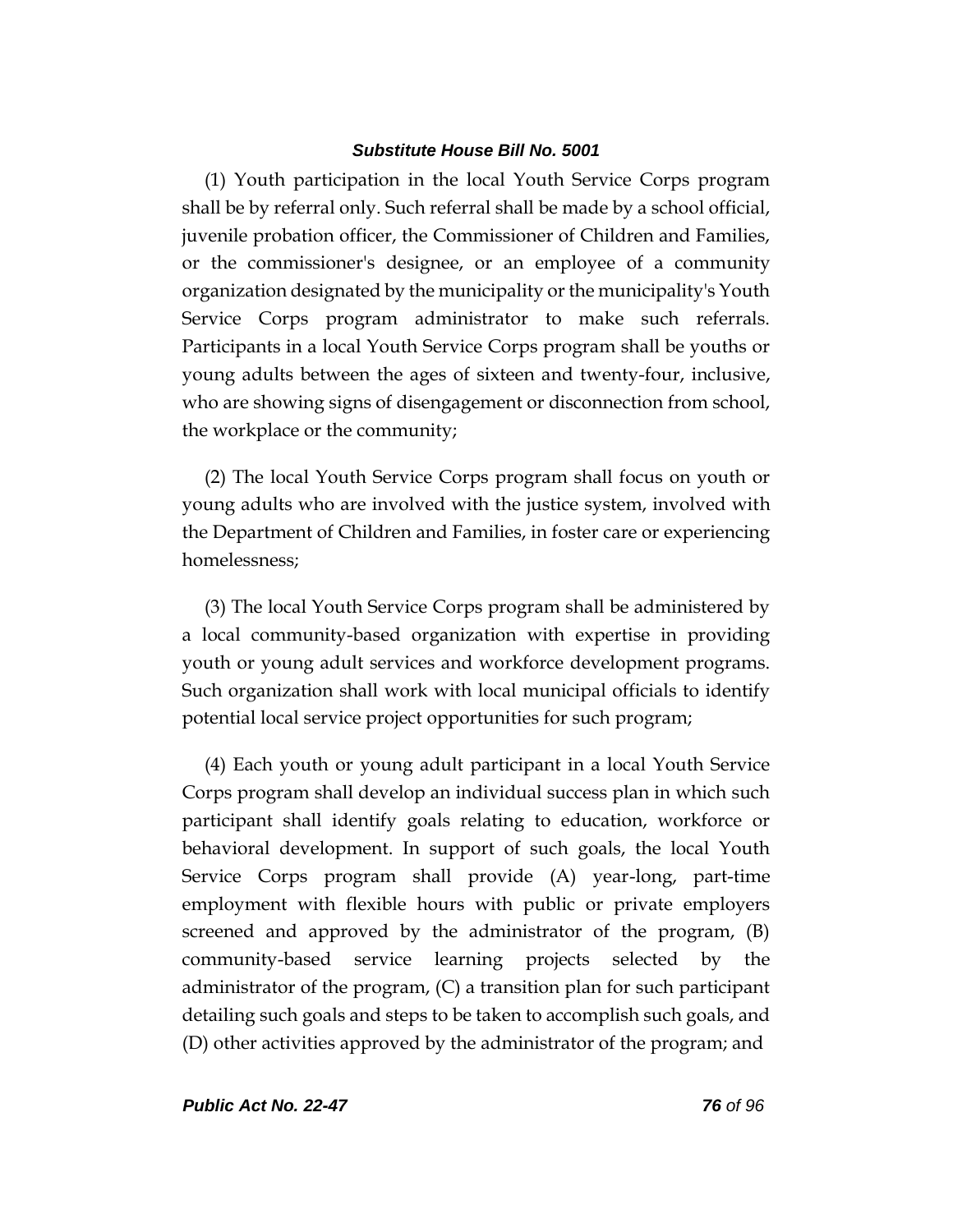(5) Each Youth Service Corps program administrator shall evaluate each youth and young adult participant using performance indicators applicable to such participant, including, but not limited to, education outcomes, career competency development, training completion and positive behavior changes to measure whether the goals for such participant are being achieved.

Sec. 62. Subsection (f) of section 46b-38b of the 2022 supplement to the general statutes is repealed and the following is substituted in lieu thereof (*Effective July 1, 2022*):

(f) It shall be the responsibility of the peace officer at the scene of a family violence incident to provide immediate assistance to the victim. Such assistance shall include, but need not be limited to: (1) Assisting the victim to obtain medical treatment if such treatment is required; (2) notifying the victim of the right to file an affidavit for a warrant for arrest; (3) informing the victim of services available, including providing the victim with (A) contact information for a regional family violence organization that employs, or provides referrals to, counselors who are trained in providing trauma-informed care, **[**; (4)**]** and (B) on and after January 1, 2023, a copy of the information concerning services and resources available to victims of domestic violence published pursuant to section 10-10g, as amended by this act; (4) on and after January 1, 2023, if there is a child at the scene, providing the victim a copy of the documents concerning behavioral and mental health evaluation and treatment resources available to children developed pursuant to section 17a-22r for the mental health region in which such victim is located; (5) referring the victim to the Office of Victim Services; and **[**(5)**]** (6) providing assistance in accordance with the uniform protocols for treating victims of family violence whose immigration status is questionable, established pursuant to subsection (i) of this section. In cases where the officer has determined that no cause exists for an arrest, assistance shall include: (A) Assistance as provided in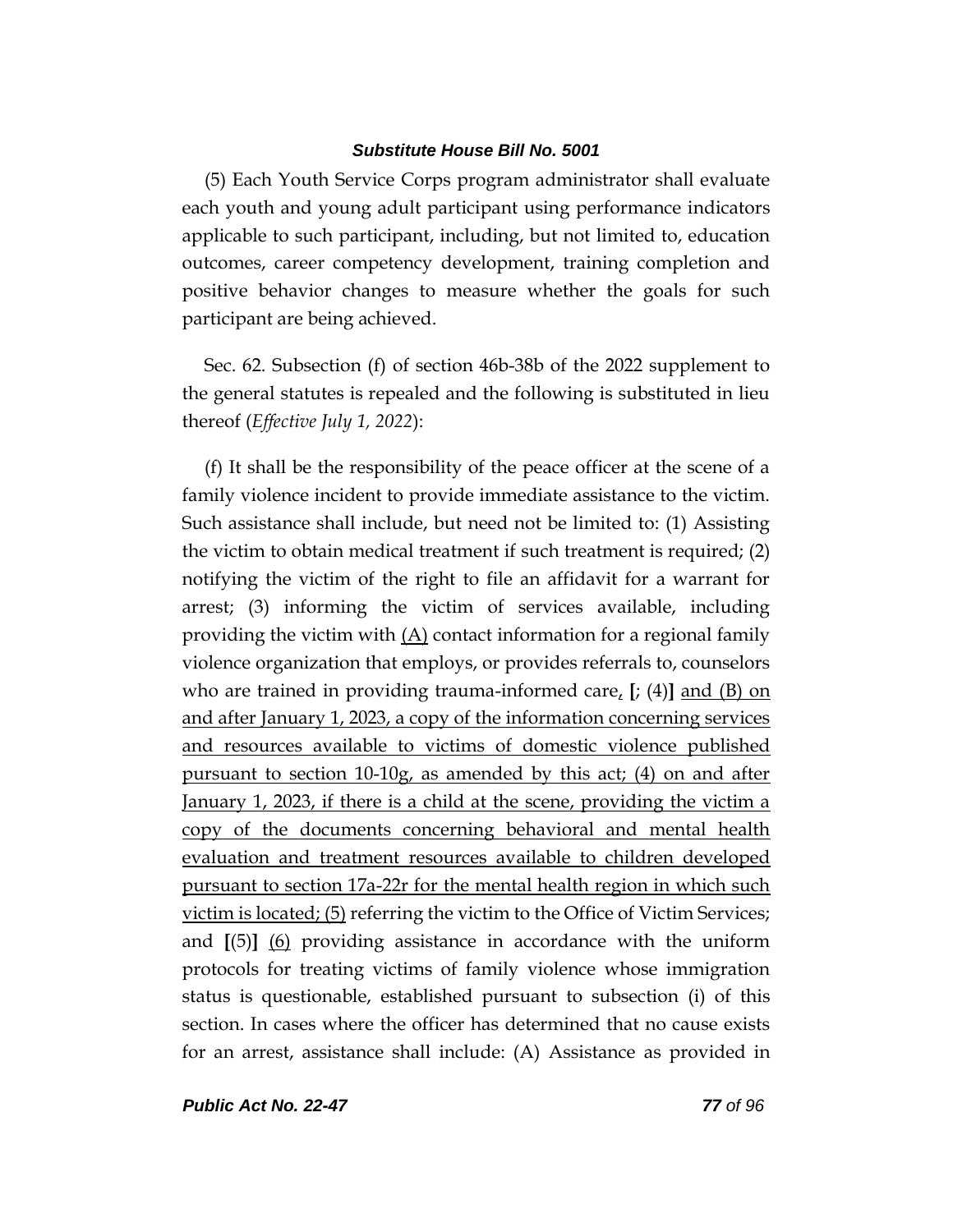subdivisions (1) to **[**(5)**]** (6), inclusive, of this subsection; and (B) remaining at the scene for a reasonable time until, in the reasonable judgment of the officer, the likelihood of further imminent violence has been eliminated. For the purposes of this subsection, "trauma-informed care" means services (i) directed by a thorough understanding of the neurological, biological, psychological and social effects of trauma and violence on a person; and (ii) delivered by a regional family violence organization that employs, or provides referrals to, counselors who: (I) Make available to the victim of family violence resources on trauma exposure, its impact and treatment; (II) engage in efforts to strengthen the resilience and protective factors of victims of family violence who are impacted by and vulnerable to trauma; (III) emphasize continuity of care and collaboration among organizations that provide services to children; and (IV) maintain professional relationships for referral and consultation purposes with programs and persons with expertise in trauma-informed care.

Sec. 63. (NEW) (*Effective July 1, 2022*) On and after January 1, 2023, each police officer, as defined in section 46b-15 of the general statutes, and emergency medical technician, as defined in section 19a-904 of the general statutes, shall maintain, in any vehicle used by such officer or technician in the course of his or her duties, copies of documents concerning (1) behavioral and mental health evaluation and treatment resources available to children, developed pursuant to section 17a-22r of the general statutes for the mental health region in which such technician is located; and (2) services and resources available to victims of domestic violence, published pursuant to section 10-10g of the general statutes, as amended by this act. Such officer or technician may provide a copy of such documents to any person or family of a person who such technician determines may benefit from the services or resources described in such documents.

Sec. 64. Subsection (a) of section 10-10g of the general statutes is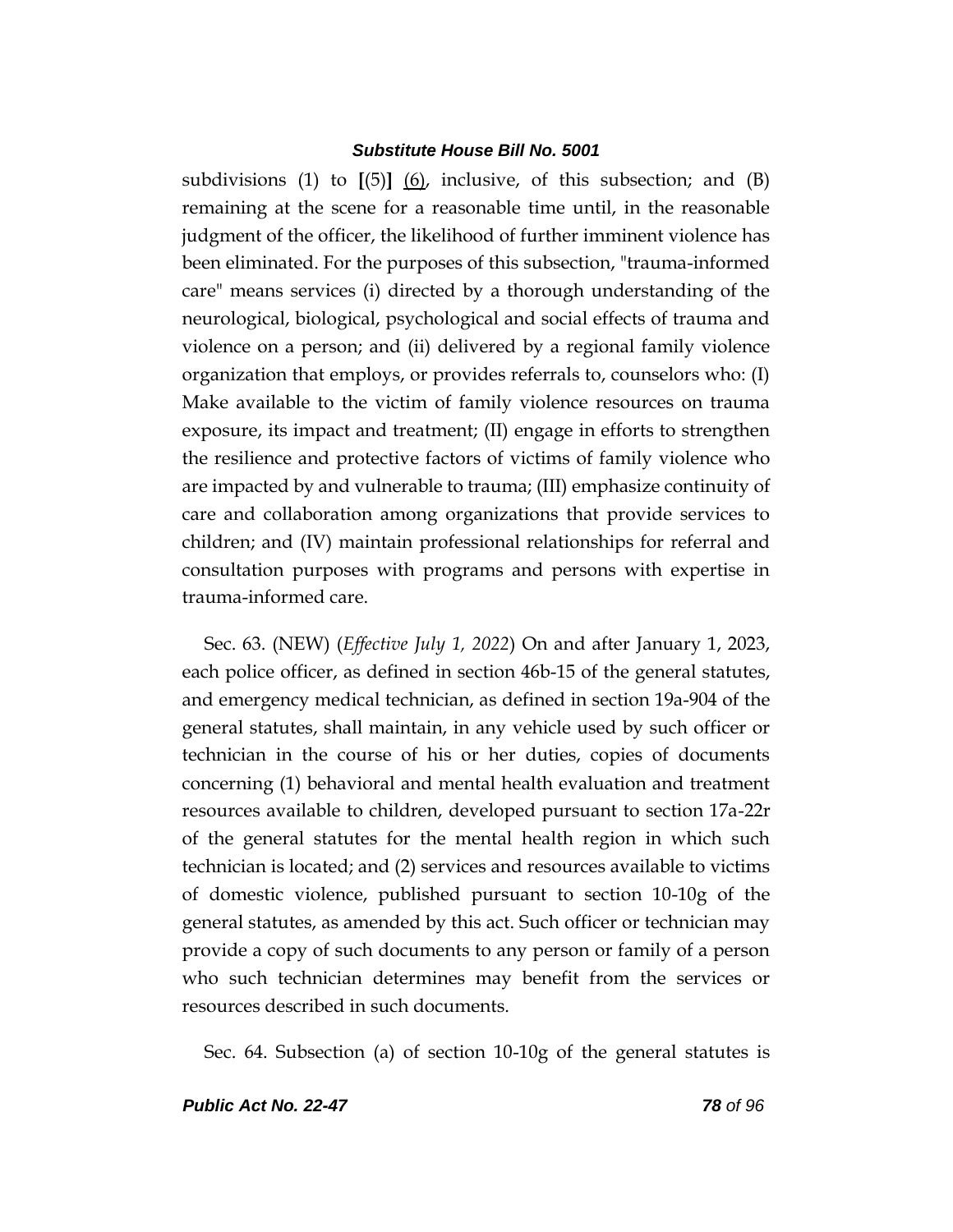repealed and the following is substituted in lieu thereof (*Effective July 1, 2022*):

(a) Not later than December 1, **[**2019**]** 2022, and annually thereafter, the Office of Victim Services within the Judicial Department, in consultation with the Connecticut Coalition Against Domestic Violence, shall compile information concerning services and resources available to victims of domestic violence and provide such information electronically to the Department of Education, and electronically and in hard copies to (1) the Division of State Police within the Department of Emergency Services and Public Protection, (2) each municipal police department, and (3) each ambulance company and organization, whether public, private or voluntary, that offers transportation or treatment services to patients under emergency conditions. Such information shall include, but need not be limited to,  $[(1)]$   $(A)$  referrals available to counseling and supportive services, including, but not limited to, the Safe at Home program administered by the Office of the Secretary of the State, shelter services, medical services, domestic abuse hotlines, legal counseling and advocacy, mental health care and financial assistance, and **[**(2)**]** (B) procedures to voluntarily and confidentially identify eligibility for referrals to such counseling and supportive services. **[**The Office of Victim Services within the Judicial Department shall annually review such information and inform the Department of Education of any necessary revisions.**]** Such information shall be translated into, and provided in, multiple languages, including, but not limited to, English, Polish, Portuguese and Spanish.

Sec. 65. Section 54-209 of the 2022 supplement to the general statutes is repealed and the following is substituted in lieu thereof (*Effective October 1, 2022*):

(a) The Office of Victim Services or, on review, a victim compensation commissioner, may order the payment of compensation in accordance with the provisions of sections 54-201 to 54-218, inclusive, for personal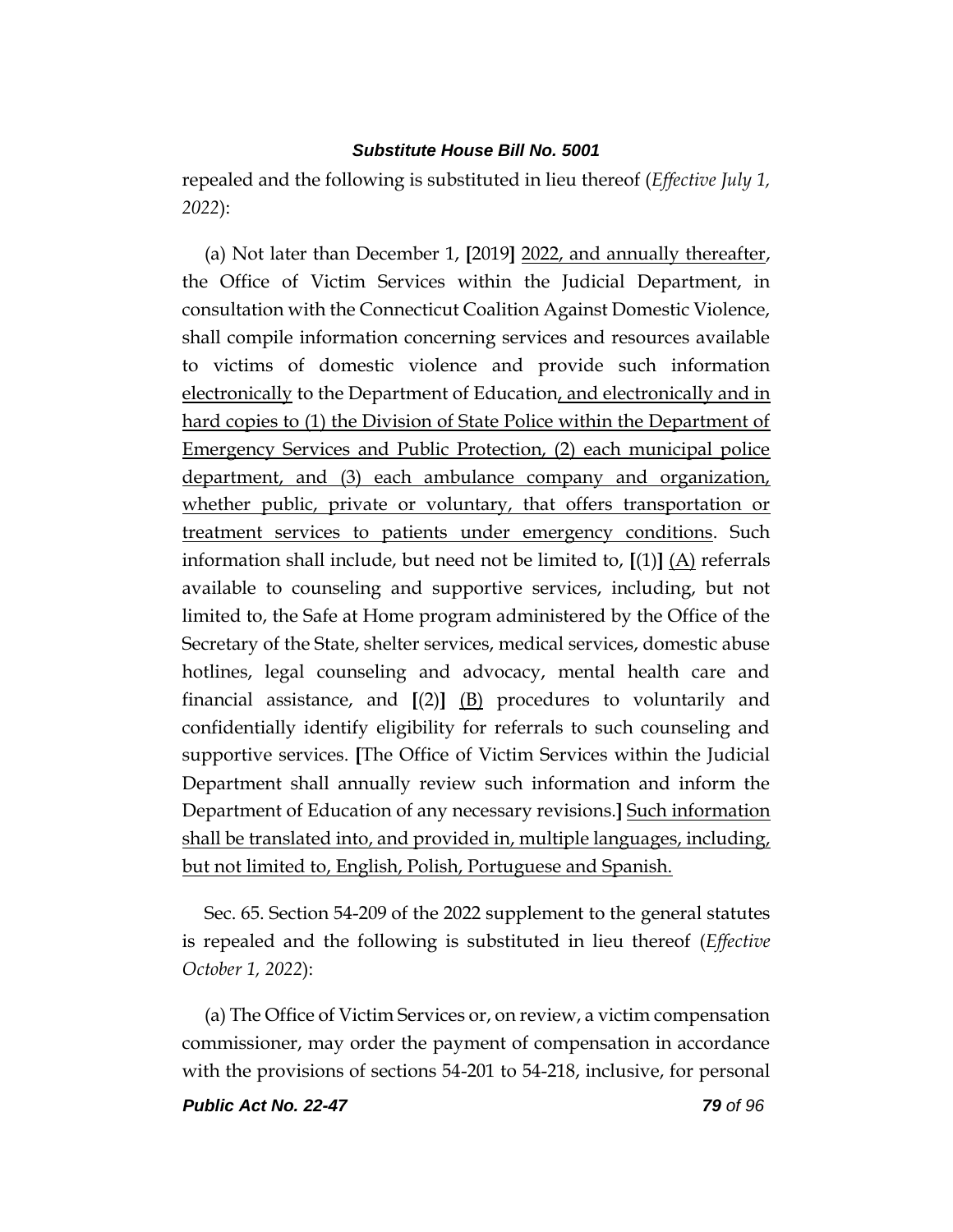injury or death which resulted from: (1) An attempt to prevent the commission of crime or to apprehend a suspected criminal or in aiding or attempting to aid a police officer so to do, (2) the commission or attempt to commit by another of any crime as provided in section 53a-24, (3) any crime that occurred outside the territorial boundaries of the United States that would be considered a crime within this state, provided the victim of such crime is a resident of this state, **[**or**]** (4) any crime involving international terrorism as defined in 18 USC 2331, as amended from time to time, or (5) an incident of child abuse substantiated by the Department of Children and Families on or after October 1, 2022, provided the individual determined by said department to be responsible for the abuse of the child pursuant to section 17a-101g is placed on the department's child abuse and neglect registry established pursuant to section 17a-101k.

(b) The Office of Victim Services or, on review, a victim compensation commissioner, may also order the payment of compensation in accordance with the provisions of sections 54-201 to 54-218, inclusive, for personal injury or death that resulted from the operation of a motor vehicle, water vessel, snow mobile or all-terrain vehicle by another person who was subsequently convicted with respect to such operation for a violation of subsection (a) or subdivision (1) of subsection (b) of section 14-224, section 14-227a or 14-227m, subdivision (1) or (2) of subsection (a) of section 14-227n, subdivision (3) of section 14-386a or section 15-132a, 15-140*l*, 15-140n, 53a-56b or 53a-60d. In the absence of a conviction, the Office of Victim Services or, on review, a victim compensation commissioner, may order payment of compensation under this section if, upon consideration of all circumstances determined to be relevant, the office or commissioner, as the case may be, reasonably concludes that another person has operated a motor vehicle in violation of subsection (a) or subdivision (1) of subsection (b) of section 14-224, section 14-227a or 14-227m, subdivision (1) or (2) of subsection (a) of section 14-227n, subdivision (3) of section 14-386a or

*Public Act No. 22-47 80 of 96*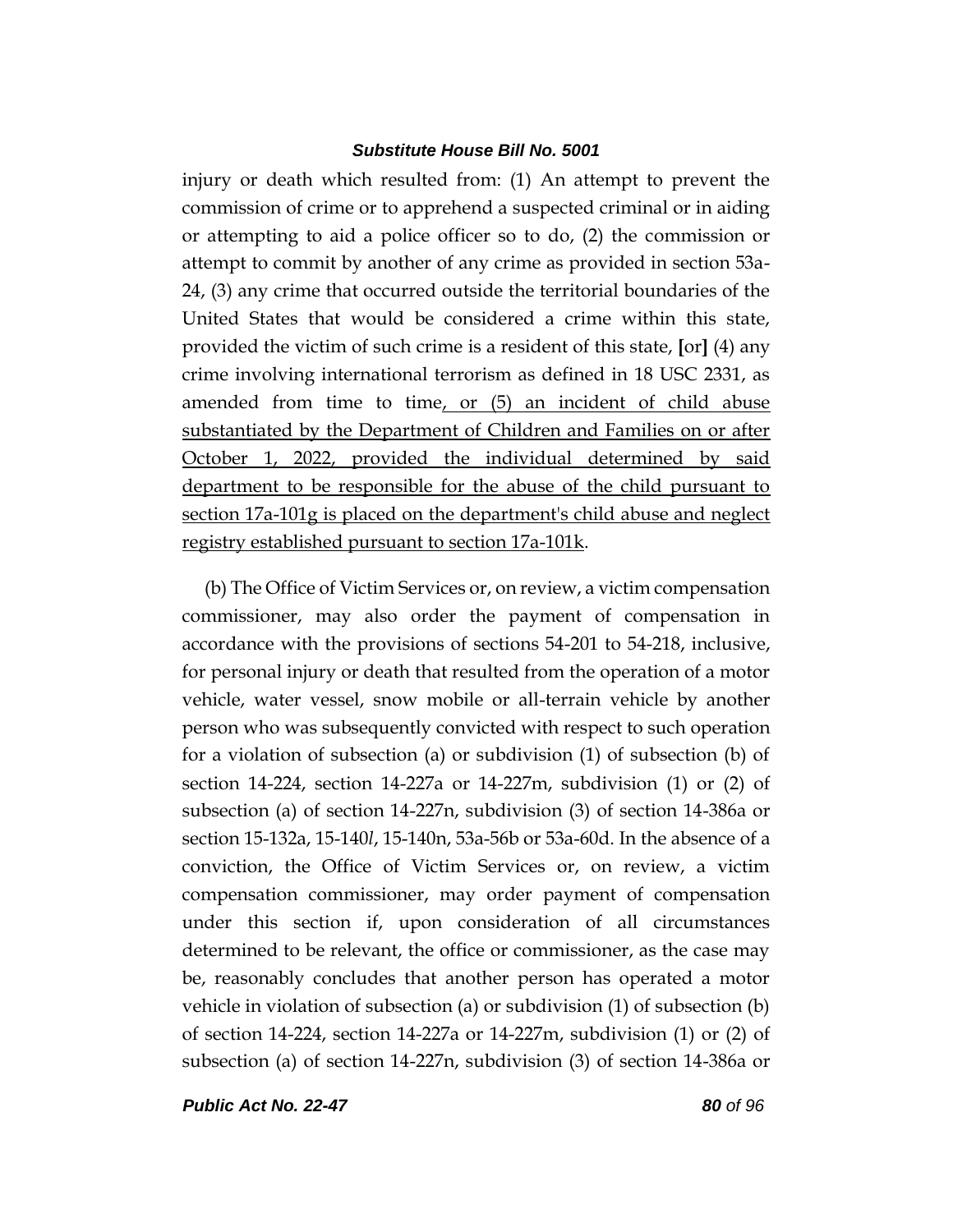section 15-132a, 15-140*l*, 15-140n, 53a-56b or 53a-60d.

(c) Except as provided in subsection (b) of this section, no act involving the operation of a motor vehicle which results in injury shall constitute a crime for the purposes of sections 54-201 to 54-218, inclusive, unless the injuries were intentionally inflicted through the use of the vehicle.

(d) In instances where a violation of section 53a-70b of the general statutes, revision of 1958, revised to January 1, 2019, or section 53-21, 53a-70, 53a-70a, 53a-70c, 53a-71, 53a-72a, 53a-72b, 53a-73a, 53a-82, **[**or**]**  53a-83b, 53a-90a, 53a-192a, 53a-196, 53a-196a, 53a-196b or 53a-196i, or family violence, as defined in section 46b-38a, has been alleged, the Office of Victim Services or, on review, a victim compensation commissioner, may order compensation be paid if (1) the personal injury has been disclosed to: (A) A physician or surgeon licensed under chapter 370; (B) a resident physician or intern in any hospital in this state, whether or not licensed; (C) a physician assistant licensed under chapter 370; (D) an advanced practice registered nurse, registered nurse or practical nurse licensed under chapter 378; (E) a psychologist licensed under chapter 383; (F) a police officer; (G) a mental health professional; (H) an emergency medical services provider licensed or certified under chapter 368d; (I) an alcohol and drug counselor licensed or certified under chapter 376b; (J) a marital and family therapist licensed under chapter 383a; (K) a domestic violence counselor or a sexual assault counselor, as defined in section 52-146k; (L) a professional counselor licensed under chapter 383c; (M) a clinical social worker licensed under chapter 383b; (N) an employee of the Department of Children and Families; (O) an employee of a **[**child**]** children's advocacy center, **[**established pursuant to**]** as defined in section 17a-106a; or (P) a school principal, a school teacher, a school guidance counselor or a school counselor, or (2) the personal injury is reported in an application for a restraining order under section 46b-15 or an application for a civil

*Public Act No. 22-47 81 of 96*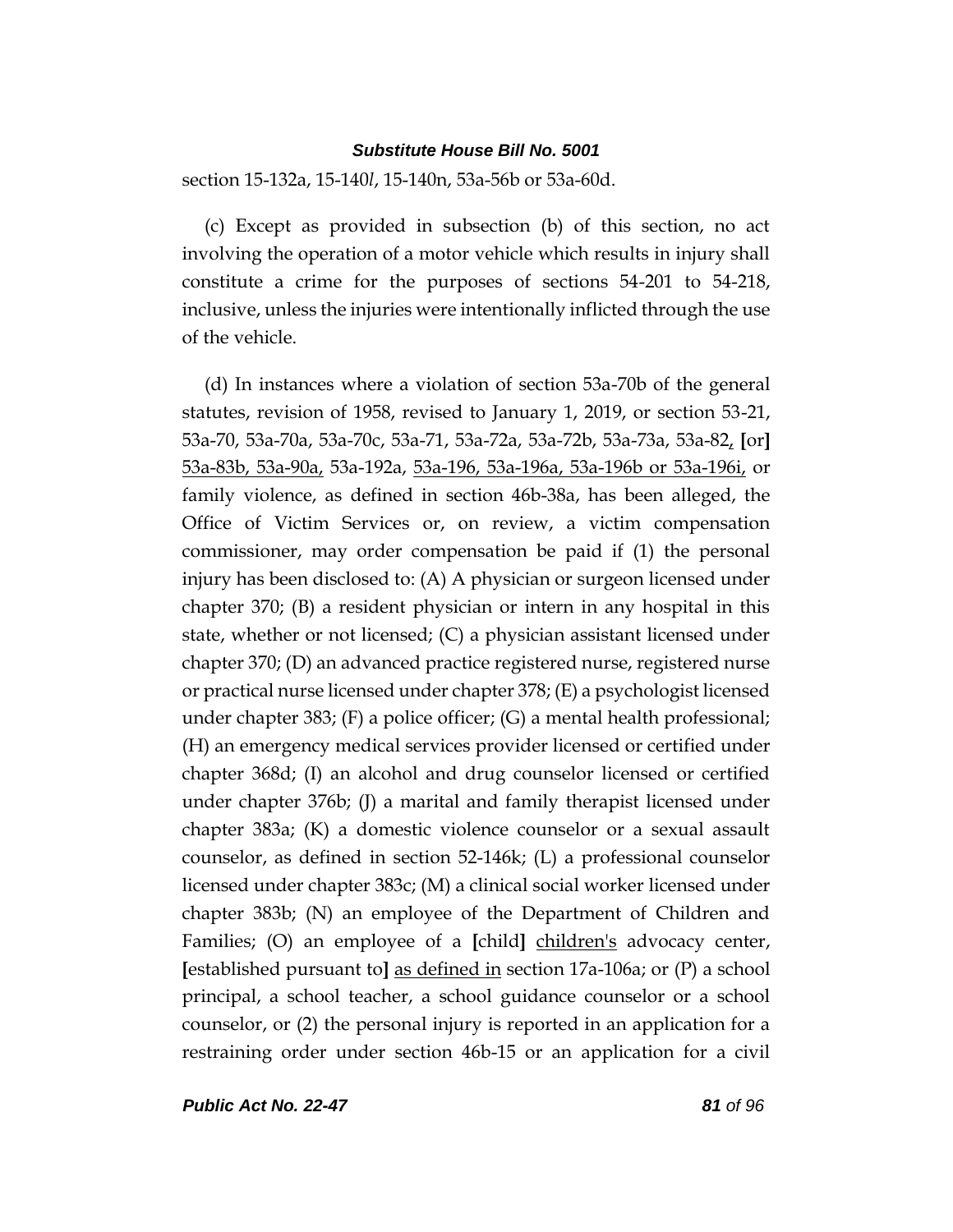protection order under section 46b-16a or on the record to the court, provided such restraining order or civil protection order was granted in the Superior Court following a hearing, and (3) the office or commissioner, as the case may be, reasonably concludes that a violation of any of said sections has occurred.

(e) Evidence of an order for the payment of compensation by the Office of Victim Services or a victim compensation commissioner in accordance with the provisions of sections 54-201 to 54-218, inclusive, shall not be admissible in any civil proceeding to prove the liability of any person for such personal injury or death or in any criminal proceeding to prove the guilt or innocence of any person for any crime.

Sec. 66. (NEW) (*Effective October 1, 2022*) Any employee of the Department of Children and Families or a children's advocacy center, as defined in section 17a-106a of the general statutes, to whom a personal injury resulting from any conduct described in subdivision (5) of subsection (a) of section 54-209 of the general statutes, as amended by this act, is disclosed by the (1) person who suffered such injury, or (2) parent, guardian or legal representative of such person, shall provide such person, or such person's parent, guardian or legal representative verbal and written notice (A) that such person may be eligible for compensation pursuant to sections 54-201 to 54-218, inclusive, of the general statutes, and (B) of the application process described in section 54-204 of the general statutes, and types and amounts of compensation that may be awarded pursuant to sections 54-201 to 54-218, inclusive, of the general statutes.

Sec. 67. (NEW) (*Effective from passage*) On and after July 1, 2022, the term "emotional disability" shall be used in lieu of "emotional disturbance" by the Department of Education and local and regional boards of education for purposes of the administration and provision of special education and related services in the state under chapter 164 of the general statutes. As used in this section, "emotional disability" has

*Public Act No. 22-47 82 of 96*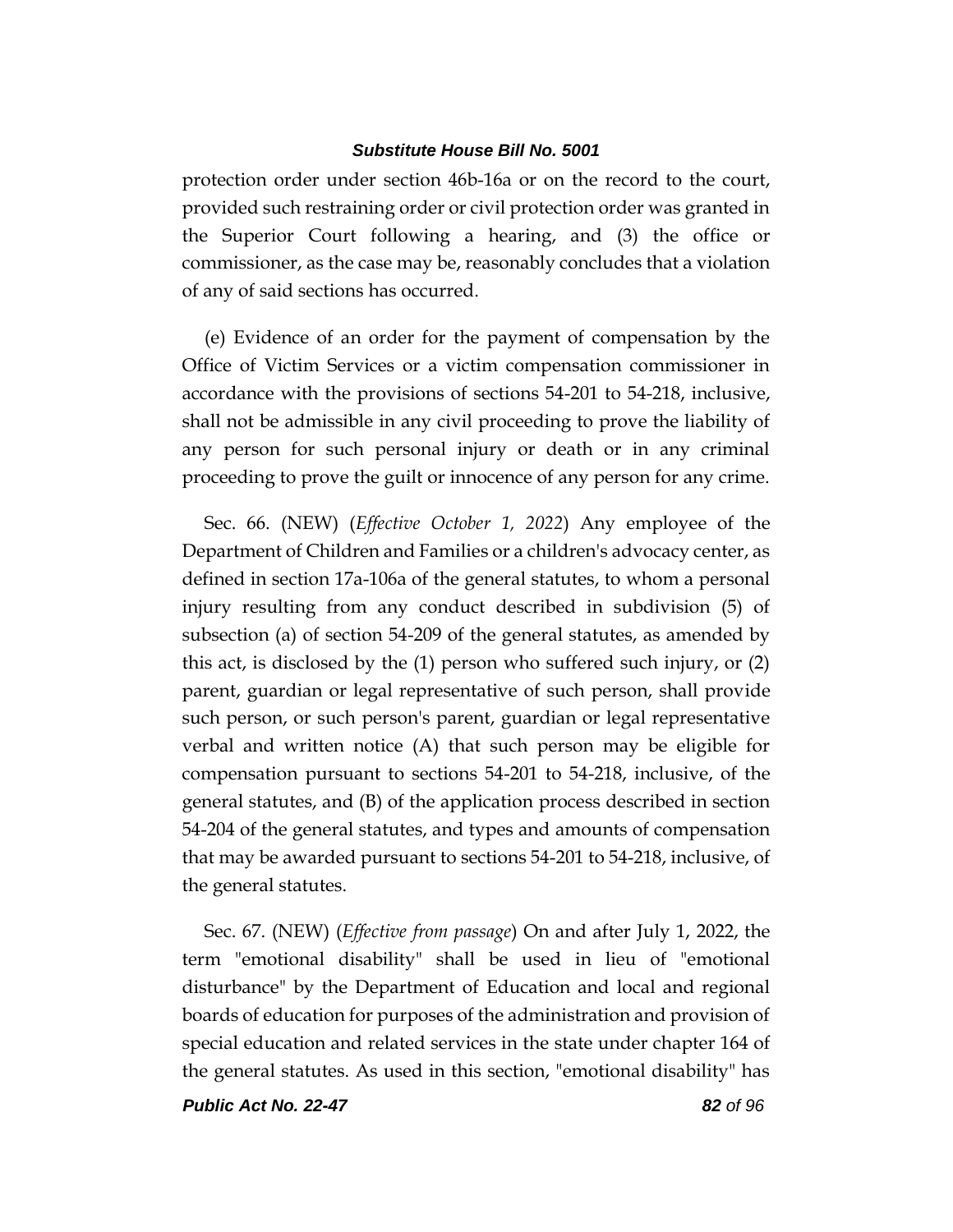the same meaning as "emotional disturbance" in the Individuals with Disabilities Education Act, 20 USC 1400, et seq., as amended from time to time.

Sec. 68. (*Effective July 1, 2022*) (a) There is established a child and adolescent psychiatry working group to develop a plan to increase the number of psychiatry residency and child and adolescent psychiatry fellowship placements in the state. Such plan shall maximize state and federal funding sources and provide psychiatry residents and child and adolescent psychiatry fellows with the opportunity to treat children and adolescents in the state who are uninsured, underinsured or eligible for benefits under HUSKY B.

(b) The working group shall consist of the following members:

(1) Two appointed by the speaker of the House of Representatives, one of whom shall be a representative of a federally qualified health center, and one of whom shall be a member of the joint standing committee of the General Assembly having cognizance of matters relating to public health;

(2) Two appointed by the president pro tempore of the Senate, one of whom shall be a faculty member of a psychiatry residency program in the state, and one of whom shall be a member of the joint standing committee of the General Assembly having cognizance of matters relating to public health;

(3) One appointed by the majority leader of the House of Representatives, who shall be a representative of a federally qualified health center;

(4) One appointed by the majority leader of the Senate, who shall be a practicing child and adolescent psychiatrist in the state;

(5) One appointed by the minority leader of the House of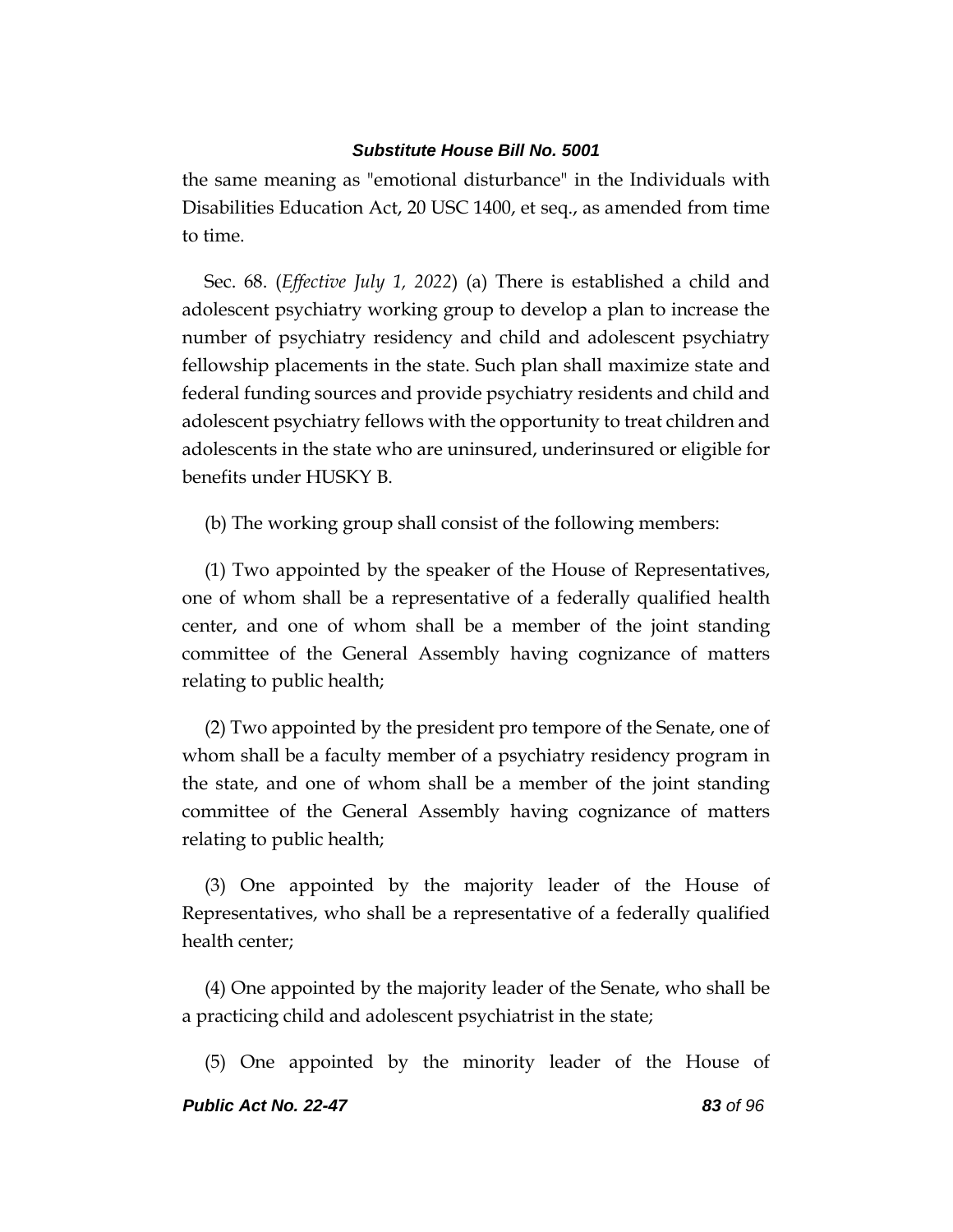Representatives, who shall be a member of the joint standing committee of the General Assembly having cognizance of matters relating to public health;

(6) One appointed by the minority leader of the Senate, who shall be a member of the joint standing committee of the General Assembly having cognizance of matters relating to public health;

(7) The Commissioner of Public Health, or the commissioner's designee; and

(8) The Commissioner of Social Services, or the commissioner's designee.

(c) All initial appointments to the working group shall be made not later than thirty days after the effective date of this section. Any vacancy shall be filled by the appointing authority.

(d) The speaker of the House of Representatives and the president pro tempore of the Senate shall each select a co-chairperson of the working group from among the members of the working group. Such chairpersons shall schedule the first meeting of the working group, which shall be held not later than sixty days after the effective date of this section.

(e) The administrative staff of the joint standing committee of the General Assembly having cognizance of matters relating to public health shall serve as the administrative staff of the working group.

(f) Not later than January 1, 2023, the working group shall, in accordance with the provisions of section 11-4a of the general statutes, submit a report to the joint standing committee of the General Assembly having cognizance of matters relating to public health regarding its findings and recommendations including, but not limited to, (1) the working group's activities, research findings and any recommendations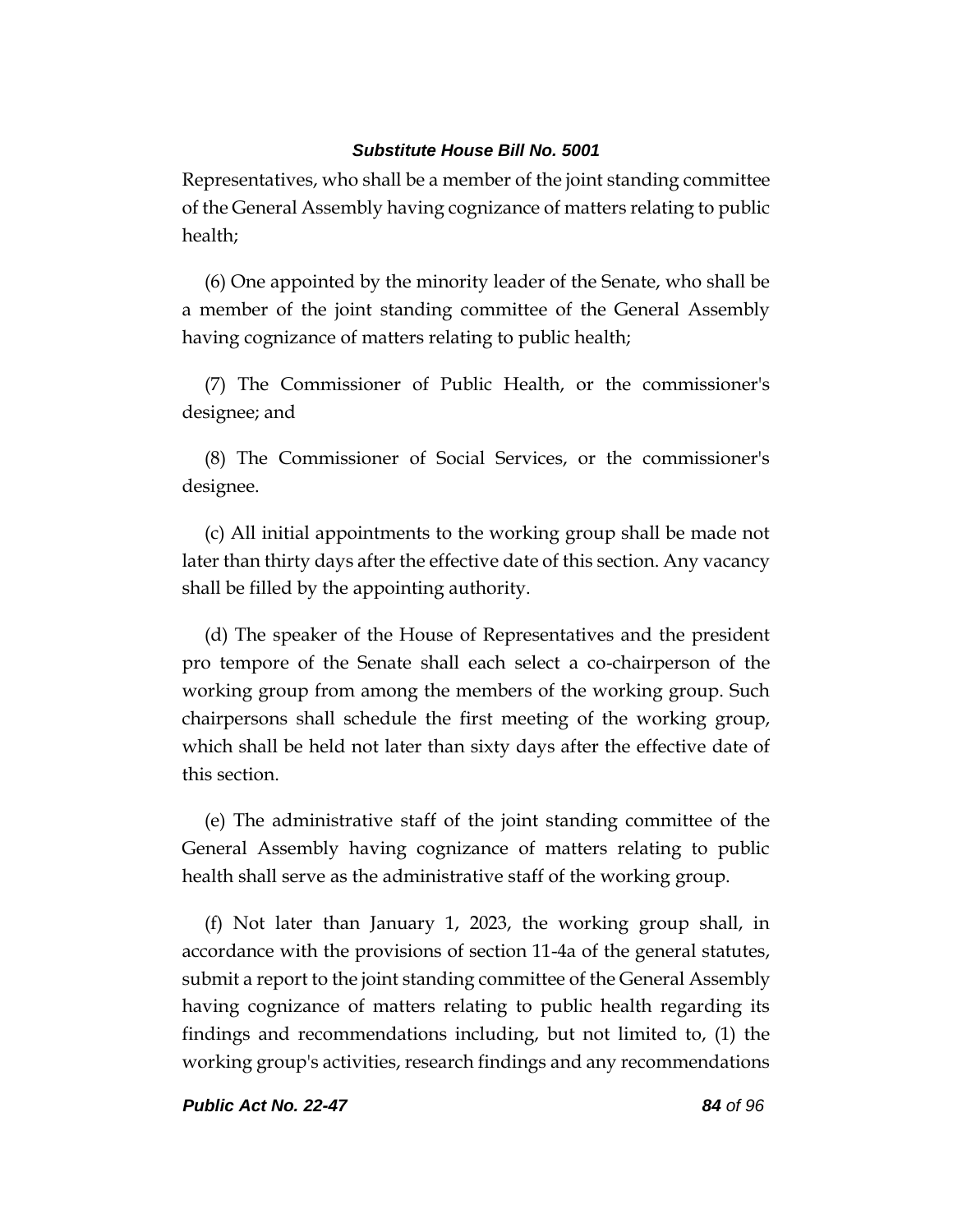for proposed legislative changes, and (2) any potential sources of funding for additional psychiatry residency and child and adolescent psychiatry fellowship placements in the state.

Sec. 69. (*Effective July 1, 2022*) (a) The Department of Public Health may, within available resources, issue a grant-in-aid in the amount of one hundred fifty thousand dollars, for the fiscal year ending June 30, 2023, to a children's hospital in the state for the purpose of coordinating a mental and behavioral health training and consultation program, from January 1, 2023, to January 1, 2025, inclusive, which shall be made available to all pediatricians practicing in the state to help them gain the knowledge, experience and confidence necessary to effectively treat pediatric mental and behavioral health issues.

(b) Not later than January 1, 2023, and annually thereafter until January 1, 2025, the children's hospital that receives a grant-in-aid pursuant to subsection (a) of this section shall report, in accordance with the provisions of section 11-4a of the general statutes, to the joint standing committee of the General Assembly having cognizance of matters relating to public health regarding the hospital's coordination of the mental and behavioral health training and consultation program, the number of pediatrician participants, the outcomes of such program and any other information deemed relevant by the hospital.

Sec. 70. (NEW) (*Effective from passage*) (a) There is established a Behavioral and Mental Health Policy and Oversight Committee. The committee shall evaluate the availability and efficacy of prevention, early intervention, and mental health treatment services and options for children from birth to age eighteen and make recommendations to the General Assembly and executive agencies regarding the governance and administration of the mental health care system for children. The committee shall be within the Legislative Department.

(b) The committee shall consist of the following members: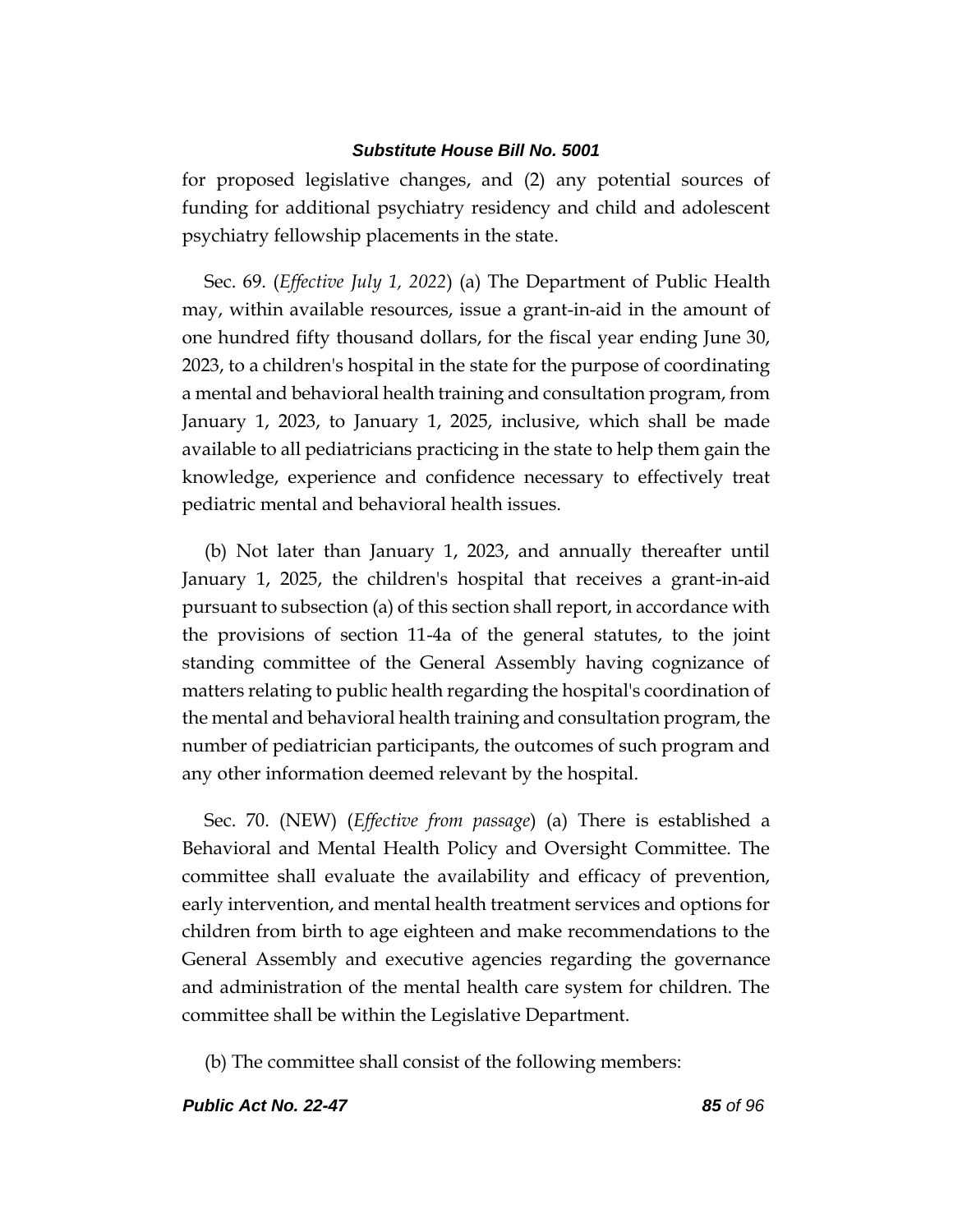(1) The chairpersons and ranking members of the joint standing committees of the General Assembly having cognizance of matters relating to public health, human services, children and appropriations and the budgets of state agencies, or their designees;

(2) Three appointed by the speaker of the House of Representatives, one of whom shall be a member of the General Assembly and two of whom shall be providers of mental, emotional or behavioral health services for children in the state;

(3) Three appointed by the president pro tempore of the Senate, one of whom shall be a member of the General Assembly and two of whom shall be representatives of private advocacy groups that provide services for children and families in the state;

(4) Two appointed by the majority leader of the House of Representatives, who shall be representatives of children's hospitals;

(5) One appointed by the majority leader of the Senate, who shall be a representative of public school superintendents in the state;

(6) Two appointed by the minority leader of the House of Representatives, who shall be representatives of families with children who have been diagnosed with mental, emotional or behavioral health disorders;

(7) Two appointed by the minority leader of the Senate, who shall be providers of mental or behavioral health services;

(8) The Commissioners of Children and Families, Correction, Developmental Services, Early Childhood, Education, Insurance, Mental Health and Addiction Services, Public Health and Social Services, or their designees;

(9) The executive director of the Office of Health Strategy, or the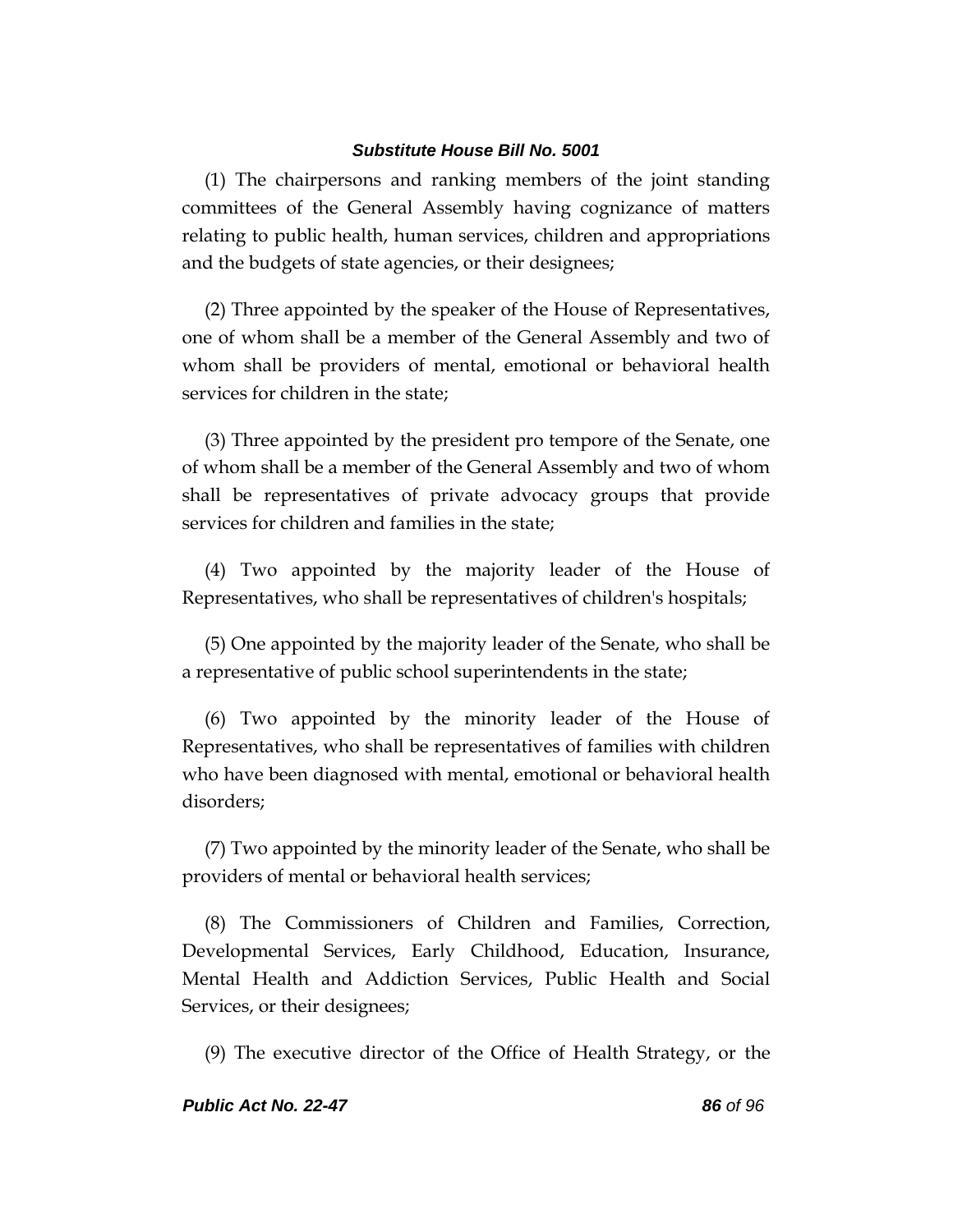executive director's designee;

(10) The Child Advocate, or the Child Advocate's designee;

(11) The Healthcare Advocate, or the Healthcare Advocate's designee;

(12) The executive director of the Court Support Services Division of the Judicial Branch, or the executive director's designee;

(13) The executive director of the Commission on Women, Children, Seniors, Equity and Opportunity, or the executive director's designee;

(14) The Secretary of the Office of Policy and Management, or the secretary's designee; and

(15) One representative from each administrative services organization under contract with the Department of Social Services to provide such services for recipients of assistance under the HUSKY Health program, who shall be ex-officio, nonvoting members.

(c) Any member of the committee appointed under subdivisions (1) to (7), inclusive, of subsection (b) of this section may be a member of the General Assembly.

(d) Any vacancy shall be filled by the appointing authority.

(e) The Secretary of the Office of Policy and Management, or the secretary's designee, and a member of the General Assembly selected jointly by the speaker of the House of Representatives and the president pro tempore of the Senate from among the members serving pursuant to subdivision (1), (2) or (3) of subsection (b) of this section shall be cochairpersons of the committee. Such co-chairpersons shall schedule the first meeting of the committee, which shall be held not later than sixty days after May 4, 2022.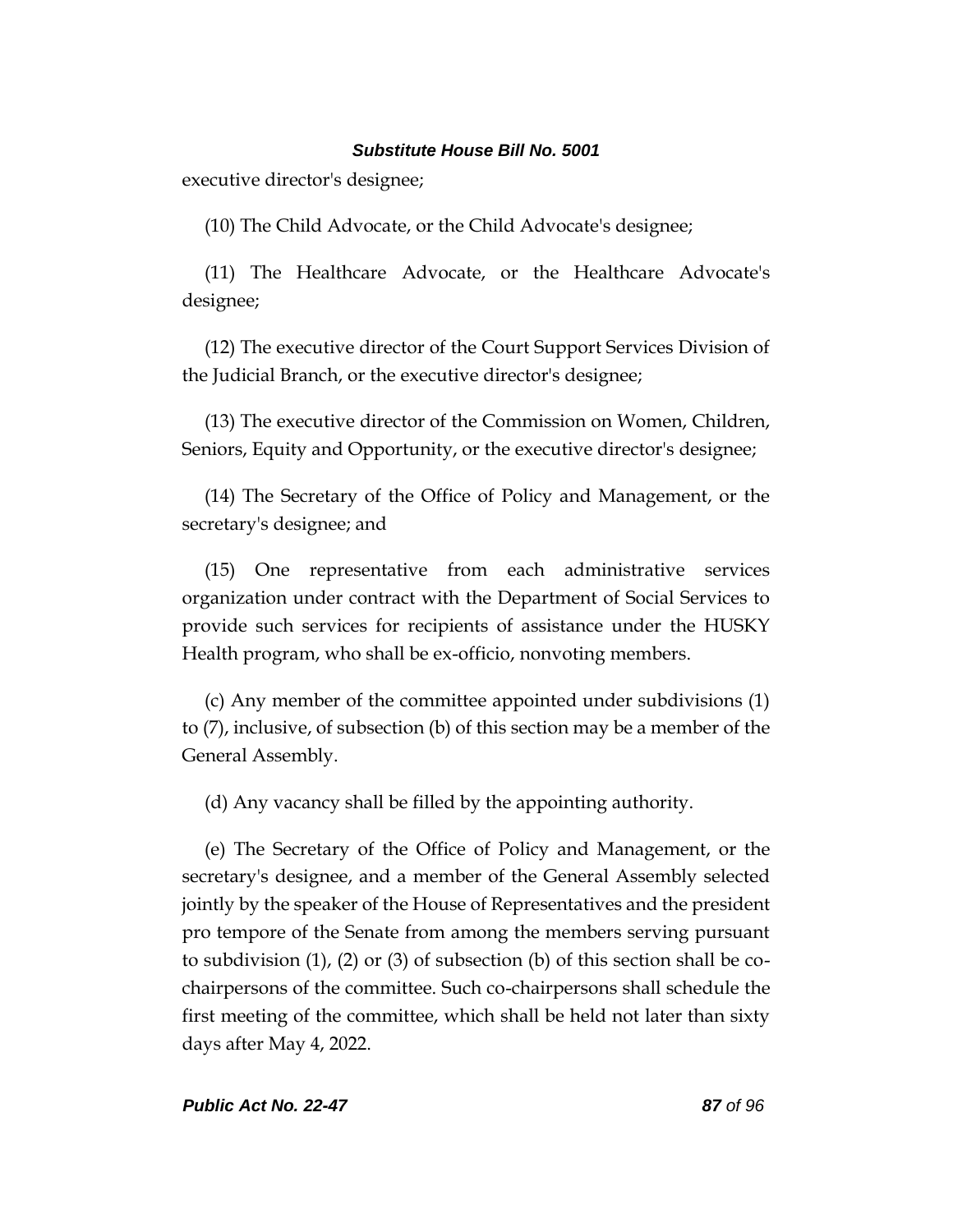(f) Members of the committee shall serve without compensation, except for necessary expenses incurred in the performance of their duties.

(g) Not later than January 1, 2023, the committee shall report, in accordance with section 11-4a of the general statutes, to the joint standing committees of the General Assembly having cognizance of matters relating to appropriations and the budgets of state agencies, public health, human services and children, and the Secretary of the Office of Policy and Management, regarding the following:

(1) Any statutory and budgetary changes needed concerning the mental health system of prevention, development and treatment that the committee recommends to (A) improve developmental, mental health and behavioral health outcomes for children; (B) improve transparency and accountability with respect to state-funded services for children and youth with an emphasis on goals identified by the committee for community-based programs and facility-based interventions; and (C) promote the efficient sharing of information by state and state-funded agencies to ensure the regular collection and reporting of data regarding children and families' access to, utilization of and benefit from services necessary to promote public health and mental and behavioral health outcomes for children and youth and their families.

(2) The gaps in services identified by the committee with respect to children and families involved in the mental health system, and recommendations to address such gaps in services;

(3) Strengths and barriers identified by the committee that support or impede the mental health needs of children and youth with specific recommendations for reforms;

(4) An examination of the way state agencies can work collaboratively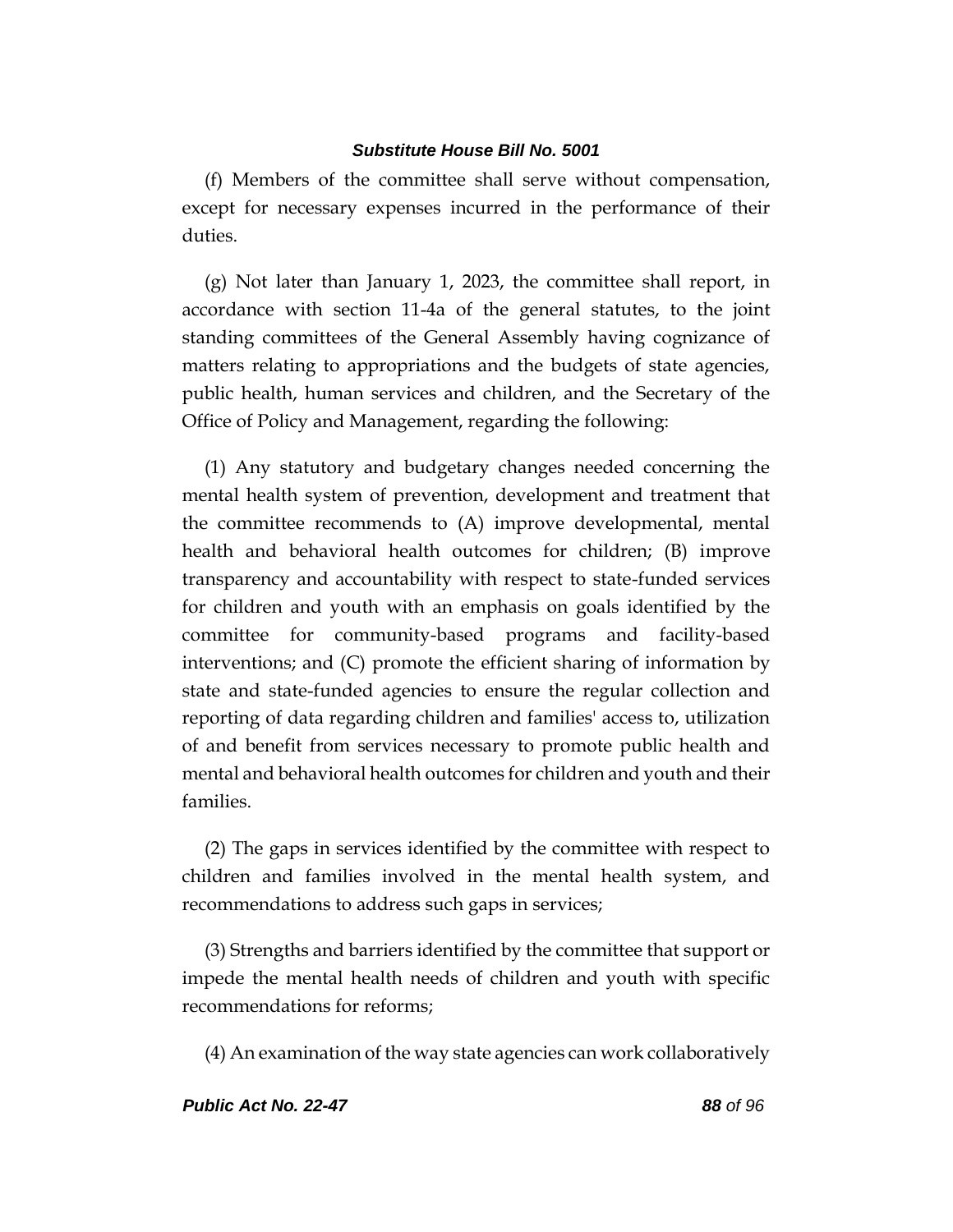through school-based efforts and other processes to improve mental health and developmental outcomes for children;

(5) An examination of disproportionate access and outcomes across the mental health care system for children of color;

(6) An examination of disproportionate access and outcomes across the mental health care system for children with developmental disabilities;

(7) A plan to ensure a quality assurance framework for facilities and programs that are part of the mental health care system and are operated privately or by the state that includes data regarding efficacy and outcomes; and

(8) A governance structure for the children's mental health system that will best facilitate the public policy and healthcare goals of the state to ensure that all children and families can access high-quality mental health care.

(h) The committee shall complete its duties under this section after requesting consultation with one or more organizations that focus on the quality of services for children or research related to the well-being of children, including, but not limited to, The Child Health and Development Institute or Connecticut Voices for Children. The committee may accept administrative support and technical and research assistance from any such organization. The committee shall work in collaboration with any results-first initiative implemented pursuant to any section of the general statutes or any public or special act.

(i) The committee shall be given access to data collected by the state on matters related to children's behavioral health from the relevant state agencies or directly from contracted administrative service organizations, as applicable.

*Public Act No. 22-47 89 of 96*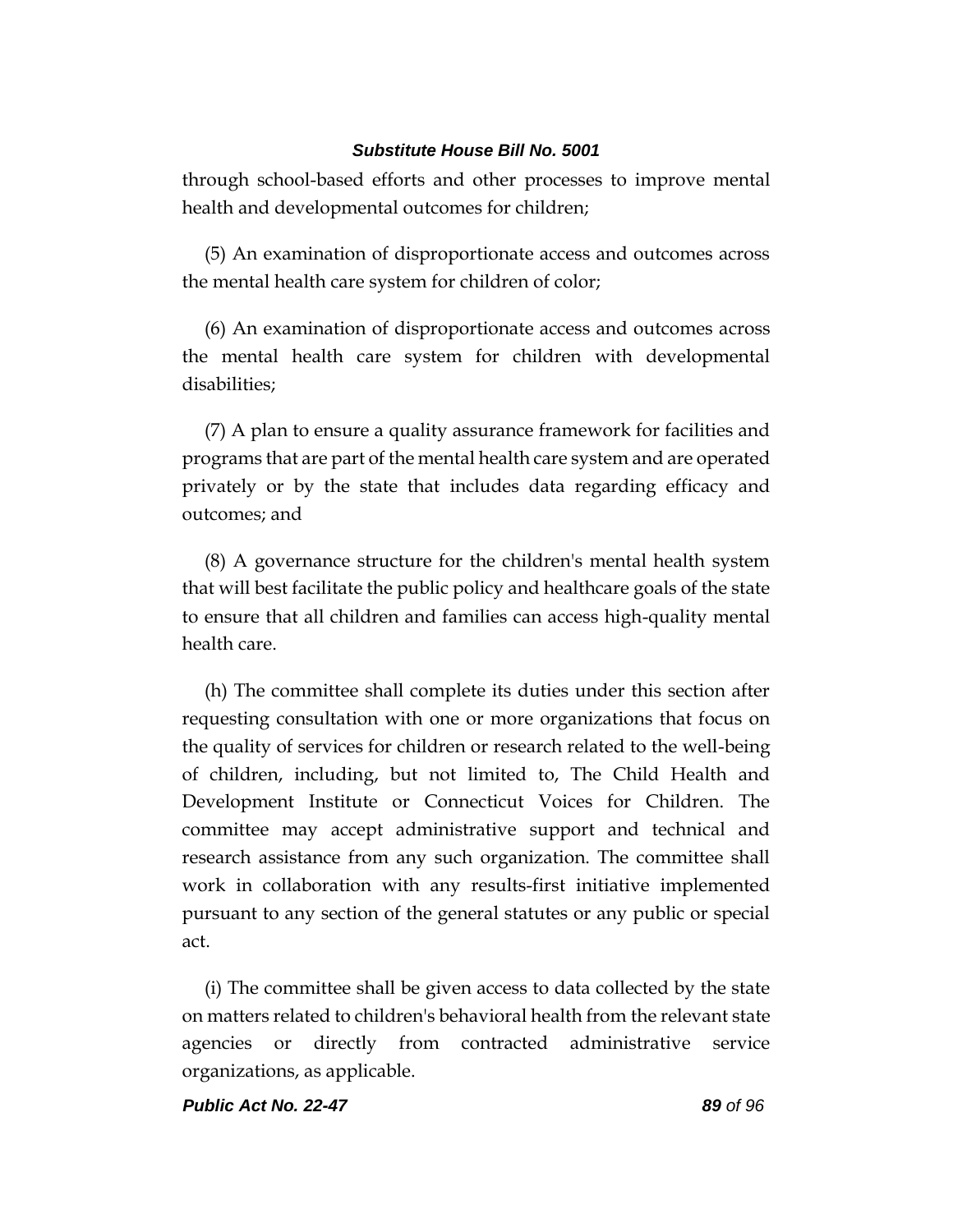(j) The committee shall include two or more subcommittees chaired by a member of the committee to inform its recommendations. The subcommittees may focus on: Workforce-related issues, school-based health, prevention, and intermediate or acute care. All subcommittees shall examine gaps, reimbursement rates, parity in the outcomes of services and the efficacy of services.

(k) The committee shall establish a time frame for reviewing and making follow-up reports on the status or progress of the committee's recommendations and activities. Each report submitted by the committee pursuant to this subsection shall include specific recommendations to improve outcomes related to children's mental, emotional or behavioral health and a timeline indicating dates by which specific tasks or outcomes should be achieved.

(l) The committee shall develop a strategic plan that integrates the recommendations identified pursuant to subsection (g) of this section. The plan may include short-term, medium-term and long-term goals. In developing the plan, the committee shall collaborate with any state agency with responsibilities relating to the mental health system.

(m) Not later than August 1, 2023, the committee shall report, in accordance with section 11-4a of the general statutes, such plan together with an account of progress made toward the full implementation of such plan and any recommendations concerning the implementation of identified goals in the plan to the joint standing committees of the General Assembly having cognizance of matters relating to appropriations and the budgets of state agencies, public health, human services and children, and the Secretary of the Office of Policy and Management.

Sec. 71. Subsection (e) of section 38a-591d of the general statutes is repealed and the following is substituted in lieu thereof (*Effective January 1, 2023*):

#### *Public Act No. 22-47 90 of 96*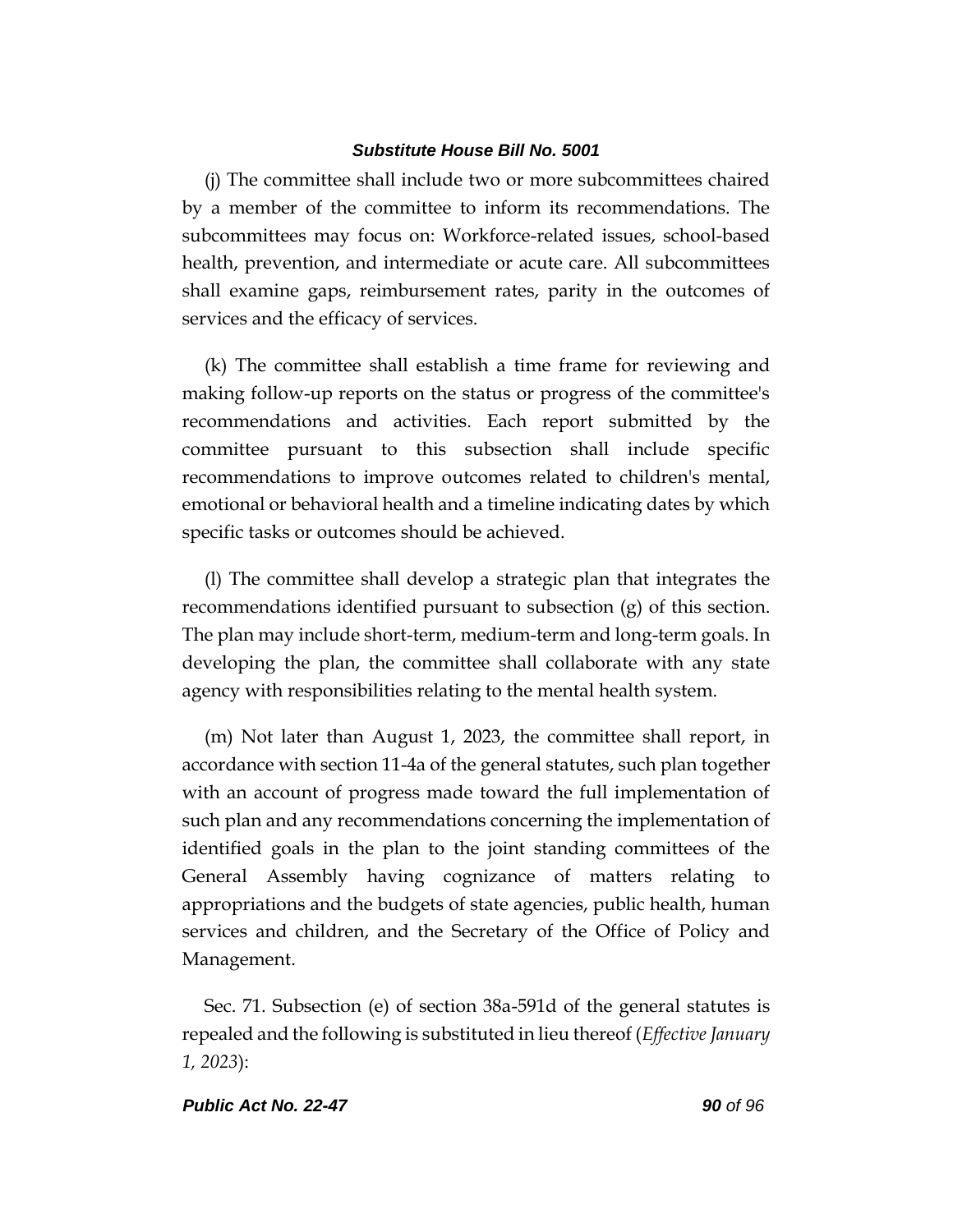(e) Each health carrier shall provide promptly to a covered person and, if applicable, the covered person's authorized representative a notice of an adverse determination.

(1) Such notice may be provided in writing or by electronic means and shall set forth, in a manner calculated to be understood by the covered person or the covered person's authorized representative:

(A) Information sufficient to identify the benefit request or claim involved, including the date of service, if applicable, the health care professional and the claim amount;

(B) The specific reason or reasons for the adverse determination, including, upon request, a listing of the relevant clinical review criteria, including professional criteria and medical or scientific evidence and a description of the health carrier's standard, if any, that were used in reaching the denial;

(C) Reference to the specific health benefit plan provisions on which the determination is based;

(D) A description of any additional material or information necessary for the covered person to perfect the benefit request or claim, including an explanation of why the material or information is necessary to perfect the request or claim;

(E) A description of the health carrier's internal grievance process that includes (i) the health carrier's expedited review procedures, (ii) any time limits applicable to such process or procedures, (iii) the contact information for the organizational unit designated to coordinate the review on behalf of the health carrier, and (iv) a statement that the covered person or, if applicable, the covered person's authorized representative is entitled, pursuant to the requirements of the health carrier's internal grievance process, to receive from the health carrier, free of charge upon request, reasonable access to and copies of all

*Public Act No. 22-47 91 of 96*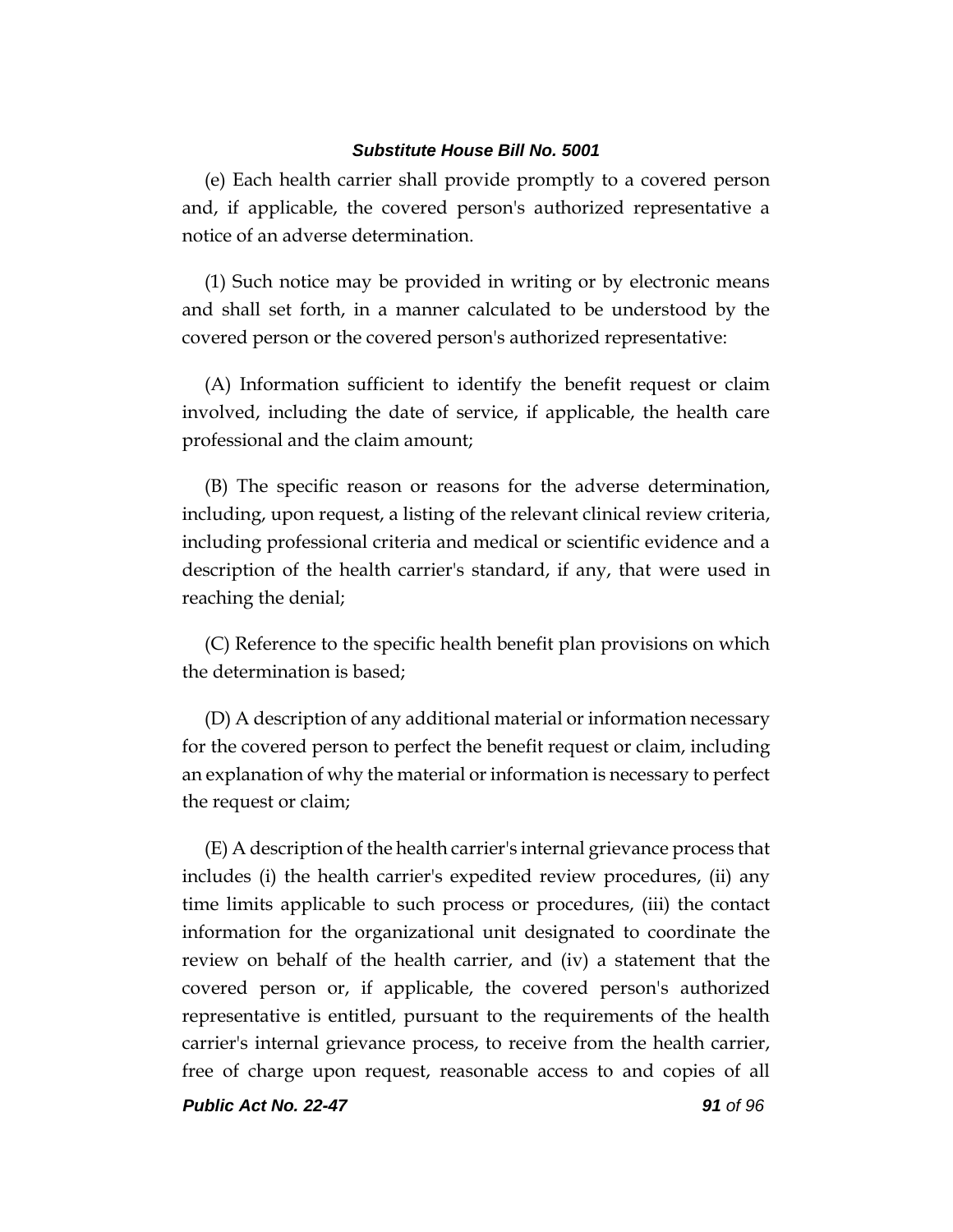documents, records, communications and other information and evidence regarding the covered person's benefit request;

(F) (i) (I) A copy of the specific rule, guideline, protocol or other similar criterion the health carrier relied upon to make the adverse determination, or (II) a statement that a specific rule, guideline, protocol or other similar criterion of the health carrier was relied upon to make the adverse determination and that a copy of such rule, guideline, protocol or other similar criterion will be provided to the covered person free of charge upon request, with instructions for requesting such copy, and (ii) the links to such rule, guideline, protocol or other similar criterion on such health carrier's Internet web site;

(G) If the adverse determination is based on medical necessity or an experimental or investigational treatment or similar exclusion or limit, the written statement of the scientific or clinical rationale for the adverse determination and (i) an explanation of the scientific or clinical rationale used to make the determination that applies the terms of the health benefit plan to the covered person's medical circumstances or (ii) a statement that an explanation will be provided to the covered person free of charge upon request, and instructions for requesting a copy of such explanation;

(H) A statement explaining the right of the covered person to contact the commissioner's office or the Office of the Healthcare Advocate at any time for assistance or, upon completion of the health carrier's internal grievance process, to file a civil action in a court of competent jurisdiction. Such statement shall include the contact information for said offices; and

(I) A statement, expressed in language approved by the Healthcare Advocate and prominently displayed on the first page or cover sheet of the notice using a call-out box and large or bold text, that if the covered person or the covered person's authorized representative chooses to file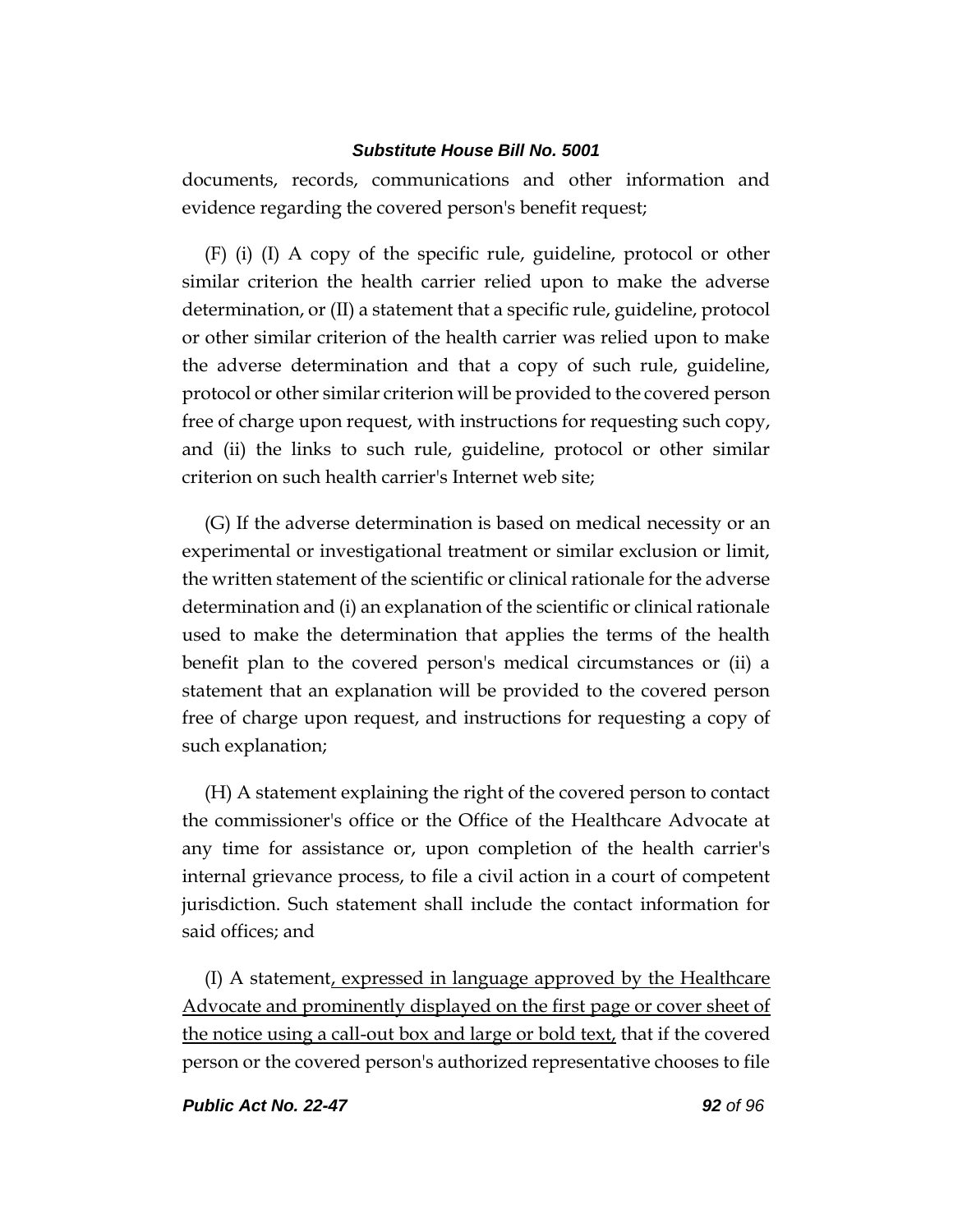a grievance of an adverse determination, (i) such appeals are sometimes successful, (ii) such covered person or covered person's authorized representative may benefit from free assistance from the Office of the Healthcare Advocate, which can assist such covered person or covered person's authorized representative with the filing of a grievance pursuant to 42 USC 300gg-93, as amended from time to time, (iii) such covered person or covered person's authorized representative is entitled and encouraged to submit supporting documentation for the health carrier's consideration during the review of an adverse determination, including narratives from such covered person or covered person's authorized representative and letters and treatment notes from such covered person's health care professional, and (iv) such covered person or covered person's authorized representative has the right to ask such covered person's health care professional for such letters or treatment notes.

(2) Upon request pursuant to subparagraph (E) of subdivision (1) of this subsection, the health carrier shall provide such copies in accordance with subsection (a) of section 38a-591n.

Sec. 72. Subsection (e) of section 38a-591e of the general statutes is repealed and the following is substituted in lieu thereof (*Effective January 1, 2023*):

(e) (1) The notice required under subsection (d) of this section shall set forth, in a manner calculated to be understood by the covered person or the covered person's authorized representative:

(A) The titles and qualifying credentials of the clinical peer or peers participating in the review process;

(B) Information sufficient to identify the claim involved with respect to the grievance, including the date of service, if applicable, the health care professional and the claim amount;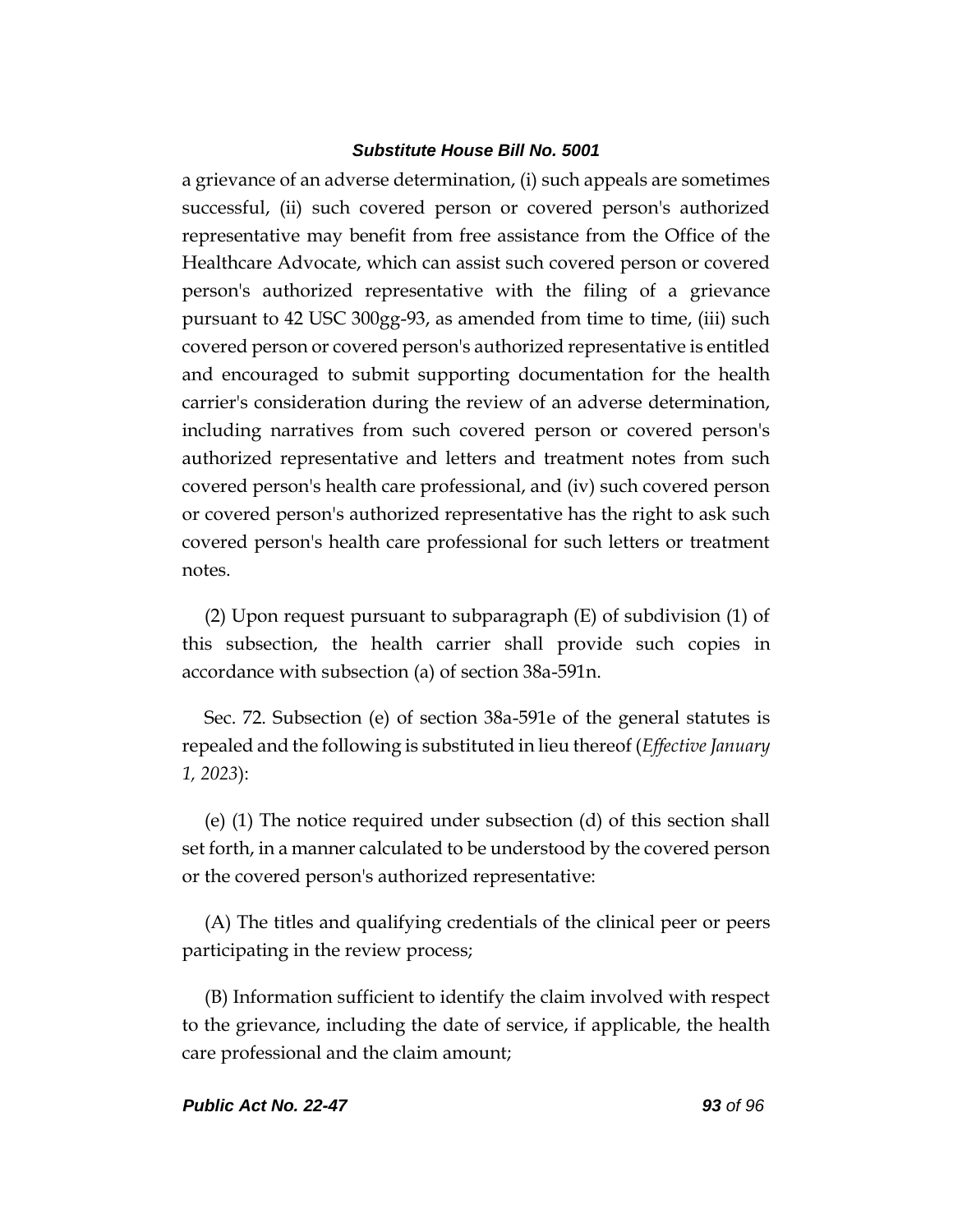(C) A statement of such clinical peer's or peers' understanding of the covered person's grievance;

(D) The clinical peer's or peers' decision in clear terms and the health benefit plan contract basis or scientific or clinical rationale for such decision in sufficient detail for the covered person to respond further to the health carrier's position;

(E) Reference to the evidence or documentation used as the basis for the decision;

(F) For a decision that upholds the adverse determination:

(i) The specific reason or reasons for the final adverse determination, including the denial code and its corresponding meaning, as well as a description of the health carrier's standard, if any, that was used in reaching the denial;

(ii) Reference to the specific health benefit plan provisions on which the decision is based;

(iii) A statement that the covered person may receive from the health carrier, free of charge and upon request, reasonable access to and copies of, all documents, records, communications and other information and evidence not previously provided regarding the adverse determination under review;

(iv) If the final adverse determination is based on a health carrier's internal rule, guideline, protocol or other similar criterion, (I) the specific rule, guideline, protocol or other similar criterion, or (II) a statement that a specific rule, guideline, protocol or other similar criterion of the health carrier was relied upon to make the final adverse determination and that a copy of such rule, guideline, protocol or other similar criterion will be provided to the covered person free of charge upon request and instructions for requesting such copy;

*Public Act No. 22-47 94 of 96*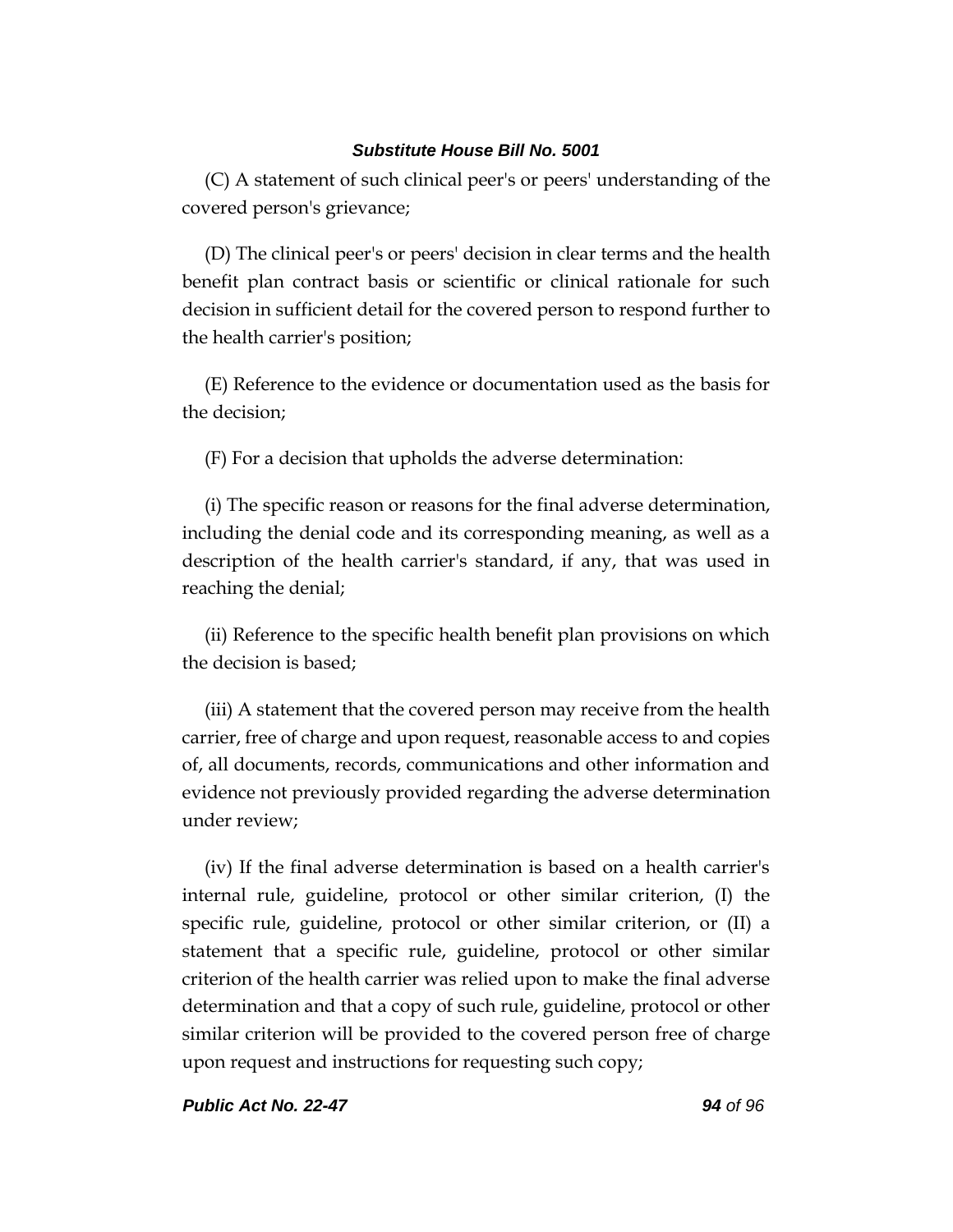(v) If the final adverse determination is based on medical necessity or an experimental or investigational treatment or similar exclusion or limit, the written statement of the scientific or clinical rationale for the final adverse determination and (I) an explanation of the scientific or clinical rationale used to make the determination that applies the terms of the health benefit plan to the covered person's medical circumstances, or (II) a statement that an explanation will be provided to the covered person free of charge upon request and instructions for requesting a copy of such explanation;

(vi) A statement describing the procedures for obtaining an external review of the final adverse determination;

(G) If applicable, the following statement: "You and your plan may have other voluntary alternative dispute resolution options such as mediation. One way to find out what may be available is to contact your state Insurance Commissioner."; and

(H) A statement, expressed in language approved by the Healthcare Advocate and prominently displayed on the first page or cover sheet of the notice using a call-out box and large or bold text, disclosing the covered person's right to contact the commissioner's office or the Office of the Healthcare Advocate at any time. Such disclosure shall include the contact information for said offices.

(2) Upon request pursuant to subparagraph  $(F)(iii)$  of subdivision  $(1)$ of this subsection, the health carrier shall provide such copies in accordance with subsection (b) of section 38a-591n.

Sec. 73. Subsection (d) of section 38a-591f of the general statutes is repealed and the following is substituted in lieu thereof (*Effective January 1, 2023*):

(d) (1) The written decision issued pursuant to subsection (c) of this section shall contain:

#### *Public Act No. 22-47 95 of 96*